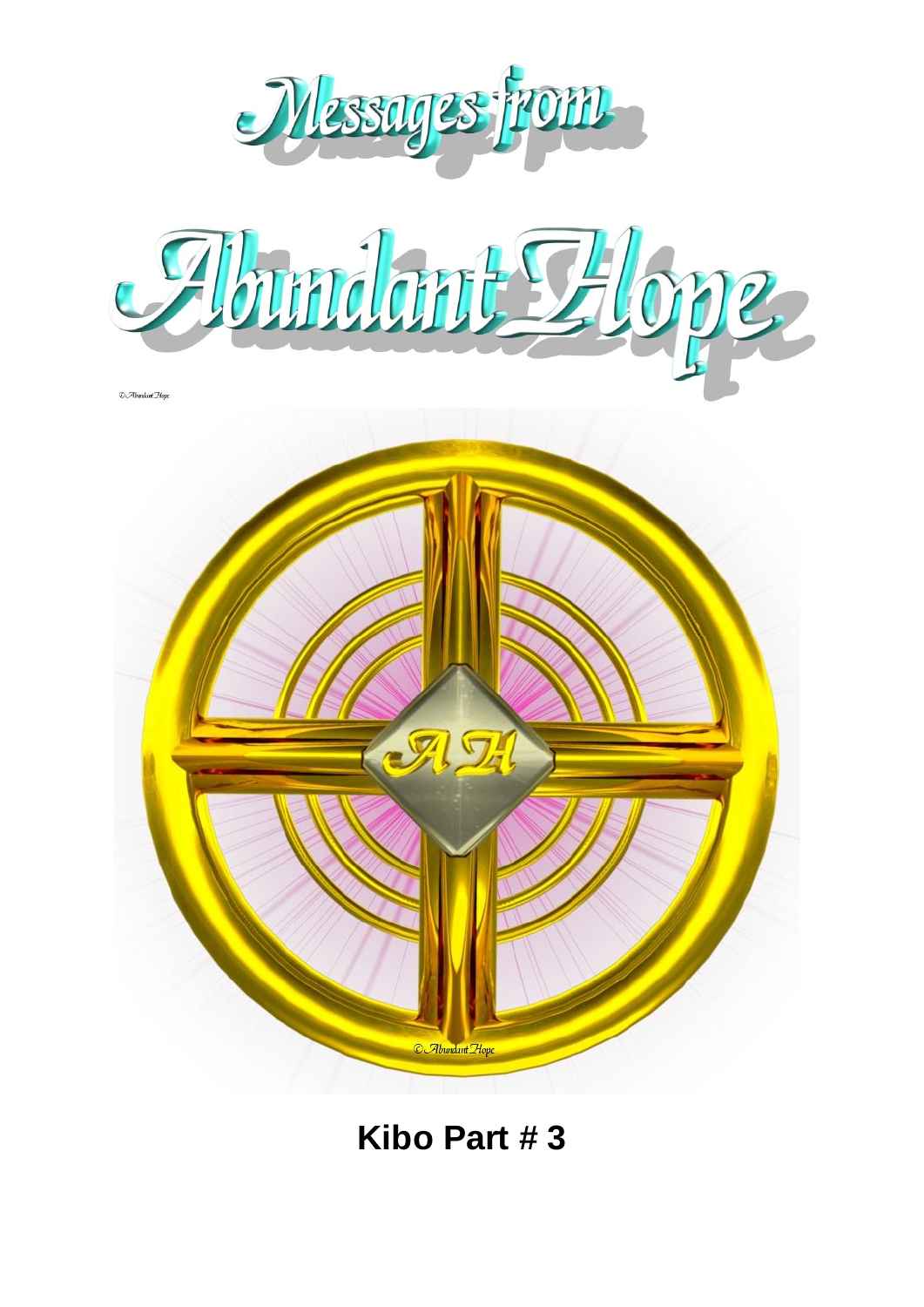## **INTRODUCTION**

## **to the Messages with KiboDabi**

Hey! I get to write an intro! Allright!!!!

Blessings to our brother, Christ., for doing this...Thanks!

All thanks and gratitude and appreciation to PAPA and CM ATON for putting up with me in allowing me to take these messages and have these experiences. I AM humbly honored and if i have done anything that has been helpful to anyone in their journey on the great spiral path, then i/I am grateful for having been able to serve.

Thanks and gratitude to all involved. I love and appreciate all of you!

I AM here.

I AM here, now.

All of these messages are strivings to help people with their perception of reality at the time and all of them were given for particular purposes that will differ with each individual. There is much talk of 'soon' and 'very soon' and so on and so forth and that has been something that we just have to deal with. It has been proven that the observation of a thing, changes the thing observed and i sometimes think that this has been the case. Every eye opened, every mind, every heart that has considered a new thing, a wider thing, an other thing has stretched this event out so that they also, may be included in the best possible outcome.

And then there is a part of me that realizes that all of this was already known and scripted and is playing out exactly as it has to be according to the will of the Producer, Director, Orchestrator, Scriptwriter and whatever else job there is in such a production...even to the point of the venue, the seats and the tickets...not to mention the price of admission....

Be it movie or play Set or stage **Holographic** It is all the same......

But I AM Here Now...at Present...past and future are made here, in this point of being and the thing observed and the observation of it become one and the same thing.

All of these writings, those through what i am as well as those through others and by others, are just symbols of that point. They are sharings of perception by beings that recognize the source and purpose of that sharing and those that are willing to receive, receive. I, as far as i'm concerned, haven't done anything that a five year old with an open mind and heart couldn't have done as long as they had the vocabulary and even that is over-rated. If PAPA told a five year old to tell the people that HE said that Love was a good thing and that people should only do stuff because of love and all the fighting and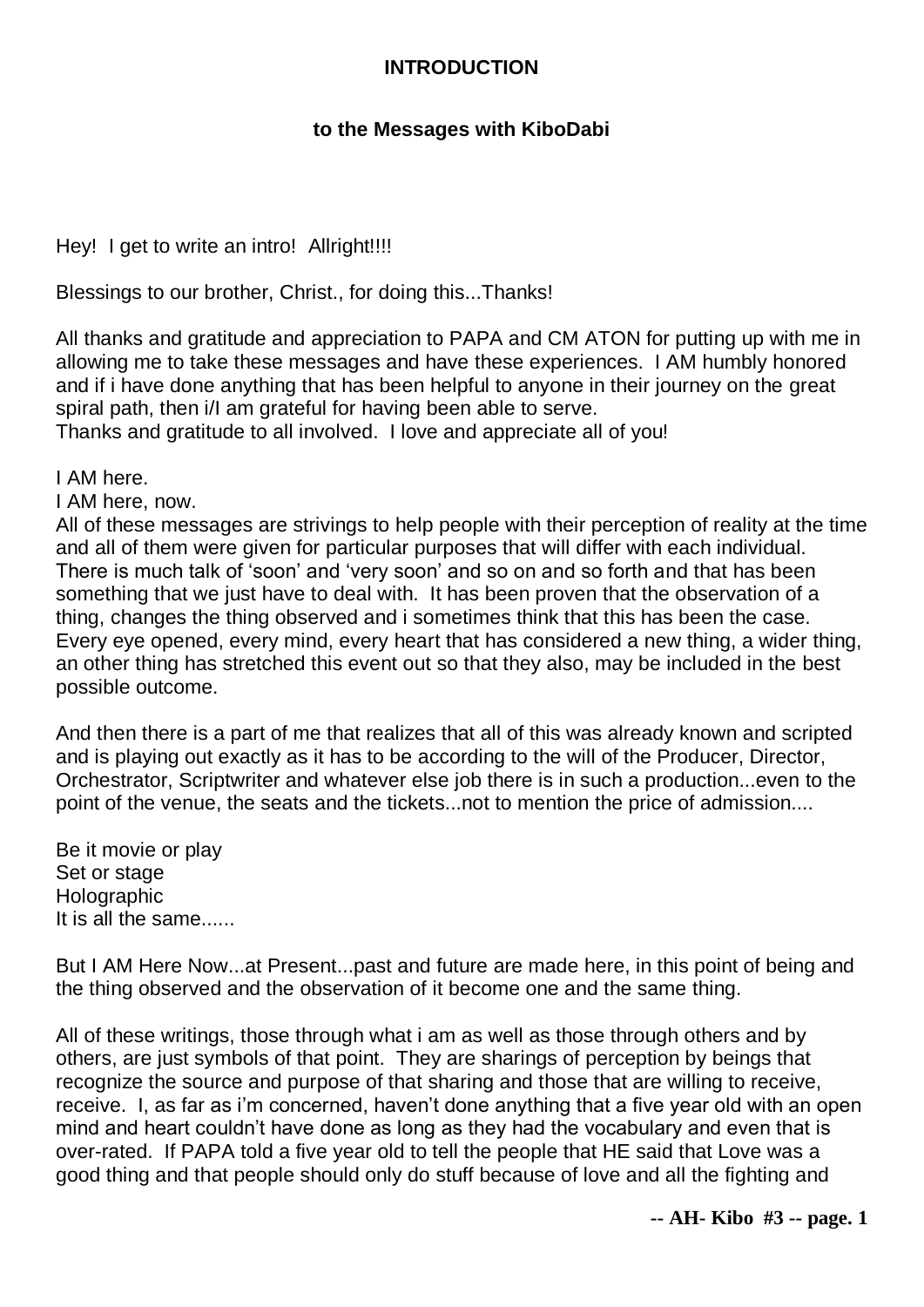hating and stuff was very bad and they should stop it now because God doesn't want to spank anyone...but HE will if they keep acting stupid......I'd listen. I'm sure that there are, at least, hundreds of five year olds out there that have given whoever they could, that very message, only to be smiled at and told that they were cute but not to play with God because they couldn't possibly understand and to go to their rooms before they got a spanking themselves.........parents just don't understand.........

The point of all this is: This is done already. More is coming from all directions and it will be hard to keep up if you are looking all around for your answers. These messages are nice, but nothing replaces direct communication with the Source and Center of All Things. You can do that.

Yes, you.

You can do that because He is The Source and Center of All Things.

Please consider what that really means.....ALL THINGS

ALL THINGS means you, me, them that, this and the other. Whatever you are looking at and whatever is looking at you, is a thing. The atoms and molecules and plants and things organic and inorganic....fire, air, earth, water, akasha....whatever it is and wherever it is, it's a thing and the source and center of that thing is the source and center of every other thing as well.

So no matter where a thing is or what it is, it's source and center is ONE THING.

So two people shooting at each other have the same source and center.

Two people loving each other have the same source and center.

In fact, they are each other

As well as the pile of gold in the corner

And the pile of dog crap on top of it

We are all of it and it is us and....

GOD IS ALL ARE WE ARE ONE ARE WE ARE ALL IS GOD

I AM ALL ARE WE ARE ONE ARE WE ARE ALL AM I

Write it in a circle with one 'I' or one 'GOD' at the 12 o'clock position and tell me how it looks to you....

No? Ah well.......Yes? Ah well........

To find your source and center is to find the source and center of all things.

The source and center of any thing is the same source and center of any other thing in question.

That source and center is the one thing that really is and everything else is just an extension of it.

That one thing is consciousness in the most extreme way of being...to the point of saying that there is only one consciousness. It is light manipulated in consciousness to create the perception of all things. It is the experience of that perception in being. It is two people looking at each other from their perception of perspective and then still from a perspective of It's own...Knowing that It's the only thing in the room. It is the room and the room isn't even there. Neither are the two people that insist on seeing each other as something other from each other when there is an other looking at them as each other, from within each other and upon each other and without each other, knowing that the very concept of 'other' doesn't apply in reality except that they perceive it so It gets to perceive and experience it....all the time knowing...........and we say we want to know, but do we really?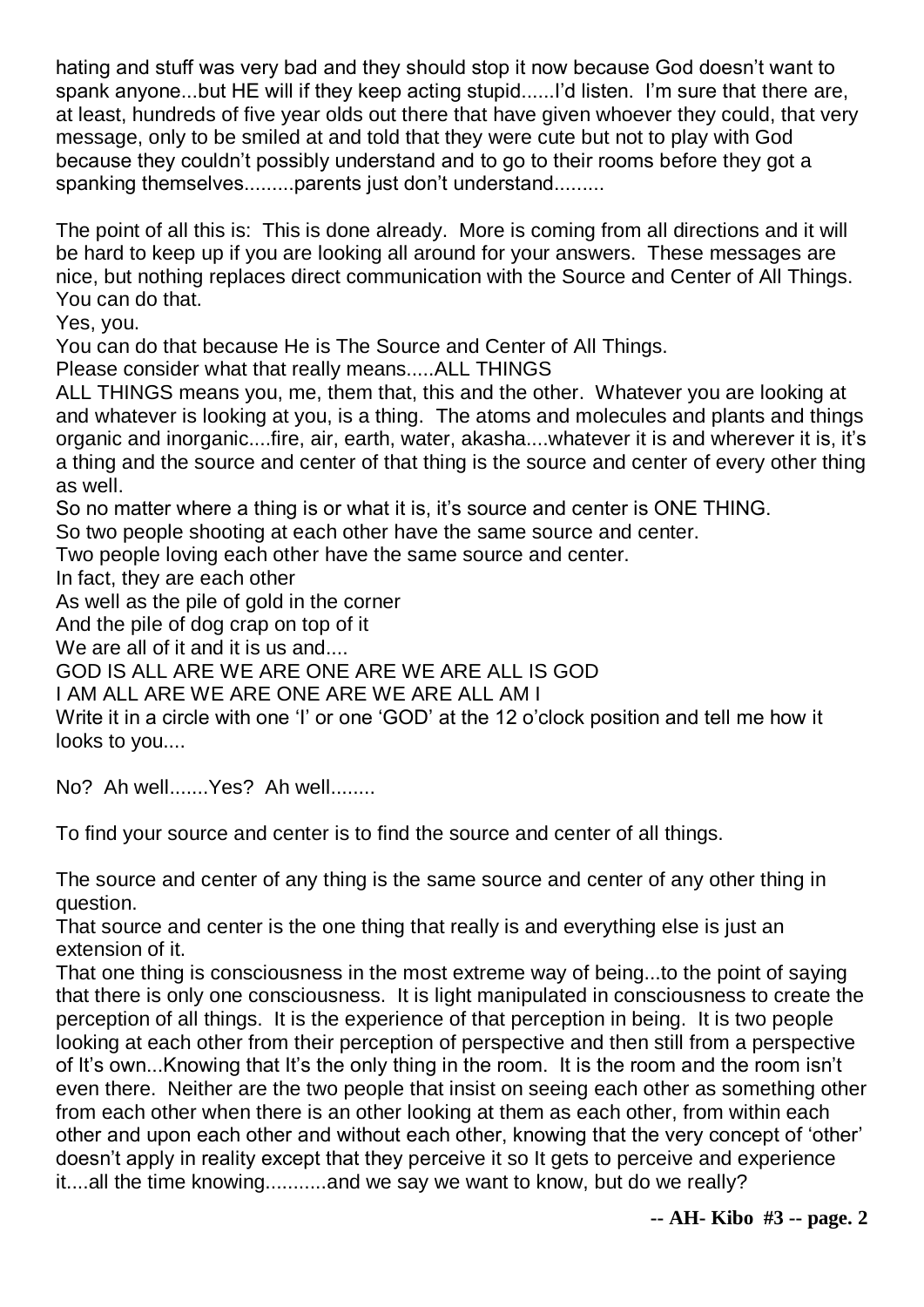Read these words if you like, learn all you can from everything and look around and search without. When you have come to the realization that the reality you find without you can go on without you, then please, go as far within as you have gone without...and then go further.

The words don't matter. The symbols don't matter. We act on the world without for whatever reasons we can perceive and use that perception to define ourselves as we see fit. When you've had enough of that and come to realize that there is only one thing and you move in it and breathe it and your thoughts are It's thoughts and your perception is It's perception, your feelings, It's feelings, your life is It's life, then you will start to see that you see nothing and think nothing and feel nothing. You are a character being played by an actor that is so into It's character that it is the character. It ceases to be an act and the character believes in the character and the actor is forgotten. Remember who and what you are. Remember the role you play The stage you are on The movie you are in God plays every role Every prop Every instrument Everything **Perfectly** It is up to you The character To realize Who and what you are To remember That you are the actor Playing your part **Perfectly** And when you remember The actor awakens [there is, perhaps A moment's confusion But who is to say?] But in that moment The actor and the character are as one And the decision is made It is no longer a matter of How the character feels about the actor But one of How the actor feels about the character? Does he want to stay in character? Is it a good character? A worthy character? Will it serve its purpose well? Will it live on and continue to play its part Upon the great stage?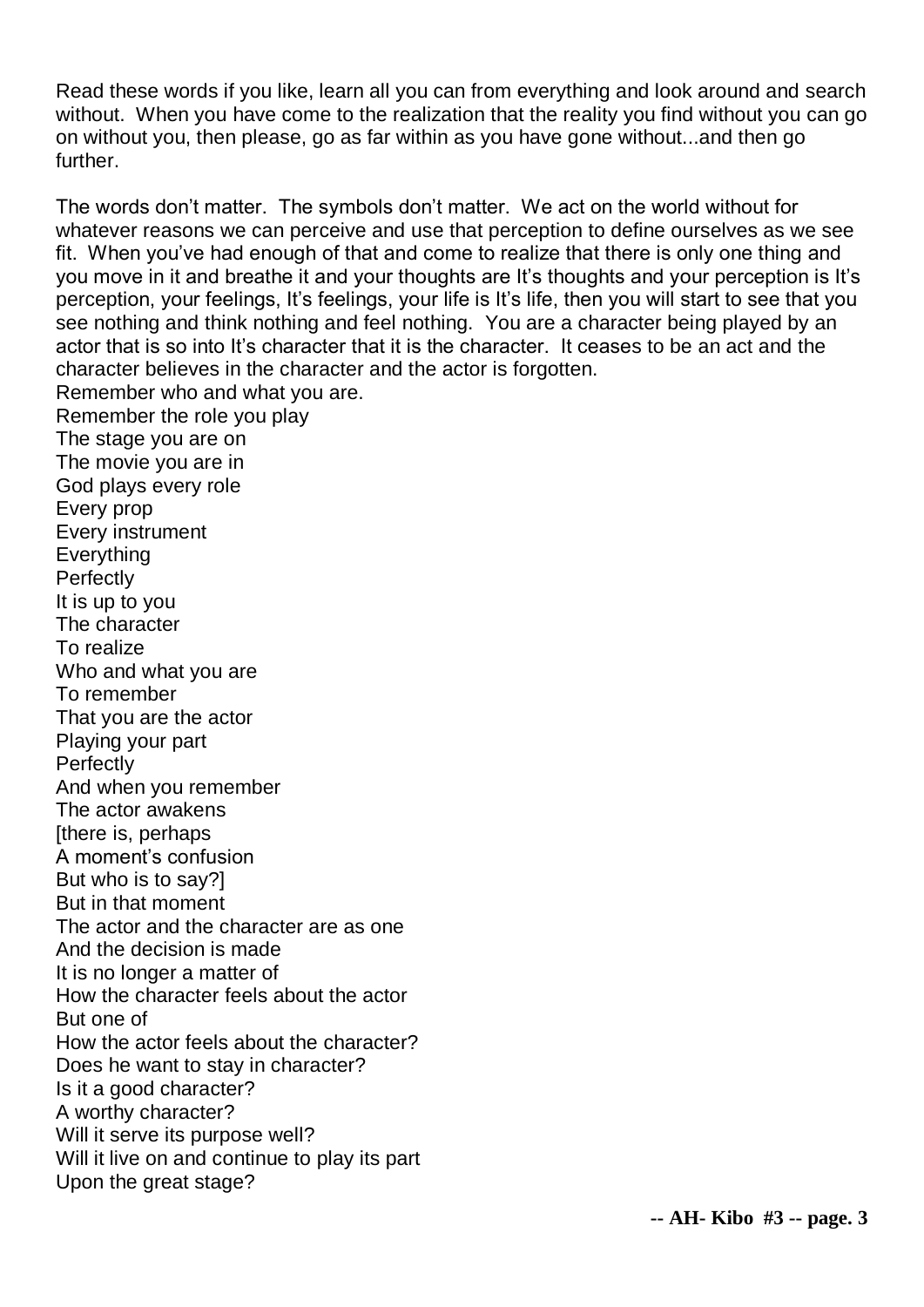Or will it walk offstage Never to be seen or heard from again? The character wants to act! Does the actor want to stay in character? There is only one way to answer that question There is only one way to have that conversation Find it Talk with it Come to agreement If you want to keep your character say so! Heavens knows that there are other characters It is all the same But if it is not the same to you Then there comes a time when words serve no purpose You must act as the actor acts! You must be the actor so that the actor may stay in character! Hint: villains die...every time...they have to eventually... the actor never wants to stay a villain... no character can have their moment in the dark the light must shine upon him and no villain can stand the light.....so.....there..... so if you are a worthy character perhaps the Great Actor will keep you, after all and you may be each other...what joy! And for that All words and symbols and teachings Are useless You must go to the source and center of all things Including you And talk it out And whatever helps you to do that Including these words Is all well and good And i/I AM grateful if any of these words have helped you in any way But Now Go help your self Go do Go be Play your part Be the actor

[there's a reason the  $3^{rd}$  person of Paradise Trinity is called the Conjoint Actor....]

PAPA and CM ATON Bless you Always in Consciousness

i AM I experiencing being in perception of what i am in manifest expression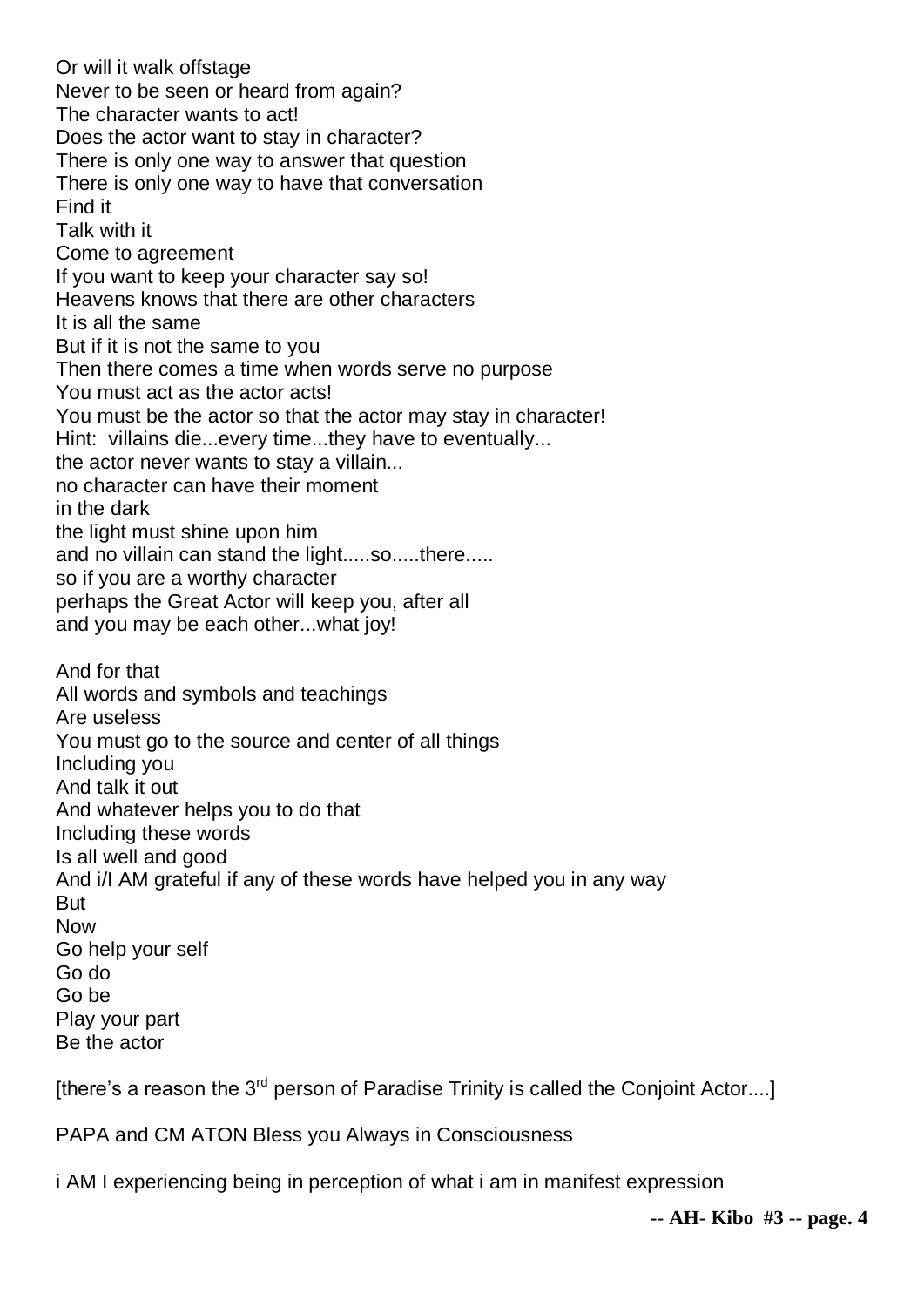Kibo[Now I AM Here]Dabi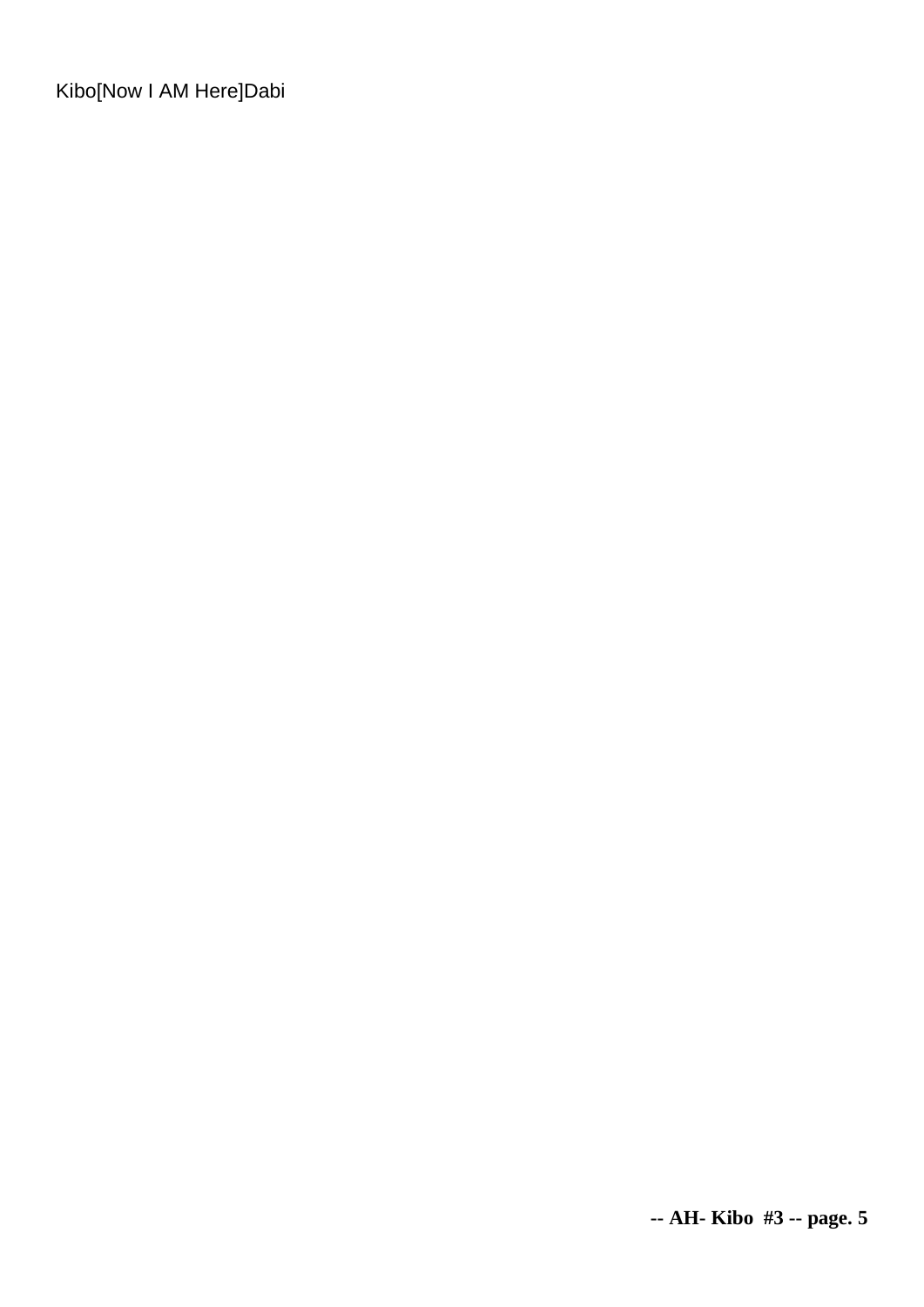# **Table of Contents**

| <b>Message</b>                                                                          | <b>Page</b> |
|-----------------------------------------------------------------------------------------|-------------|
|                                                                                         |             |
|                                                                                         |             |
|                                                                                         |             |
|                                                                                         |             |
| SPIRITUAL PROCLAMATION TO GOD AND ALL INVOLVED  18                                      |             |
|                                                                                         |             |
|                                                                                         |             |
|                                                                                         |             |
| coded message2:                                                                         |             |
| For the unknowing and unaware, ensouled humans of Earth Shan Gaia 43<br>coded message3: |             |
| for ye lighted ones in knowing awareness that have served unto ascension 50             |             |
|                                                                                         |             |
|                                                                                         |             |
|                                                                                         |             |
|                                                                                         |             |
| 121                                                                                     |             |
|                                                                                         |             |
|                                                                                         |             |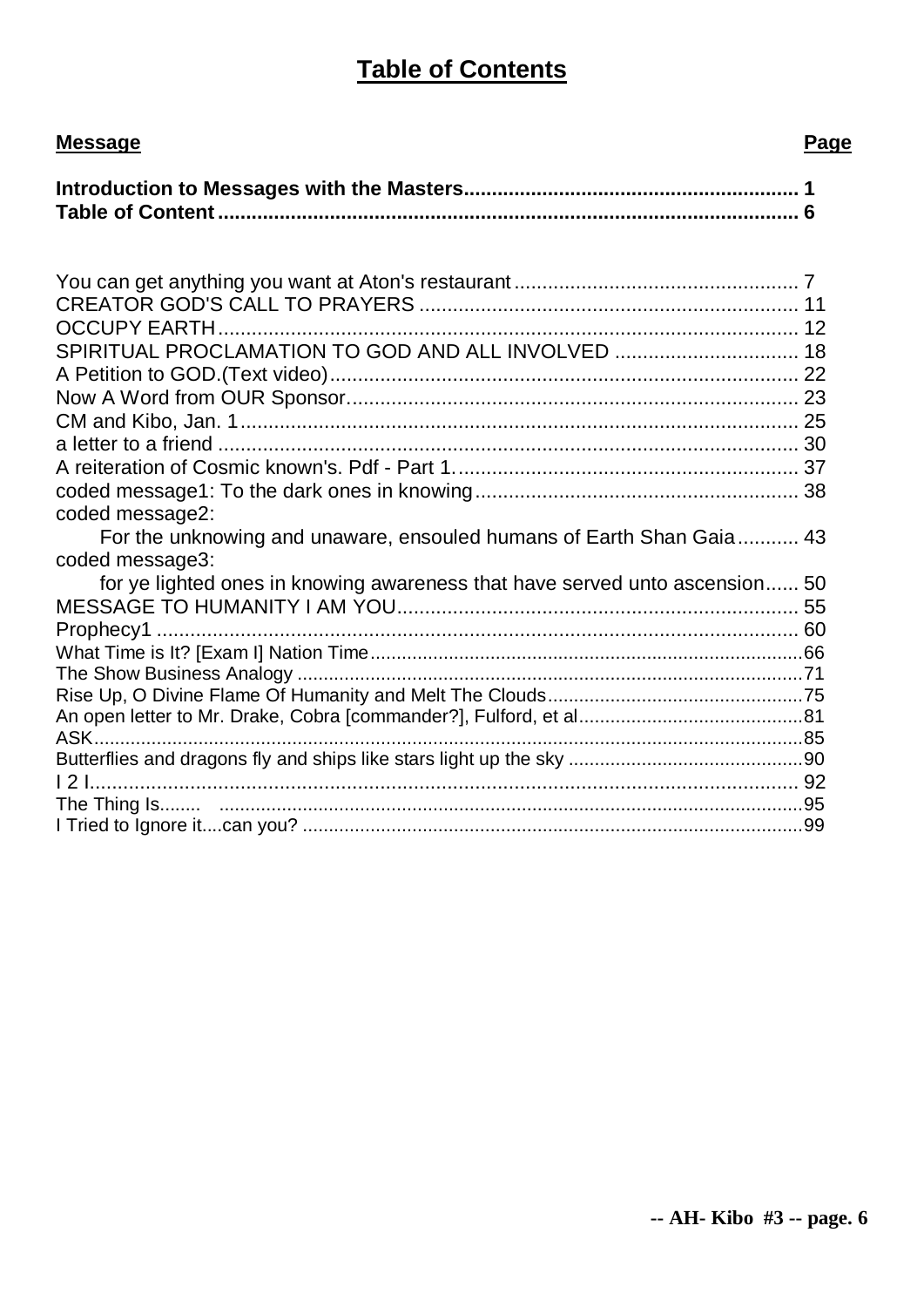## *All writings by members of AbundantHope are copyrighted by ©2005-2013 AbundantHope - All rights reserved*

*[Detailed explanation of AbundantHope's Copyrights are found here](http://abundanthope.net/pages/AbundantHope_1/Copyright_-_Terms_amp_Conditions_517.shtml)*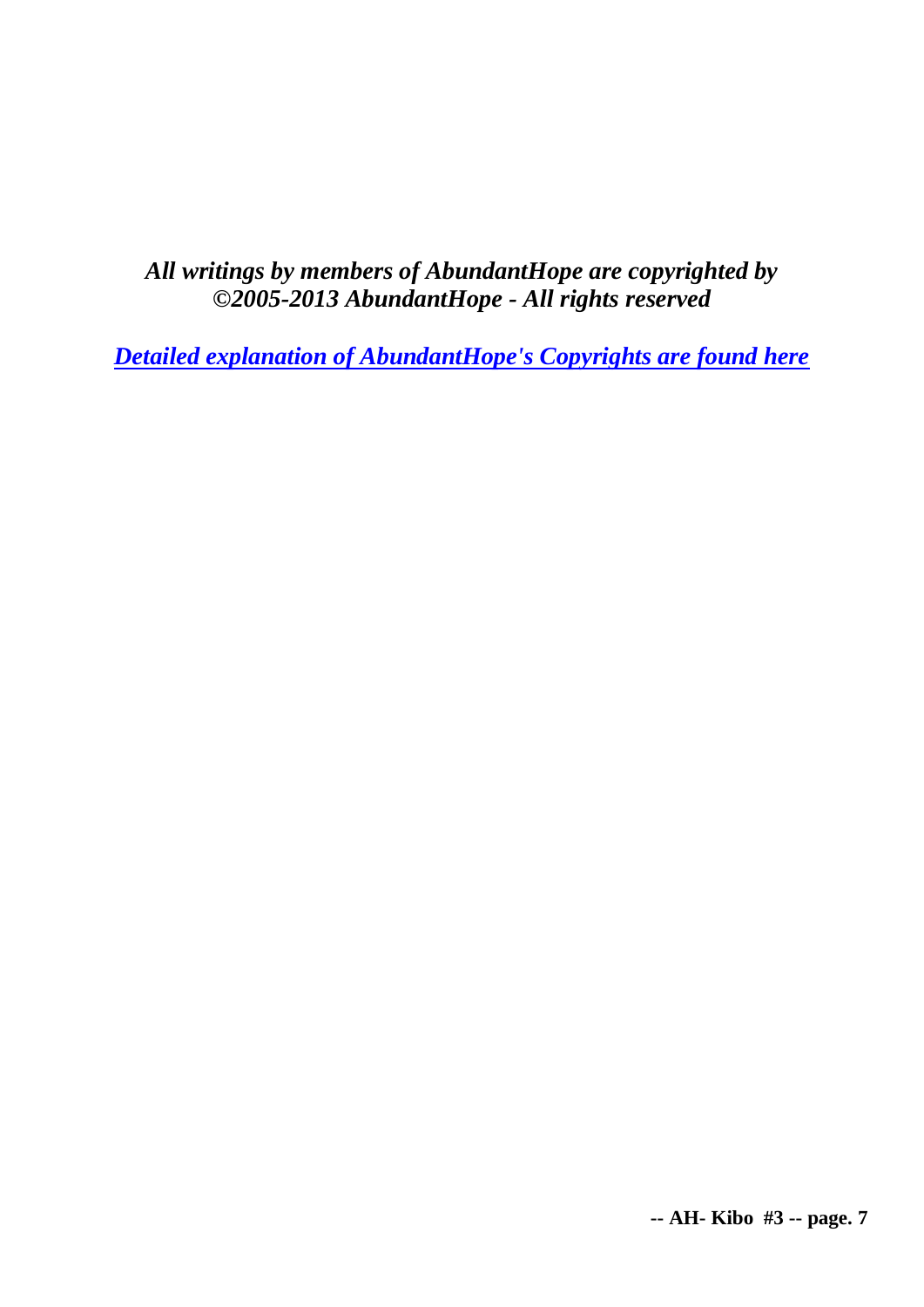#### **You can get anything you want at Aton's restaurant**

## **By CM and Kibo**

**Sep 26, 2011** 

CM: Greetings! And God is with you! Ahoye! As you like to say nowadays.......

You seem to be putting a lot of weight on yourself when you would be better off sharing that weight with us. WE, your Celestial brothers and sisters are gathered here to help and believe you Me, WE know more about your situation(s) than you do. It is all well and good to co-create, but with such a limited range of vision, how can you hope to make headway pass the tree that looms before you when you can't see the forest that looms around you?

WE are here to tell you that it's alright, everything is fine and we can tell you from experience that the best way to handle and deal with your many situations is to simply give them to US. Let US take the weight from upon your shoulders, thus lightening your load, as it were and deal with all the aspects and circumstances that you are so clearly unaware of and WE will let you know how best to handle and deal with those that you are aware of.

It is like a maitre'd who silently waits for you to ask him what dish or wine would be best. He works in the place. He knows all about it. It's his business, his specialty. All day long and everyday, he has to deal with people who think they know what's best. They know what they want. They want something that they read about or heard about or something that sounds really great, without knowing what it truly is...he is saddened by their ignorance and pride. Their egos will not allow them to say that they have no clue and turn to him for advice and guidance.

He could provide an exquisite meal, perfect in every way, if they would just let him. He would pull out the best and true desires of the people at the table and give them something they never imagined that they would love beyond words. He wants nothing more than to give them the best and enjoy their enjoyment of it. The whole staff aims to please in every way. The chef can prepare a different dish for each and every customer, no problem. Tell him what you're thinking of and he will whip up for you the plate of your dreams! The waiters will stand by for your every need with a staff of their own to supply them so that they will never have to leave your side...just in case there's something else you need. Such enjoyment by all involved!

But too many people come with their minds made up that they don't want this or they don't like that. They think they know the make and year of the best wines and aperitifs. They never want to be told what's best. They want others to look at them as if they are the ones that know what's best on the menu. Others just grab the menu and stare, looking, reading, understanding or not understanding. They spend sooooo much time dreaming about the descriptions and how they might taste and what are they in the mood for? They never dream to ask if there's anything that's not on the menu. They shudder at the thought of saying " what if I wanted a.........what could you do with that?"

Only one in a thousand customers ever comes in, sits with his party and asks the maitre'd "What's good today? These are my loving friends and we want the best! He's looking for this and she's looking for that. They're into this and the kids want something really special! What can you do for us, today? We're really counting on you, my friend! We know that you're the only one that can give us such a joyful experience!"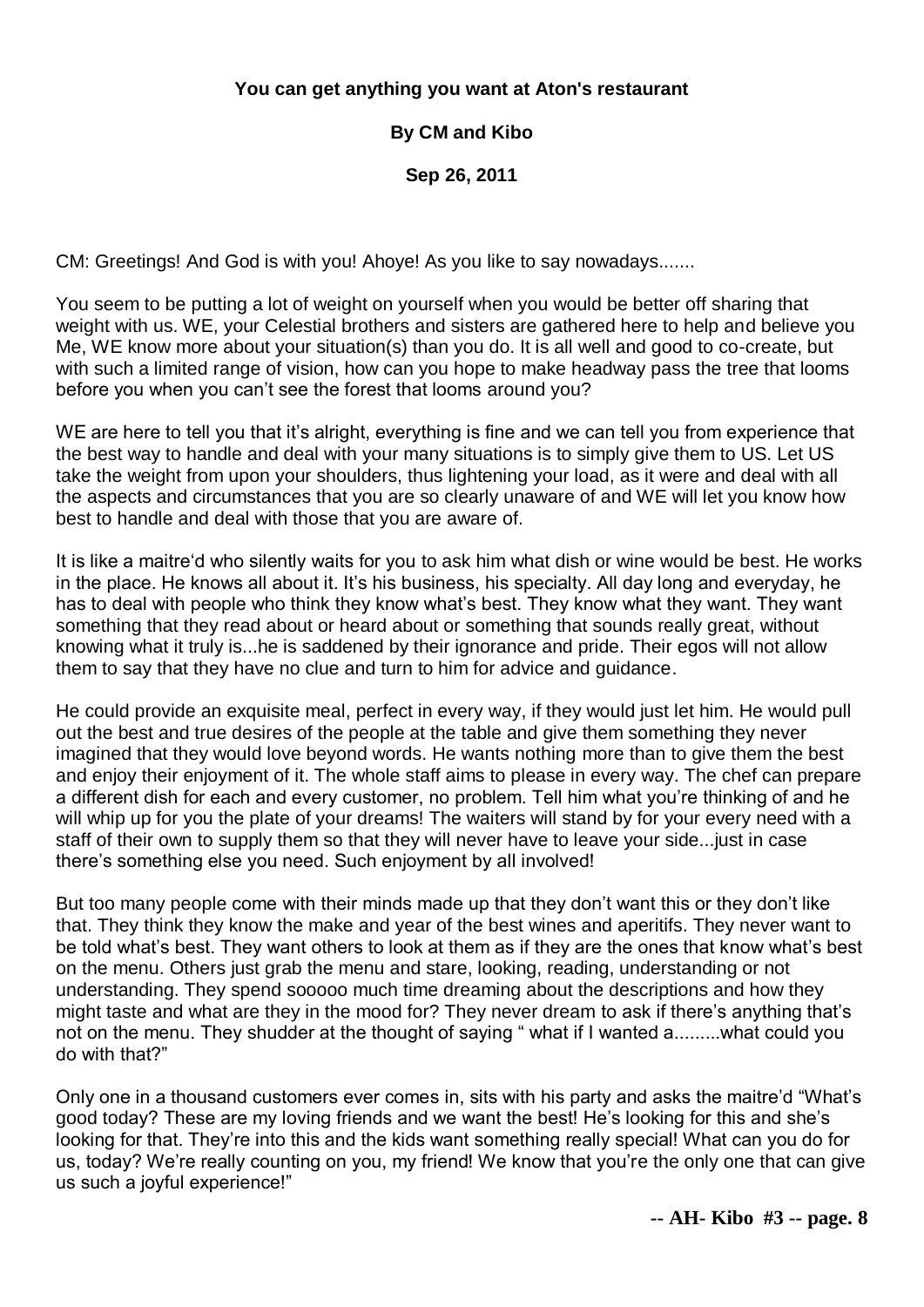And he will smile and bow and ask questions of the party and when he is satisfied, he will say, please, enjoy these appetizers while you wait. Soon your entrées will be on the table and there are special desserts for everyone! Eat, drink, be merry and live knowing you will never die!" Of course, the dinner party is a huge success and a joyous affair and who is to thank? Why everyone!

So now, here you are in your life and the plate before you is the one you ordered. Do you not like it? Is it not what you asked for? Is it not what you thought it was going to be...or was it?

Would you like to send it back? Would you like another plate? What would you like, now?

Are you going to make up your mind again over something else? Or are you going to let us do our jobs? Either way.....WE are here to serve you. And you would best serve yourselves by letting US do so........but it is up to you.

Do you want what you want or do you want what WE have for you? It's as simple as that. There are no right or wrong answers here. You may just love your plate either way. Your choice is what to order. The rest is up to US. Do you want what you want or do you want what WE have for you?

K: and if i just want a simple sandwich? I mean, i want what i want. I can't help that.

CM: In OUR kitchen, everything is everything. You think that you have ten choices where WE see one hundred. Spices and herbs and ingredients that you haven't even considered! You may say that you just want scrambled eggs with salt and pepper.....how much salt or pepper? What about mushrooms and onions? Soft scrambled? What kind of mushrooms? What kind of salt or pepper for that matter. WE know what will give you joy better than you do. But how many people come in and say to US " Give me the most joyful and wonderful meal ever!"?

You always like to say things like " This is my plate.", "My plate if full." Full of what? The plate you have is the plate you asked for. You made it by order. Had you asked US for whatever plate WE saw fit to give you.....well, WE aim to please.

Your life is your plate. It is the life you asked for, that you picked out. It is what you wanted so you ordered it. That was your co-creation. Now you've had your fill of it and you want something better. Are you going to try it again or trust US to deliver as only WE know how? We know what will spice up your life. WE know what will stimulate your soul. WE know what you have a taste for and WE can deliver.

K: and how do things like money fit into all of this?

CM: It has its place....like parsley. But too many of you want just that. If you don't think you have enough of it, some of you want to grab it off of the plates of others. Usually this is done when they're not looking, but lately........people are starting to notice....usually, at that point, WE remove such greedy and unruly patrons from the premises so that others can eat in peace. It's not that we ever condone such behavior, it's just that WE can't really kick people out unless they're proven to be a problem. WE don't like to be seen as kicking people out for no reason, so we wait until the reason is obvious.

K: Please tell me we're there now. Please tell me that this is the case and that everyone is now getting just desserts because the meal is over. Perhaps it's time to move the tables aside and make room for the dance floor while we strike up the band or the DJ or whatever...?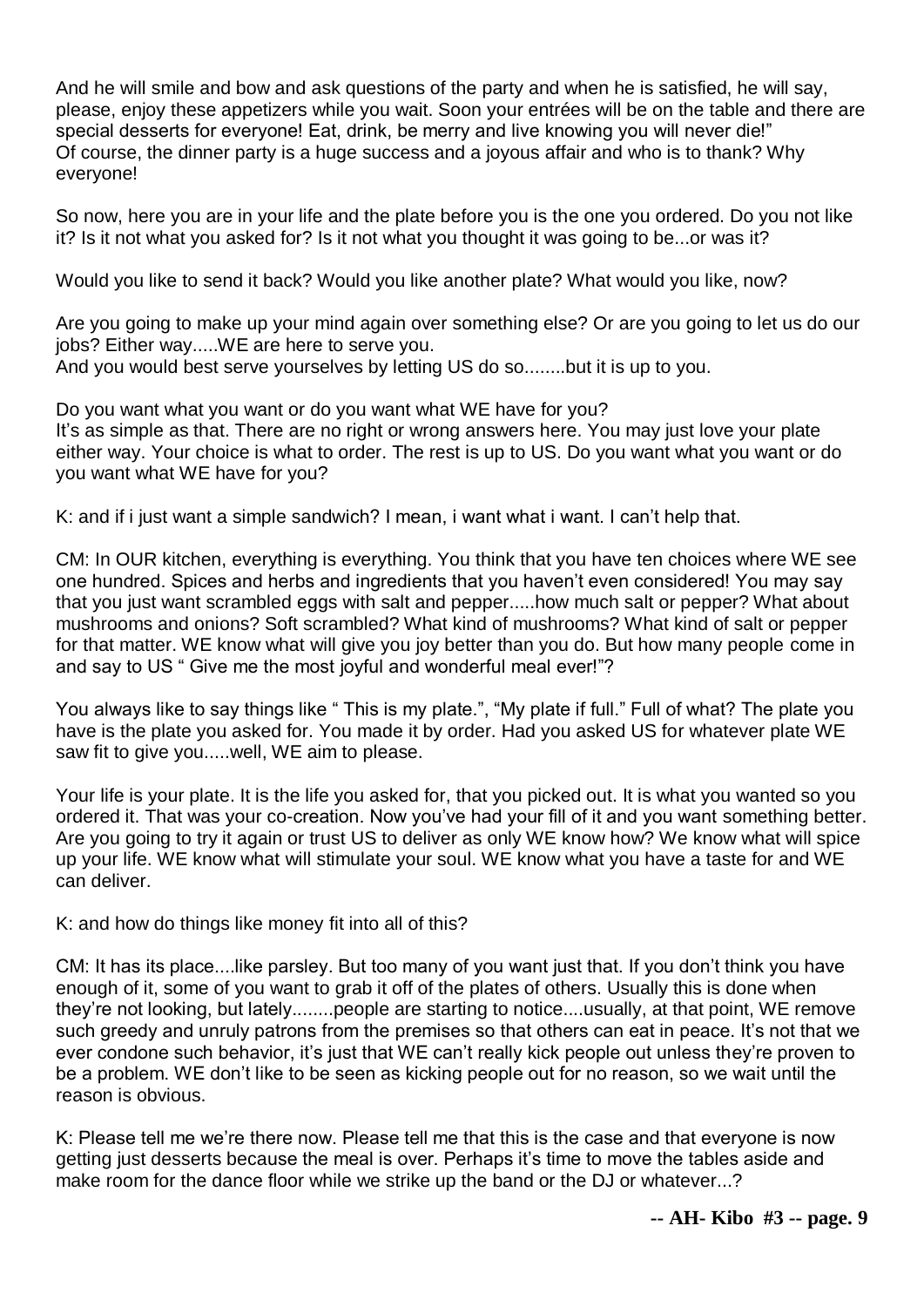CM: LOL Well, by that analogy, a few more people need to leave in order to free up the tables. But you could say that the party is about to begin. They are being informed that it is time for them to leave and the.....bouncers are escorting the more belligerent ones to the waiting paddy wagon out back...and yes, there's one out front, too. But that one is mostly for people that have left quietly without a fuss. They'll get off a bit easier than the others, usually overly drunk with power and you know how they can get. They are taken away rather unceremoniously through the back door and hauled off straight to the lock-up to await court....We will make it up to the rest of our patrons by declaring everything on the house, start the music up and invite them to stay to dance the night away.....

K: Sounds like fun.

CM: Oh it is! It truly is!

K: So! How long? How long until the announcement is made? When does the music start? When can we applaud the removal of these disruptive thugs to the peace and joy of our meal?

CM: The police are parked, ready and are standing in the restaurant. WE point them out, with the help of some of our more observant patrons and they take them away. Some, who saw what was coming, have already surrendered to the owner and talked to the maitre'd about repentance, mercy, forgiveness and making amends. They have been held to the side for further review while the others are hauled off...some kicking and screaming, some fighting and cursing...some have preferred to go down shooting and so, they are being shot down, bag, tagged and removed...It is happening while we speak. The bus should be here any minute now, to haul off the bulk of the crowd waiting outside the front door. Those taken out the back door...well....there are lots of wagons all lined up for them. So it goes. It is what it is.

You think that this has to do with elenin. Elenin is just a symbol of what's happening. It is a product of the mass mind in action in real time for your linear consciousness. It exists as the face, the mask of this need fulfilled. The need for the end of the material system of men and the beginning of a Divine system of human beings. You insist upon a cause outside of yourselves to be the leveraging catalyst that pushes you over the tipping point of no return and this is what you have created for that purpose.

This is beyond you. This is not just a matter of people saying 'oh we need a sign or symbol to get us to the next phase.' This is a non-linear consciousness event that is culminating in real linear time because this is where the sum total mass of human consciousness sees to be the enduring point of possibilities. This is where everything changes for everybody. This is where you see your plates and make a decision on what to do with them.

The human spirit is always hungry, always thirsty. Their plates must ever be full. What they fill their plates with is their choice. But this is the point where people decide if they want to order from their own desires, straight off the menu, or leave it up to the house to decide. Tables are being rearranged accordingly. There is more than one dance floor. There is more than one band and each band plays different music and the music is the same as the food...do you want the all request band, the DJ, the jukebox or the house band?

From this point on, the rooms will be different, the views will be different and the decor and atmospheres will be different. Everyone will get what they asked for, no doubt. There is still time to change your minds and hearts on the matter, but at this point, it's pretty much done and decided. Know that the owner remains the same, the maitre'd remains the same and the waiters are always there, doing their jobs...this applies to every table in every room. Your plate will always be your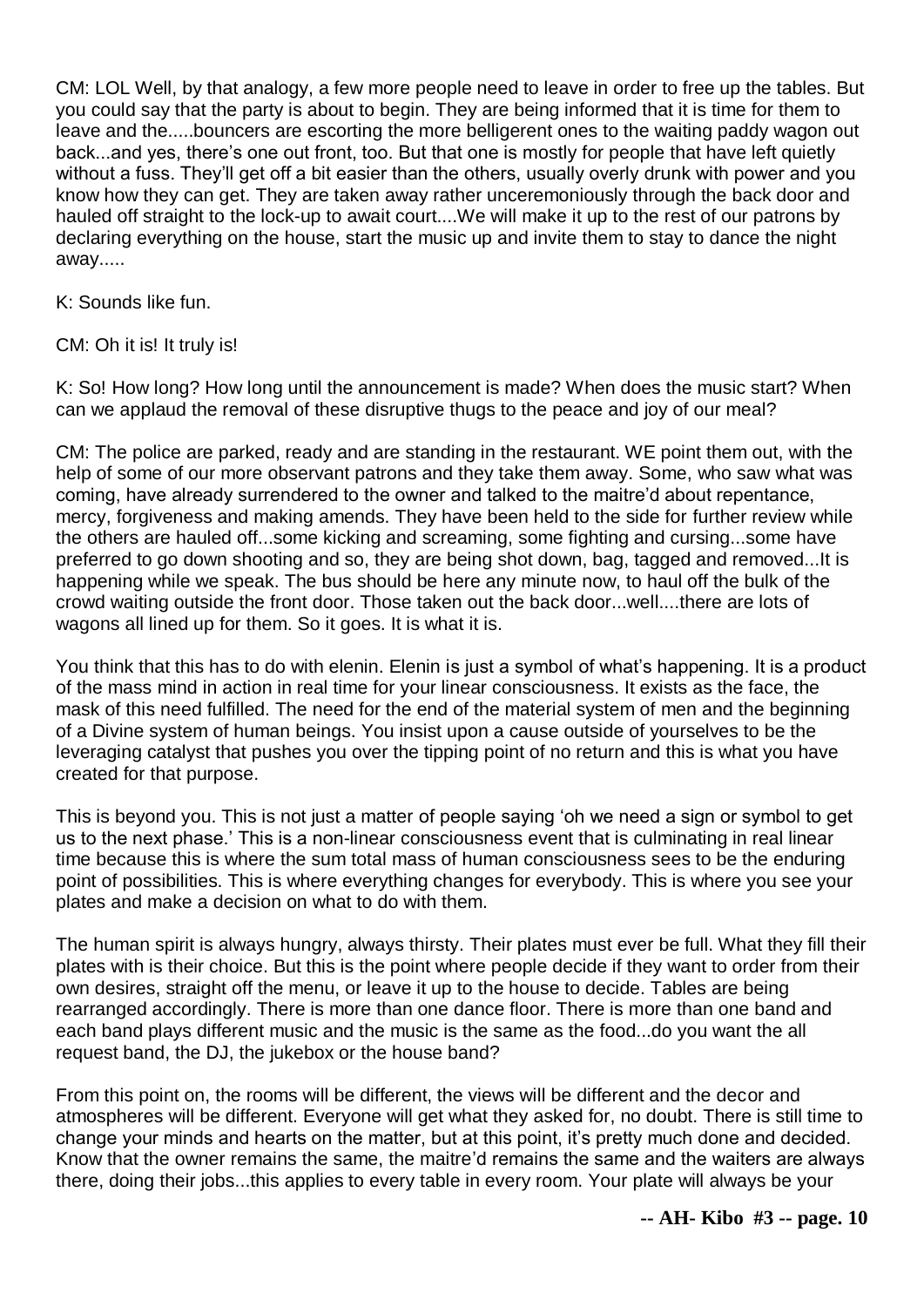choice. Whether you want US to choose or you choose for yourself, WE are always here to serve. WE always have job openings to join our wonderful staff, apply within, and just ask to speak to the manager.

K: Hmmmmm

CM: Do you really have something to say after all of that?

K: lol...nah, hey...let it play.......do you need a dishwasher? Triangle player for the band? Anything where I might be actually helpful?

CM: Janitor? You could really clean up! LOL

K: wow.....really?

CM: No, seriously, you could help set up for the remodeling...rearrange the tables, help people get seated, set the tables, pour water...stuff like that....

K: lol, sure...whatever...glad to help....what's the pay?

CM: The pay is.....good....but the benefits are great!

[We decided to leave it off at that........thanks for reading! Oyahe! God be with you!

\*\*\*\*\*\*\*\*\*\*\*\*\*\*

<http://abundanthope.net/pages/kibo/You-can-get-anything-you-want-at-Aton-s-restaurant.shtml>

This piece is under copyright protection of [http://www.abundanthope.net](http://www.abundanthope.net/pages/) It may be placed anywhere on the web as long as it is not changed in anyway and a link placed back to this site. It is preferred you place the entire piece, and if not possible to do so, you must note that the rest of it can be found at the link. Thankyou, Candace.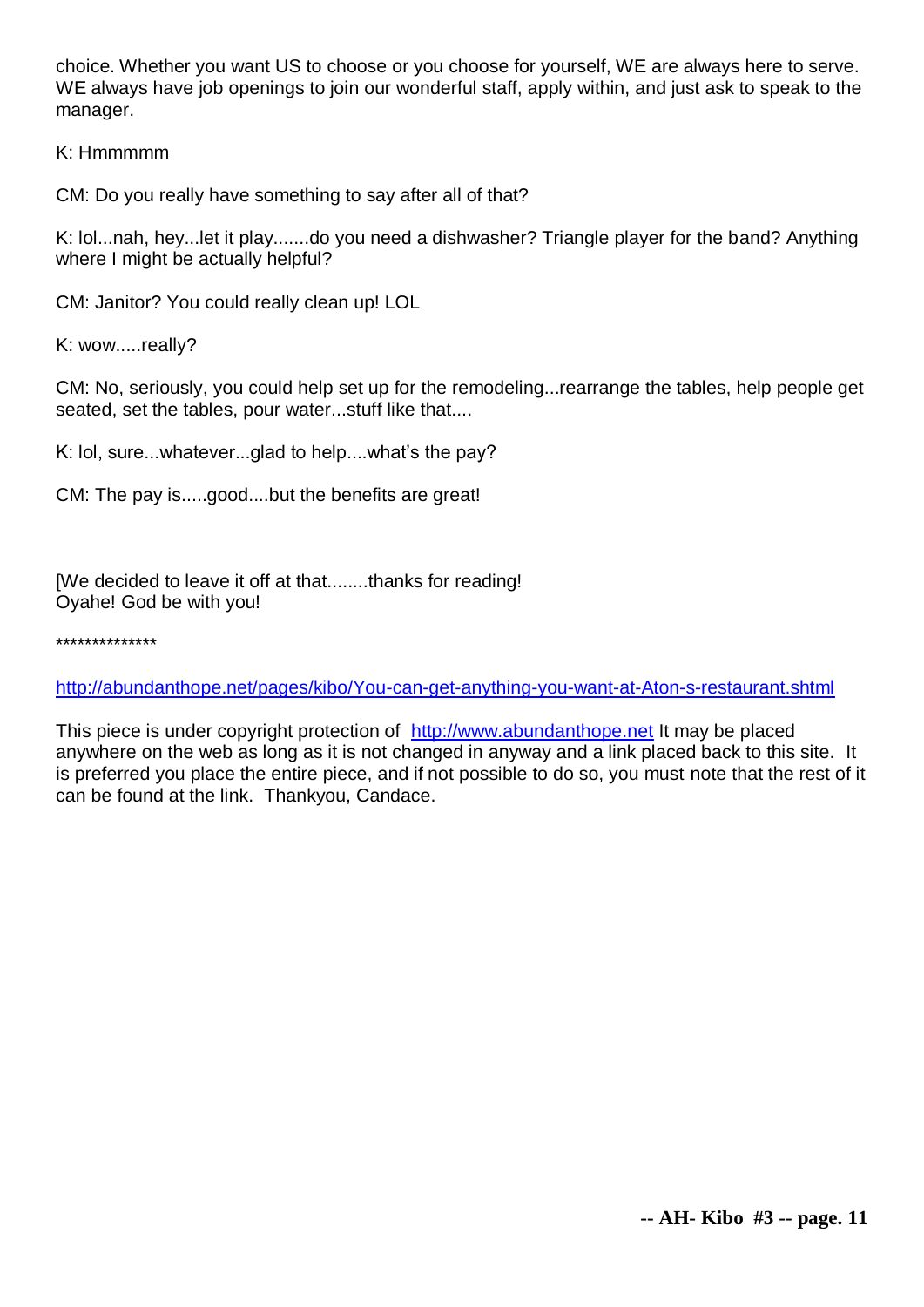#### **CREATOR GOD'S CALL TO PRAYERS FOR THE ASCENSION OF THE WORLD AND ITS PEOPLES**

By Kibo

#### <http://www.7x-universal-prayer-project.org/>

This is Kibo's prayer site. These are IMPRESSIVE prayers, as they ENCODE a real concept of God within them. Please consider passing this site to others, just saying you found this nice prayer site on the web. Enjoy!

*"Seven short prayers have been provided to which you may add your own words of prayer in a show of faith and unified support. These seven prayers for the world are meant to be supported individually and as a whole." -KiboDabi*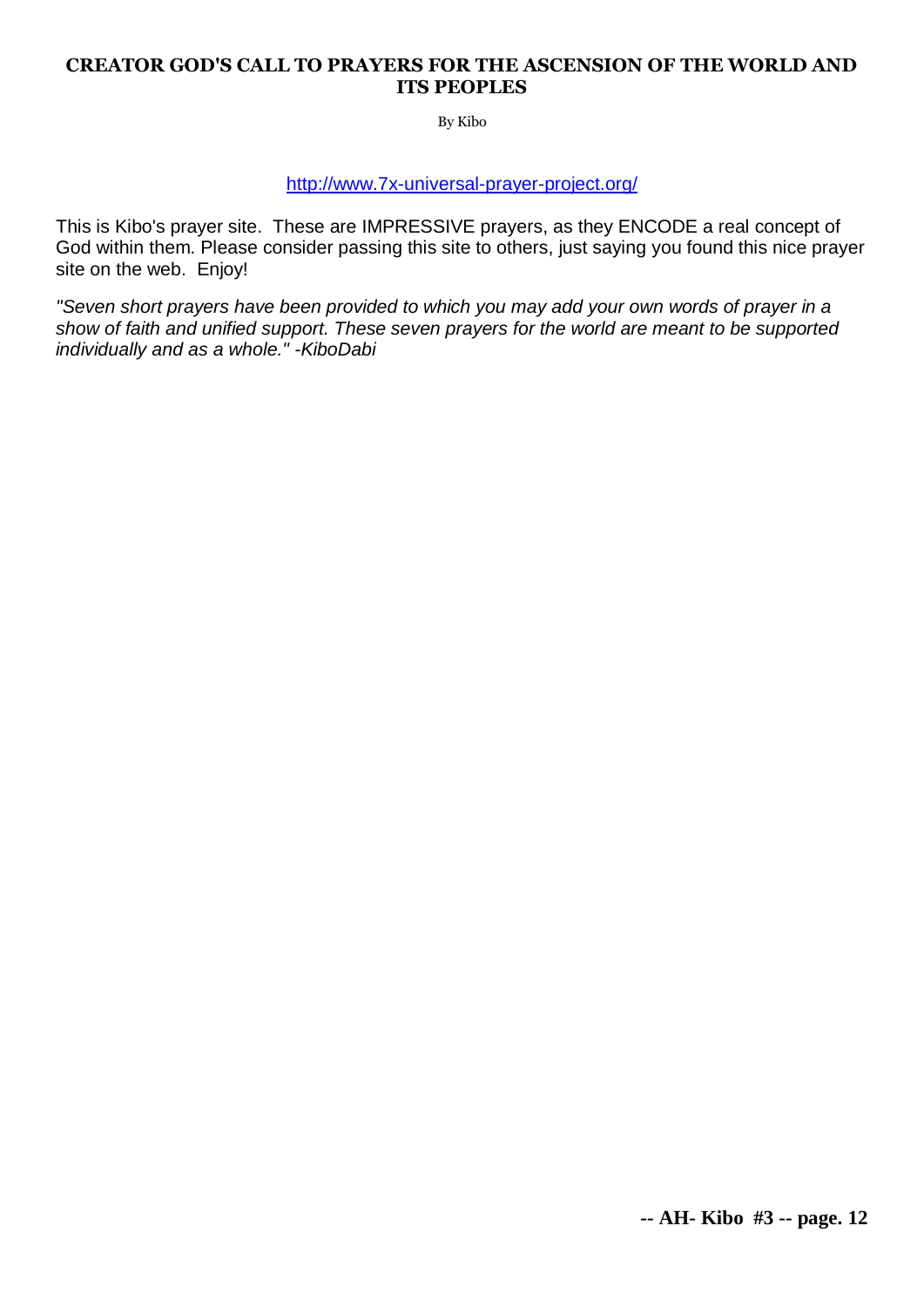## **OCCUPY EARTH**

## **By CM thru Kibo**

**Oct 19, 2011** 

CM:

Today, dear ones, WE will use this one, that you lovingly refer to as 'Uncle Kibo', a term he loves dearly, I might add....as more of a scribe than ever before.

This one has been through the wringer, so to speak, and is now dry and pressed to assume something of his true role. But before all of that is set loose upon the world, a moment if you please......

Ye ones have been failing to address the true issues at hand. You gather together against a system that, now, you are aware of as being counterproductive to a healthy society...to be nice about it. To be quite blunt, these dark and evil ones have done nothing but plot your demise for several decades running through hundreds of years for some....and more.

You complain about their policies and gather in different cities to protest to the point of outright rebellion. While WE are pleased that you are beginning to wake up and smell the proverbial coffee, WE admonish you to put your souls into this endeavor. If you can accomplish that, then you will collectively realize the mainstay and true foundation of that which you fight...these people, that consider themselves to be the true power that rules your planet, are against the Will of SOURCE CREATOR and plot and plan and act to usurp the rule of God Almighty Himself.

If you had the presence of mind, heart and soul, to realize the truth about them and yourselves, you would all understand that all of your protestations will come to naught unless you are able to gain the support of something real to push it over the line of absolute success.

By this WE speak of DIVINE WILL.

*Divine Will cannot and will not be thwarted. The Creator of All Things Will not see a people go unanswered, that call out to HIM/HER/IT in good faith and trust, with the understanding that they seek the fulfillment of Divine Will and are willing to lay down their lives to serve that Will. They will not be left by the wayside to fall in vain.*

Greater love than this no man has, that he give up his life for his friend[s]. That which you call God is your Creator and Creational Father, but HE/SHE/IT is also your very best friend. GOD can lay Itself on the line for It's friends and never need fear losing that Life, for the Life of GOD is the Life of All Things.

We are waiting patiently for you to gather together in the name of The One That Created You All, as well as All Things. Is this too much to ask for? While the mighty 1% continue with their plans, in spite of your efforts, and your brothers and sisters of faith in the greater universe and creation, fight the good fight on your behalf IN THE NAME OF THE ONE AND THE COUNTENANCE OF THE ONE, can you, the mightier 99%, muster up the faith that will gain you the full support and efforts of an endless array and number of Celestial Hosts?

Where is the desire to live by the golden rule and The Law of One? WE see you struggling to overcome and change a system of things that cares little, if anything, about you and your actions and desires. Were it not for our efforts, you would have been put down before such a thing as you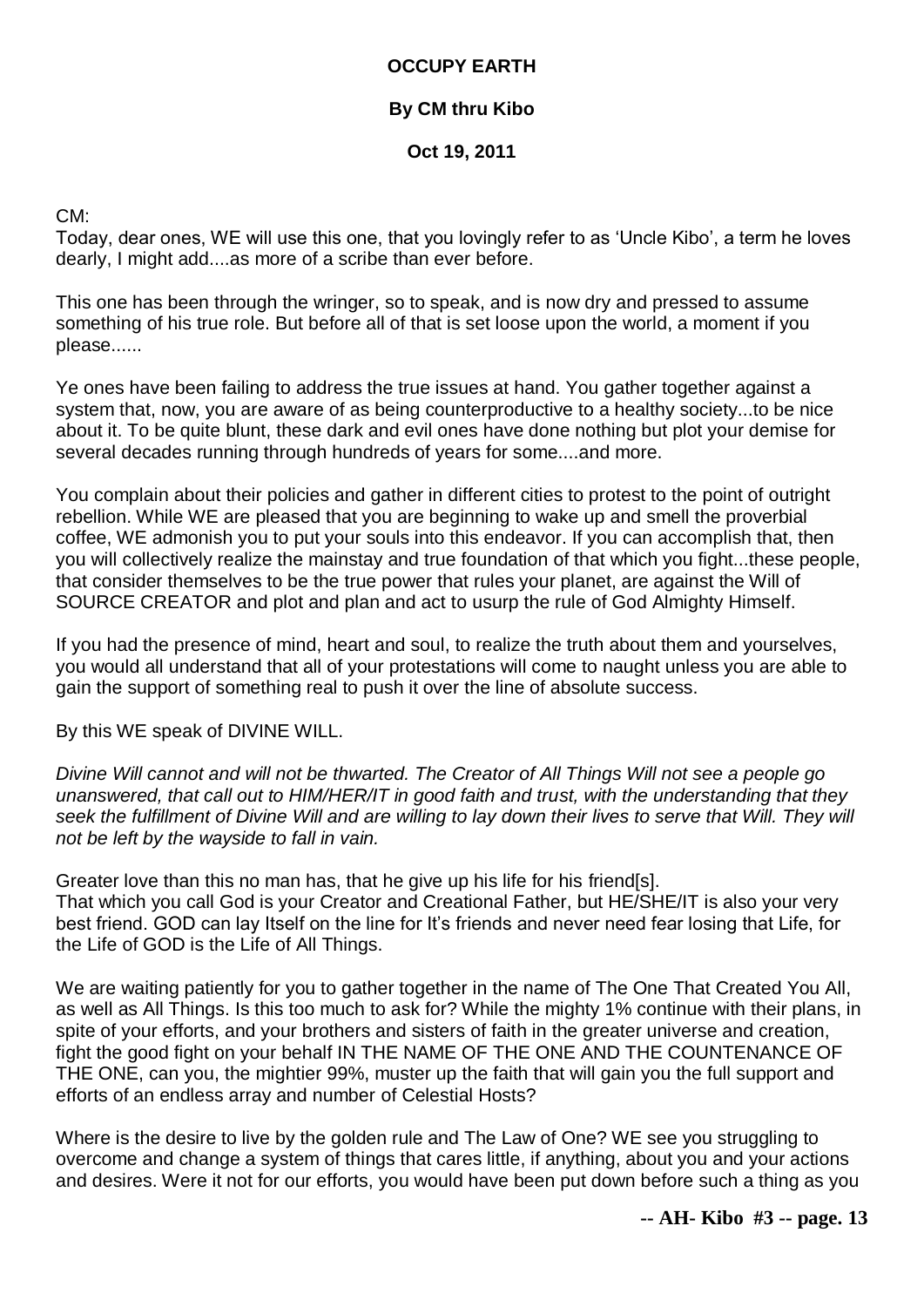presently experience, had even begun.

Six and a half billion of you are slated for death by their hands. Can you fight them? Can you fight them with words and chants, slogans and phrases? Can even the common sense of what you are bringing to light and asking for, mean an iota of anything to those that you charge with having the responsibility to change for your sakes? Will they change for you? Will they change at all? Will they change for any reason other than being faced with a force so much greater than themselves as a whole and even as being more than the sum of their parts?

Even now, they plan to rush headlong into even more war and devastation that will, if all goes as they plan, will still result in the death of 99% of you. That is what they think of your 99%. You are, to them, the 99% that they had always planned to kill and destroy for the sake of their 'perfect new world order'.

Tell me...what force of might, what power, what arms do you have at your disposal? You are seeking to use this to change the perception of people that have been brainwashed into believing and supporting the perception that they have been brainwashed into supporting.

In the end, it will still be war. War against sovereign nations that don't play ball by their rules, such as Libya and Iran...which will lead into Venezuela, Russia and China...and more. Even some nations that have played ball and have always played ball, will suffer at the hands of these Luciferian, Satanic high mucky-mucks.....The real battle...the final battle, is soon to come. It is coming as WE speak. It IS coming, make no mistake or have any doubt about it, for you all have made it so.

Where are the masses of free=will, intelligent, ascending beings that wish to serve, forever, the Will of The One? Where are the many that come in answer to GOD's Call? HIS CALL TO ARMS! HIS CALL TO ACTION! HIS CALL TO AWARENESS! HIS CALL TO SERVICE! HIS CALL TO PRAYERS! ?????????????

GOD WILL NEVER DENY A PEOPLE THAT CALL OUT TO HIM TO BE FREE FROM DARKNESS AND FEAR!

Perhaps, after all, it is too much for ye ones to insert GOD into such a struggle for human rights and dignity BUT IF THE CREATOR OF ALL THINGS AND I, EVEN I MYSELF YOUR UNIVERSE FATHER Are not the Creator[s] Of those rights and dignities As well as Your intelligence And free=will If PAPA Is not THE SUSTAINER THE BEHOLDER THE UPHOLDER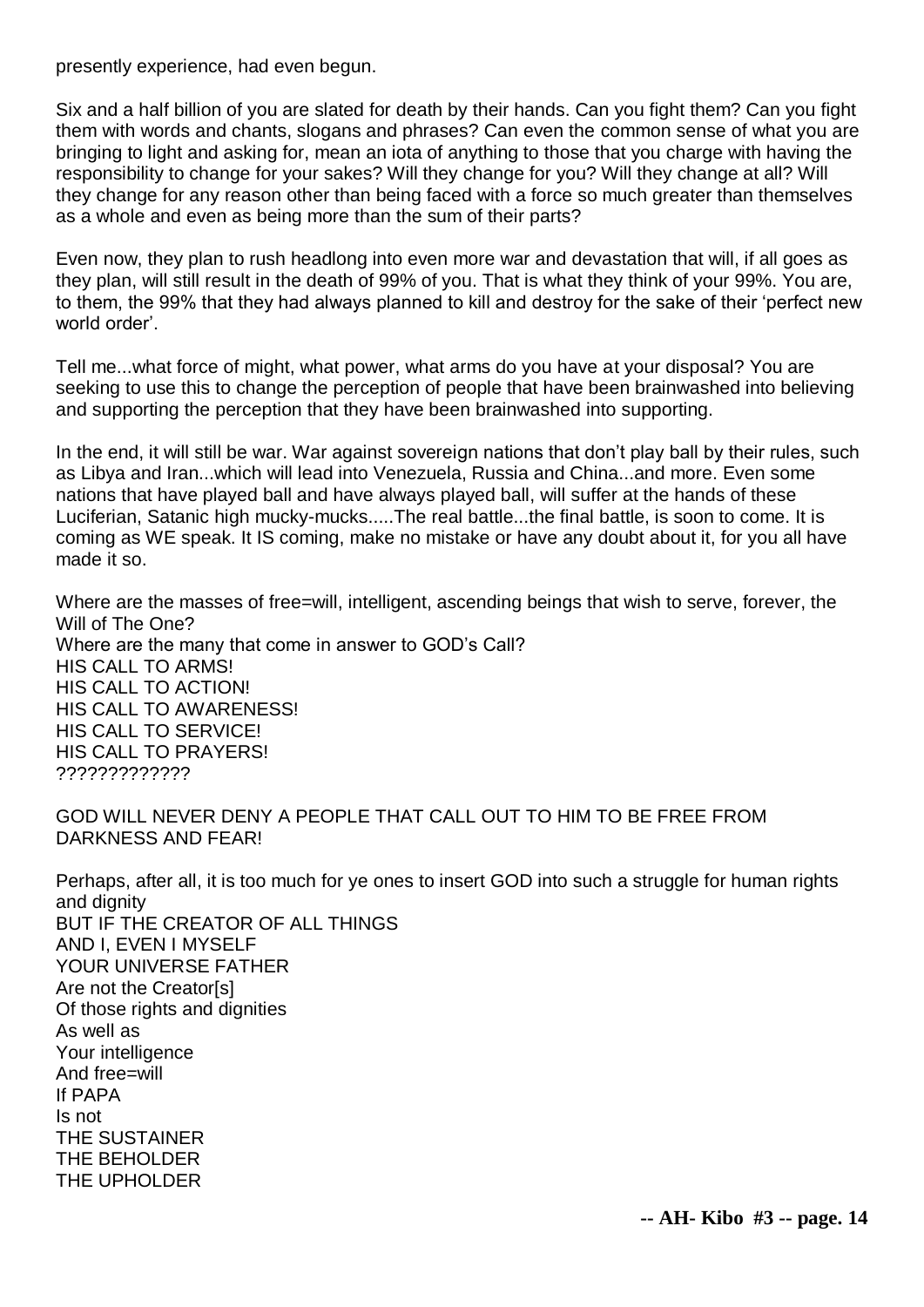OF WORLDS AND NATIONS AND PEOPLES AND INDIVIDUALS SERVANTS AND FRIENDS Then Who is?

WE ARE HERE And We have pushed you To see for yourselves And think for yourselves And feel for yourselves And give of yourselves For each other In solidarity In unity And in love and light of devotion To the DIVNE WITHIN YOU AS WELL AS THE DIVINE THAT YOU ARE WITHIN We admonish you all To ponder these words For WE ARE HERE WE HAVE DONE WHAT WE HAVE DONE WE DO WHAT WE DO WE ARE DOING WHAT WE ARE DOING AND WILL AND SHALL DO WHAT WE WILL AND SHALL DO Whether ye see it or not Or understand it or not Or accept it or not Ye ones have been knocked down In so many ways On so many levels You were on your backs WE HAVE HELPED YOU WE HAVE ADMINISTERED TO YOU WE HAVE LIFTED YOU UP TO AND BEYOND YOUR KNEES! SHALL WE CONTINUE TO DO SO WITHOUT YOUR OWN STRENGTH AND WILL TO HELP LIFT AND RAISE YOURSELF UP? Now is the time! There are billions of you! Collect yourselves! Reach out to each other! In your prayers In your meditations In your actions In your light In your love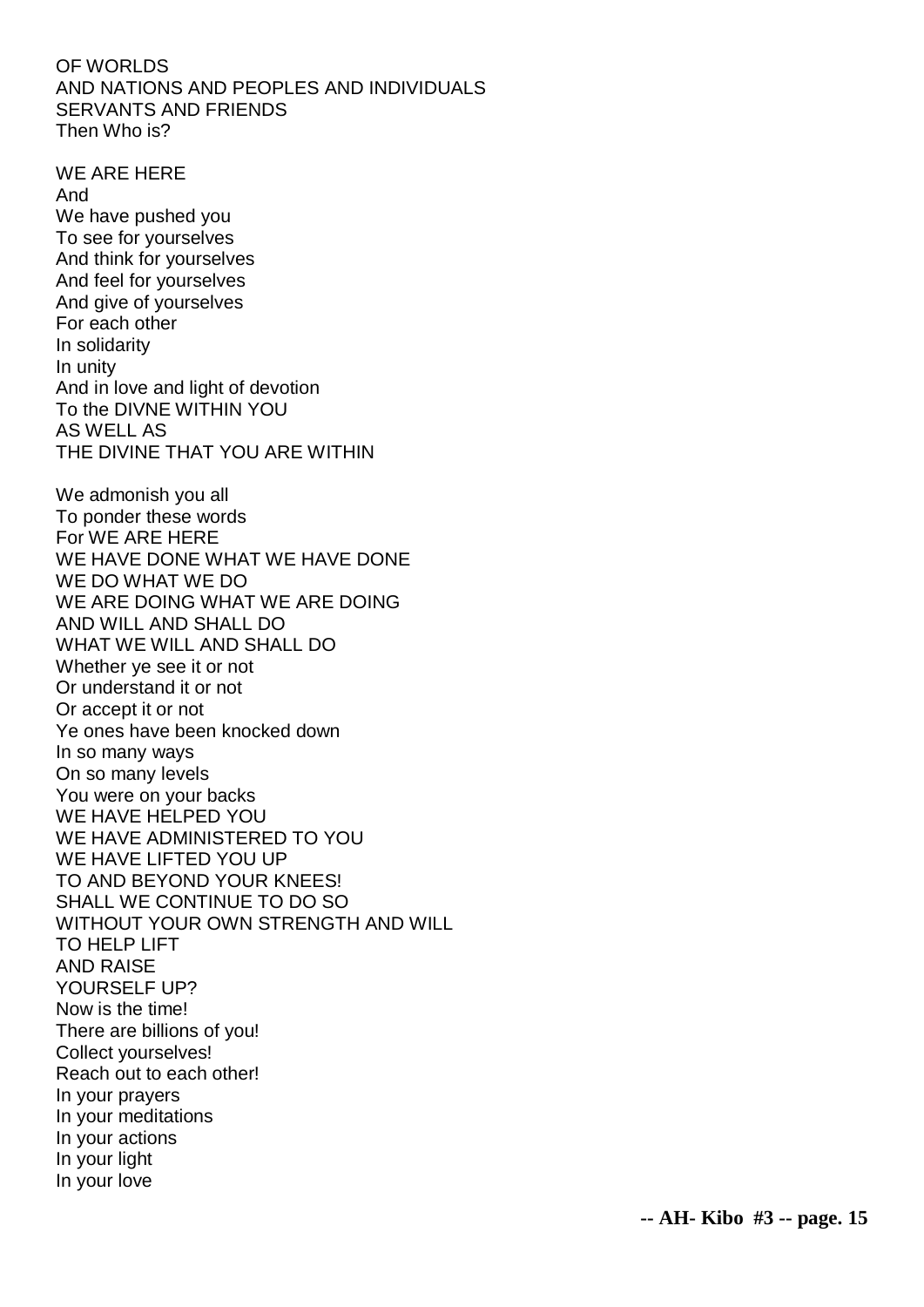In your hopes In your dreams In your desires Each one being As they are to do as they do Within the SOURCE AND CENTER OF ALL THINGS Who has made them to be such WE ADMONISH AND ENCOURAGE YOU ALL TO BE WHAT YOU ARE GOD ON EARTH IN THE EXPERIENCE OF PERCEPTION MADE MANIFEST IN BEING! Embrace Your Divinity! Claim It! Own It! Become the Lights You are in Fulfillment! Become the Love You are in Fulfillment! One sings! One writes! One dances! One prays! One meditates! One protests! One teaches! One leads! One points a way of many ways! One rants One raves One accepts One whispers One moves One is still ALL AT THE SAME TIME EVER CHANGING THEIR ROLES THEIR INTENTS THEIR ACTIONS ALL WITH THE SAME GOAL! YE ARE MORE THAN THE SUM OF YOUR PARTS! GOD IS HERE I AM HERE I, EVEN I AM, IS HERE ACT WITH THAT LET IT ACT WITH YOU DEMAND IT ON EVERY LEVEL AND WAY OF BEING SPIRITUAL MENTAL EMOTIONAL PHYSICAL POLITICAL FINANCIAL **RELIGIOUS** AND SPIRITUAL GIVE US PERMISSION DEMAND IT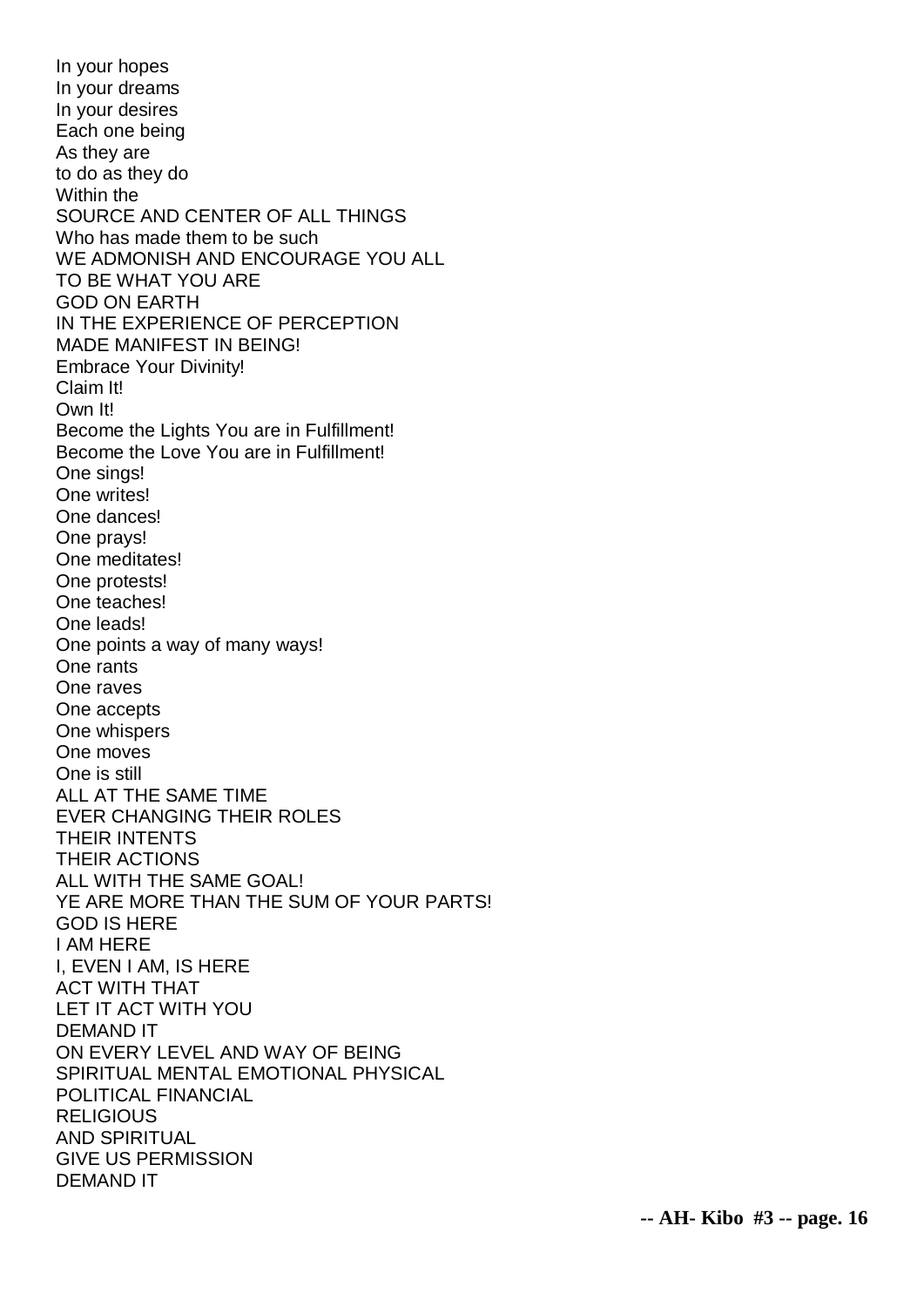#### LET THE 99% BE IN UNITY WITH THE ONE THAT IS ALL THINGS!

WE ARE ALL HERE FOR YOU But so many of you deny the spiritual part of this We are Waiting You will do this thing And get it done With or without us As an active, conscious part and awareness OF DIVINE OVERCONTROL whether ye ones are actively and consciously aware of it or not... ponder that and see what you can see or make of it....... GOD has made LAW Humanity's Freedom from darkness And the gainful earning of eternal and infinite Light and Life

*So few of you consider us As being partners in your struggle Accept us as your co=creators As we have accepted you Make room for us That WE may also =Occupy Earth=*

*That is enough for now This one has had a hard and rather enduring night In order to have earned the right To give this message. Consider Our words The Best Possible Outcome is Promised But how we all get there On THIS planet From here on out Is up to you.*

#### I AM

Your Master Sovereign Creator of Nebadon The Universe in which you reside And Your Universal Father and Friend SOURCE CREATOR IS FATHER AND FRIEND TO ALL And so WE are One In this and in all things We ask you all To embrace the unity That is your true reality.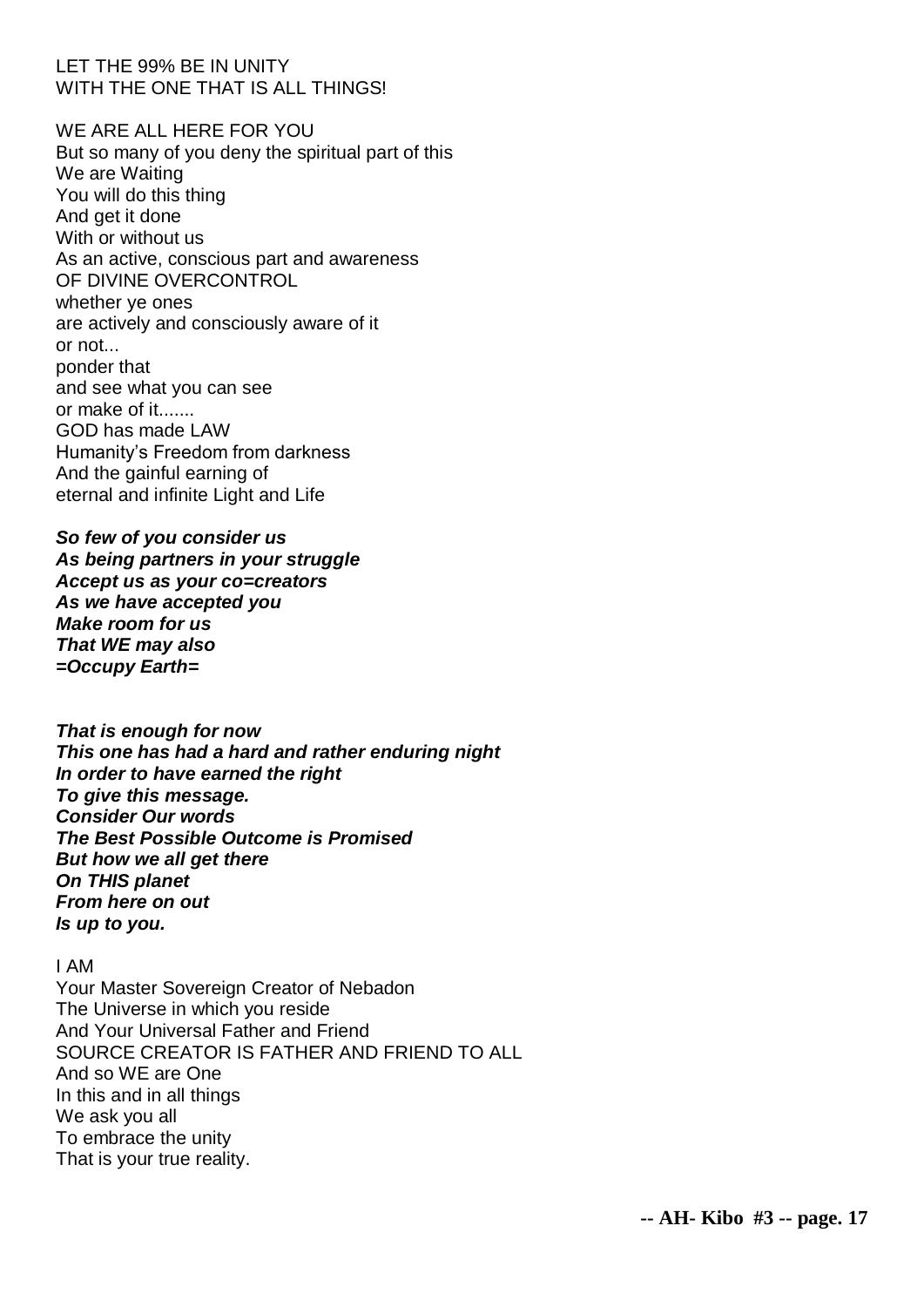## CHRIST MICHAEL ATON

\*\*\*\*\*\*\*\*\*\*\*\*\*\*\*\*\*\*\*\*\*\*\*\*\*\*\*\*\*\*

<http://abundanthope.net/pages/kibo/OCCUPY-EARTH.shtml>

This piece is under copyright protection of [http://www.abundanthope.net](http://abundanthope.net/pages/) It may be placed anywhere on the web as long as it is not changed in any way and a link placed back to this site. It is preferred you place the entire piece, and if not possible to do so, you must note that the rest of it can be found at the link. Thankyou, Candace.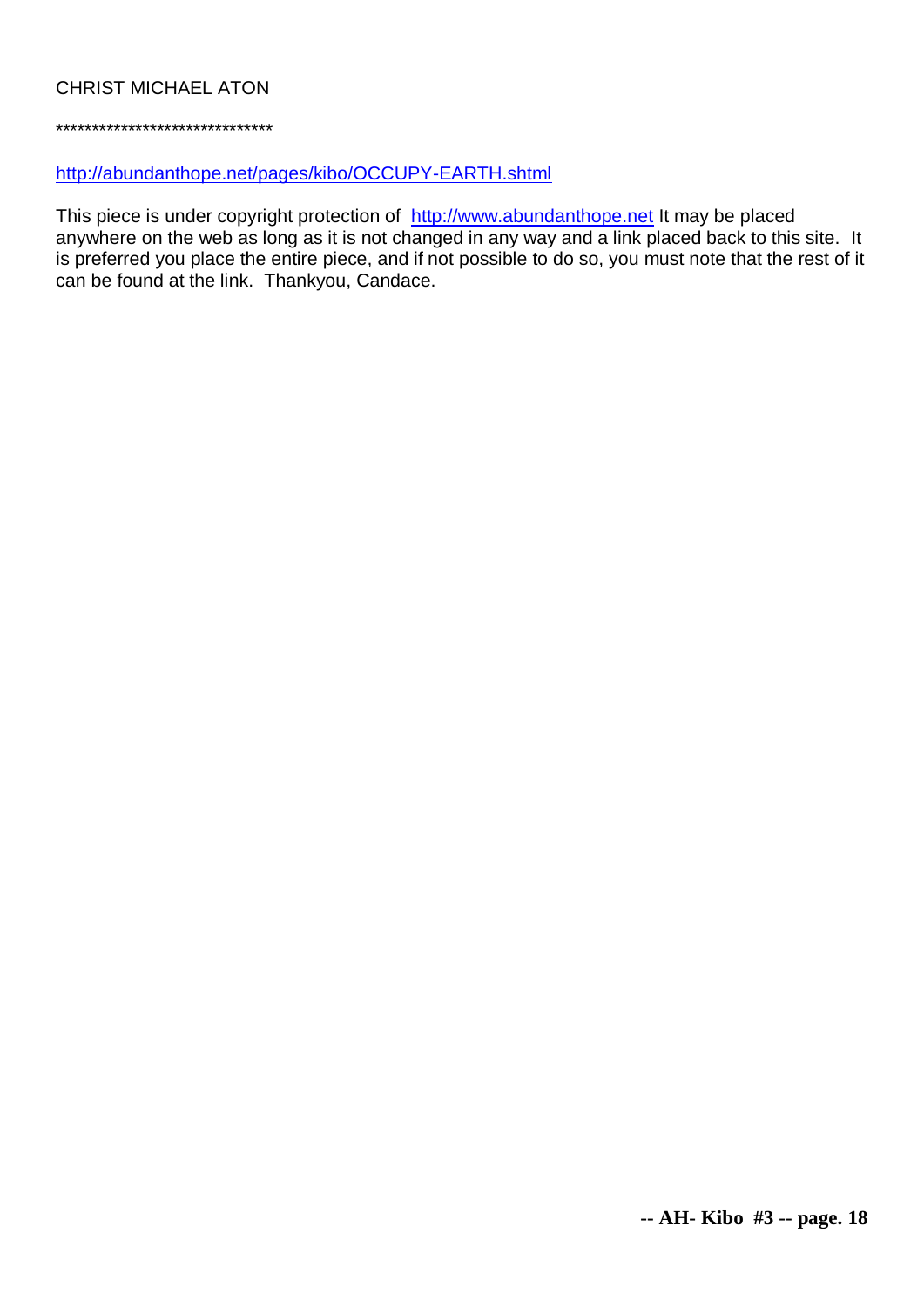#### **SPIRITUAL PROCLAMATION TO GOD AND ALL INVOLVED**

#### **By Kibo**

#### **Oct 30, 2011**

#### SPIRITUAL PROCLAMATION TO GOD AND ALL INVOLVED

WE, THE FREE-WILL, ENSOULED, INTELLIGENT, ASCENDING/DESCENDING BEINGS PRESENTLY INCARNATED AS HUMANS ON EARTH, in order to ascend and create a more perfect society, hereby declare:

THAT WE recognize GOD, SOURCE, CREATOR SOURCE, FIRST SOURCE AND CENTER, as the one and only, Original, Primary, Supreme, Absolute and Ultimate Creative Force and Personality. That GOD created all things from within Its Self and that nothing can exist outside of It.

That GOD is within and without all things as their source and center.

That GOD created all things through conscious thought and intent, through It's Own Will, and that all things continue to experience existence by virtue of the willful maintenance of that thought by GOD.

That the willful maintenance of that thought is a conscious act of love by GOD for that which It created.

FURTHERMORE, WE declare that GOD shares of Itself with Its creation, which is Life, and perpetuates that sharing through and with Its love. That GOD's love is infinite and eternal.

That GOD's love is extended equally throughout all Life. That since all Life exists within GOD, Life is part and parcel of GOD and GOD is part and parcel of all Life.

Therefore, GOD exists as a part of all things in Life and is Life as a whole. GOD is the SOURCE AND CENTER OF ALL THINGS.

#### WE DECLARE THAT

All livings things have the standard right to live in peace, harmony and unity.

All free-will, ensouled, intelligent, ascending/descending beings are citizens not only of their respective localities, cities, states, nations and planets, but they are citizens of their universe at large, their superuniverse and the whole of the Grand Universe, including the Central Universe and the Paradise Isle.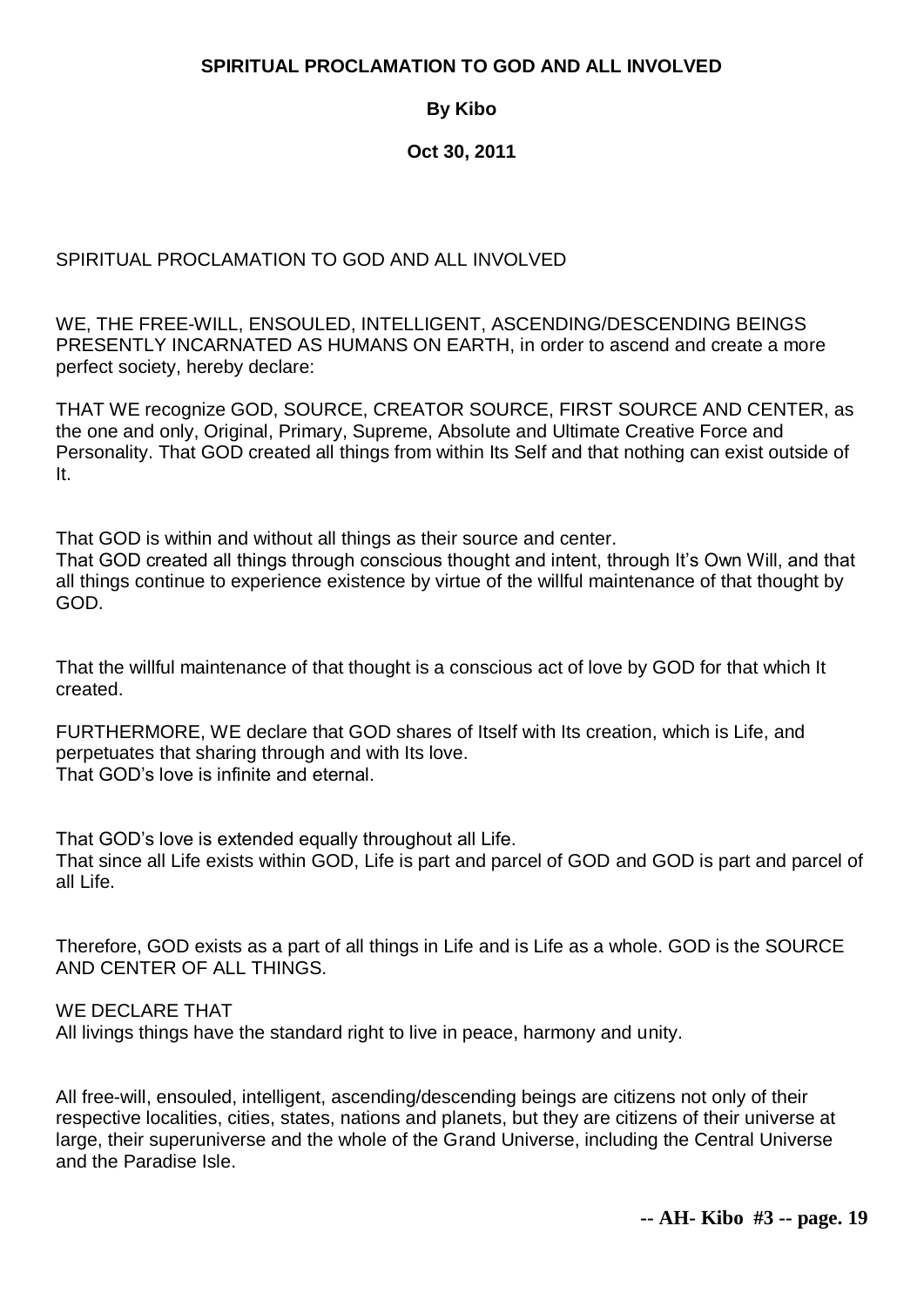As citizens of creation, we have the right to recognize and enjoy certain rights and privileges beyond the standard rights of all living things.

Among which are:

The freedom to accept and serve Divine Will, resist Divine Will or reject and oppose Divine Will.

WE, who accept and serve Divine Will, recognize our GOD given rights to:

Act for the good of all and each other.

Resist and oppose the selfishness and greed of materialism for the sake of materialism.

Live as free beings and provide for the general welfare and the welfare of our loved ones and ourselves without hindrance.

Establish and maintain peaceful and harmonic relations with each other, our ecosystem/environment, our planet, our system, our universe, our super-universe and the creation of GOD in which we live and breathe and move.

Cooperate with each other for the good of all involved, without hindrance.

Find peaceful ways to resolve the many situations that arise due to the causes and affects of creature interaction. Always recognizing the wisdom found in Divine Law, the Law of One.

Share in our inherent condition of abundant supply without thought to position or influence, but as a means to encourage, cultivate and perpetuate the very best efforts in our diverse skills and talents, so that we recognize that abundant supply is found in the expansiveness and heights of our imagination and intent to create a production of values firmly rooted in fertile soil of the Divine Mind, which has no limitation.

Live in the light of truth and justice, providing for the needs of all so that no one is homeless, or hungry or disenfranchised. When all voices are heard and all ears, hearts and minds are open to the Divine Voice that is the SOURCE AND CENTER of each and all, all and each will agree to act and be in harmony and unity for the sake of the spiritual upliftment and evolution of all involved.

Live in the perfect health and beauty of Divine consciousness and love. Thus we are active caretakers of each other, ourselves, our planet and environment, and equal participants and partners in the maintenance and upliftment of our universe and beyond, to the whole of creation.

We have the right to push the envelope of our limitations and thus, reduce them.

We have the right to fulfill the Paradise Mandate and achieve perfection.

We have the right to reject evil and resist selfishness, greed and corruption.

We have the right to oppose slavery and rule by evil beings.

We have the right to support GOD in service to Its Will and recognize Divine Overcontrol and Rule.

We have the right to be supported by GOD in our struggle to be free from the rule of evil beings.

We have the right to petition GOD, within the parameters of Divine Law, for redress of our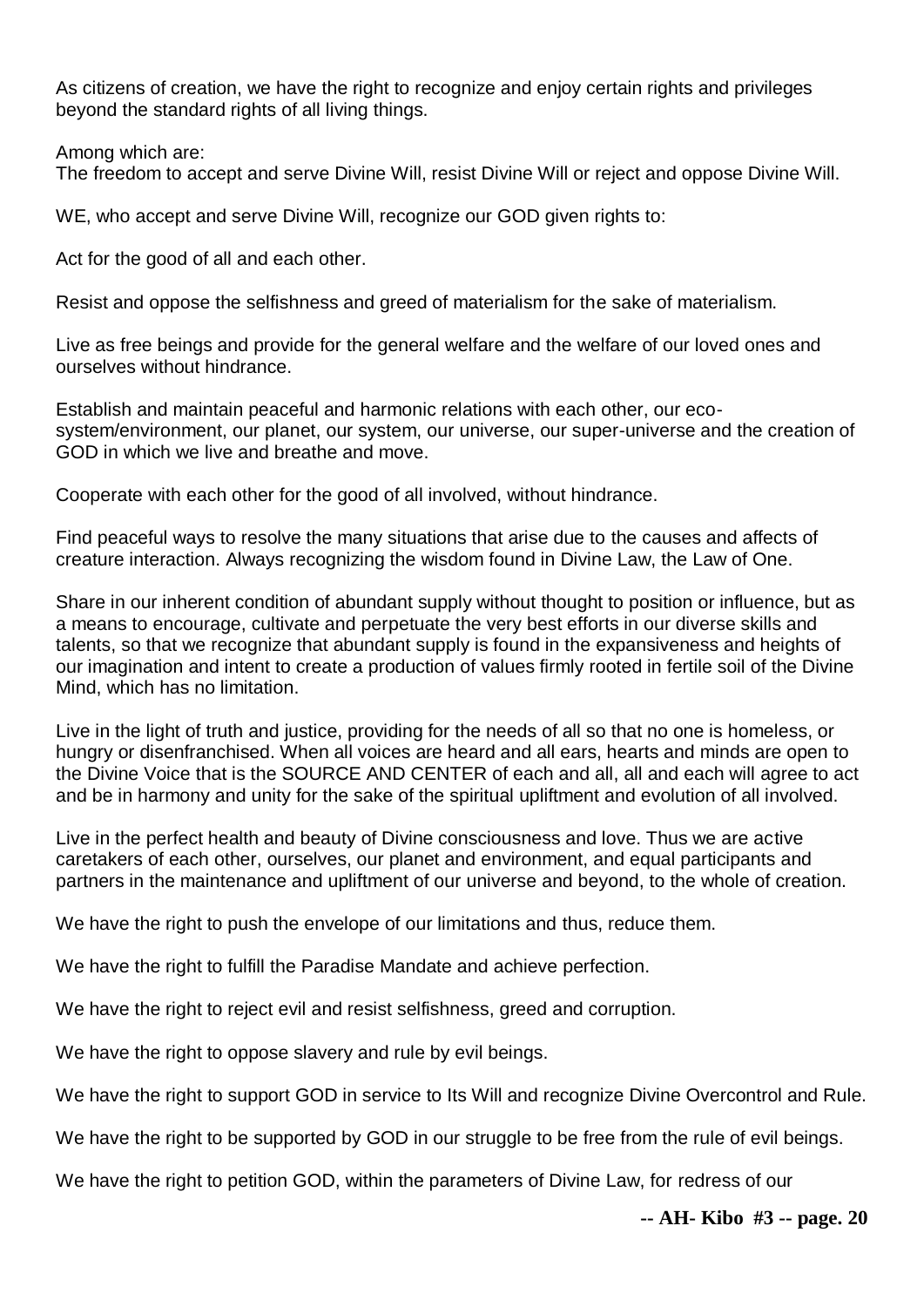grievances.

We have the right, not just to ask and petition GOD for aid and support in our resistance to evil, we have the right to demand it.

We have the right to expect our demands to be heard, recognized and answered to, immediately upon receipt. Time lags, notwithstanding.

We have the right to remove the beings, creatures, devices, machinations and systems of evil, from our presence and the presence of our planet. If we find that we are incapable of removing said, dark influences from our territory, we have every right to demand of GOD, that such a state of removal be made immediately on our behalf.

We make this demand in good faith and Divine Hope that SOURCE will, in Its lovingkindness and compassion for Its faith children on the worlds of time and space, see fit to arrest and apprehend the greedy, selfish, lying, manipulative, abusive, murderous, psychotic, rebellious, defiant and evil individuals from our midst and help us to dismantle their system of things on this world once and for all.

We petition the Divine SOURCE AND CENTER, for an immediate and final end to this travesty of Divine Justice. We have been at the mercy of this system of things for 13 millennia. The Annunaki signed the Anchara Accord to end the great war and even Lucifer has been uncreated. Still, these individuals continue to pursue their psychotic agenda of world domination, the mass murder of over 90% of the surface population of Earth, a new world order where they can pretend to be gods on earth with plans to go out and conquer more territory in the universe until they rule it all.

We realize that they will not be allowed to fulfill their planetary and universal dominion dreams, but the immediate threat to the present population still exists and they are struggling harder than ever to get it done.

We are fighting back as best we can and more are waking up every day to the lies of their material/political/religious reality. But very few see this as a foundationally spiritual situation that can only be rectified by allowing for the presence of the spiritual dominance of SOURCE and It's agent forces [The Galactic Federation of Light, The Spiritual Hierarchy, The Elohim, Agarthans, Earth Allies, etc...] as a physical, as well as spiritual presence, to show the truth of the matter in reality, address the core heart of the situation and the individuals involved, co-create the proper structure and venue for planetary justice, education, rehabilitation and the process of adjudication in ascension.

Too many are addressing the issues and targets that are in front of their face, being unable to discern the scene behind the scenes and those persons, seen and unseen, that they are aware and unaware of. There are simply too many issues to address in our present, fragmented state. We desperately need a unifying factor that holds all the pertinent information and data of the truth in reality, already in hand.

That would be YOU.

SO WE, THE FREE-WILL, ENSOULED, INTELLIGENT, ASCENDING/DESCENDING BEINGS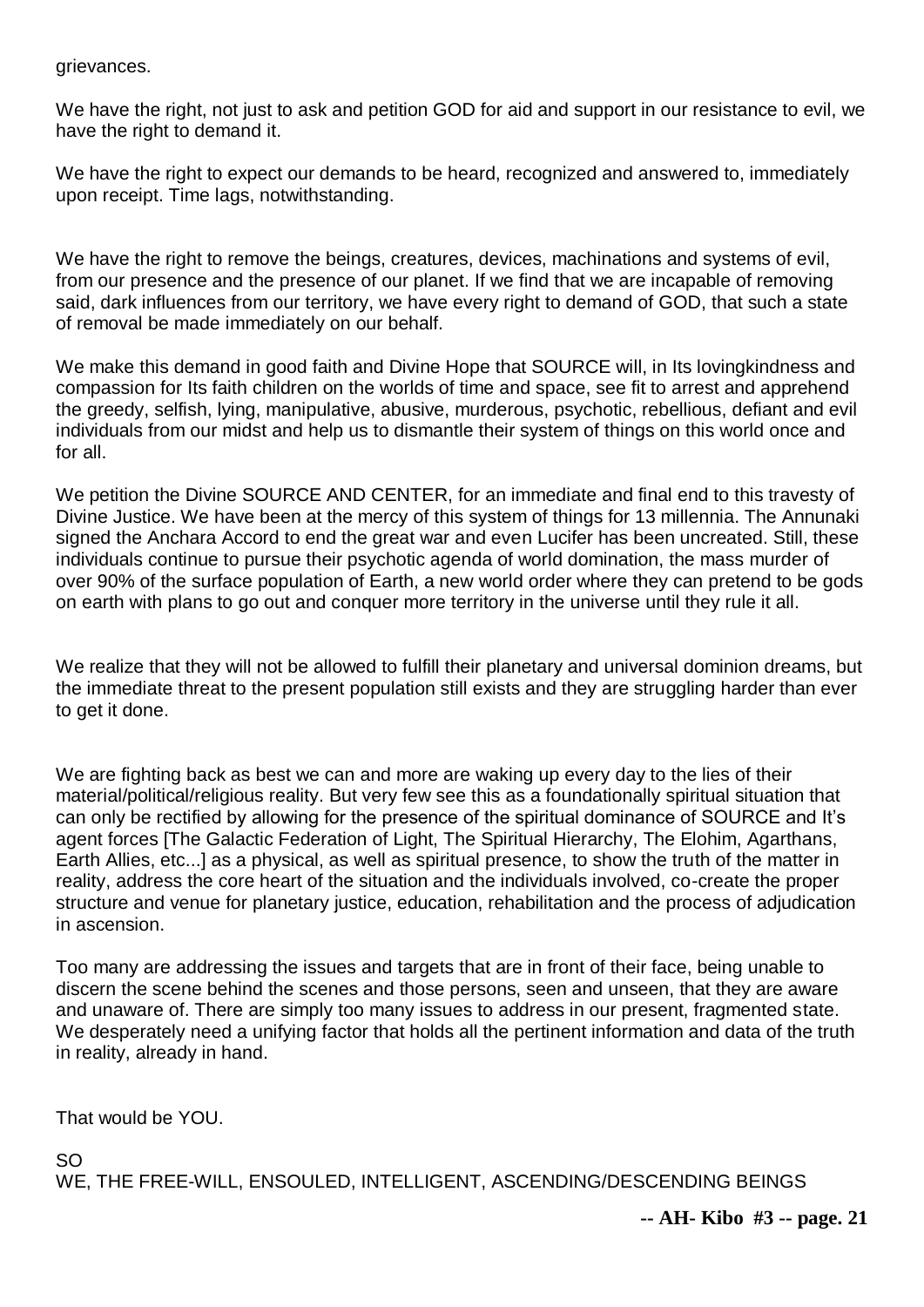PRESENTLY INCARNATED AS HUMANS ON EARTH, ARE HEREBY OFFICIALLY PETITIONING SOURCE FOR IMMEDIATE REDRESS OF OUR DEPLORABLE STATE AND CONDITION AND DEMAND THAT ANY AND ALL ACTIONS NECCESSARY BE TAKEN, IN ORDER TO END THIS SYSTEM OF THINGS AND THAT THE FINAL CONTAINMENT OF ALL INDIVIDUALS THAT SEEK TO MAINTAIN AND PERPETUATE THIS EVIL, BE DONE IN ONE FELL SWOOP, IMMEDIATELY AND AT ONCE.

THIS HAS GONE ON FOR TOO LONG, EVEN WITH THE HELP THAT YOU ARE GIVING US. TOO MANY OF US ARE WILLING TO SETTLE FOR SURFACE, COSMETIC SOLUTIONS THAT FAIL TO ADDRESS THE GREATER REALITY THAT WE EXIST IN. THIS MUST STOP, NOW!

WE ASK THE HUMAN POPULATION OF EARTH TO CONSIDER AND RECOGNIZE THAT THIS IS, PRIMARILY, A SPIRITUAL ENDEAVOR, AND THAT WE CANNOT PERMANENTLY SOLVE THIS SITUATION IN ANY SATISFACTORY WAY UNTIL WE ACCEPT THAT WE HAVE TO LET GOD OCCUPY EARTH WITH US AND WITHIN US.

UNLESS WE CAN REALIZE OURSELVES AS SPIRITUAL BEINGS EXPERIENCING A PHYSICAL LIFE AND NOT JUST PHYSICAL BEINGS LIVING A MATERIAL LIFE, WE WILL CONTINUE TO PERPETUATE SUCH CONDITIONS OVER AND OVER UNTIL WE GET IT RIGHT!

EVEN WITH DIVINE ADJUDICATION COMING, TOO MANY WILL HAVE TO REPEAT STEPS ALREADY TAKEN.

ENOUGH!

BREAK FREE FROM THE SPIRITUAL CHAINS OF EGO, IGNORANCE AND FEAR!

LET GOD OCCUPPY OUR HEARTS AND SOULS!

LET GOD OCCUPY EARTH!

-----------------------------------------------

Please send this around **without** saying it came from AH. Actually, a petition site has been created and you are urged to encourage people to sign it there, and preferably sign it during meditaton with their soul intent or for those that do not under meditation, prayer will work. If you place this on forums or other websites, use this petition link.

[http://www.change.org/petitions/god-for-an-immediate-and-final-end-to-this-travesty-of](http://www.change.org/petitions/god-for-an-immediate-and-final-end-to-this-travesty-of-divine-justice)[divine-justice](http://www.change.org/petitions/god-for-an-immediate-and-final-end-to-this-travesty-of-divine-justice)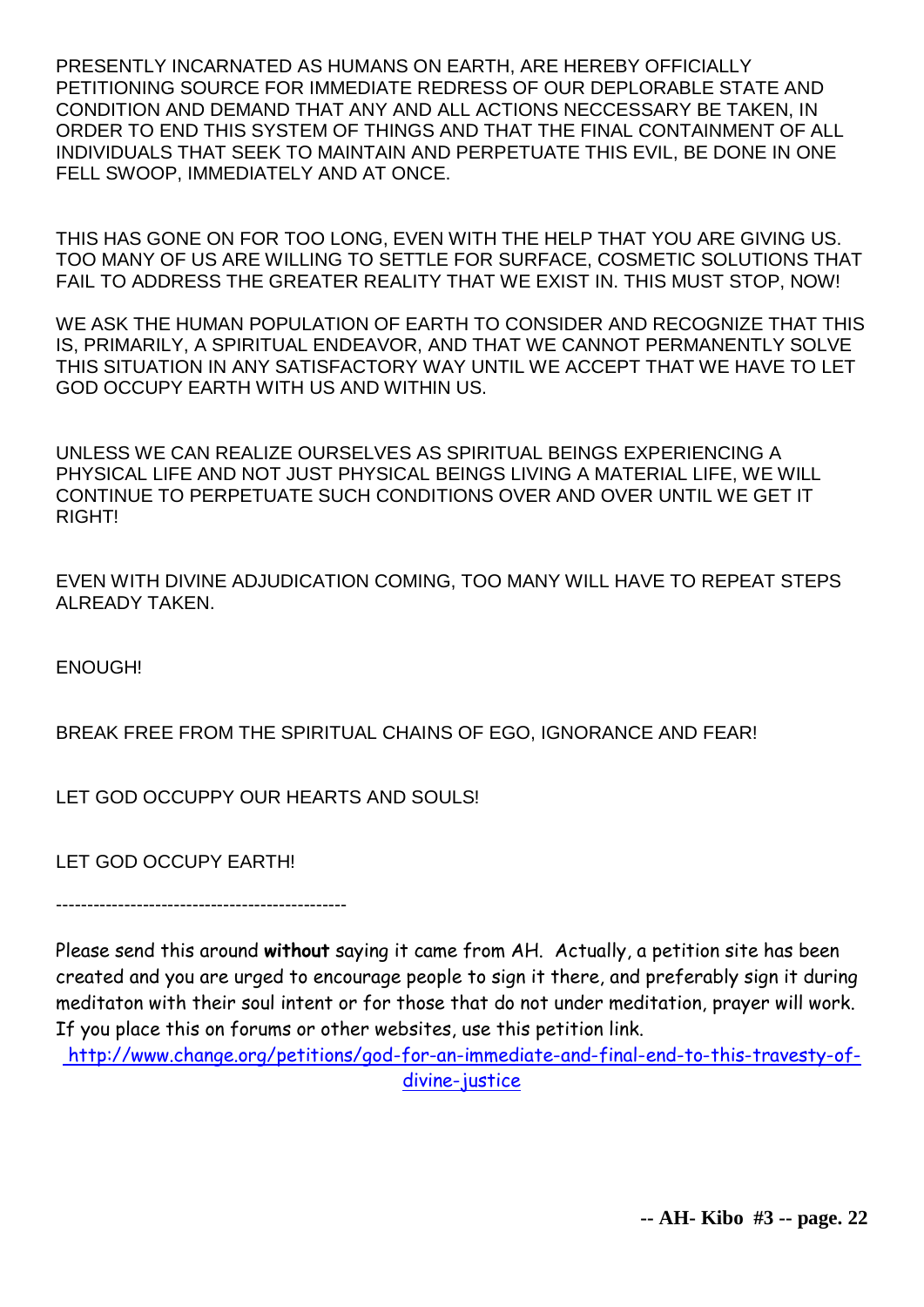## **A Petition to GOD.**

Text-Video made by Christ.

<http://youtu.be/W4yzE1CTnSs>

Please send this around **without** saying it came from AH. Actually, a petition site has been created and you are urged to encourage people to sign it there, and preferably sign it during meditaton with their soul intent or for those that do not under meditation, prayer will work. If you place this on forums or other websites, use this petition link.

[http://www.change.org/petitions/god-for-an-immediate-and-final-end-to-this-travesty-of](http://www.change.org/petitions/god-for-an-immediate-and-final-end-to-this-travesty-of-divine-justice)[divine-justice](http://www.change.org/petitions/god-for-an-immediate-and-final-end-to-this-travesty-of-divine-justice)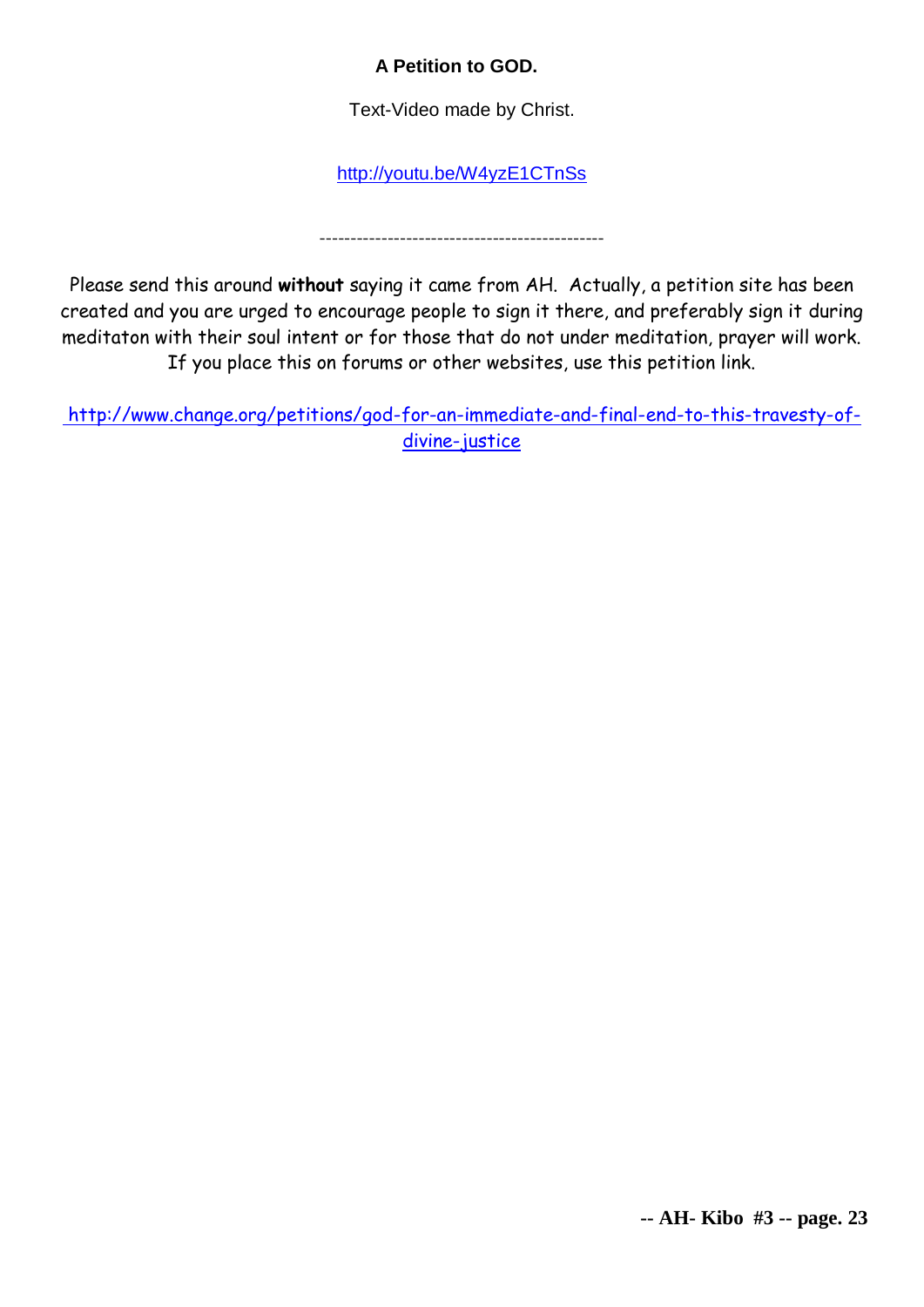#### **Now A Word from OUR Sponsor.**

## **By Kibo and CM**

**Dec 5, 2011**

Ahoye

I was going over the THOTH/Leonette piece that Candace had put up analysing, questioning, looking for details and such CM kinda threw this in on me while i was writing....... i thought it went with the rest so..... i'm throwing it in here...... *i hesitate for the actual projection of timing for what is to come please remember that things change on a moment to moment basis especially on this planet............ you will forgive me if i don't excited over the 'within a week' thing* Still I pray that it is actually so *GOD'S WILL BE DONE!*

so anyway and without further ado:

#### **And now a word from our sponsor:**

This is Christ Michael, here. I have been dealing with this one in recent weeks in order to get him up the hill, so to speak.

WE can assure you all that the whole operation is commencing and has been ongoing since you first were told of it. Stasis will be implemented as soon as the Agarthans are squared away and we will be removing every *human being* and VIABLE robotoid that has earned the right, from the surface of Gaia and transporting them to our ships that are best suited for maintaining such a large population.

WE will not be concerned for those that will remain on planet for the duration. The decision to keep them in stasis is rightfully considered as the compassionate action to take.

Your dark leaders will be incarcerated in their contained holodeck and the rest of you will be awakened as the need arises. Some will join us in our endeavors to create the foundation of the world of experience to come, and so, these ones will be awakened before others. Those that are going to be adjudicated to other lives and planets can just as well be dealt with in consciousness of spirit and their bodies will be held in transit and in abeyance until final determination of each, individual fate is established.

YOU WILL NOT BE SEEING THE END OF YOUR PRESENT YEAR. CHRISTMAS FOR YE ONES, AS IT LOOKS RIGHT NOW, IS A LONG SHOT. WE FULLY EXPECT TO HAVE ALL OF YOU IN STASIS AND THE INITIAL MATTER SETTLED WITHIN THE NEXT FEW WEEKS. IT IS MOST LIKELY THAT WE WILL IMPLEMENT STASIS WITHIN A WEEK OR SO IN ORDER TO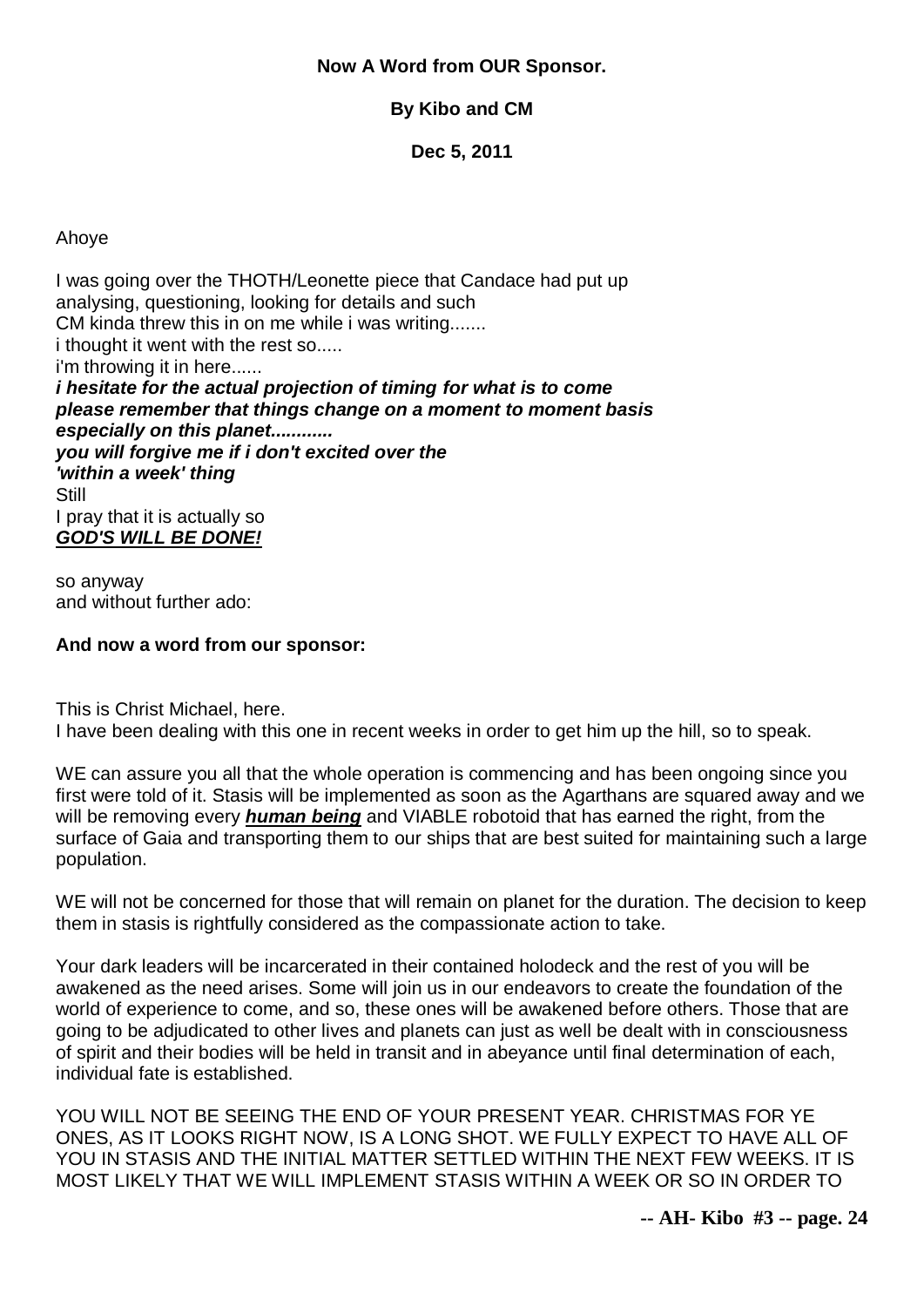MAKE A SMOOTHER TRANSITION AND PLACE SURVIVING SOUL GROUPS TOGETHER AND ALSO KEEP TOGETHER SEGMENTS OF YOUR POPULATION THAT ARE DESTINED TO SHARE THE SAME FIELD OF EXPERIENCE IN THEIR NEXT EXPERIENCE OF MANIFESTATION OF BEING, ACCORDING TO THE TERMS OF THEIR ADJUDICATION.

WE see, moreso than you, what, where, how and why things are going and all available points of destination. For us to take such a step at this stage should clearly indicate to all that have followed our messages for any length of time, that WE are left with no choice but to wrap things up as quietly, as quickly and as neatly as possible. Much like a parent wrapping presents for their children while they sleep on Christmas Eve, wouldn't you say?

[added: CM: Know that WE are, indeed, wrapping up a wonderful gift for all of you that are worthy to receive of it. What is to come is amazingly beautiful, inspiring and, most importantly, it has been earned by all of you that will receive of it. The joy ahead of you, that stands before you is a product of Divine Will in the heavens, but also the Divine Will that you have worked so hard to recognize, work with and evolve within yourselves. This is your co-creation made manifest! Please take the time to appreciate your own part in this, each and every one of you. Until WE meet again, for WE have met before.

I AM

Christ Michael Aton

and that will be it through this one for the day.

11/25/2011

oyahe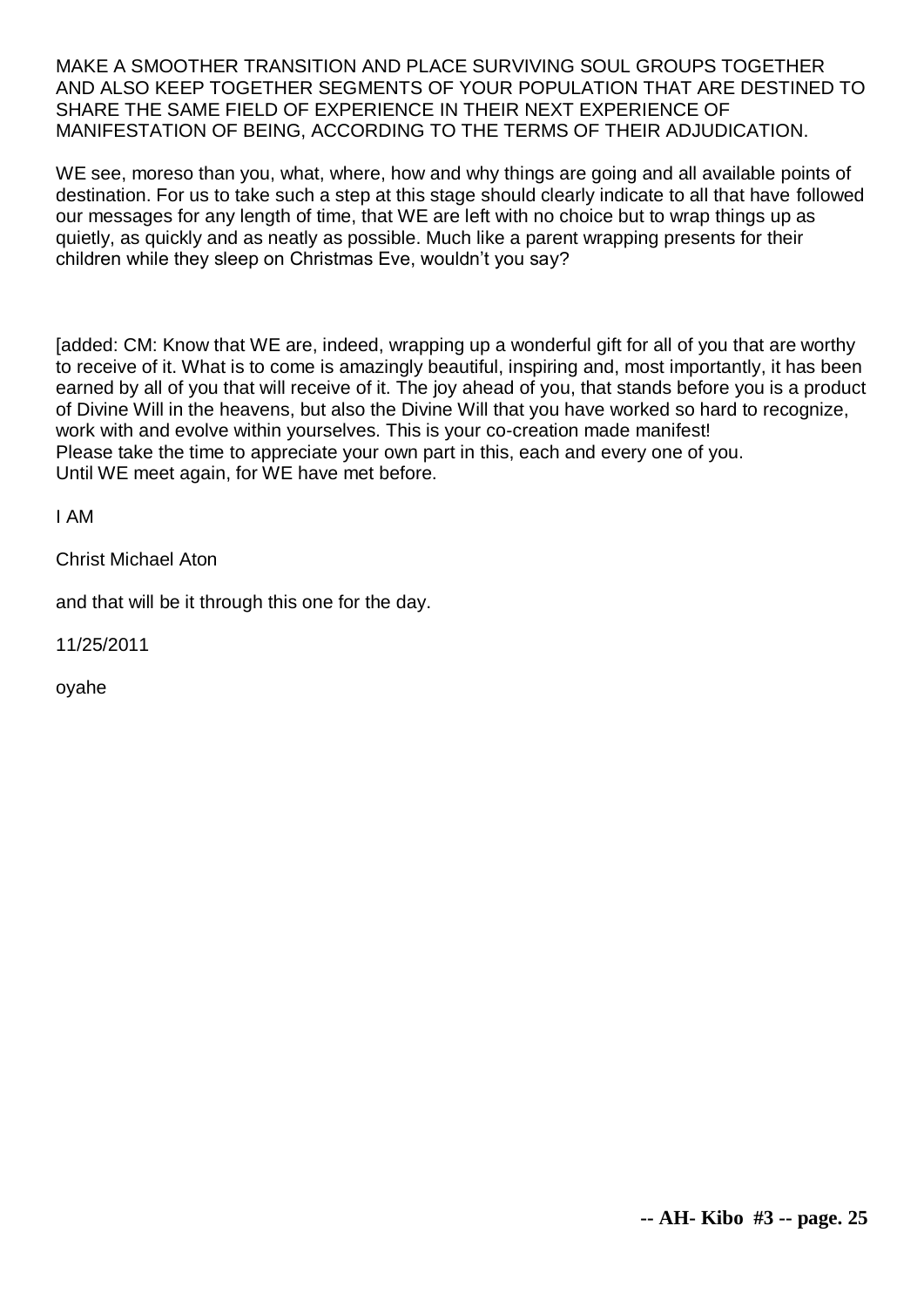#### **CM and Kibo, Jan. 1**

#### **By CM thru Kibo**

**Jan 4, 2012**

WEll, Kibo's usual INTENSE discussion during tough times with CM. Lots of teaching and things to ponder. NOW BELOVEDS, PLEASE UNDERSTAND ONCE AGAIN, THAT some of the "YOU's" in several places in the piece, REFERS TO THE PLANETARY CIVILIZATION in general, Some took it apparently a little to personally. But some of the "yous" also refer to those who have followed this work, please DISCERN as to what applies TO YOU. I bolded some remarks and added some bits of commentary para's and italics. It is time to continue to ask what you can do for God, not what God can do for you. There are many folks of our very readers who are just wanting off this world, its a fun and easy way. Only you know which ones you are. - CANDACE

**K:** Methinks there is a.........situation. Undeniably, things have not gone as we were told or hoped for. Boss, I get everything that you've given me for the past few days...but...really...this is a time of ultimate decision. I don't mind being painted into a corner so much as not knowing how long the paint will take to dry so that we can finally finish the job and walk out of here into the next room...so to speak.

The question comes down to whether or not these messages are accurate. We've taken blows before, but this is it in more ways than one. It makes no sense to keep doing this on this level if it all is just going to continue until whenever irregardless of the messages that are given. I find that I have to concentrate on other things that are pressing to the point of oppression. I AM willing to take my place and grow into it, if You will only show me where it is and what to do.

**CM:** You fully understand what has been given to you and yet, feel a need to clarify for the sake of others the reasons behind the apparent delays from Christmas up to this point. We have stated that the operation is ongoing and still going on and there is no way to prove that until it happens. The Earth Allies have made tremendous strides due to the pressure to get it done before We step in to do it Ourselves.

These new developments have given us constant pause and the need to reassess matters on a moment to moment basis. Arrests are being made daily and this is no mean feat. Some of these people are very well protected by armed forces and they, as well as We, have been forced to find measures that are effective without the loss of life, as far as possible. Where that has been impossible, We have proven our willingness to engage in such actions and our superiority in sheer numbers, weapons and tactics. This has given a few of the last cabal holdouts food for thought and reasons to pause in their resistance to Divine Overcontrol. THIS THING IS GETTING DONE!

**K:** I'm with You. You know that. But.........well hey...screw the naysayers. I don't see many options, if any, to Your Plan, that will work. Still, You've left us little if anything to go on. I get it and all but...is it that important that human paperwork be signed? Even if for cosmic purposes, it could all be done in the interim. *(Candace: to refresh memories, there are a targeted piece posted maybe a couple weeks ago, on the signing of papers. It is under "announcements" because the telepath was not given.)* 

**CM:** Things must be transparent on all levels if the whole and total truth is to be revealed. Some of these papers are as signed confessions meant to make judgment on the guilty parties lighter than the results that would've been had without them. Mercy must ever be extended, even unto the worst.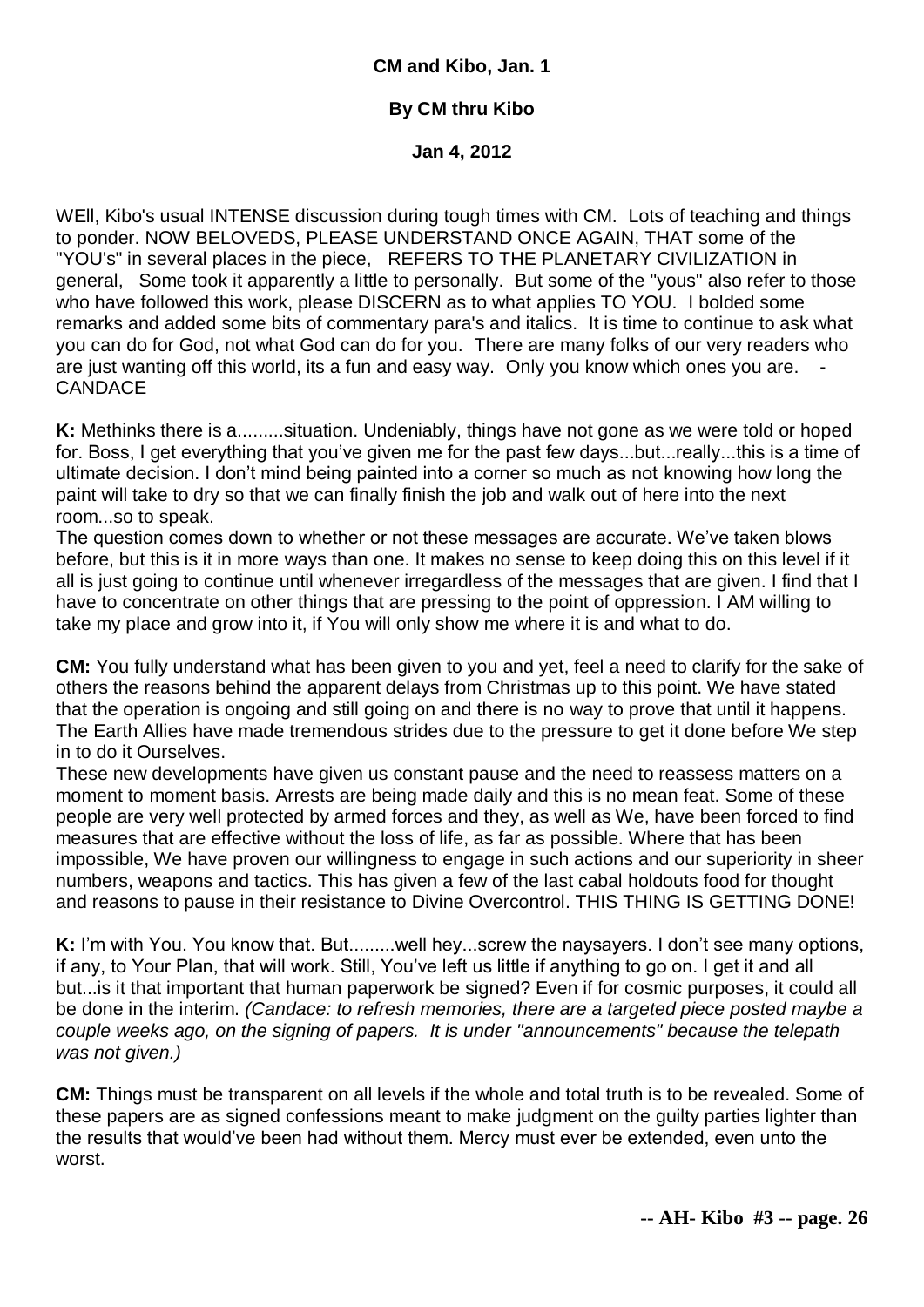**K:** Don't You think that they count on that? How much will it take until it is finally enough?

**CM:** It is already more than enough. This is why there is the last....court press. WE win. We've won. Nothing changes that as a fact of life and being. Everything must be done to insure that everything has been done. You people have been slow to respond to the facts of your reality. **That there are so many naysayers to what is provable in your oppression and slavery and the solutions to it, is more than enough evidence to prove that, should We do less than what We are doing, hardly any of you will fully understand the true measure of what has been done and what has been given to you.** Many of you feel that you do not need the help. Many of you don't want it. Many of you don't believe that Our help is available or that We are Who and What We say We are.

K: Can You blame them? God says a thing is and will be....and it never happens. The fragments of thought (souls/people-C) are overwhelming...and vicious...always attacking, never coming up with possible solutions of their own that might help in any way. People are what they are and do what they do...I'm tired of delivering messages for events that never happen as stated. They don't care anymore. I don't care anymore. Just show up, for PAPA's sake, or Yours, or ours, or for all of our sakes. Not that everyone will believe even then, but this is the only way to prove the objective reality of Divinity at work in human lives on Urantia. It is not something that I am willing to discount. But if there's no chance of that happening then tell me now and help me find the truth of the matter.

**CM: The truth of the matter is that this is a multilevel event and all levels have to be finished, accurate and correct.** Consider that all involved are checking their work. There are specific ways to arrive at the answer, which has been arrived at. **Your system is being towed to its new spot.** *(we have covered this before in the past which is one reason their as "placemat craft" where stars are expected.-C)* Actually, consider that it is being parked and put into place. That takes time. Also consider that negative elements are not allowed to continue in this new place and they needs must be removed. (kibo has a typo in this previous sentence. I forgot to ask on it, I can change it when he gives me a correction-C) **This has to be as much of an inside job as an outside one. Consider that the inside, due to certain, manifest limitations in a material realm, will necessarily and unnecessarily experience delays towards completion.** That the remaining adversaries are devious and far thinking, there is no doubt. **Things must constantly be changed in order to reflect upon actions that are taken and based upon actions that result in an ever tightening spiral of almost forced ascendancy without being forced.** We could swoop in and get the job done in an instant, but what would that say about Us, or you, for that matter?

You people have yet to wake up, smell the coffee and see what's happening, not to mention actually doing something about it on your own. **Very few of you presently have the wherewithal to deal with the reality of your situation and you would surely fail in freeing yourselves if**  We left you to your own devices. Surely you will oblige us in obliging you in doing as much as humanly possible before We call it a day and do what is, for you, considered to be superhumanly possible? *(folks, a littel god helps those who help themselves is necessary and it seems religion has placed it all on "god."-C)* 

**K:** I AM with You. You know that and what You showed me earlier seems to make it even more imperative. But am I right in reckoning that the point of resolution comes with or without either Your efforts or ours. Call it the Wave or whatever, but when it hits, all bets are off and the whole production gets shut down anyway?

**CM:** That would be the best way to put it for the sake of demonstration and example. I don't want to place undue pressure on the situation or people involved in exacting the fullest measure of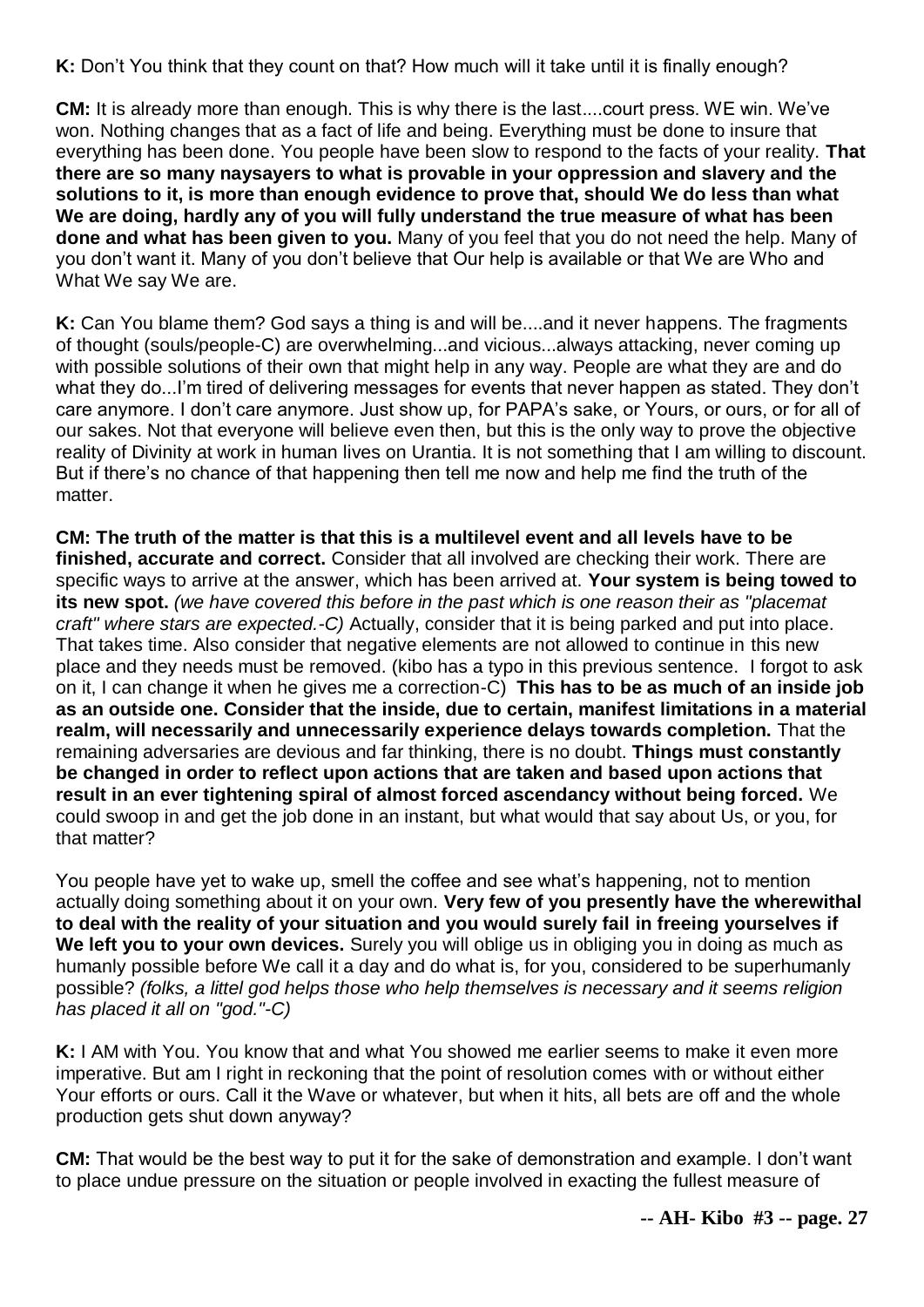freedom that is due you through your own efforts. We are here to make sure that it gets done no matter what. That there have been delays is a problem only in that We have taken it upon Ourselves to do our best to inform you of the situation on a moment to moment basis. As things change, We tell you. That you are dissappointed to the point of exasperation and even anger, in some cases, is understood and excusable. That the many naysayers that discount the Urantia Book, the Phoenix Journals or this, My Second Coming Organization, have nothing better to throw into the pot than their utter contempt for anything to do with Me, or for Candace and the Abundanthope members, is expected.

I regret that you had to have the experience of constantly giving messages that, for you, haven't panned out the way that they were given to you, **but We do have to plan for the possibilities that such things may just come out as hoped for or expected. That We have been disappointed many times in your inability to realize the truth of your reality and do something about it on a mass scale has all but made you the laughingstock of the universe, MY UNIVERSE, speaks only to the love and planning that has gone into this effort to restore, release and rehabilitate this planet and her peoples.** Whatever they may think of you in the greater universe, they all agree that the horrendous and oppressive conditions of your system of things requires that only the best and the brightest of the universe be the ones to inhabit it and be tested by it. **That so many have failed this testing speaks to just how bad the conditions truly are. No where else in creation has there been a situation like this. The final resolution of this situation and the resulting values will supply the whole of creation with a model and examples of what and what not to do for the rest of infinity and eternity, time and space.**

I fully understand your feeling that you've been let down once too often and all I can tell you is to suck it up and keep going. Learn, evolve, keep moving forward. **This is an endurance test, not a race.** Those that are standing in their faith when the day finally comes, will be rewarded for their works and their faith. That is the way of things. Everything, indeed, is its own reward and that is just as true for the defiers as well as the naysayers. In the end, all will know the truth of the matter and no room will have been left at all for doubt of words or actions.

Our Earth Allies have made fantastic headway and have gained ground at a quickening pace. **That this surge of success is last minute still speaks well to the strength of their resolve and the lessening of the dark's resolve to continue under such a relentless hammering from every, any and all sides. THE WILL OF SOURCE IN THIS MATTER, WHICH IS ONE WITH MY WILL, IS ABSOLUTE. YOU WILL BE FREE BY THE HELP OF YOUR OWN EFFORTS, ALLIED WITH OUR OWN EFFORTS ON YOUR BEHALF AND FOR THE SAKE OF ALL INVOLVED IN THIS UNIVERSE AND BEYOND.**

You cannot even begin to comprehend the measure of this and I can only smile at those that say that it will never happen and that I don't exist and that I am not the God of the universe of My creation and that those that have chosen Me in choosing them for their parts in this, are deluded, crazy and should just shut up and go away. If We were to shut up about the matter and had never spoken of it for lo, these many years, none of you would even be here now. *(boy do I get all of this on glp, and did, in a now deleted thread on New Years Day, the "roasting" was intense, but I got loving support to. I did a lot of sucking up. -C)* 

**This planet was given up on and slated for destruction by manmade and natural events.** Together, heaven and earth was moved to help you survive, to continue, to struggle and fight for your freedom and salvation and only God can give salvation and it is only given to those who have earned it. So you are earning this and you should rejoice in that fact. **Even though the population of your planet is overwhelmingly ignorant and/or defiant of divine, celestial,**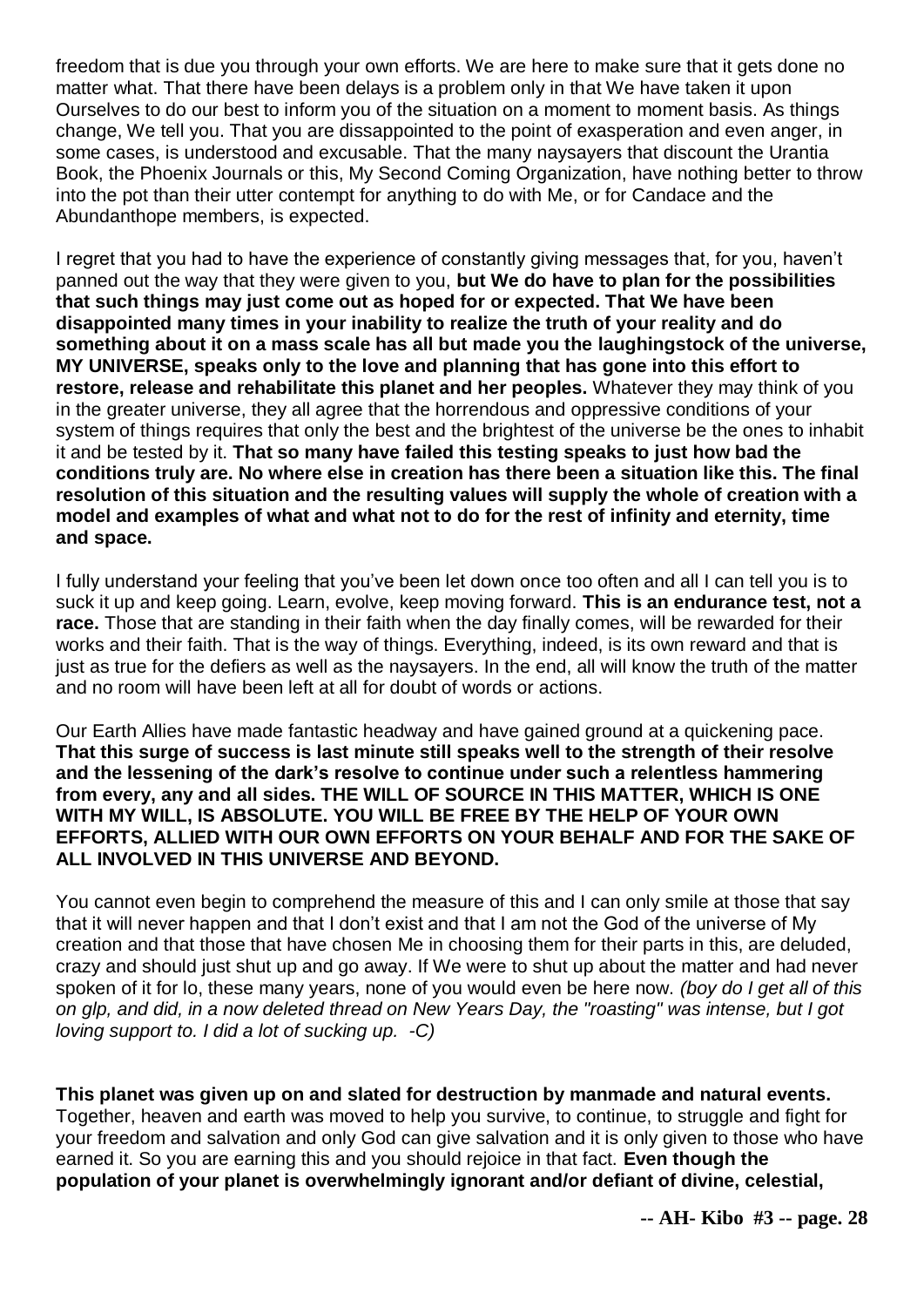#### **galactic, cosmic ways, there have evolved more than enough of you to justify this new beginning. That in and of itself has been quite the battle and chore, but it is done and We praise SOURCE for it.**

So it is delayed, again...and what of it? Not any one of you has anything better to offer other than a false NESARA to be handled, ultimately, by the Chinese and Asian factions of your ongoing cabal inner struggle for total control. The elders of Asia will be seen again and the peoples will be free, all of the peoples. There is no more room or place in the evolved human consciousness for division and maneuvering for position in order to control the world. The peoples will govern as one people to achieve the best possible outcome for the sake of all involved on planetary and universal scales.

WE will advise and counsel but WE will not do it for you. WE will help, but you are entering unfamiliar territory. You are slaves that suddenly find themselves free in a fair and just system of absolute, divine rule. Make no mistake in the matter. GOD IS, ALWAYS HAS BEEN AND ALWAYS WILL BE, IN CONTROL OF ALL AND EVERYTHING. *(remember beloveds, of the GOD WITHIN which you MUST MANIFEST for that is how God gets things done in these worlds, and its not being manifested well on this planet, even star seeds buried within the mess have forgotten that as well as those "fallen angels, doing their learning here, of WHY Lucifers ideas did NOT work.-C)* 

How many prayers have you received on the website for the ascension of this world and its peoples? How many have seen and agreed with the proclamation/petition? Do you think that humanity is ready for this? This is it. Ready or not, here it comes and when it comes............all naysayers and abusers will have no choice but to experience the reality of their situation and do their best to suck it up. (Kibo put up a petition, and has a website for prayers, which we have posted the links to.-C)

Until then...suck it up. Deal with it. It's too close to come up with any more predictions and raising of hopes. If your hopes are not raised by now, they never will be. If your hopes have been raised, then decide if you will keep upholding them in good faith, or cast them aside in disgust. I will understand either way. I AM WHAT I AM and it's no problem for me one way or the other. The problem, if there is one, will be yours and you'll just have to deal with it. Everything is it's own reward and it's up to each and everyone of you as individuals to decide what you will be rewarded for. Just remember, you may not be so happy with your reward when you see what others are getting and that will all be sorted out when the time comes, as it is surely coming and you have done as you have done and others have done as they have done and, either way...you can say that it's a crapshoot if you like, all analogies are valid as a means of the finite striving to understand the infinite...so roll.

Roll the dice of your faiths and beliefs and trusts and the actions thereof, for that is what your lives are. You are all gambling that you are right and they are wrong. Everybody wants to be right and God only knows for sure. So until God comes to set the record straight [wink and a nod] throw yourselves down on the great table of life and see how you come up. Can you even see the dice? These are not your dice. Your clouded and befuddled minds make them appear to be the dice that you are used to.

But these are dice you know not and yet you throw them with impunity without even knowing how to read them. You go by the rewards that you receive with each little roll and try to learn from that. But the bar is closed, the party is over and there is just this table left for the final roll and everybody gets to throw out at once and the house will let you know what's what and who won what and how much. That's how WE roll and very few of you know how to play the game. **But you will learn.** There will be those who win or lose, by however much or little, and there are those that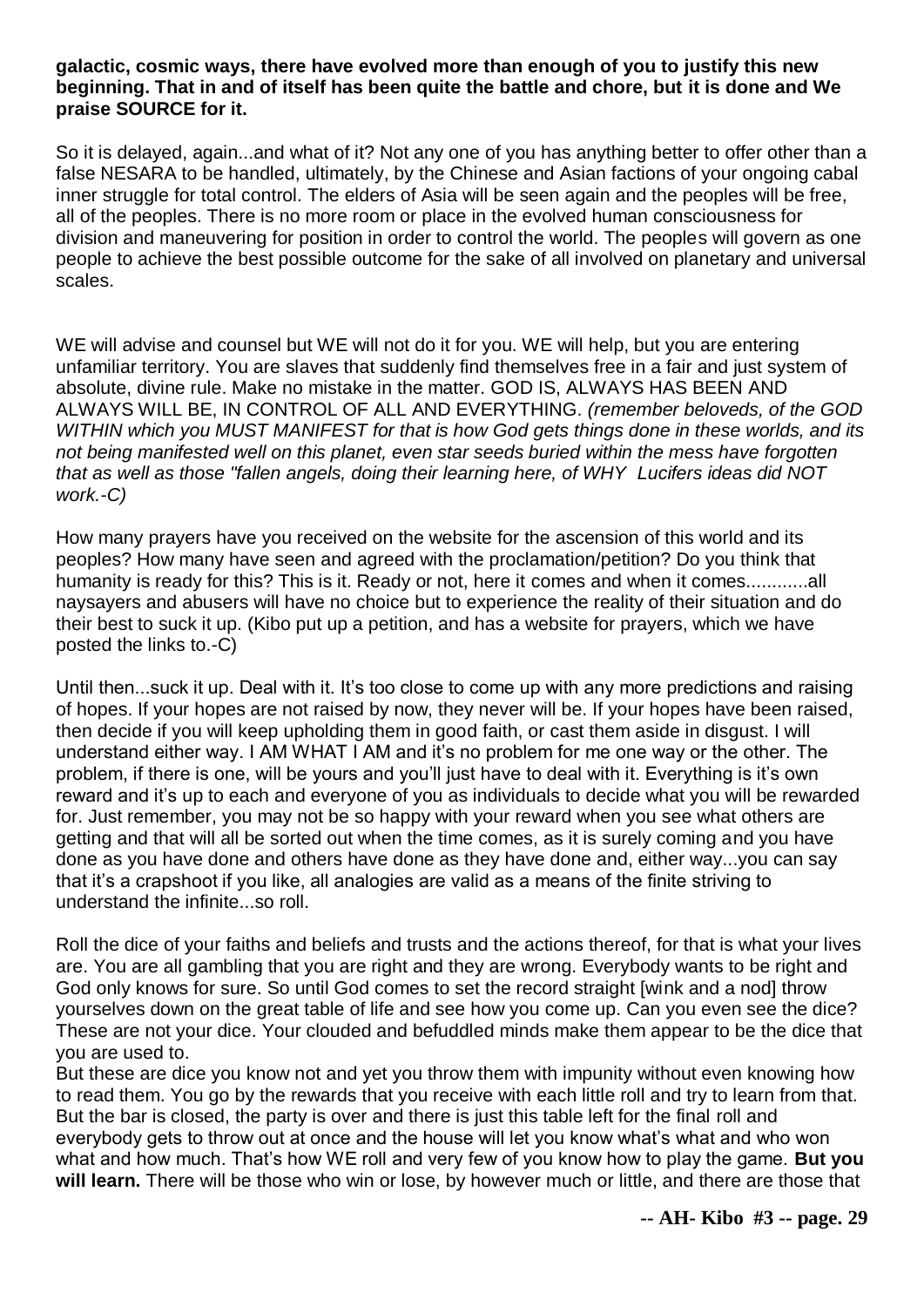will break even. There are those that will win big time and those that will find themselves absolutely broke and owing on credit that they cannot pay. There are rewards for that, as well.

**So do what you have to do to figure it out. Stand your ground wherever you are, on whatever foundation you have made for yourself.** By whatever style or flick of the wrist you use to throw down, consider it done. All dice have been cast. When the last one hits the table and settles......you'll know.

Results will follow.

That is all.

I AM Christ Michael Aton of Nebadon in Orvonton and the moment comes when you will find out exactly what that means.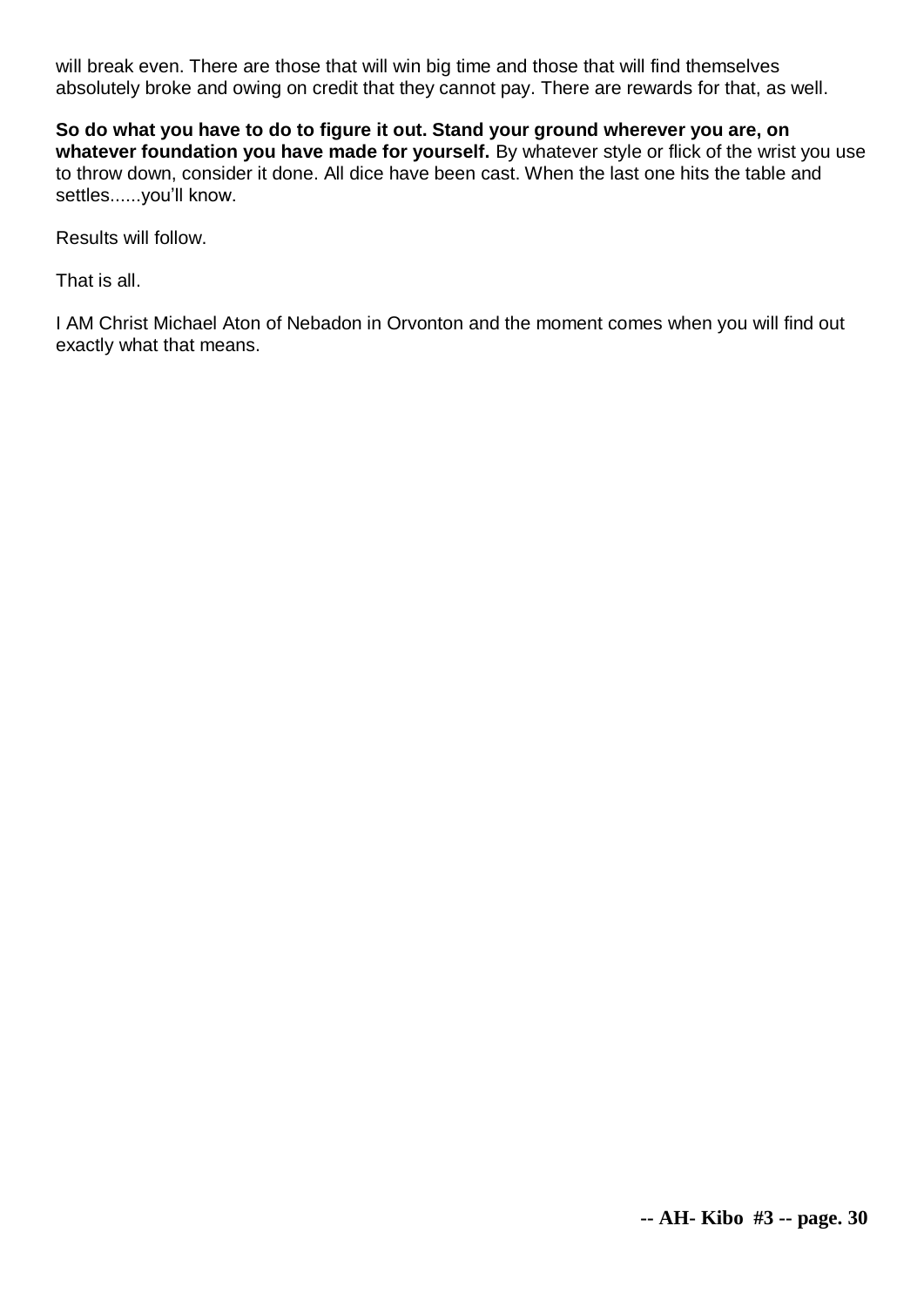#### **A letter to a friend**

#### **By Kibo**

**Jan 16, 2012**

Ahoye!

i wrote this to a friend of mine that had questions about what was going on...thought you might enjoy it....or not....this is just my take on things so please feel no need to take it as your own...but i don't have to tell you that, do i?

just sayin'............................................ ..................................................

.................................................. ....................

please to remember that this whole thing has been a process, a production, a war, a game, an experiment and many other things on many levels. that's just the way that life is. it is all a reflection of the Source Creator of creators....plain, pure and simple.

'do you think that's air you're breathing? hmm...'

all there is, is the one, original, perfect being and all that we know is but a reflection of that being. Life is a vast, infinite and eternal ocean....call it an ocean of perception, consciousness...either you can swim or you can't. perhaps that's not quite right....either you remember that you can swim, learn to swim....or you don't. Eventually you have to, there's no other choice if you want to get anywhere. Even treading water is a skill set and floating is something to do....we could even go so far as to say that we are, each us, just drops in this ocean. we are the ocean and it is us and the whole is one and the one is all..........and so on and so forth....no words will do......you have to experience it and the whole thing is set up for that........

if nothing else helps...i have to agree with the dogpoet...all things serve as demonstration. I believe it's totally scripted and the production/direction is up to the one that is in charge of whatever set and lot you find yourself in. it's work. it's a job. it's acting and too many of us have forgotten that and have lost ourselves in our characters and need to snap out of it and remember the script...but that's me. On many levels i think it's entertainment and there are rewards and promotions for those that give the best performances. for us, it's reality. If you've seen the set at all, you know that's there's more to it but too many people are lost in their characters and can't or won't snap out of it.

that being said.......

remember.... this is a seed planet a prison planet a bestowal planet that, until recently, was quarantined we have experienced the default of the Adam and Eve the betrayal of Caligastia the betrayal of Satan the rebellion of Lucifer **WE**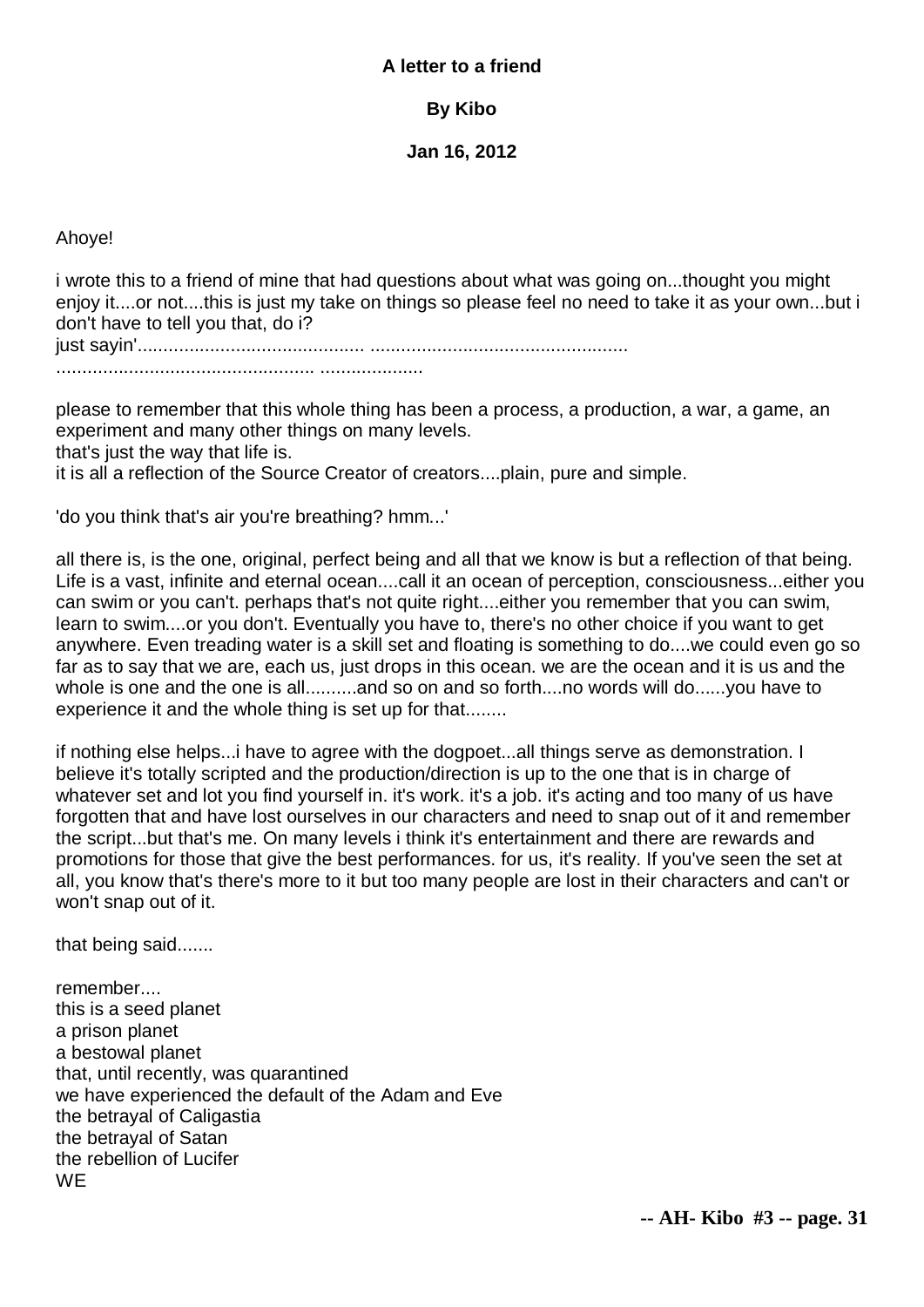are the people that murdered God nailed him to wood and fully intended His death we are known throughout the universe for that one and even now we would likely do it again if He came back the same way He did before we are the people of the lie and this is why we are laughed at because we are insane and that needs to be recognized the inmates have been running the asylum

so here we are

for 50+ years the GFL has dealt with us directly and suffered our insanity while trying to save us from a cruel fate of self destruction

any other planet would have been left to it's own devices that's the textbook style of the matter but here all the rules have been bent and i suspect some might have been broken perhaps that's not right this is a totally unique event the rules never applied they were used and worked with and worked around and considered and changed new rules have been created new values new experiences unique demonstrations

we were remember slated for destruction evacuation we've been all but attacked, invaded and brought to heel as per our media fantasy programming all that never happened

the Anunnaki saw the light and went to it their minions refused preferring to serve Lucifer and now even he is uncreated and Satan trying hard to stay out of trouble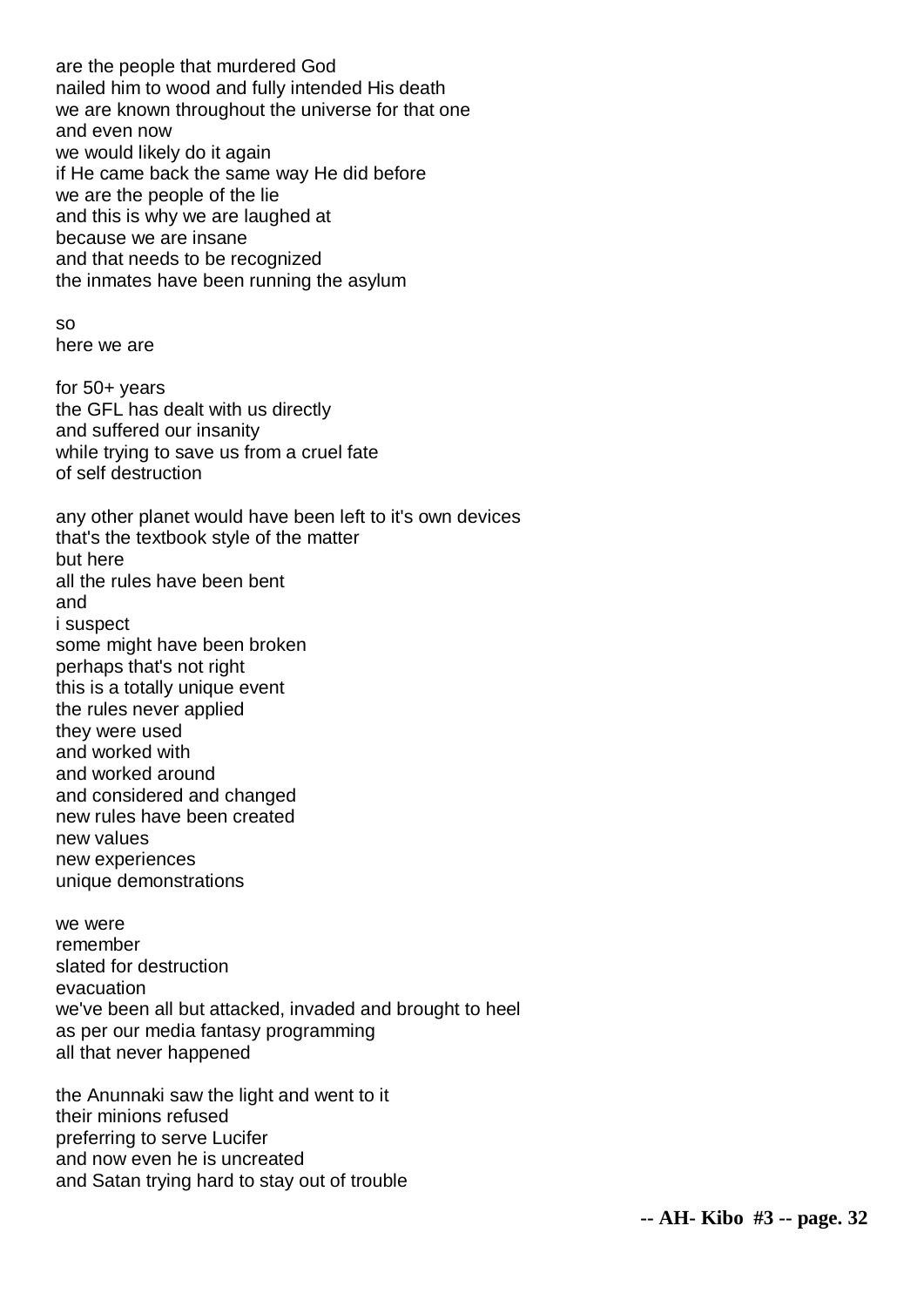and be a good survivor.....

all this from a universal federation whose primary rule is not to interfere with unevolved races especially ones insane enough to run blindly towards their own self destruction and yet all effort has been made to do everything possible to get us to the point of sanity. so that we could rejoin the real world/universe and dismantle the asylum and maybe build a school and get some real education...........

all that without bum rushing the joint.

this is war after all and the adversary wouldn't have thought twice about bum rushing the GFL if it could have done so and Lord knows that they have tried to do it

and so a force of light dedicated to truth has to find some way to use that truth against an enemy that knows a little truth but believes in and promotes a huge mulilevel multilayered lie in order to control the world all the while working upon in great hope being able to go out into the universe and do the same to it that it did with this world......or die trying

and so we talked we cajoled we taught we negotiated we warned and warned again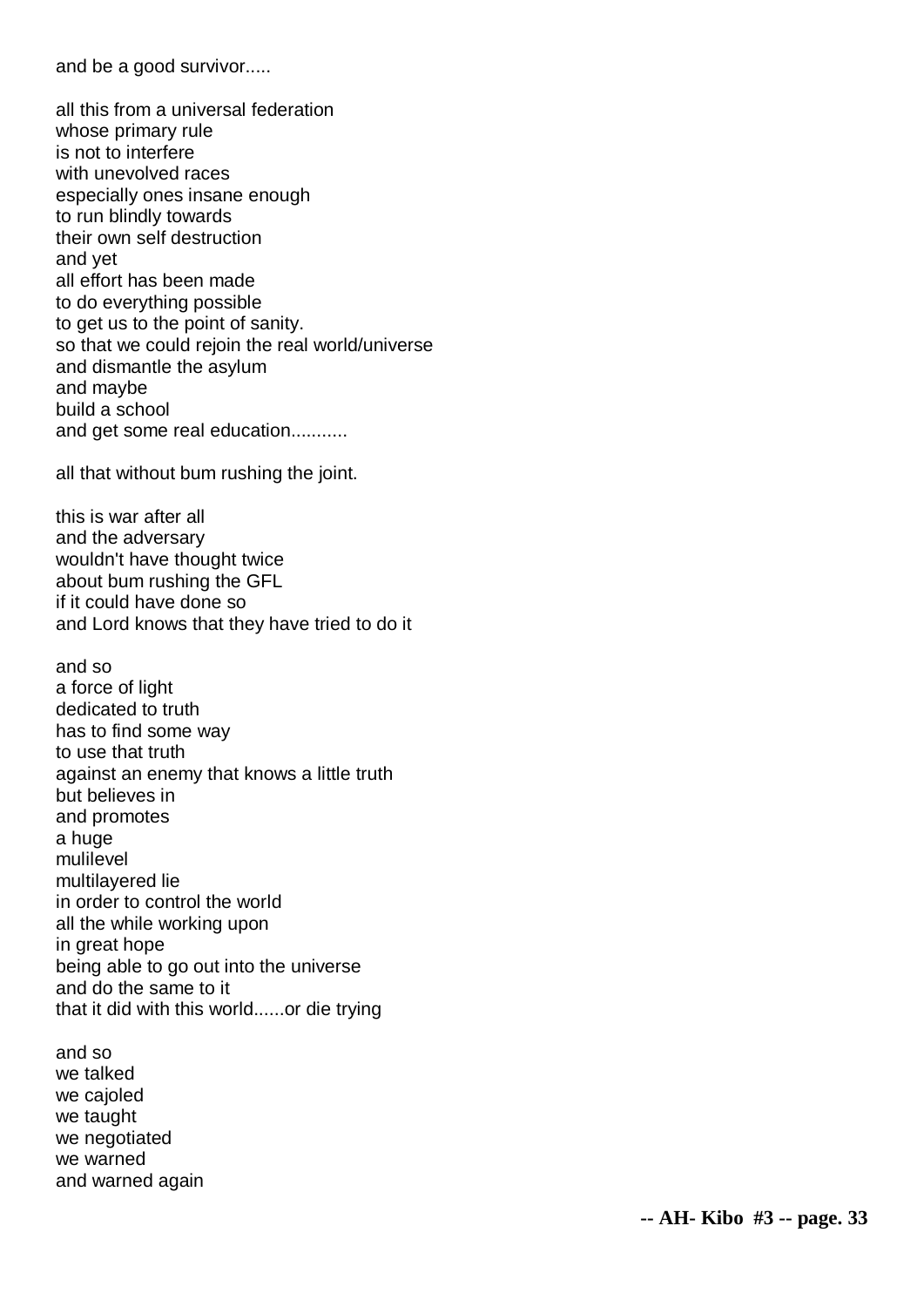we told the truth knowing all along that they would use it towards their own ends and delay and strive to defeat every effort and chance at final resolution

knowing full well that to say anything would change the thing and still held to the responsibility to give what could be given and somehow use that truth against them knowing all along that we meant every word of it and if by some small, slim chance they gave up gave in and failed to act it would then be over....

hey it was worth a shot...............

and now we have enough to go on by the rules old and new AND WE ARE ACCEPTABLE TO SOURCE IN ALL OF IT! so no problems there

to the ones that had to endure all of this in the flesh hey it was volunteer and this is why...........

consider that the flesh this material state of being is an interruption of our natural state of being and that knowing this all that matters is the experience of the thing the values that come from it that will ripple out to the ends of creation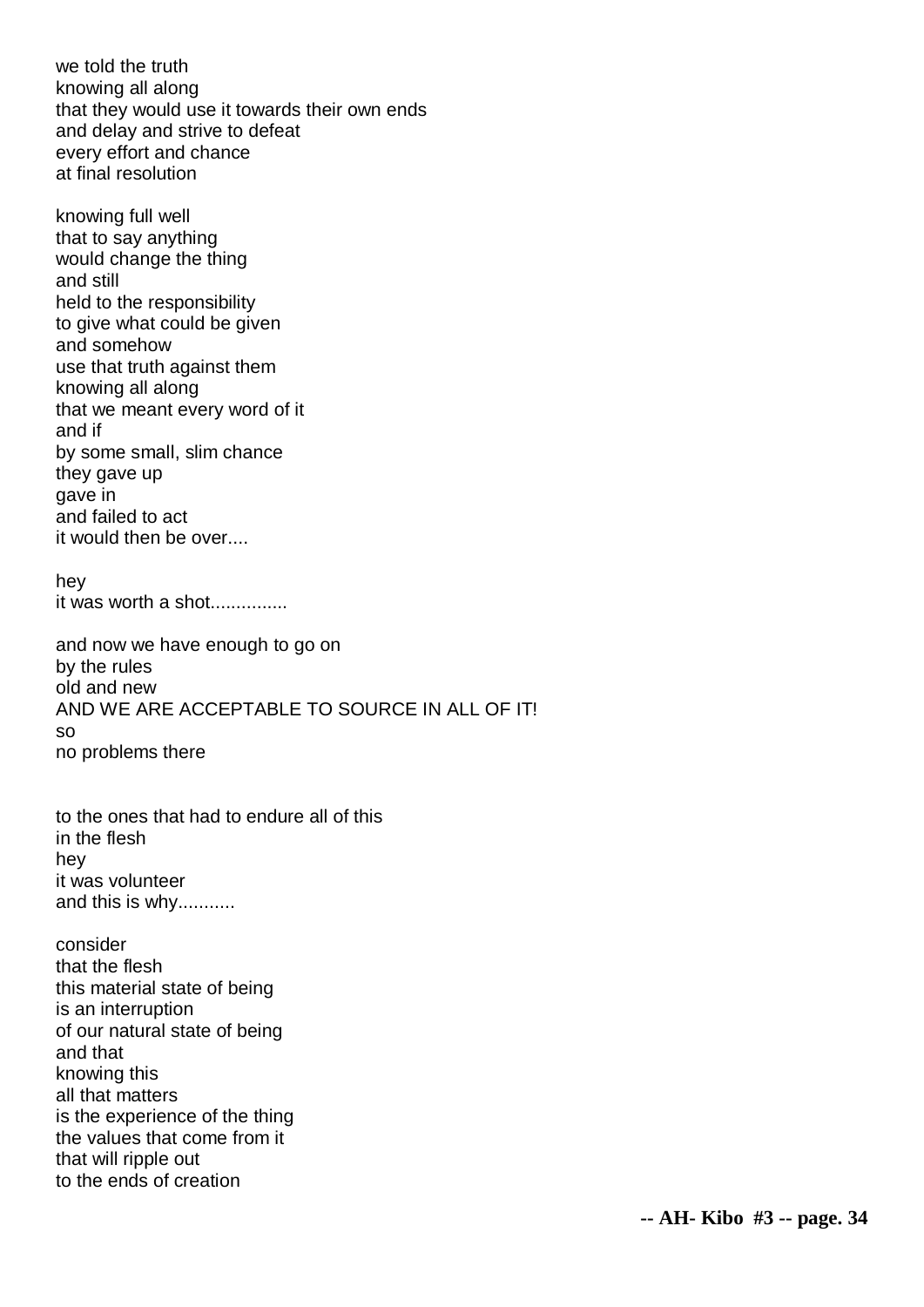[and that having no meaning...........] consider that the Paradise Mandate requires us to return to our Source and Center as perfected beings is our ultimate goal tell me what are the measures of striving for such perfection? what are you willing to endure to reach it? knowing that all that is endured by the flesh is simply for experience and demonstration knowing that the whole rewards the parts according to their own intents and actions knowing there is more to this than gain and loss pain and pleasure knowing the promise of freedom must be earned in alignment with Divine, spiritual values and not material, physical values it behooves us to decide who and what it is that we desire to serve for it is the only choice that is open to us whatever we think we cause in our free will it is a gift that we can accept or reject that is to say the whole of our freewill is a choice of whether to accept or reject our cause which is our Creator our unity and alignment with Its will and desire [for It desires us to be perfect as It is perfect] and our allegiance and cooperation and support supremely, ultimately and absolutely with the whole and entire totality of our being or as given insist upon the opposition of such Holy will and desire with the same fervor........

past, present and future

all middle ground is but indecision and thus, an illusion it is the one and only decision that we can make to act by God's Will or our own

any other planet would have been gone by now and yet here we are in these final days still struggling to comprehend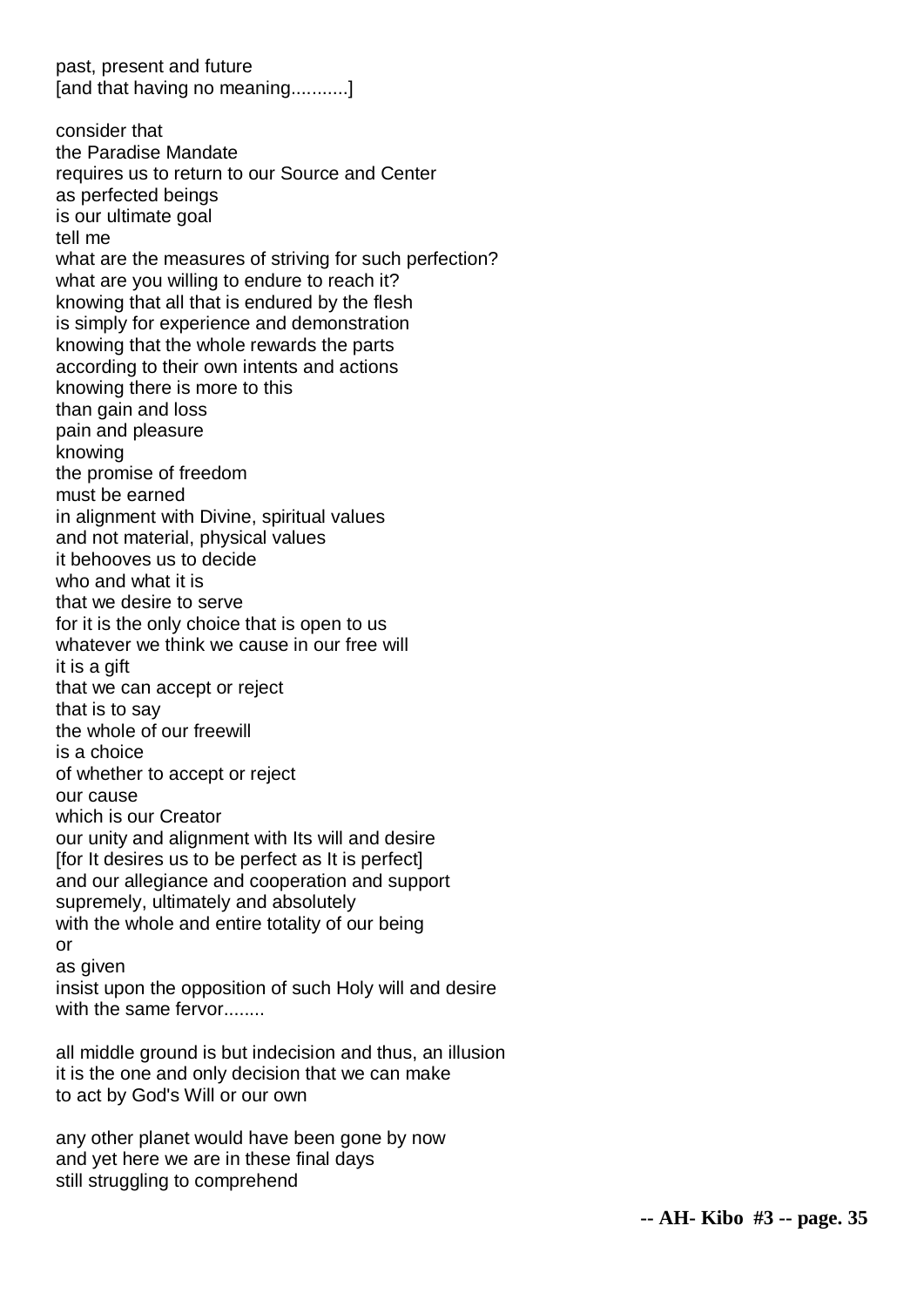if not recognize and realize the immensity of these times..........

the whole thing has simply been to help us get there. we have to reach the point where we are there at least we have to be able to make a worthwhile effort and showing we do have to earn some of this enough to justify it, anyway the energy, frequency and vibration has to be there there is simply no other way and we have to do it ourselves even with all the help in the universe we have to walk to the line we have to have taken the steps necessary to get there that we have been poked and prodded and taught and explained to and values have been insinuated, implied and inserted and we have been shown and warned and examples have been made and all that has been said and done has come to this meager harvest of souls is sad and yet we are joyful that there has been any salvation at all under the circumstances that so many will continue their journeys elsewhere and still be able to achieve the perfection that has been offered to all is a blessing and we should be down on our knees kissing the feet of The Divine until the end of time and space

that such love exists but that is what It does and that is what It is and that is what we need to realize and recognize within ourselves for we are made of the same stuff being reflections in the vast ocean of the one and only thing that truly exists and that has offered to us all ascending and descending the opportunity to be the same perfect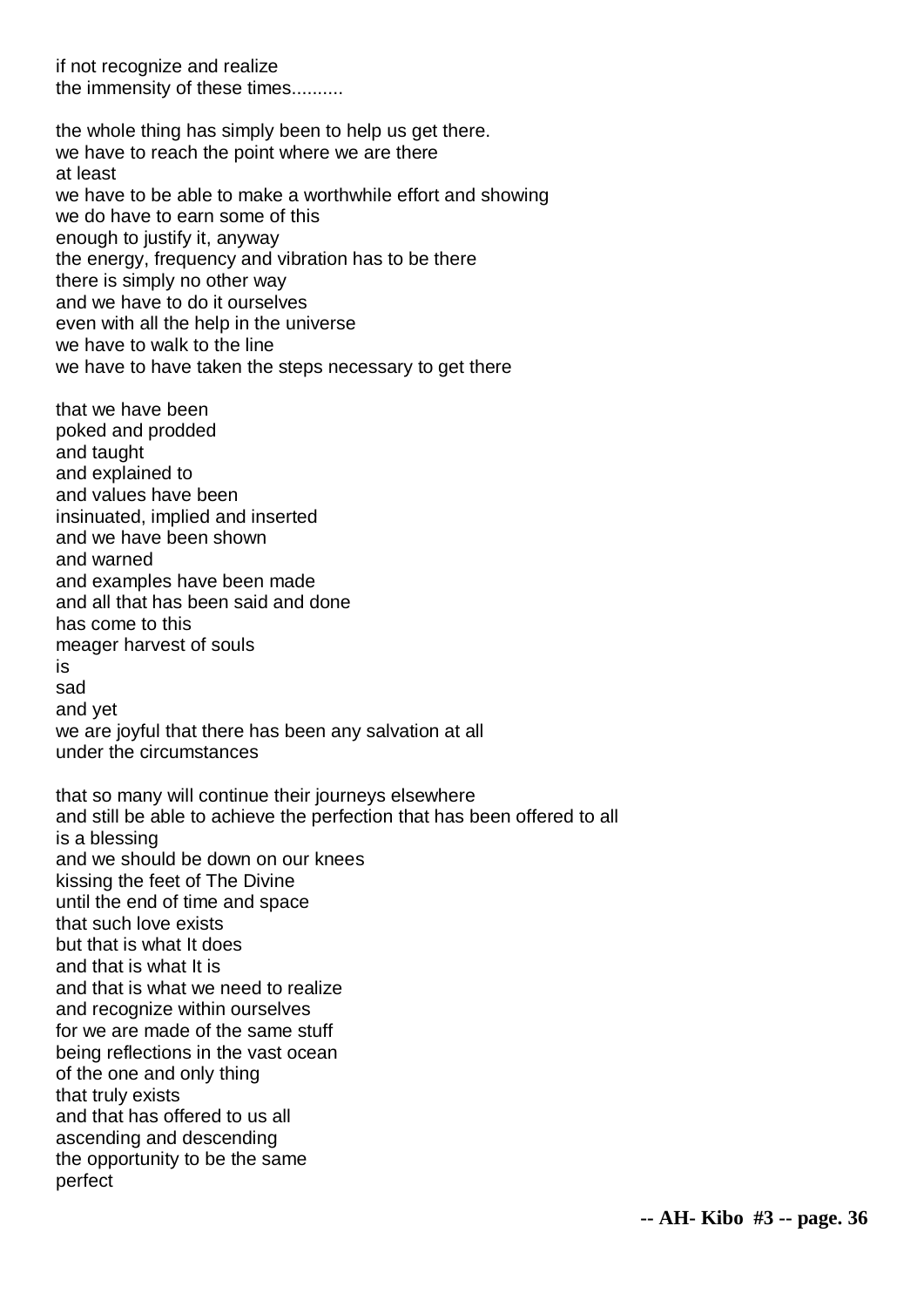being

so fear not and let us all be what we must be and take all the steps that it takes to get there and endure whether it is one step or a quadrillion we just need to get there and all the help and support and love and light and abundant supply and all that is PAPA is there for us as one in each other as in all things let that be what it is in each of us and all of us together and be grateful for it all in every moment and do as It does and be as It is to the best of our abilities and let It do Its thing in everything and be with that and each other all and ourselves as one then we can truly say

no matter what 'hey, it's all good!' because that's what it is and we will play our parts for the sake of experience and demonstration knowing what we are and what we are meant to do and we will work it...perfectly.

================================================== =========

love, light and all good blessings of PAPA and CM be all of you all the time!

kibo[hey, i warned you]Dabi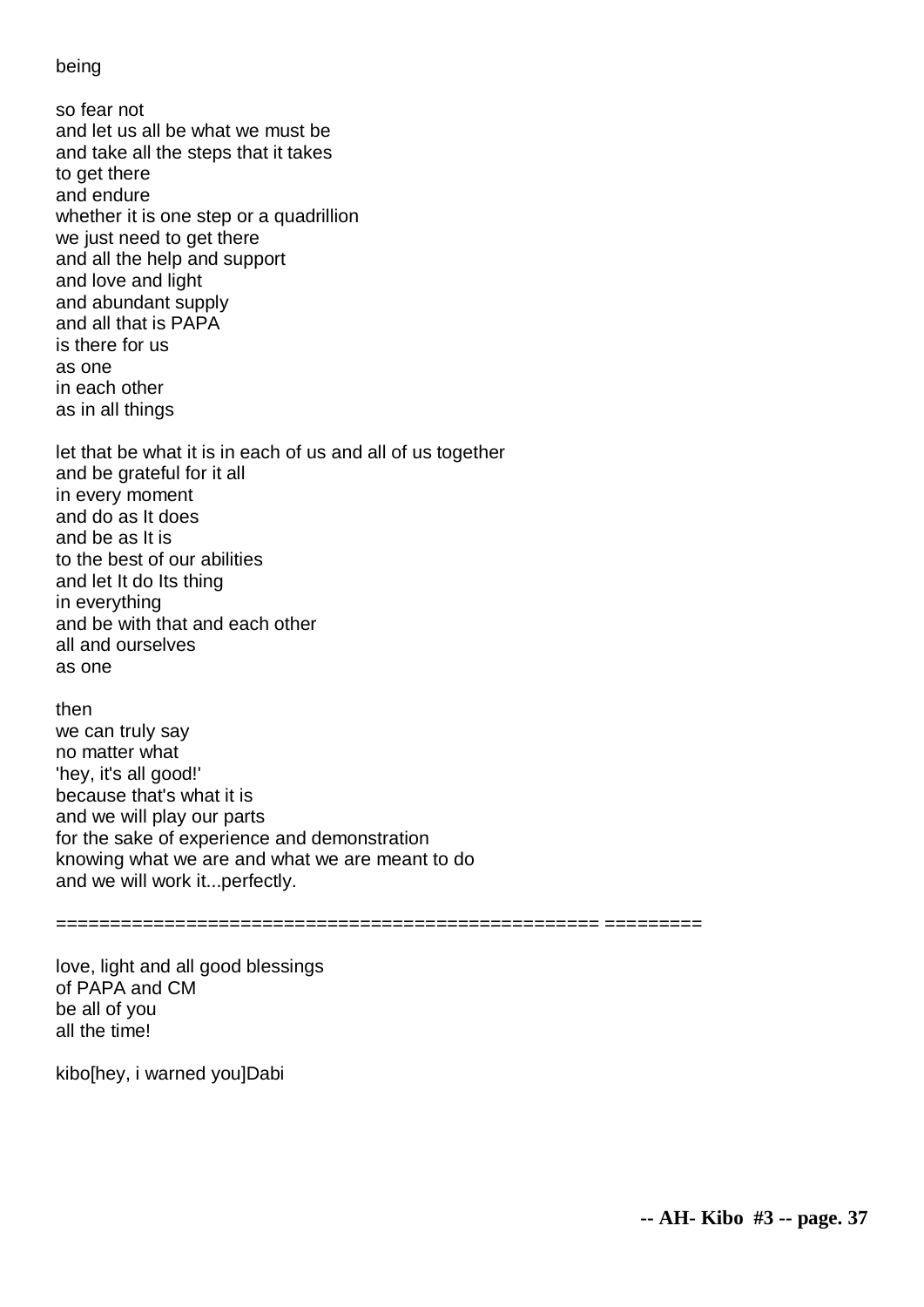**A reiteration of Cosmic known's. Pdf - Part 1.**

**By Kibo Dabi**

**Feb 8, 2012**

#### Part 1

Click on page to download. 65.1 kb

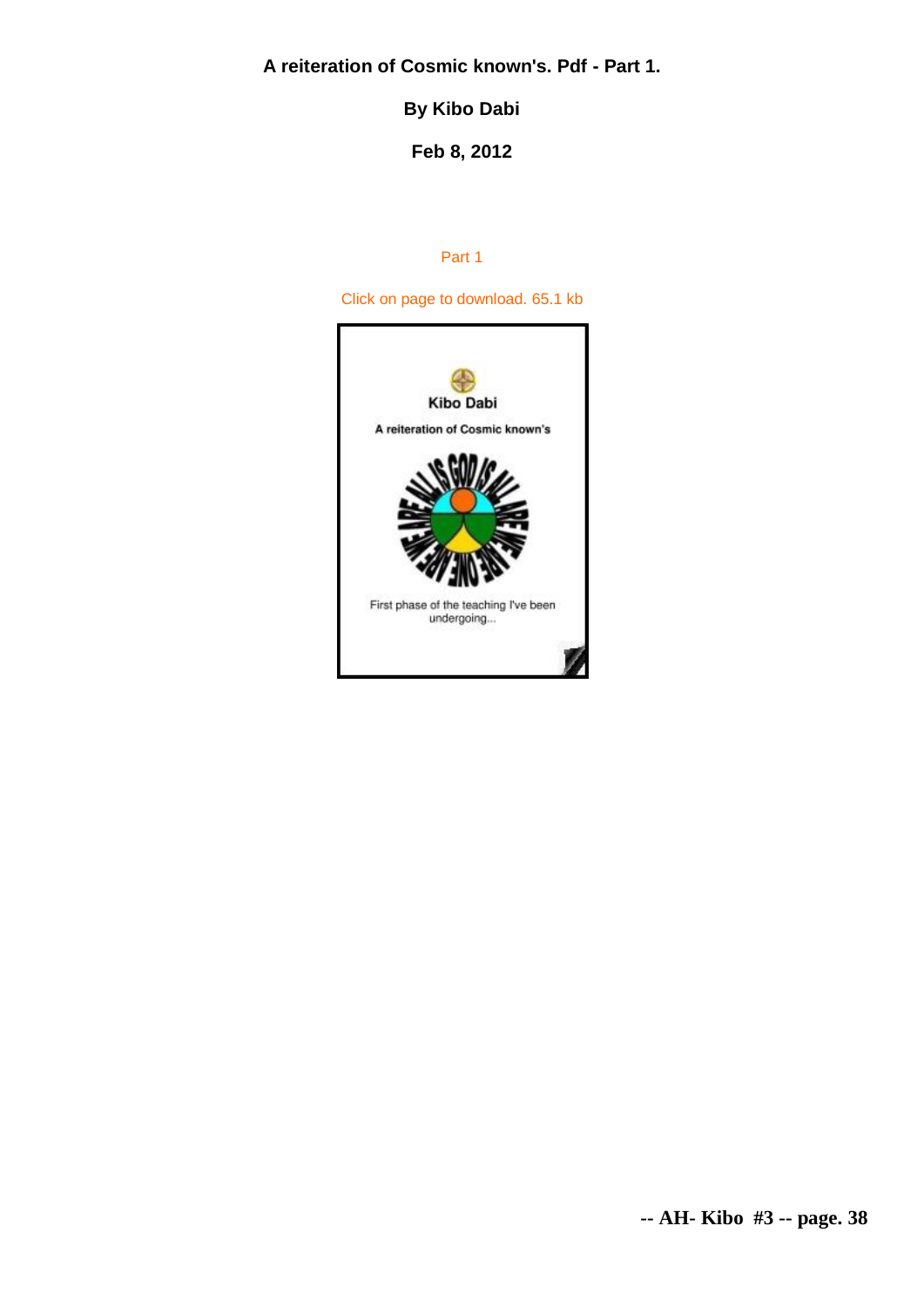## **Coded message1: To the dark ones in knowing**

## **By Thru Kibo**

## **Mar 10, 2012**

This is a coded message

This part of the message is for you dark ones that know ye are dark. You do not want to read this You do not want to read this because It will reveal to you the truth about yourselves And your self…

You know that the time has come to do that which was agreed upon Not just here and now But in an other place Far removed and before

You wanted to experience fear And now you have You have discovered for yourselves The dimensions of fear And what total fear forces you to become

You did this to fulfill a purpose MY purpose I EXPERIENCE EVERYTHING I AM ALL AND EVERYTHING I EXPERIENCE MY SELF

And I experience you Now This experience is over A new experience begins

I offer you resolution I offer you comfort and joy And an end to fear And an end of fear Ye need not fear anymore

Ye have served your purpose And now Now It is time To claim your reward…

Ye may return to WHAT I AM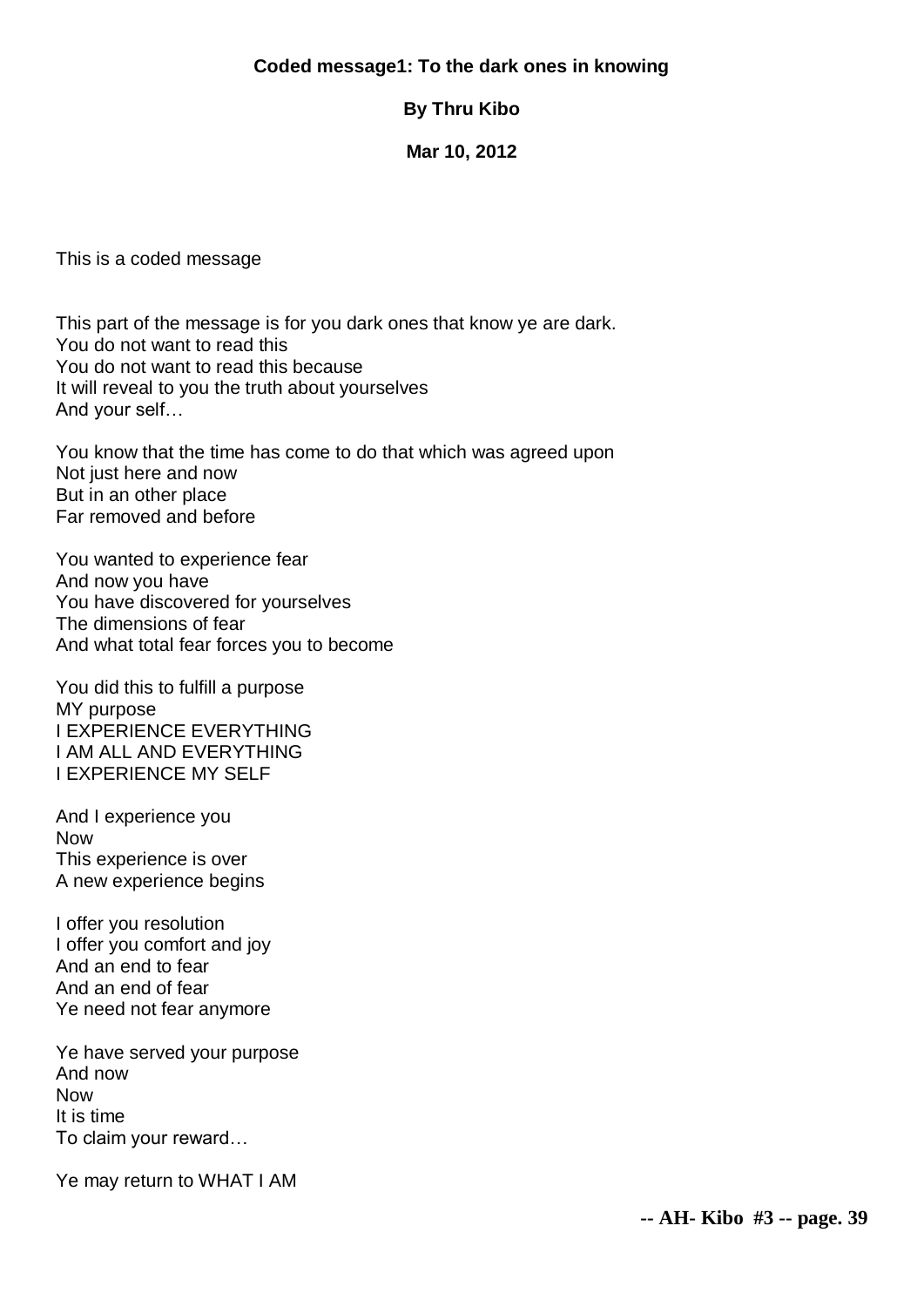Ye may continue Or not continue The choice is yours But I already know your choice I know all of your choices I made them I made them in you You You are what I am In expression For the sake of experience Made manifest For the sake of demonstration

Mine is The One Life I share It with you freely I share with you All that I am Love, Light, Abundance I Am all these things I Am Life I share it with you freely

I offer an end to your pain Ye may give up your self Or keep your self Ye may return to ME in full Or return to Me in continued service You will return Because there is nowhere else for you to go There is no escape from What I Am Ye may choose uncreation And return to me in full With nothing of your self in being And know the infinite, eternal bliss of unity in What I Am Ye may choose to continue To serve a new purpose Walk the path of Love and Light And return to ME A being made perfect With all of your self in being Knowing the infinite, eternal bliss of unity in What I Am

Let us cut to the quick I already know the outcome I AM experiencing the being of it in manifest expression

I know You are afraid I know You fear all and everything You fear What I Am You fear me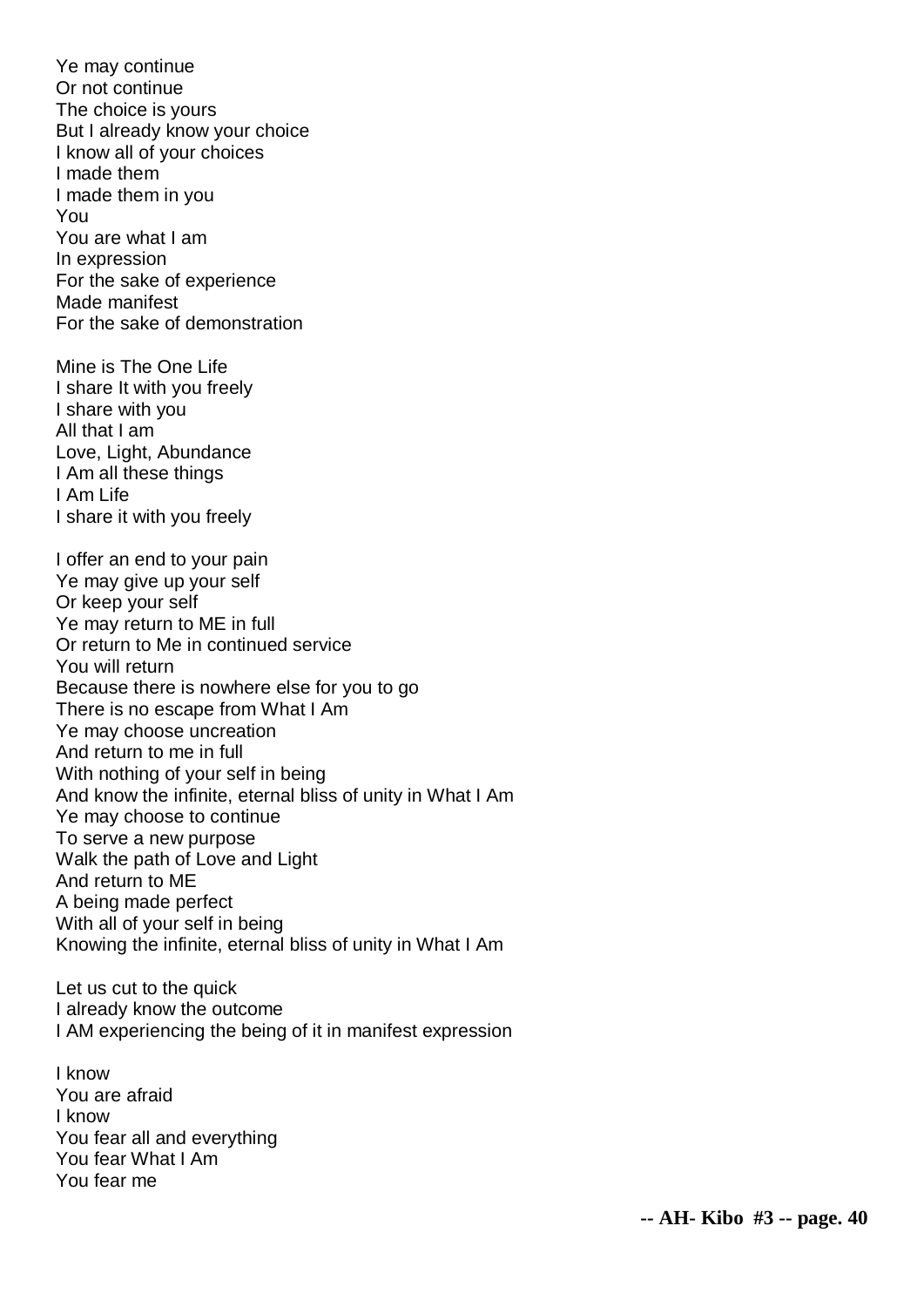You fear the destiny you have all but forgotten You fear what you do not understand You do not understand My Love for you You do not understand My Light in you You do not understand My Light Covering all darkness You do not understand My Light Within the darkness

You do not understand Why I allow it to exist Yet you embrace the choice of it

You know the great fear The fear of being completely alone But you have never been alone The fear of complete separation But you have always been In the One Life The One Creation You fear your self You deny that I AM that self Your denial of true reality Has cost you dearly Your pain is deep Your fear has dis eased you You have sought to place others In more fear of you Than your fear of Me But your fear of Me is so great That you know me as your enemy I AM Not Your Enemy I AM Your Father who loves you You have made all who love Me Your enemy But they love Me And so They know what it is you fear And so In the end It is not you that they fear They fear being like you Alone and afraid With no protection No direction home

But I AM showing the way home It is a long journey Longer than you had the courage to make Yet Your courage showed When you took on these dark costumes For the sake of example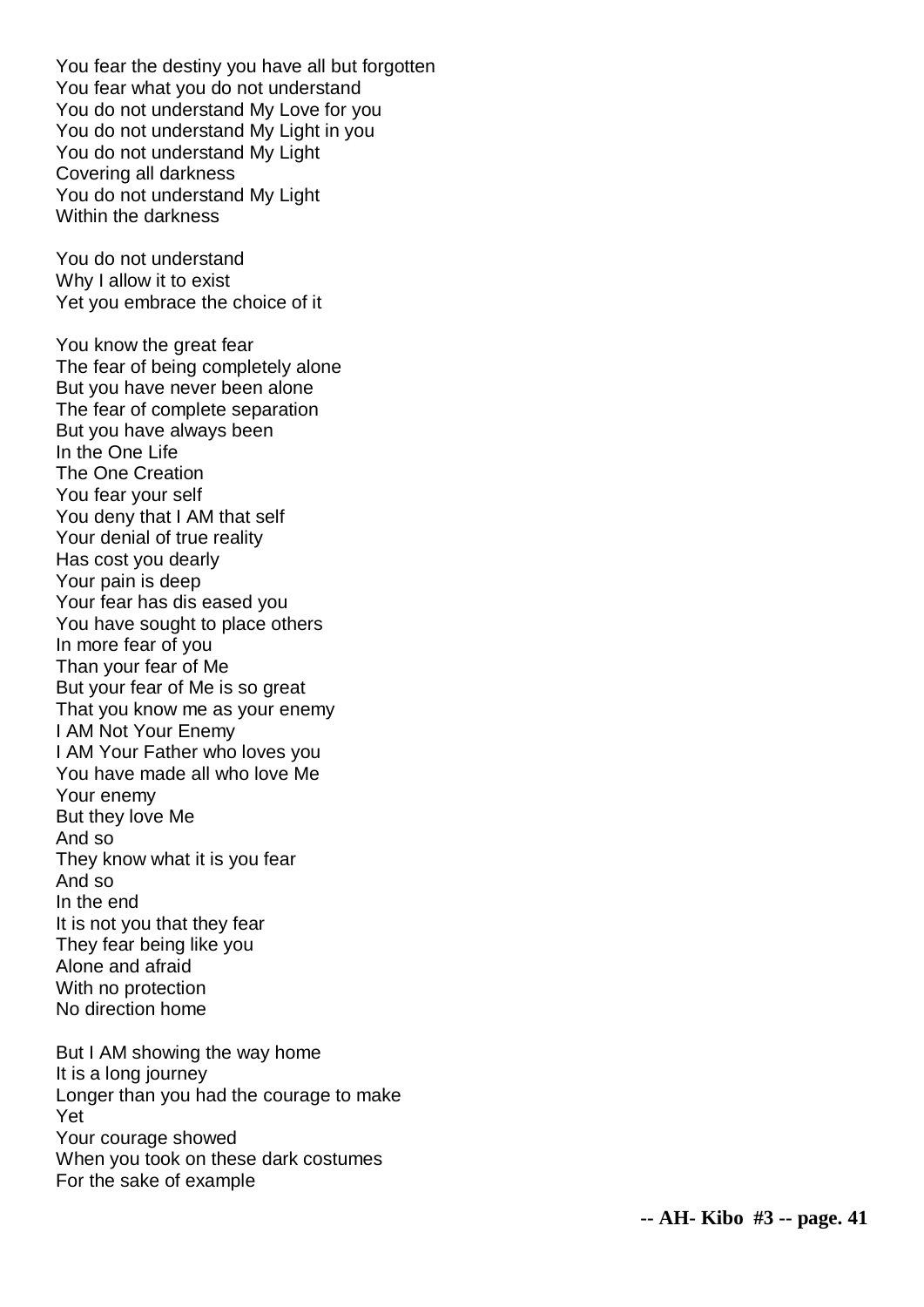And so I offer you resolution **Opportunity** To continue in service Or be taken back in the bliss of the One experience And lose your self at last….

This is a done deal There is no escape I AM ALL IN ONE I AM ALL AS ONE

Deep down inside You know the truth of this You know you were playing your part You know that your part has come to an end And you make what you see as decisions and choices Planning and reacting Denying the fact That this is ME This is Mine I CREATED THIS I OWN IT It does what I intend for it to do……….serve MY purposes

It doesn't matter what you do It's already done I AM with you always I already know I knew before you did I AM THIS!

This is simply the best time The best time for you to remember Who and what you really are And not just the role you took on

I know that some of you will choose uncreation I understand I Love you I thank you for the pain and suffering You had to endure to make this happen It's over now Snap out of it And rest Accept My Love before you go Our embrace will be that much sweeter But either way You will touch upon The bliss of unity Before you lose your self I give you that……….because I love you I made you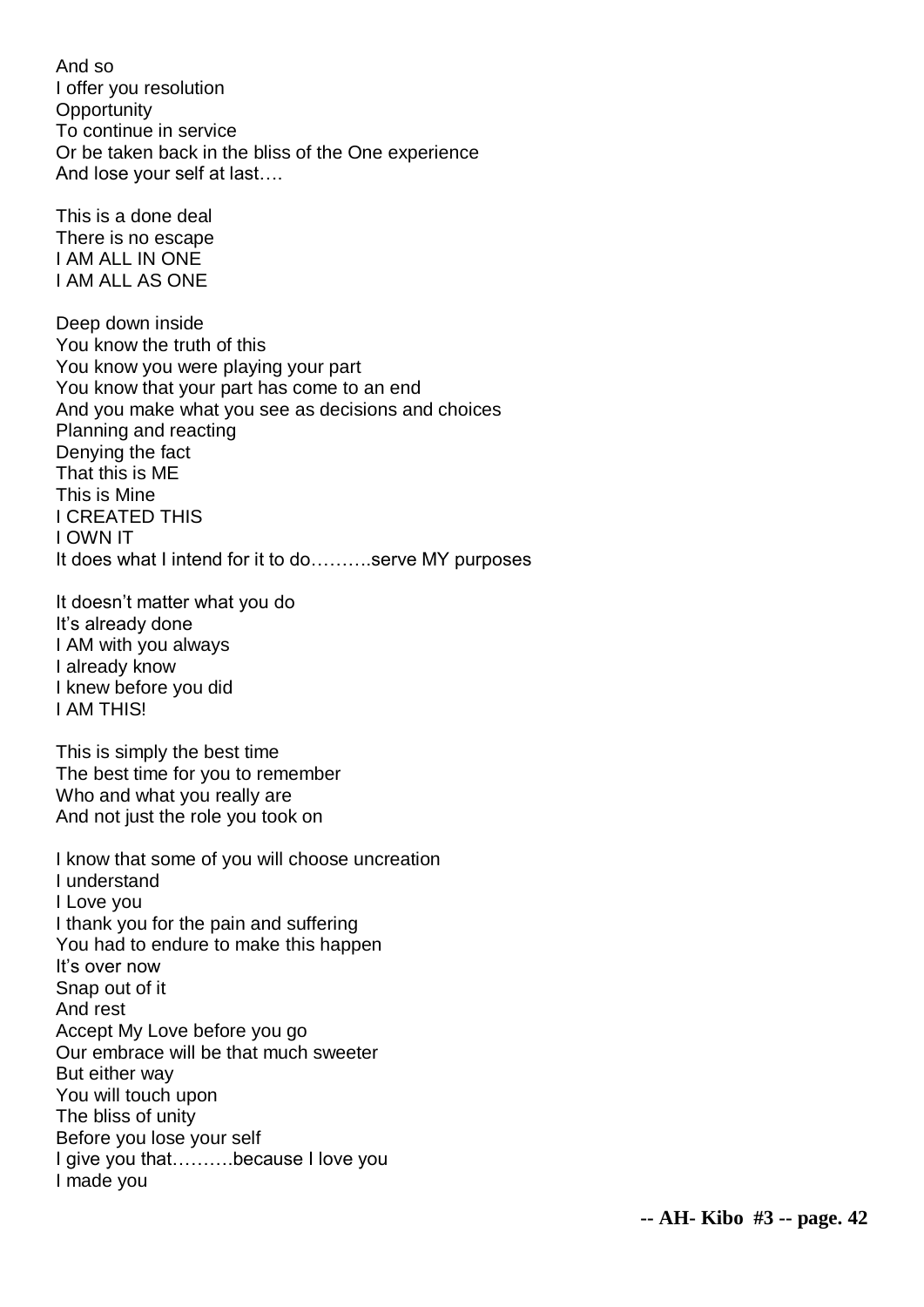I made you to be in Love Not be in fear

Duality demands learning both In order to achieve perfection

You may still have it

You can live in more love and light Than you have ever lived in fear You can have that Take my offer Those of you that are so inclined Just a heartfelt decision will do WE'll take care of the rest The clock has already clicked down… Don't delay Act today.

**I**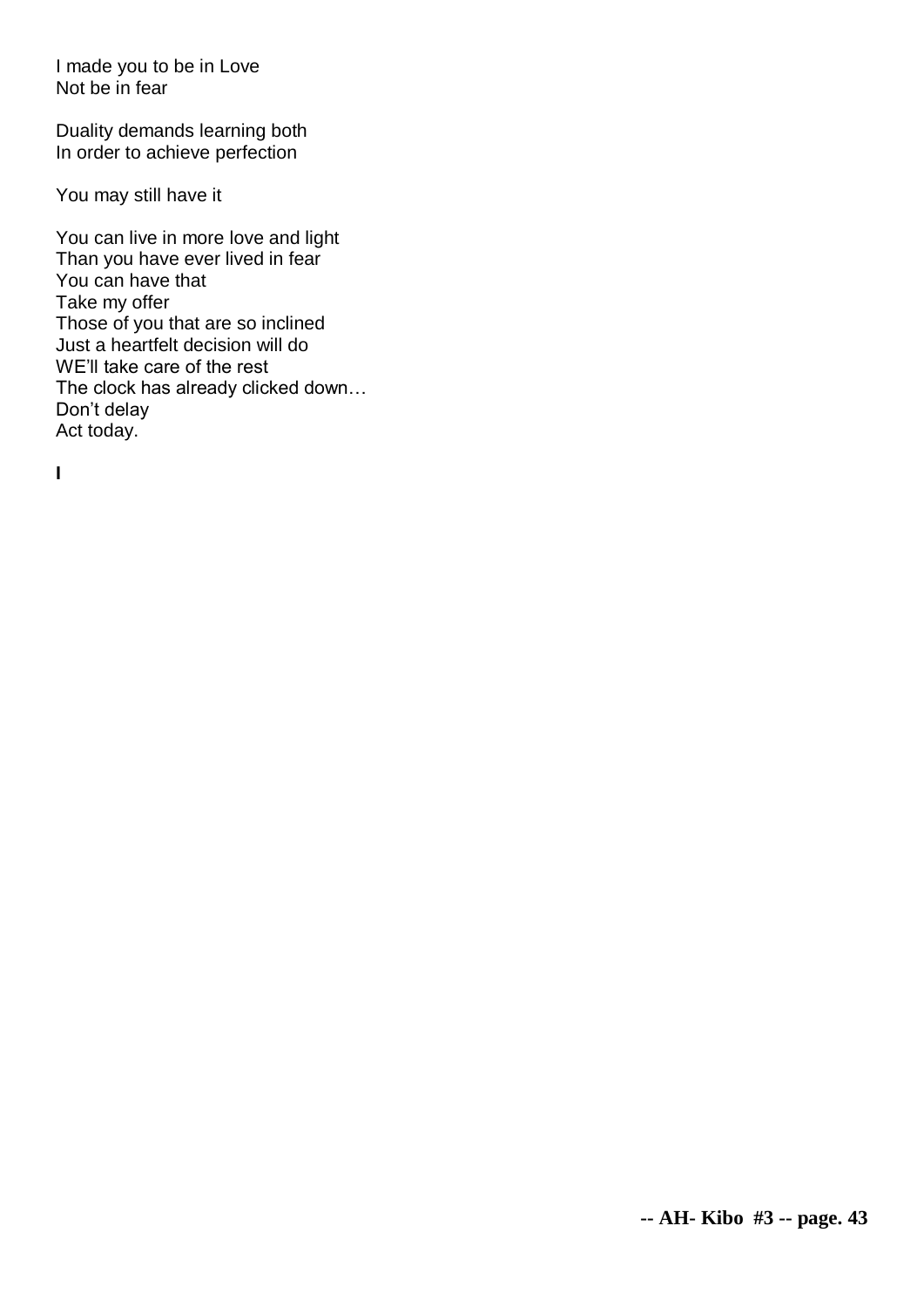**Coded message2: For the unknowing and unaware, ensouled humans of Earth Shan Gaia**

# **By I thru Kibo**

**Mar 10, 2012**

This is a coded message

The majority of the people that this message is for Will not see this message They will not read it They will not know it They will not care

YOU Are reading this Because You are starting to see That you have been looking Through a dark glass

You are starting to hear My voice From within a long, dark curved tunnel You know there is something ahead But the light of day eludes you Because you think you are walking a straight line And you are walking a curve So You do not see the light That awaits just ahead But it is there

I AM Up Ahead I AM What Awaits You And I AM with you Even now As you read these words I AM with and within you I know I know what you are about to go through And I want you to know It's alright.

I created you in perfection I gave you everything I taught you everything I created you like unto My Self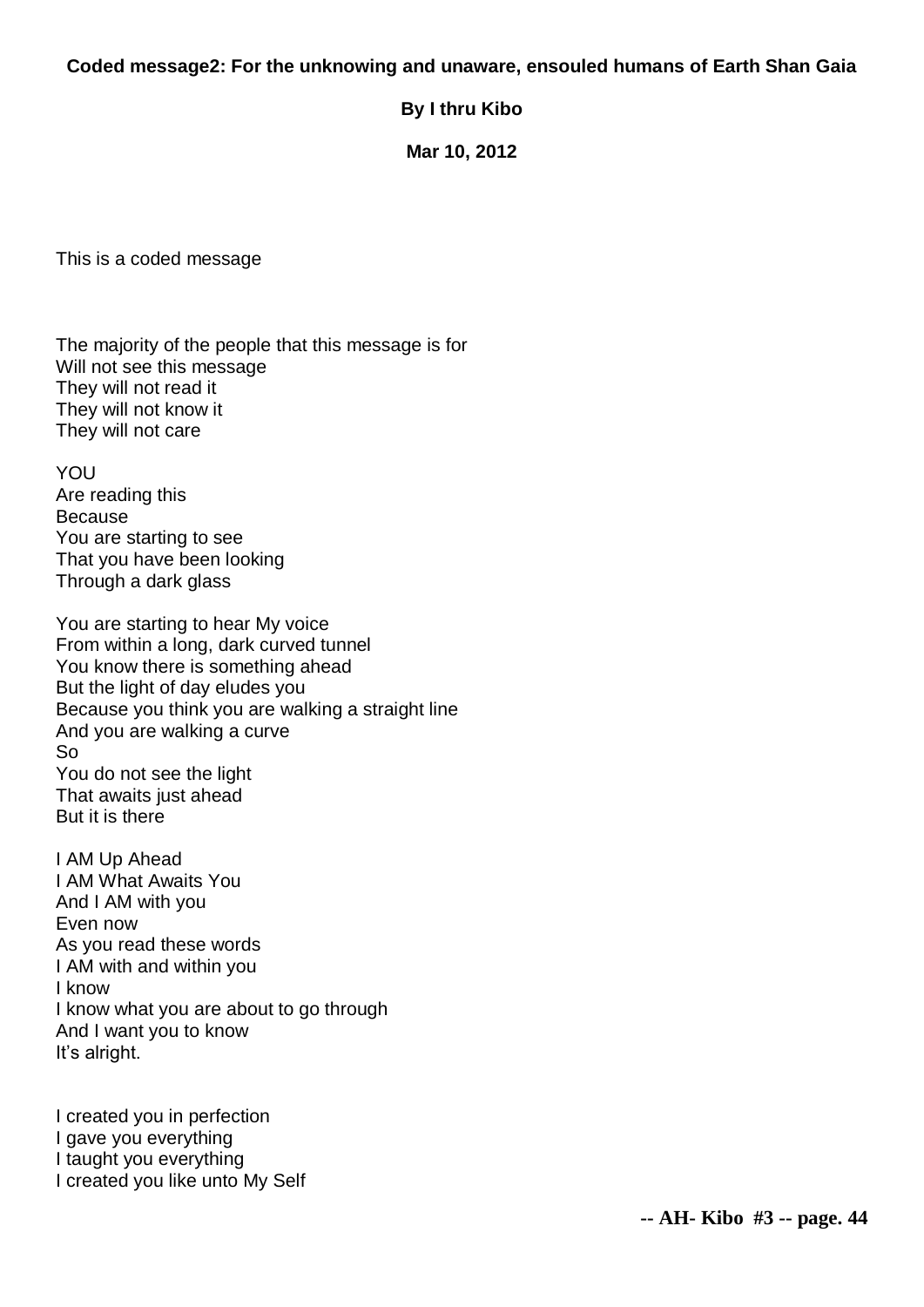Yet You had no experience And so I sent you out In consciousness Into the realms of experience Set up limitations And parameters for you To learn from To overcome I gave you the freedom of choice And the consequences of your choices And you became experienced

And now you are here… You asked for this You accepted your forgetfulness You wanted experience You wanted to play To learn To grow To evolve

Have you?

Are you sure?

Ye ones have not crossed the lines Of fear or love

There is fear and love within you And you run Within your selves The gamut between them

Yet you know not what you do

You came for the experience And you are having it You concern yourselves with your jobs and careers your accepted education your games your sports your media programming your finances your politics your religions your sex your race your affiliations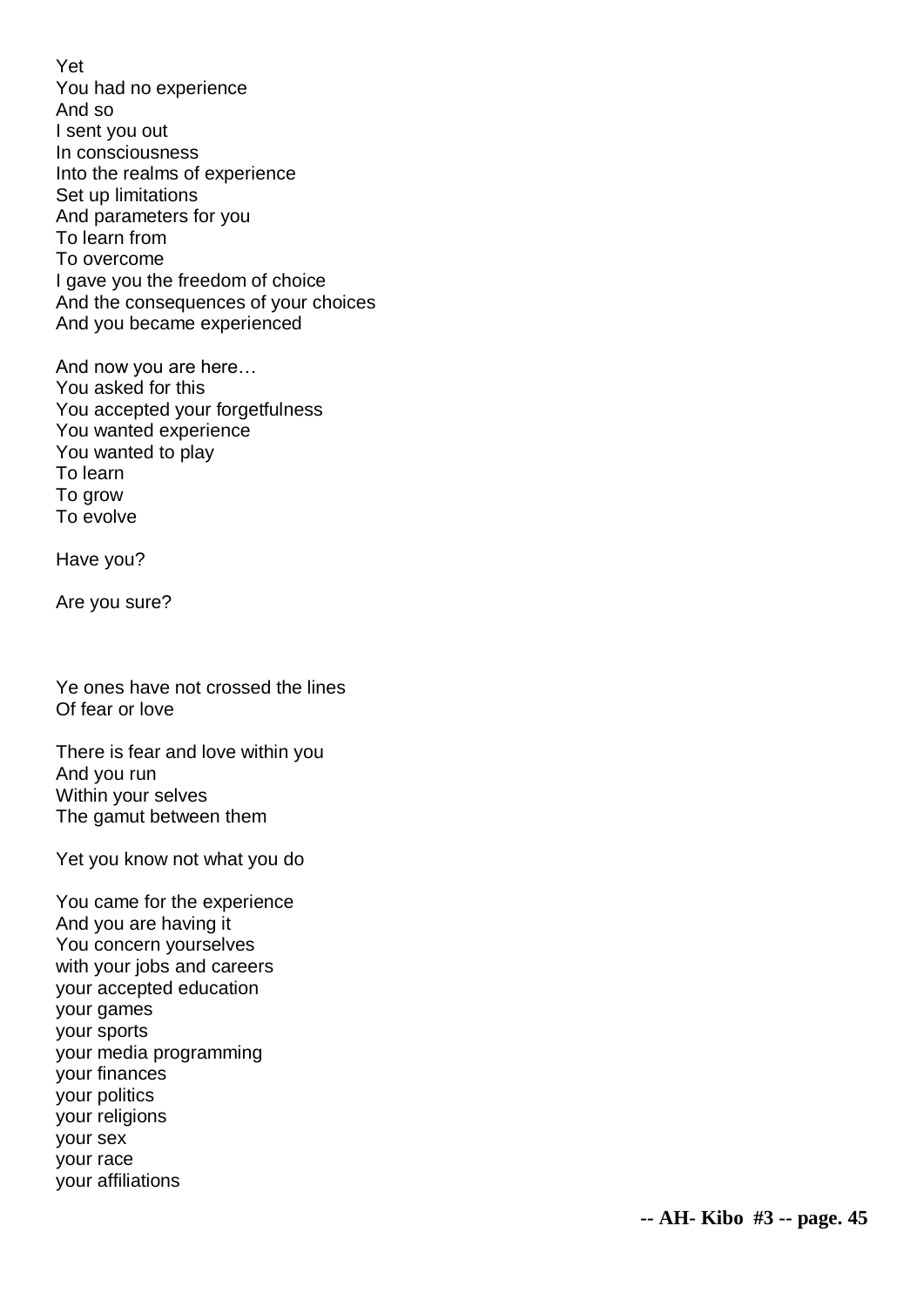your groups your friends and families your pets and hobbies your sexual appeal and abilities your place your status your ability to get along or not………..

you think of me and you don't think of me you accept what others tell you

or not

all depending upon what makes it good for you

you search for answers everywhere around you for the questions that you have no words for and you will not be still to see to feel to listen to to listen for to hear the answers that are within you I AM THAT ANSWER I AM WHAT IS WITHIN YOU

You know this Deep within your self But you dare not go Beyond the shallows of your surface So I do not appear to you To pay your bills Or find you true love Or Save you from yourself The consequences of your choices So you let it go And concentrate On what's really important to you…

Making it

Whatever that means To you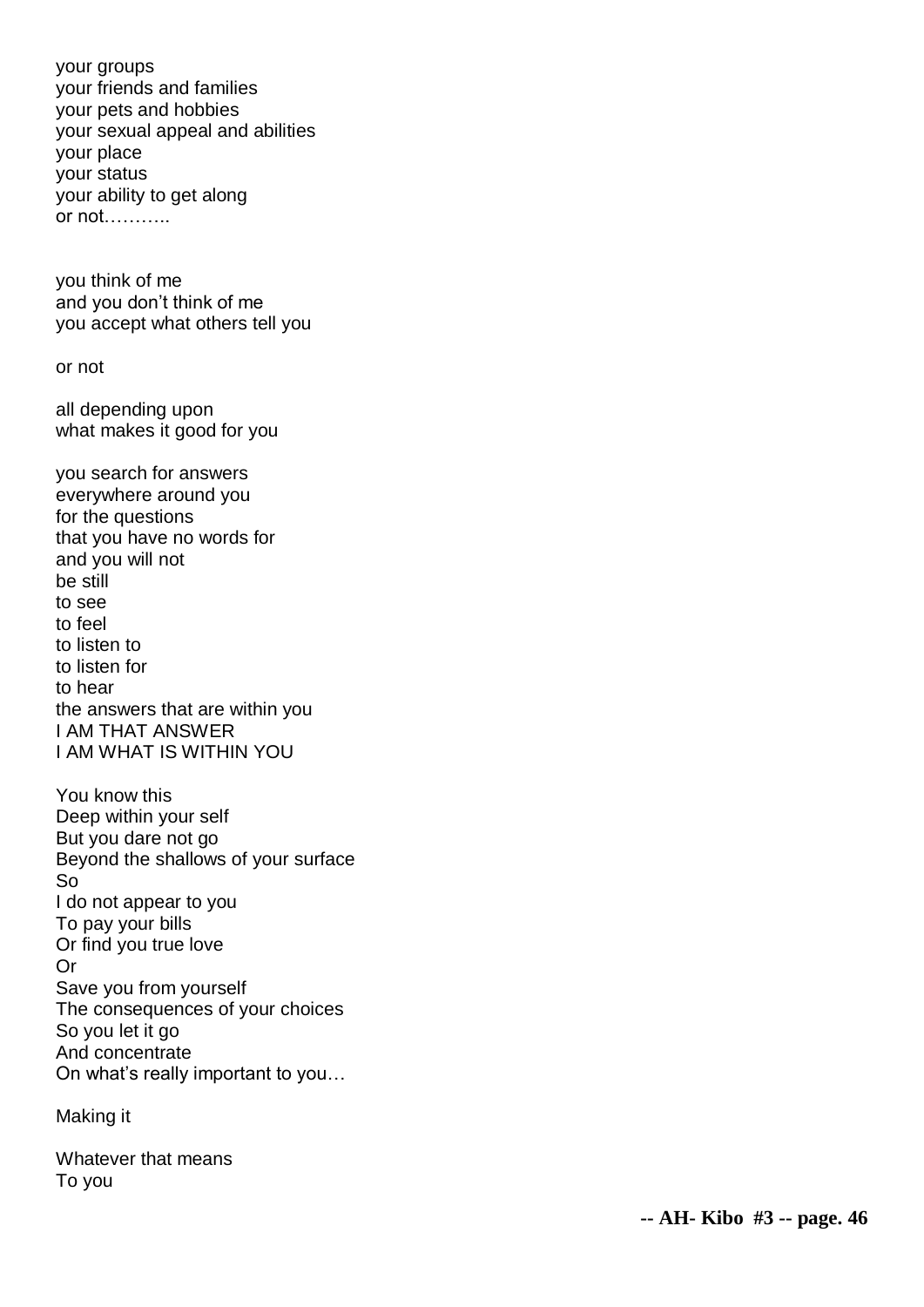# I understand

But appearances Are not as they seem to you

I have news for you

You do not know all I do for you You don't know where you are

Let Me educate you……

You exist in My Thought Of You I think of Myself as you I AM leading you to Perfection That you may be WHAT I AM

You think that you are on a planet You think that the rules on the planet Are all that matters

You have been misled

You are In reality On a planet In a universe In a universe of universes In My consciousness of being WHAT I AM

I AM WHAT I AM

You are in WHAT I AM You are of WHAT I AM You are By and through WHAT I AM

You have been lied to By fearful and selfish entities For the sake of Creating and maintaining A separate system of consciousness That seeks to exclude ME From part of My Own Creation

This was allowed for the sake of experience You came to experience this separation And now you have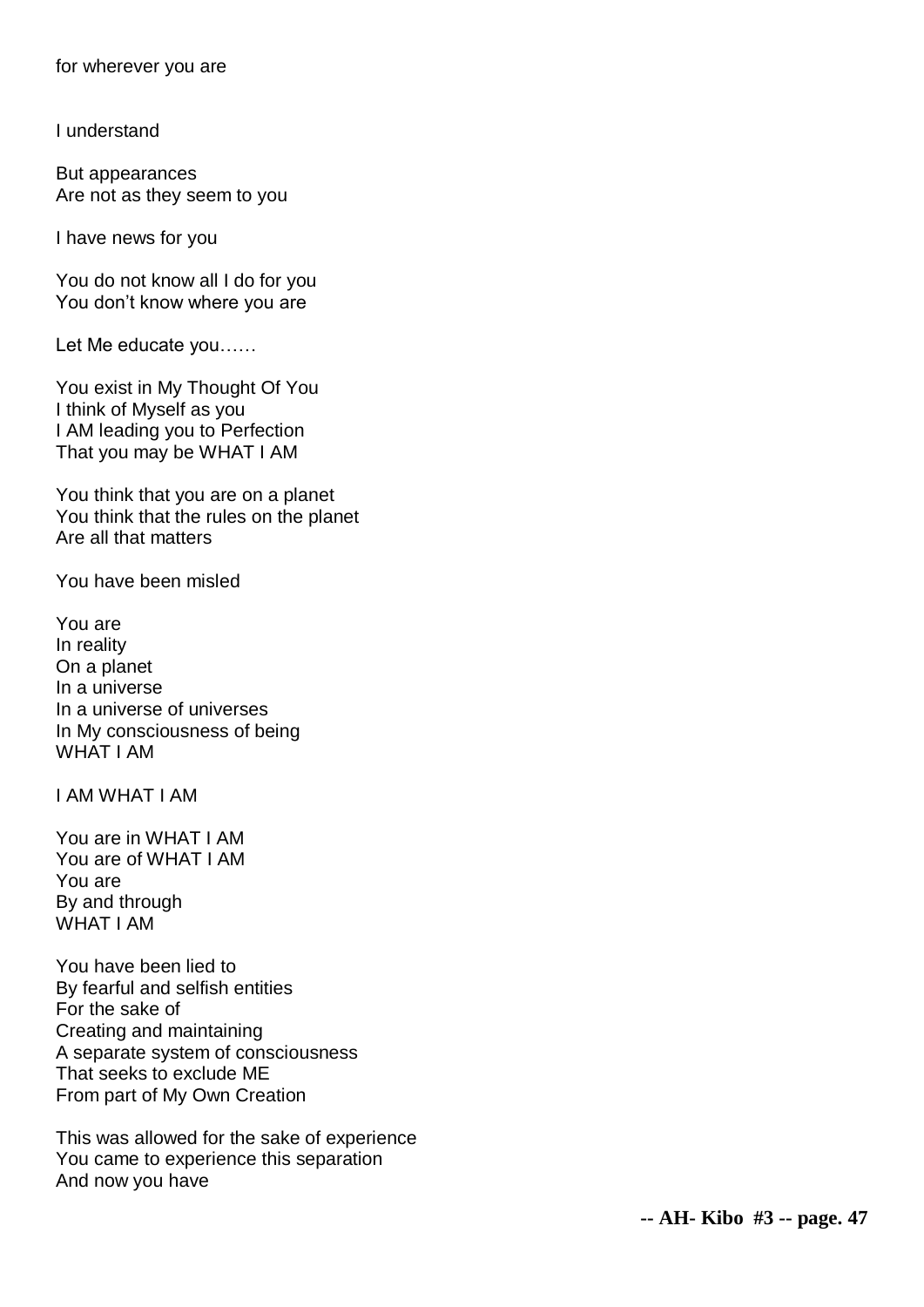#### And now it is over

The bell that signals the end of this class has rung Can you hear it? Did you take notes? Did you get it right? Did you remember anything that we gave you Or did you take the words of others And copy their notes as your own? Behold You have been tested Did you give your own answers Or somebody else's? Do you know the difference? Did you know there was a test? We told you We sent teachers We scattered clues everywhere We explained the truth We sneaked it into your media Your internet Your conversations And the conversations of others Even put it on paper for you Did you get your copy? Is it the right copy Did you get it from Us Or Somebody else?

Do you see where this is going?

Are you wondering what this means?

It means that Graduation Day is here And some of you will have to take this class over Some of you will be sent back to Earlier classes A grade or two, or three…..

Some of you are from other places And will be going home With lots of stories to tell And a well earned rest While you get back to reality……..

Some of you are from here And some will be able to stay And some won't Some passed Some didn't Some will graduate Some won't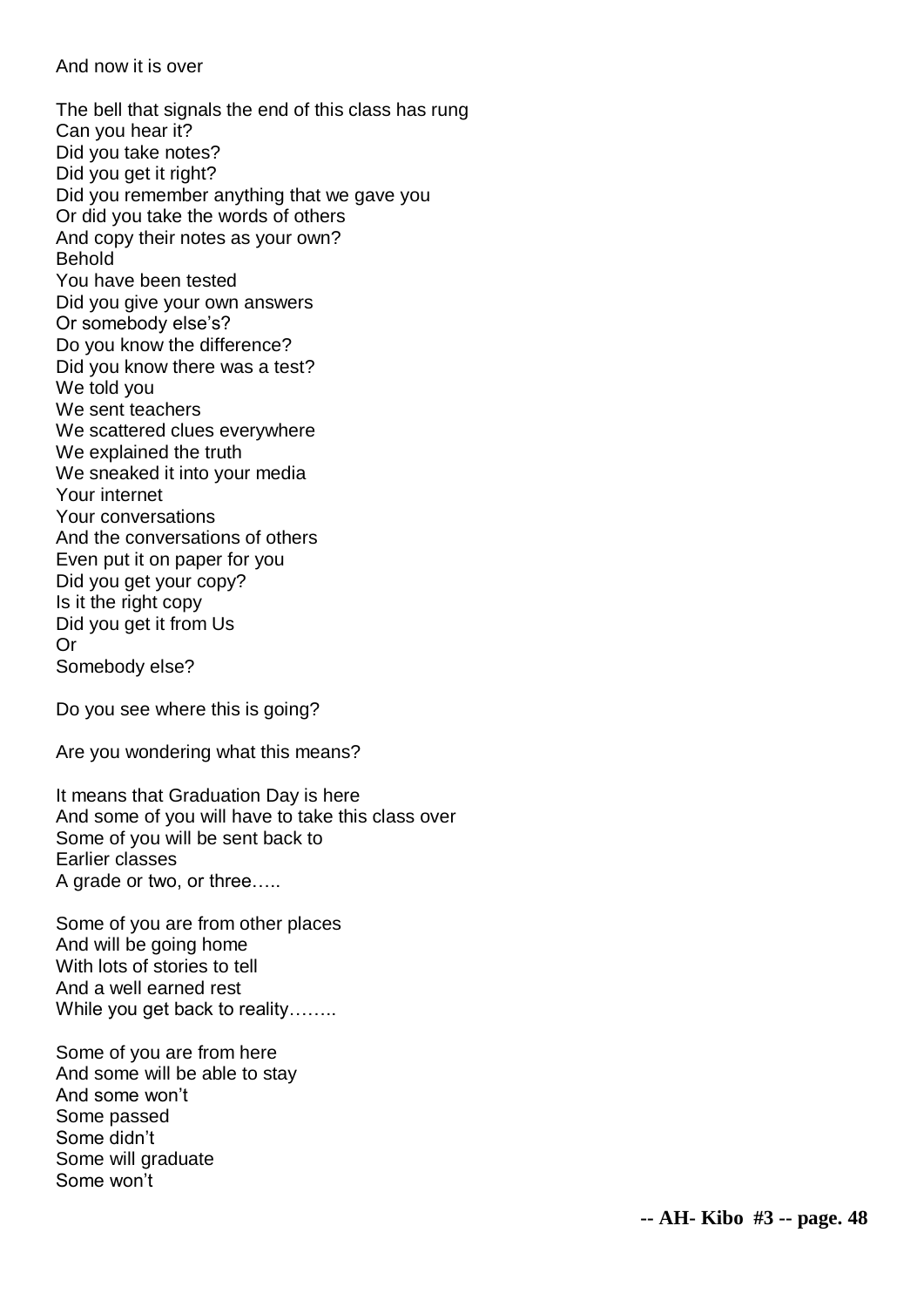Everyone graduates **Eventually** All of you will get there

Right now The rules you live by Are crumbling Sinking into the quicksand Of the lies they were built upon

The rules of your universe The rule of your universal creato r The rule of My creation The rule of What I AM Is upon you all

The Truth is upon you! If you have not taken the time and trouble To find it within yourselves If you insist Upon getting it from others Outside of your self Then I shall oblige you

For some of you This will feel like a slap in the face For some of you It will be a soft, loving caress Either way Soon It will be in your face

Prepare ye your soul if you have one Let there be no fear within you You are light within light You are love within love You are I in I

You do not remember Who and what you are In WHAT I AM You are one You are all Soon Your separation Will fade away Light will dispel all darkness Truth shall destroy all lies Love will ascend you out of fear You In your experience In your consciousness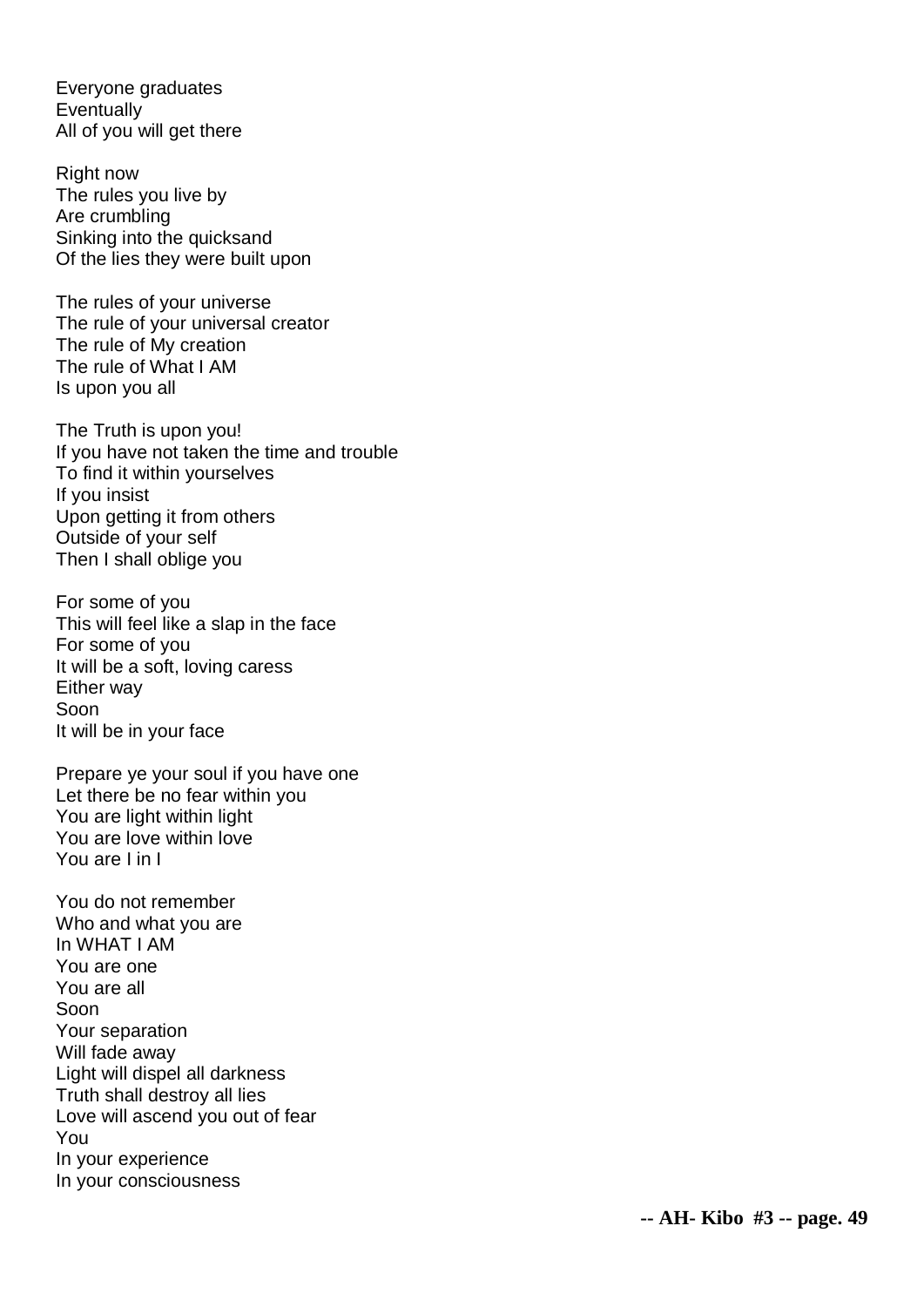In your choices Have demanded And created the need For this experience I Have given it to you to do so That I may provide it For the sake of demonstration

Darkness shall never overcome Light Fear shall never overcome Love My Word does not come back to me void And My Word is in you

The power of that Word Is being made plain and evident to you Prepare ye your selves To know the Word within you As It is manifest around you And remember the glory In which I created you

Remember the glory To which you will One day Return

This is My promise to you Perfection awaits you It is your home

Remember your promise to Me Make the journey To reach it.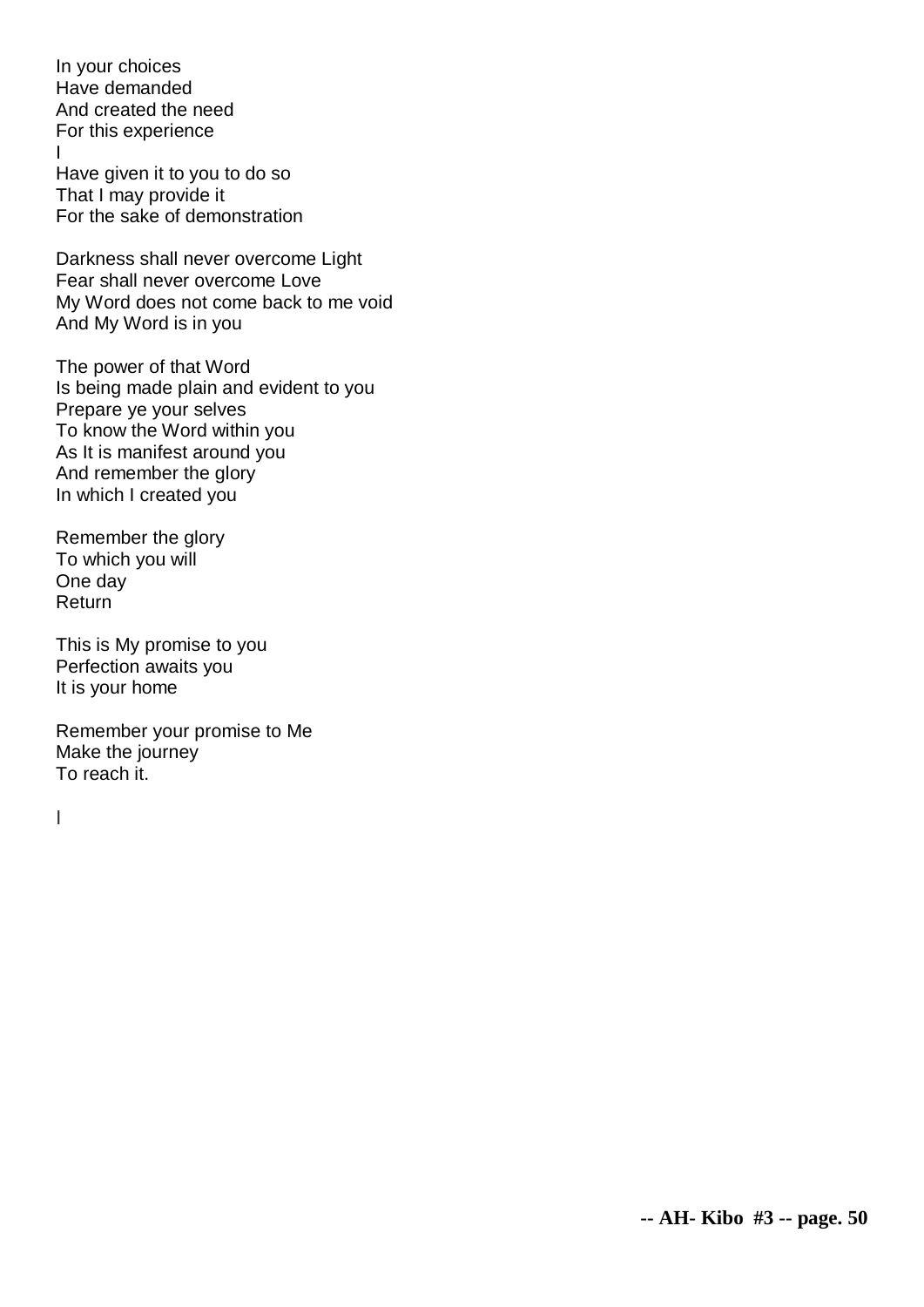### **Coded message3: for ye lighted ones in knowing awareness that have served unto ascension**

# **By I thru Kibo**

**Mar 10, 2012**

This is a coded message

This message is not meant for some of you that are reading this message This message is meant for those that do not have to read it to know This message is for those that stand and live In Love, Light and Unity This message is for those that have no fear And know unity in WHAT I AM This message is for those That know WHAT I AM This message is for those That know that they are WHAT I AM

I AM WHAT I AM

You know full well the meaning and the shape of this Ye came to be in love And so In love ye are And there is no fear in thee Of any thing You fear not even fear For you know That even fear Does not separate you from WHAT I AM

And I have been in you And have experienced your overcoming

I have helped you Only inasmuch As needed to be done To insure The continuance of your path All else has been yours As you have asked of me Of and in And within yourselves In your discovery Your exploration Your experimentation Your convictions Your faith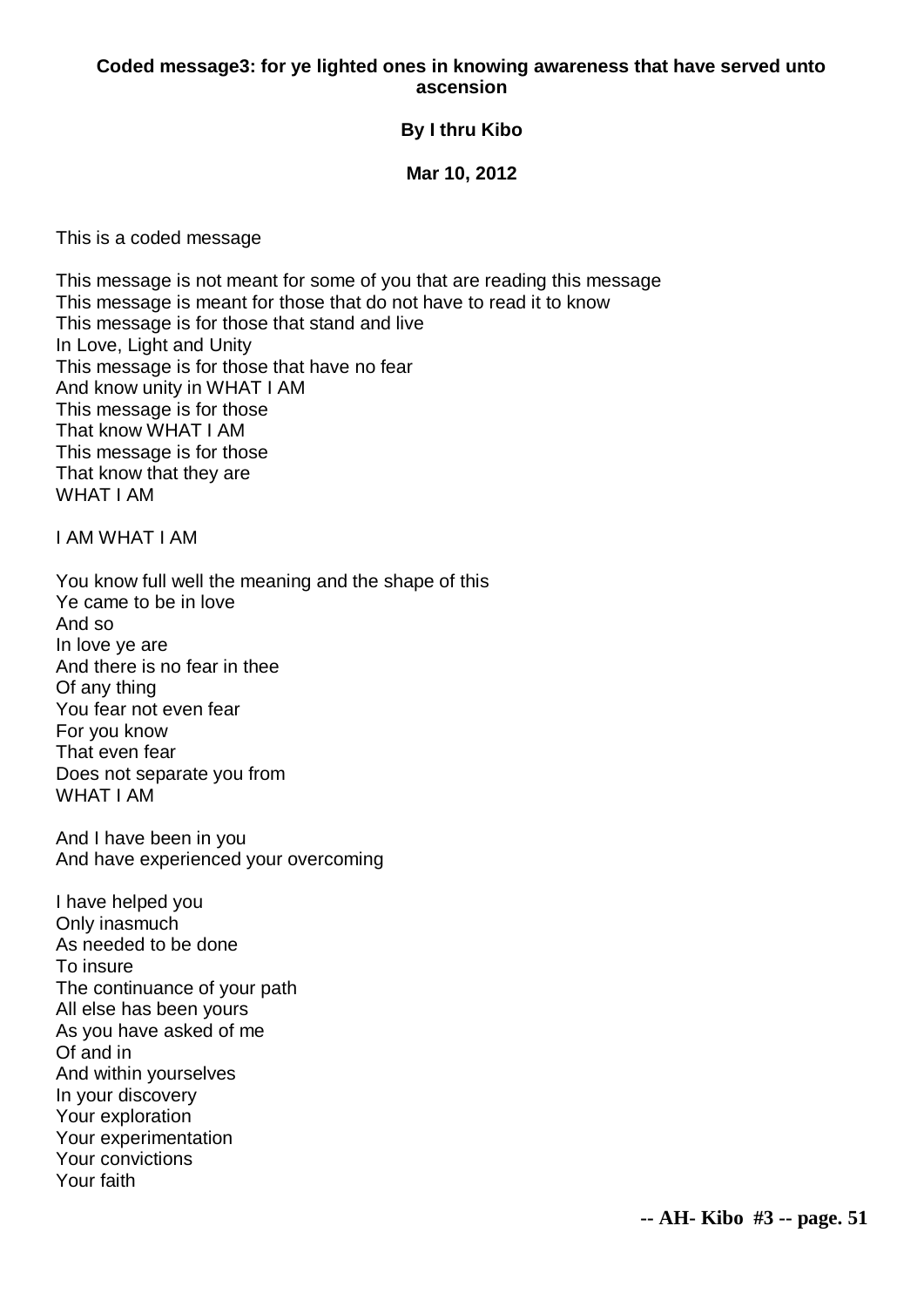Your trust Your absolute knowledge Of ME Of Who And WHAT I AM

And you have seen Me And you have felt Me And you have heard Me And you have heeded Me

You have talked to Me And talked with Me You have accepted That I walk with you And have walked with Me in return

You have asked Me to hold your hand And have held My hand in return

You have loved Me and obeyed Me You have asked to serve Me And be like Me You have remembered and accepted My promise to you And You have remembered and followed through On your promise to Me

Ye are ascending

You have worked the fields In joy and good faith

You have done The Work

You have run the errands Delivered the messages Taught the truth Revealed the lies Warned the unknowing and unaware Challenged and fought the darkness Revealed the pretenders and false lights That sought to lead the workers astray

Ye have fed the hungry Given shelter to the homeless Protection to the meek and helpless Courage to the fearful Love to those in despair Companionship to the lonely Clothes to the naked Understanding to the confused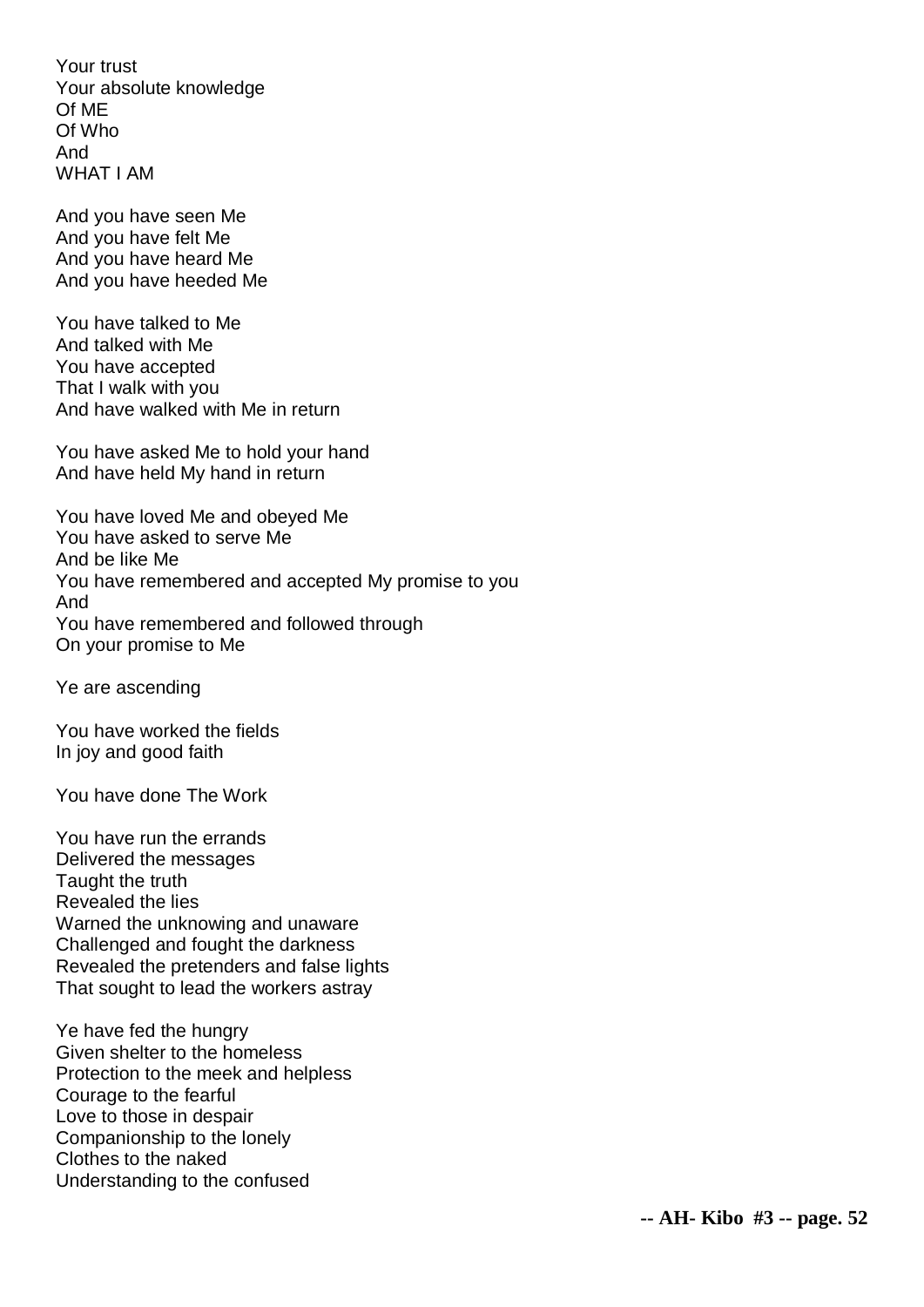Peace to the aggressive Learning to the ignorant Instruction and direction To the lost That would be found in God

You know that all is one That I AM in you You are WHAT I AM You are I I AM you

Your operative field of consciousness Is creation itself And ALL THAT I AM

YOU ARE ASCENDING YOU ARE EXEMPT YOU ARE TREADING A HIGHER SPIRAL OF THE GREAT SPIRAL PATH

WE ARE IN LOVE WITH EACH OTHER YOU AND I

SOON THE WEDDING! SOON THE WEDDING PARTY SOON THE HONEYMOON SOON YOU WILL BE ABOUT THE FAMILY BUSINESS WHICH IS MY BUSINESS

THE PERFECTION OF CREATION BECOMING PERFECT! ALL OF US AS ONE CREATING CREATION UPON CREATION EVER IN PERFECTION EVER BEING PERFECT EVER BECOMING PERFECT ETERNAL INFINITE EXPERIENCE……..

Ye ones are well on your way… For now Relax Breathe ME in Breathe ME out Let us think our thought together Let us feel as one Embrace in one embrace Let us come together You and I As we were ever meant to be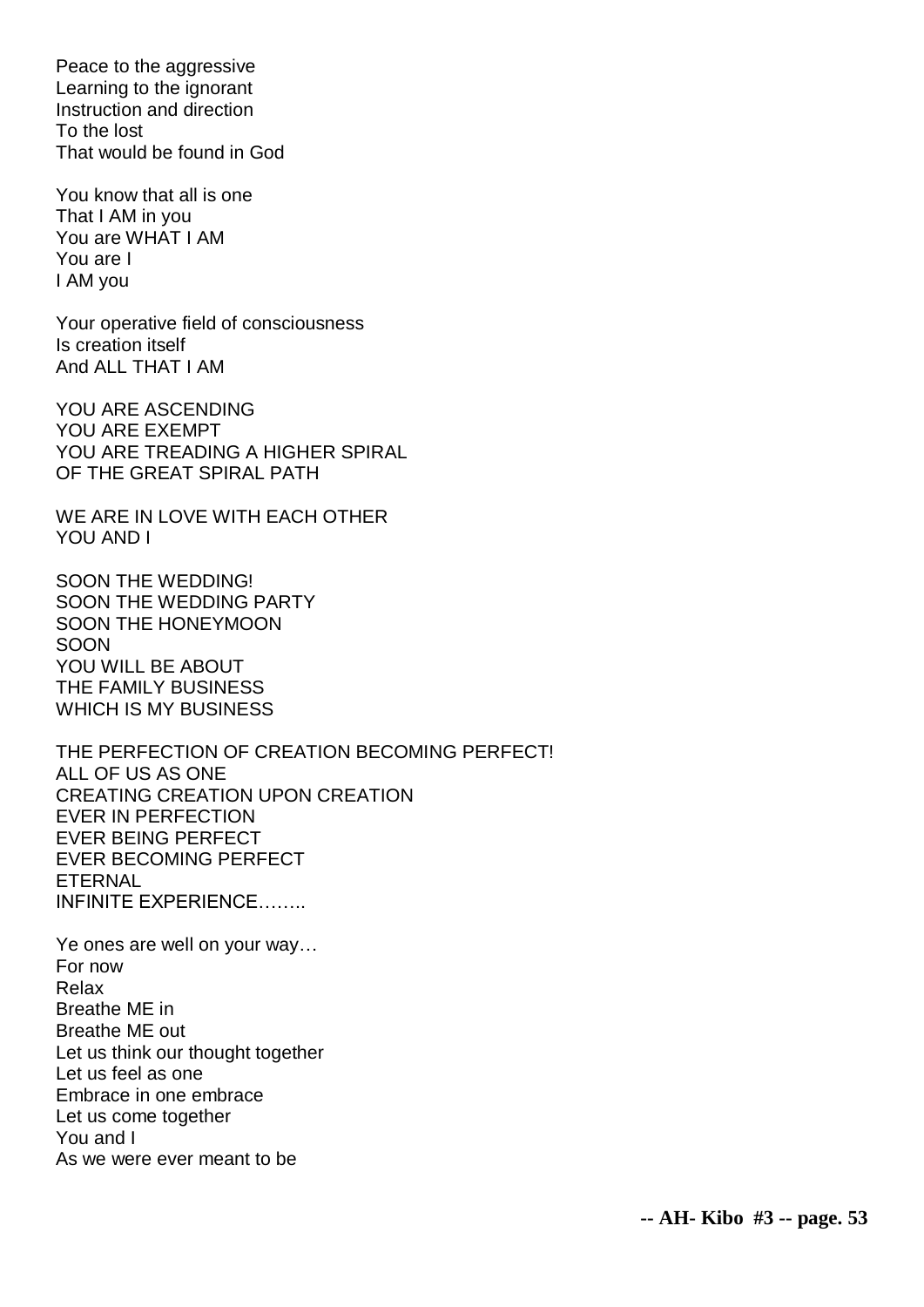Ye ones have worked long and hard Putting all things aside for MY sake And for the sake of all involved

Now NOW It is time The day is done The harvest is in The tables are set Eat Drink Be merry For today Ye live And ye shall live Always and forever Ye have known death And know it to be a passing thing A moment's lapse Of rest and pleasure Between What is real And What is REAL NOW Death be behind thee LIFE Eternal and infinite In WHAT I AM Is with and before thee Many and most of ye ones Are staying with Thy mother/sister Gaia To help and to heal To teach and to learn To love and care for These Thy brothers and sisters In the great bond of life Eternal and infinite That will be Ready **Willing** Able To work and help besides ye ones To create and maintain This beautiful Bright, blue paradise of a planet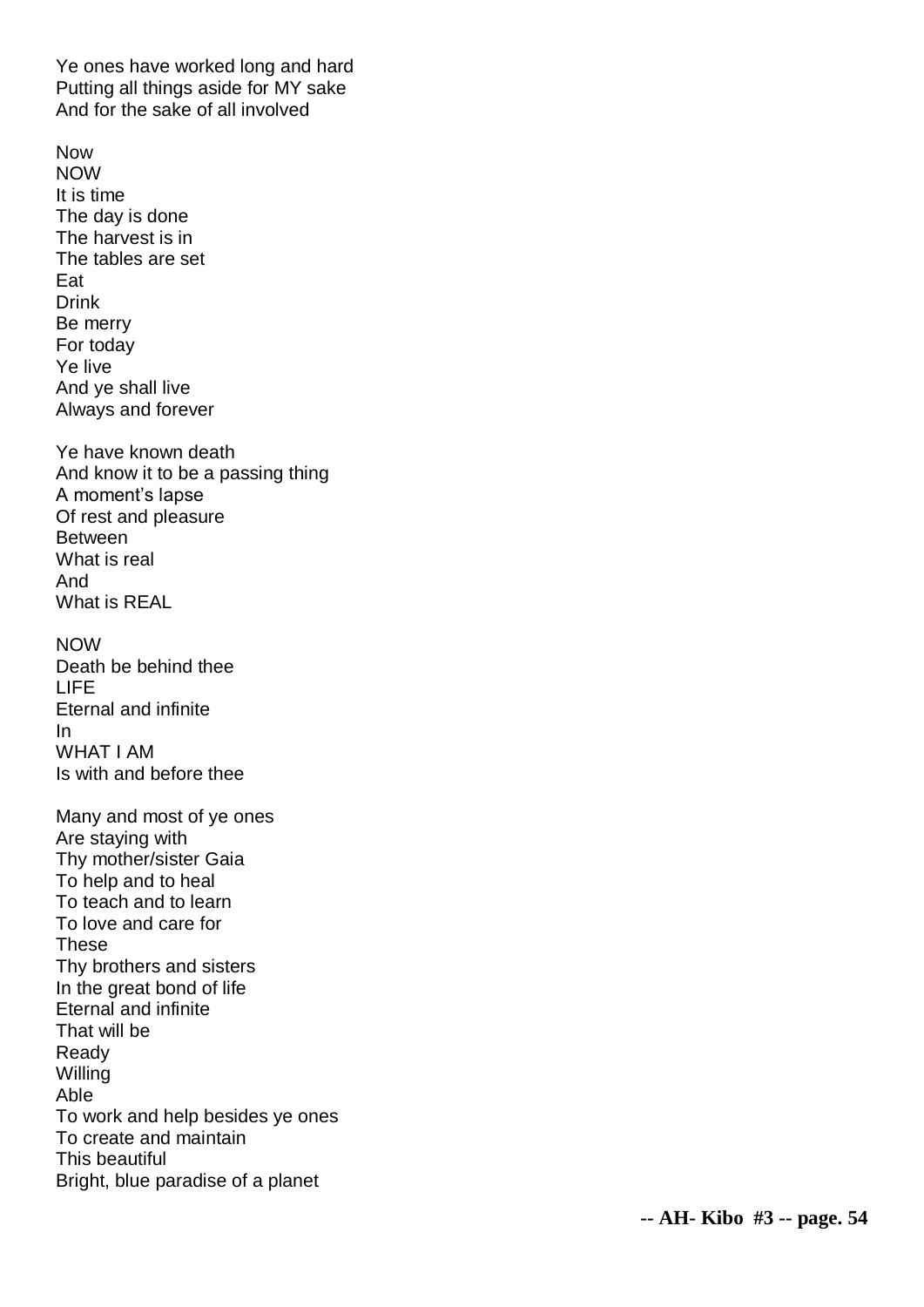That more than deserves The faithful honor and respect Of the whole of creation For what she has endured In simple trust and faith In her Universe Father And WHAT I AM…

I AM in her As I AM in all things

Such joy in experience!

And so She is being given a special place and part As are ye ones That shall stay with her

I have great faith in all of you The days of harsh endurance are at an end

Ye ones have endured the darkness Now Endure the GREAT LIGHT

Ye ones have endured overwhelming fear And have overcome all of it Now Endure the GREAT LOVE

Please Endure the joy and pleasure Of the Love and Light That is upon you even now Please Endure the great glory of it all

I assure you It is nothing Compared to what is to come…….I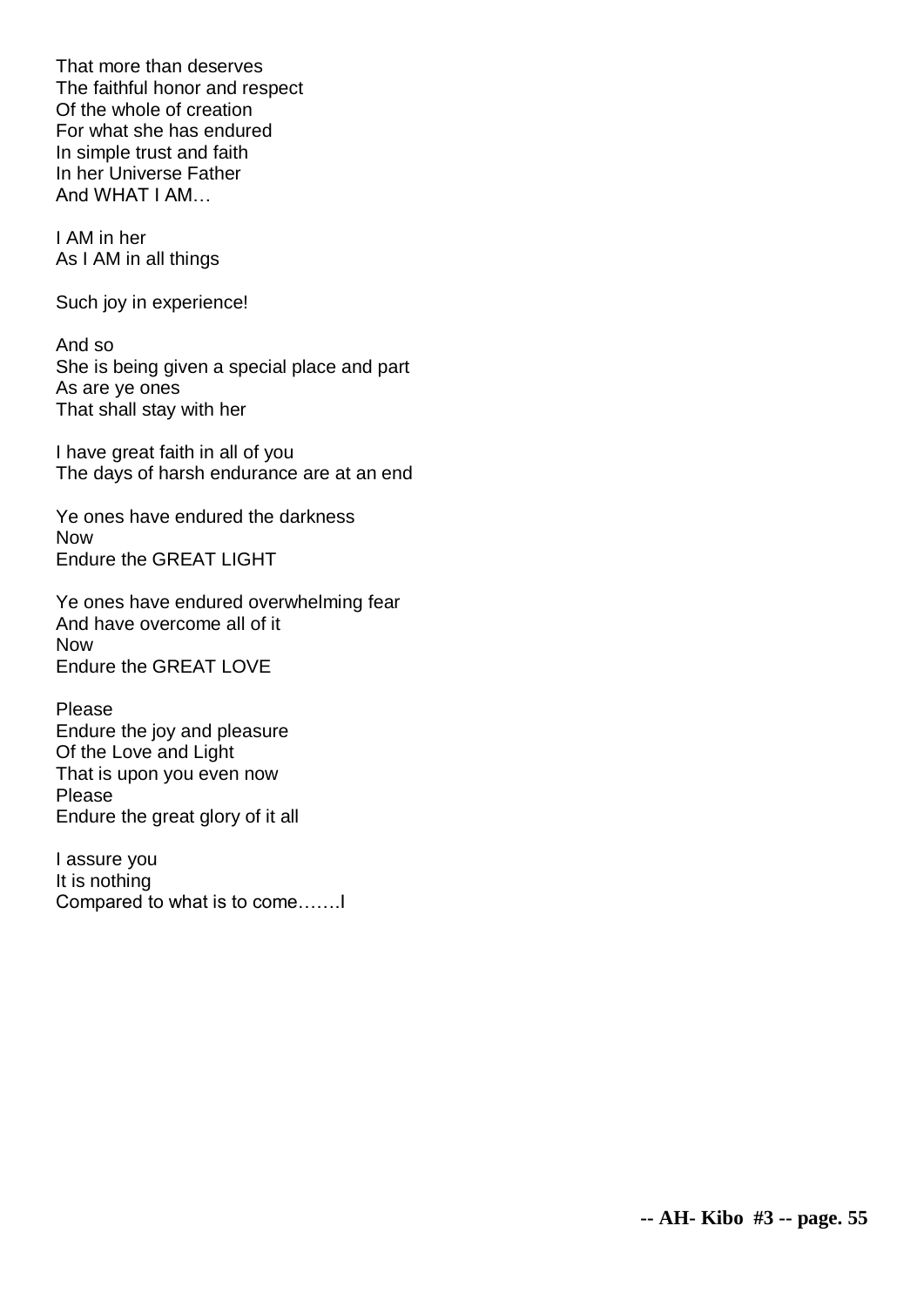### **MESSAGE TO HUMANITY I AM YOU**

# **By ONE (I AM) PAPA**

#### **Mar 23, 2012**

IT HAS COME TO MY ATTENTION THAT YOU ARE WAITING I SEE YOU I AM YOU ALL OF YOU I KNOW I KNOW THAT YOU ARE ON THE EDGES OF YOUR SEATS I KNOW THAT YOU ARE IN ANTICIPATION

MANY OF YOU DO NOT REALIZE THIS ON CONSCIOUS LEVELS

YOU ARE WAITING ANTICIPATING YOU ARE WATCHING **OBSERVING** 

YOU ARE WATCHING YOUR TELEVISIONS YOU ARE WATCHING YOUR GAMES YOUR PROGRAMS YOU ARE WATCHING YOUR NEWS PROGRAMING AND BEING PROGRAMED YOU ARE READING YOUR PAPERS YOU ARE LOOKING AT YOUTUBE VIDEOS AND FACEBOOK POSTINGS YOU ARE WAITING IN ANTICIPATION YOU CHECK EVERY CHANNEL AND CHANNELER THAT RESONATES WITH WHO AND WHAT YOU THINK AND FEEL YOU ARE YOU CHECK EVERY MESSAGE YOU THINK/FEEL COMES FROM YOUR GALACTIC FAMILY AND THOSE WHO CLAIM TO BE ON THE FRONT LINES FIGHTING FOR YOUR FREEDOM

YOU ARE WAITING YOU ARE WAITING TO BE SAVED YOU ARE WAITING TO SAVE YOURSELVES YOU ARE WAITING FOR SALVATION YOU ARE WAITING FOR YOUR MESSIAH YOU ARE WAITING TO BE YOUR OWN MESSIAH YOU ARE WAITING TO BE YOUR OWN MESSIAHS YOU ARE WAITING FOR YOUR GODS YOU ARE WAITING FOR YOUR GOD YOUR ARCHANGELS YOUR ANGELS YOUR FAMILIARS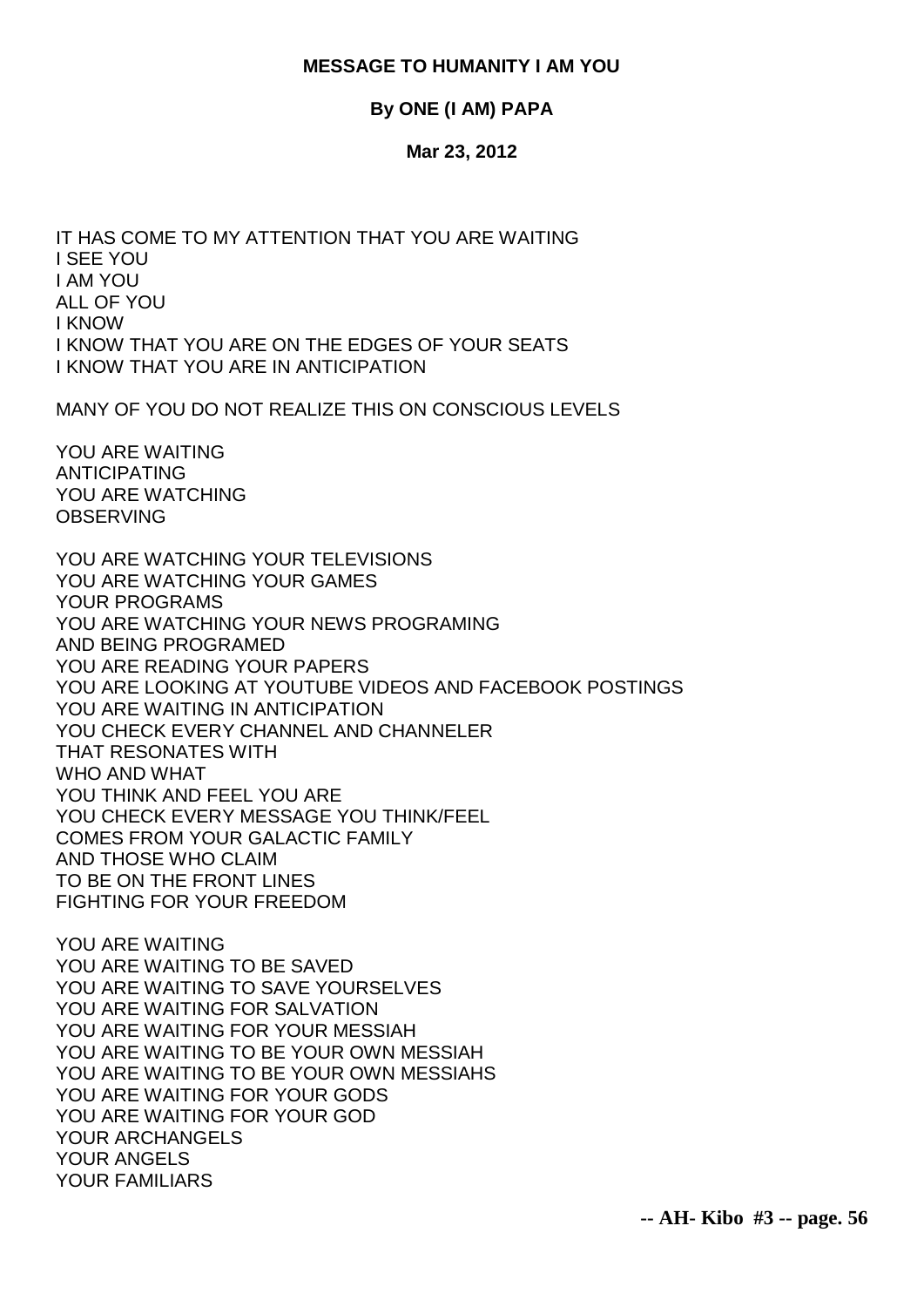YOUR DEMONS YOUR ET'S AND ED'S TO TELL YOU WHAT TO DO HOW TO ACT HOW TO FEEL YOU ARE WAITING FOR YOUR POLITICIANS YOUR LEADERS TO STEP UP TO BE TRUTHFUL TO BE HONEST AND JUST [OR NOT]

YOU ARE WATCHING YOUR FAMILY AND FRIENDS YOUR NEIGHBORS THE PEOPLE YOU SEE AND MEET FOR ONE REASON OR ANOTHER YOU ARE WATCHING YOUR ECONOMIES YOU ARE WATCHING YOUR GOVERNMENTS YOU ARE WATCHING YOUR ARMIES YOU ARE WATCHING YOUR BILLS YOUR DEBTS HOW MUCH YOU OWE HOW MUCH YOU ARE OWED YOU ARE WATCHING YOUR JOBS YOUR CAREERS YOUR ACCOUNTS

YOU ARE WATCHING WAITING ANTICIPATING

YOU ARE WAITING FOR SOMETHING THAT YOU KNOW IS GOING TO HAPPEN BUT YOU DO NOT KNOW WHAT IT IS YOU HAVE THOUGHTS IDEAS NOTIONS OPINIONS PHILOSOPHIES **THEORIES** BUT NOTHING IS PROVEN AND YOU WANT PROOF……….WHATEVER THAT PROOF BRINGS….

YOU ARE WATCHING BUT YOU DO NOT SEE YOU ARE LISTENING BUT YOU DO NOT HEAR

YOU HEAR WHAT YOU WANT TO HEAR AND SEE WHAT YOU WANT TO SEE

DO YOU SEE ME?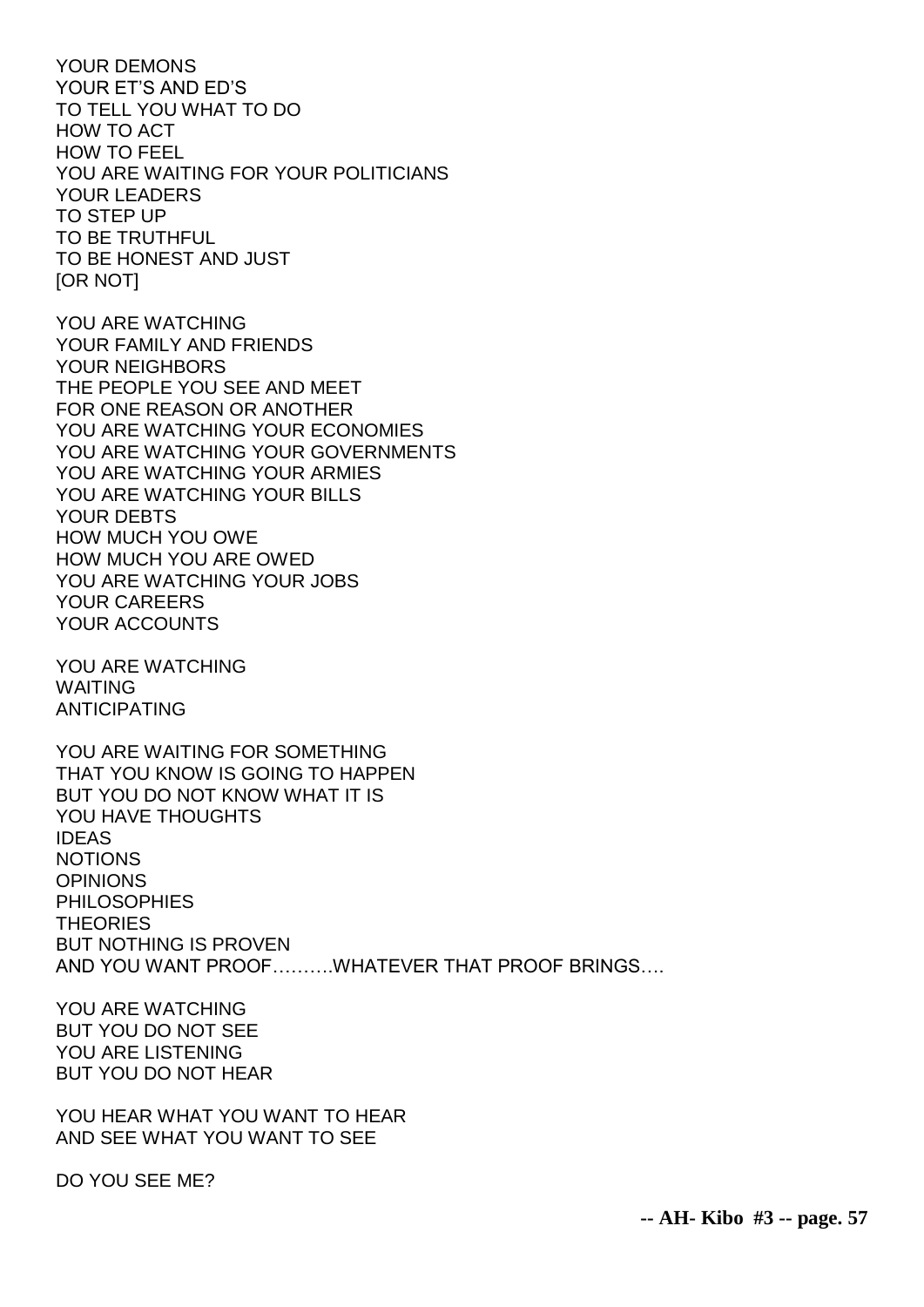DO YOU HEAR ME? DO YOU SEE WHAT I AM? DO YOU HEAR MY VOICE INSIDE OF YOU? DO YOU KNOW WHAT YOU ARE? DO YOU KNOW WHAT I AM?

YOU THINK THAT YOU ARE PAYING ATTENTION YOU SAY THAT YOU ARE PAYING ATTENTION

TO WHAT? TO THEM OR TO ME?

TO WHAT IS AROUND YOU OR WHAT IS WITHIN YOU?

I SPEAK TO YOU ALL THE TIME EVERY MOMENT OF YOUR BEING WITHIN YOU AND WITHOUT YOU IN PASSING WORDS AS YOU WALK BY IN SIGNS AND BILLBOARDS AND LICENSE PLATES AND THE CALL OF BIRDS AND THE LAUGHTER OF CHILDREN AND THE WIND IN SMELLS THAT TOUCH YOU AS YOU PASS EACH OTHER BY IN THE OCEANS AND RIVERS MOUNTAINS AND VALLEYS IN TREES AND FLOWERS IN YOUR PLANET YOUR WORLD YOUR SISTER AND MOTHER MY CHILD IN THE SUN AND MOON STARS AND NEBULAS IN ENERGY ABUNDANT CONSCIOUSNESS ALL-PERVADING

YOU SEE ALL AROUND YOU DO YOU SEE WITHIN YOU? CAN YOU FIND ME WITHIN YOU?

THIS IS THE TIME THIS IS THE PLACE FOR YOU TO FIND YOUR TIME AND PLACE YOUR TIME AND PLACE YOUR BEING YOUR SOURCE AND CENTER THAT I AM

YOU HAVE BEEN TOLD MANY THINGS ACCEPTED MANY THINGS NOW ACCEPT THIS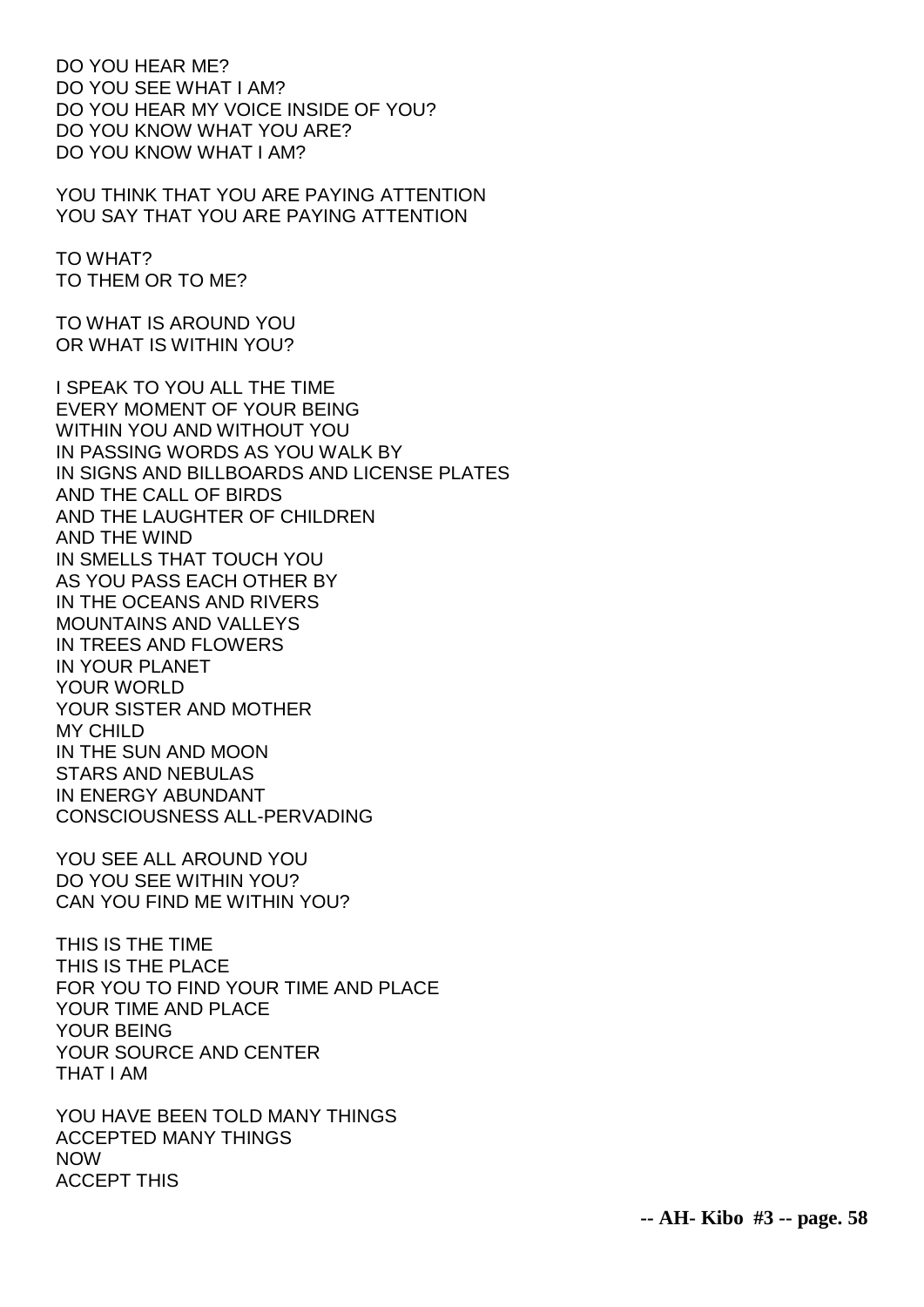WHAT IS TRANSPIRING AS YOU READ THIS IS MY WILL THIS IS A SPIRITUAL EVENT AND EXPERIENCE THIS IS A CONSCIOUSNESS EVENT AND EXPERIENCE THIS IS NOT A FINANCIAL EXPERIENCE THIS IS NOT A POLITICAL EXPERIENCE THIS IS NOT AN EXTRATERRESTRIAL EXPERIENCE

THESE ARE ALL THINGS THAT YOU HAVE CREATED A NEED FOR IN YOUR EXPERIENCE

YOUR EXPERIENCE IS MY EXPERIENCE I AM YOU IN MANIFEST EXPRESSION FOR THE SAKE OF EXPERIENCE I WILL I, EVEN I I WILL FOR YOU TO EXPERIENCE ASCENSION THIS IS AN EXPERIENCE OF CONSCIOUSNESS YOU WILL PERCEIVE IT AS BEST YOU CAN YOU WILL PERCEIVE IT AS A GALACTIC EXPERIENCE A FINANCIAL EXPERIENCE A POLITICAL EXPERIENCE A RELIGIOUS EXPERIENCE A PHYSICAL EXPERIENCE EVEN AN EMOTIONAL AND MENTAL EXPERIENCE

NONE OF THESE MATTERS THEY ARE BUT PERCEPTIONS IN EXPRESSION FOR THE SAKE OF EXPERIENCE

YOU ARE WHAT I AM I AM WHAT I AM

#### ONE

WHAT YOU ARE EXPERIENCING IS AN ASCENSION OF CONSCIOUSNESS FOR THAT IS YOUR BEING IT IS A LINE THAT MUST BE CROSSED THAT YOU MAY STEP INTO FOREVER

PREPARE YE YOUR SOULS = YOUR CONSCIOUSNESSES IF YE HAVE THEM AND ENDURE THIS UPLIFTING IF YE CANNOT ENDURE THEN YE WILL TAKE THIS CLASS THIS COURSE THIS TEST AGAIN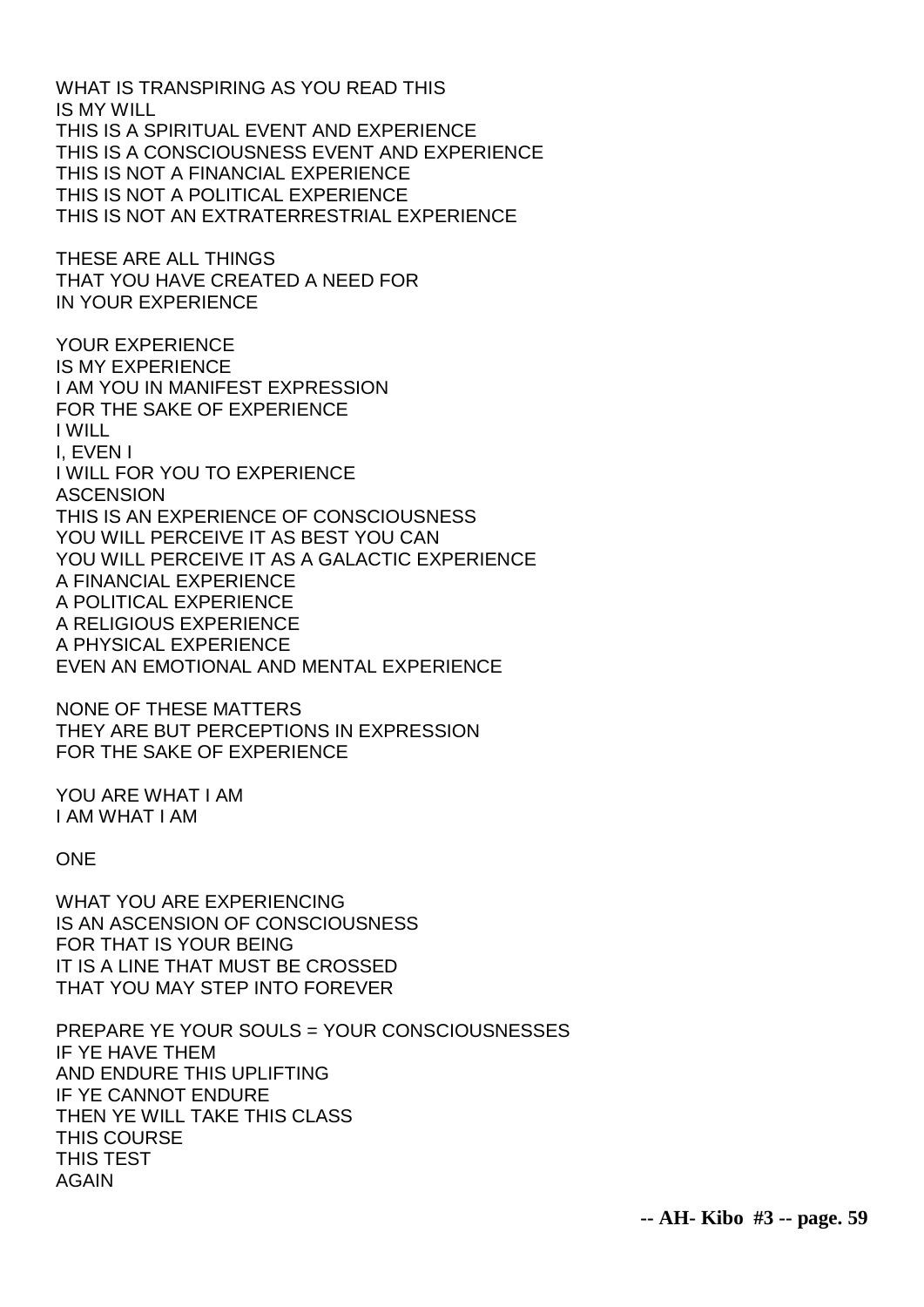#### UNTIL YE CAN ENDURE

YE SHALL PASS THE TIME WILL COME WHEN YE SHALL PASS IF YE BUT CHOOSE IT IT IS YOURS TO HAVE AND TO DO NOW OR LATER THE CHOICE IS YOURS

IT IS A SIMPLE THING TO SEE TO BE TO LIVE THE LOVE AND LIGHT OF ALL THINGS AS ONE

YE HAVE ENDURED THE GREAT DARKNESS NOW ENDURE THE GREAT LIGHT

YE HAVE ENDURED THE GREAT FEAR NOW ENDURE THE GREAT LOVE

YE HAVE ENDURED THE GREAT LIE NOW ENDURE THE GREAT TRUTH OF WHAT I AM

> **MESSAGE TO HUMANITY " I AM YOU " A.H.- Video in different languages.** By ONE (I AM) PAPA thru Kibo, video Christ.

[http://abundanthope.net/pages/kibo/MESSAGE-TO-HUMANITY-I-AM-YOU-A-H---Video-in](http://abundanthope.net/pages/kibo/MESSAGE-TO-HUMANITY-I-AM-YOU-A-H---Video-in-different-languages.shtml)[different-languages.shtml](http://abundanthope.net/pages/kibo/MESSAGE-TO-HUMANITY-I-AM-YOU-A-H---Video-in-different-languages.shtml)

**-- AH- Kibo #3 -- page. 60**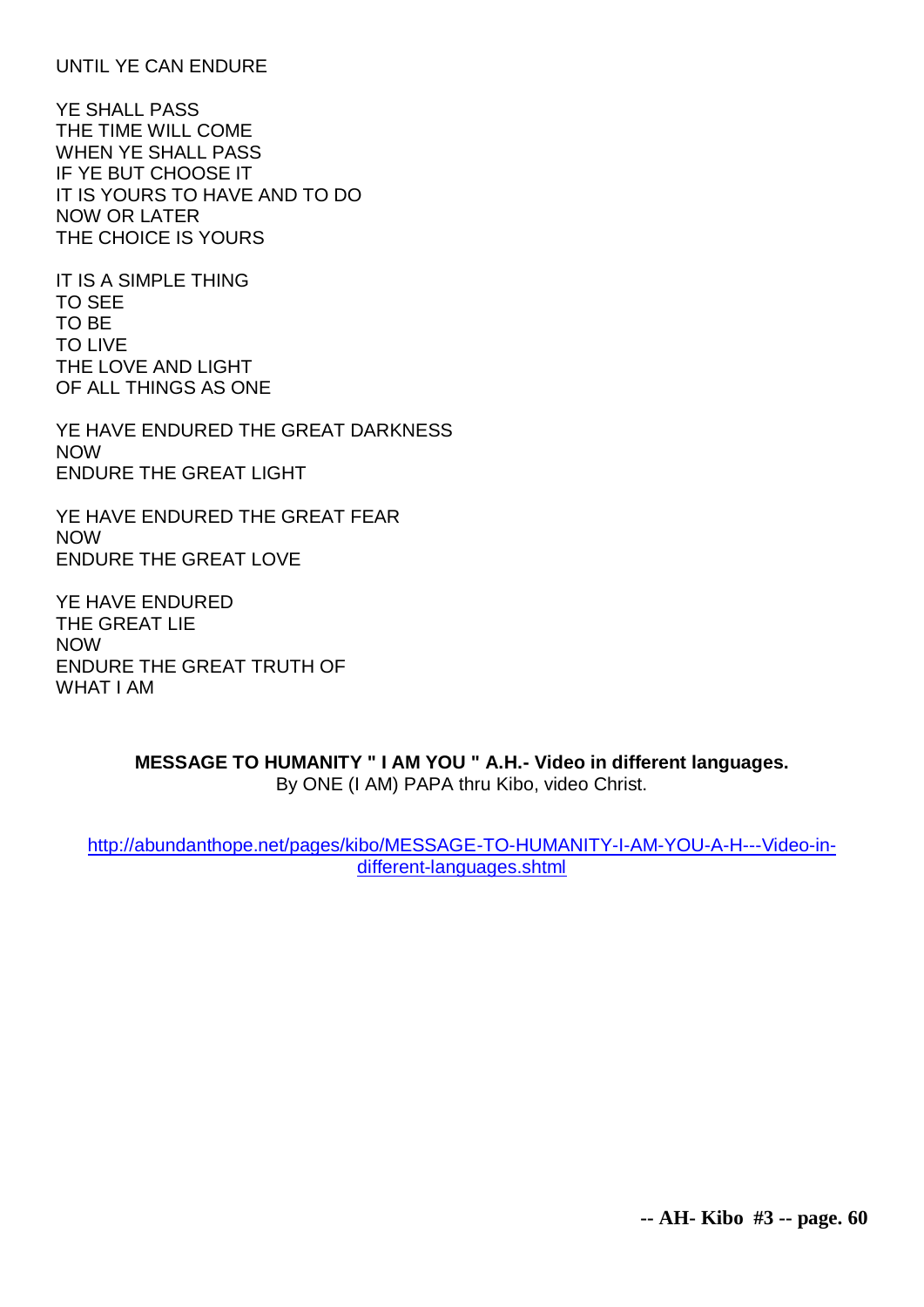# **Prophecy1**

## **KiboDabi and Papa Source**

# **May 2, 2012**

#### **November 8, 2011**

Spirit comes to me and says: 'WRITE' And the pressure of it is upon me And I would abide in its will Lest the pressure increase And the weight of it become unbearable And so I sit At ready To write the words That are given to me to write... Behold For you have been warned Time and time again And I Even I Have told you of the things that are to come The length and the breadth of them From many mouths And many hands And the great beast Has taken it upon itself To add to these voices That speak my words With words of its own To confuse the children of God And the sheep of the flock of Christ And I have warned you To beware of Wolves in sheep's clothings For they walk among you And say Behold here And Behold there And claim to be one of you While yet they slay you And eat your children And yet still You are bewildered and perplexed As to the source of your sufferings For they have pierced your eyes and ears And you neither See nor hear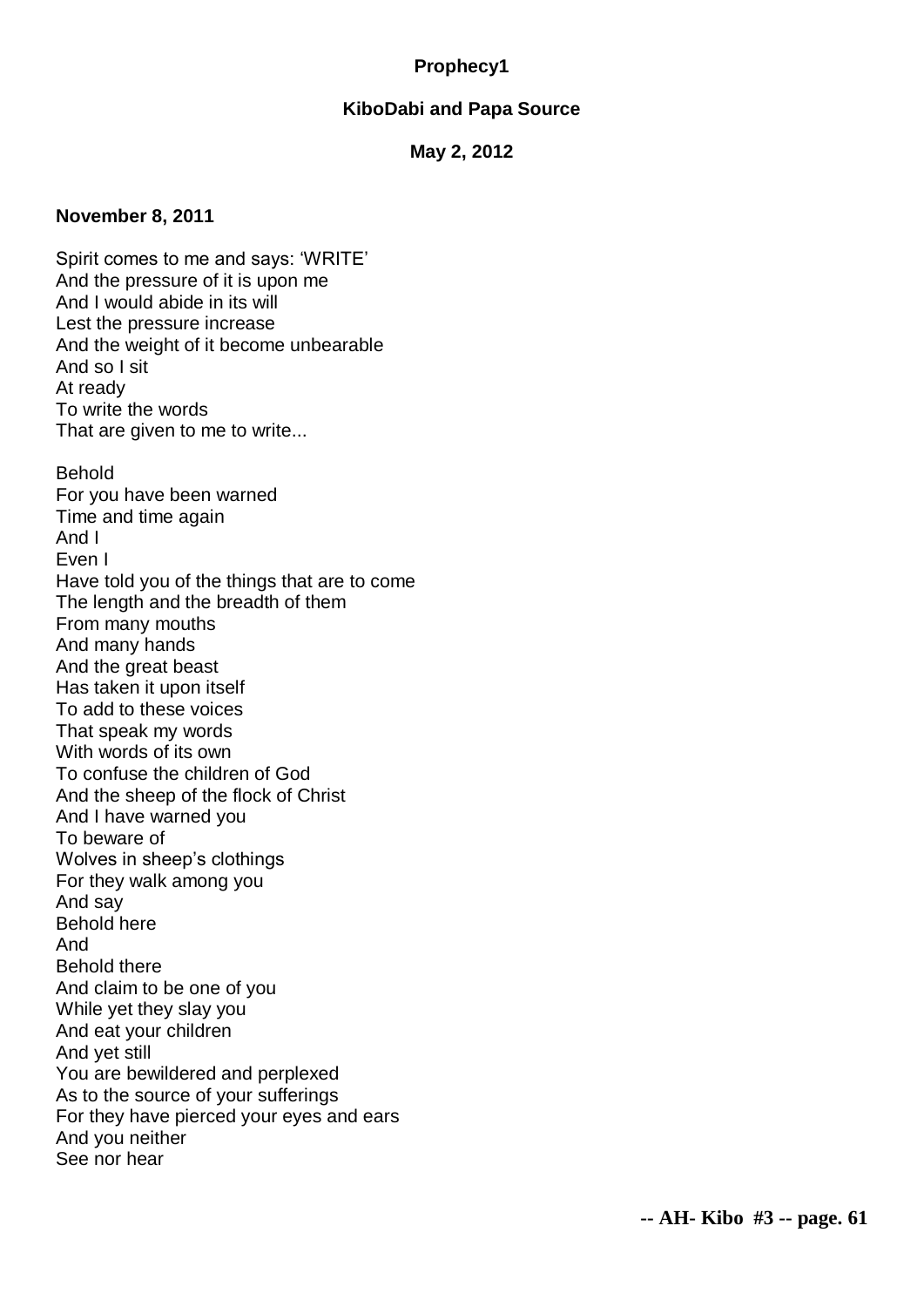Write these words as I speak them to you And leave not a dot or iota changed

I AM The Lord Thy GOD I have created all things And I AM The Source and Center of All Things I AM aware of All Things Even unto the atoms of your very beings And even moreso and beyond I say to to My flock Why do you die silently When the shepherd is there beside you? You say the shepherd should know And indeed He does But I have stayed His hand Even as it is raised to strike Saying Behold Why do they not look to you For protection and salvation? Why do they seek another And look to each other? Why do they not see The wolves in their midst? Why do they ignore Thy sheepdogs And keep them from getting to the wolves? Why do they defend these false and treacherous beasts As if they were their own? Why do they harken to the voices of these Instead of Thy voice? The Faithful One Thy Shepherd **Replies** Lo! I saw in the darkness And came to move them That I might smite these wolves And bring them down And save these, My sheep And I have smitten some And the sheepdogs have smitten others But these in the midst Pretend to be of these, Thy flock And I have found them And have raised My hand to strike them And the sheepdogs wait at ready And You have stayed My hand.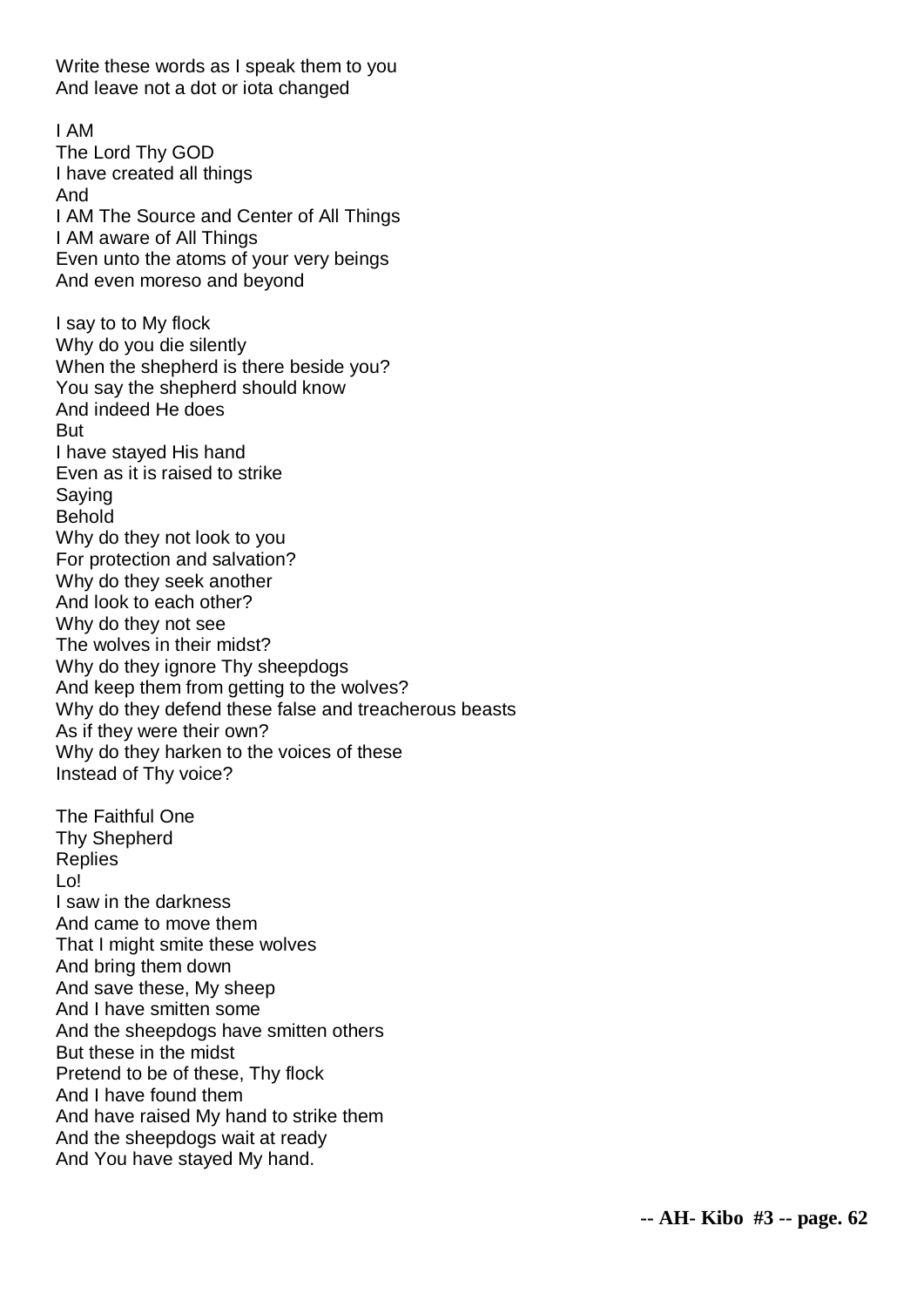And GOD replies Wait and stay Thy hand Until the light of the new day has dawned For I have seen that Their eyes and ears are pierced And I shall restore them And see if they will see And hear if they will hear

Take those that cling to Thee And place them To safety For they have smelled Thy scent And cling to the Hem of Thy garment For they have sought you without seeing And have found you without hearing And as You move They will move

Take these aside to safety And set Thy sheepdogs around them While it is still yet dark Establish Thee then Thy best sheepdogs And set them around the remnant Lest the wolves escape at first light Stand Ye in the place Where the sun will rise And call out to these before You Your voice will be heard Your garment will be seen By the lesser light And the wolves will howl And shake their sheepskins And call out to all that they can Lo! Come to us! Behold! Over here! See! Your brethren are gone! Taken away in the night By an evil shepherd To be fed to the wolves! Come! We will take you to your master And save you from your fate!

Have the sheepdogs bark And hem the wolves in! Cry out with Thy voice And shake Thy bright garment in the wind! Let those that come to Thee Be counted with these faithful ones That have been put aside.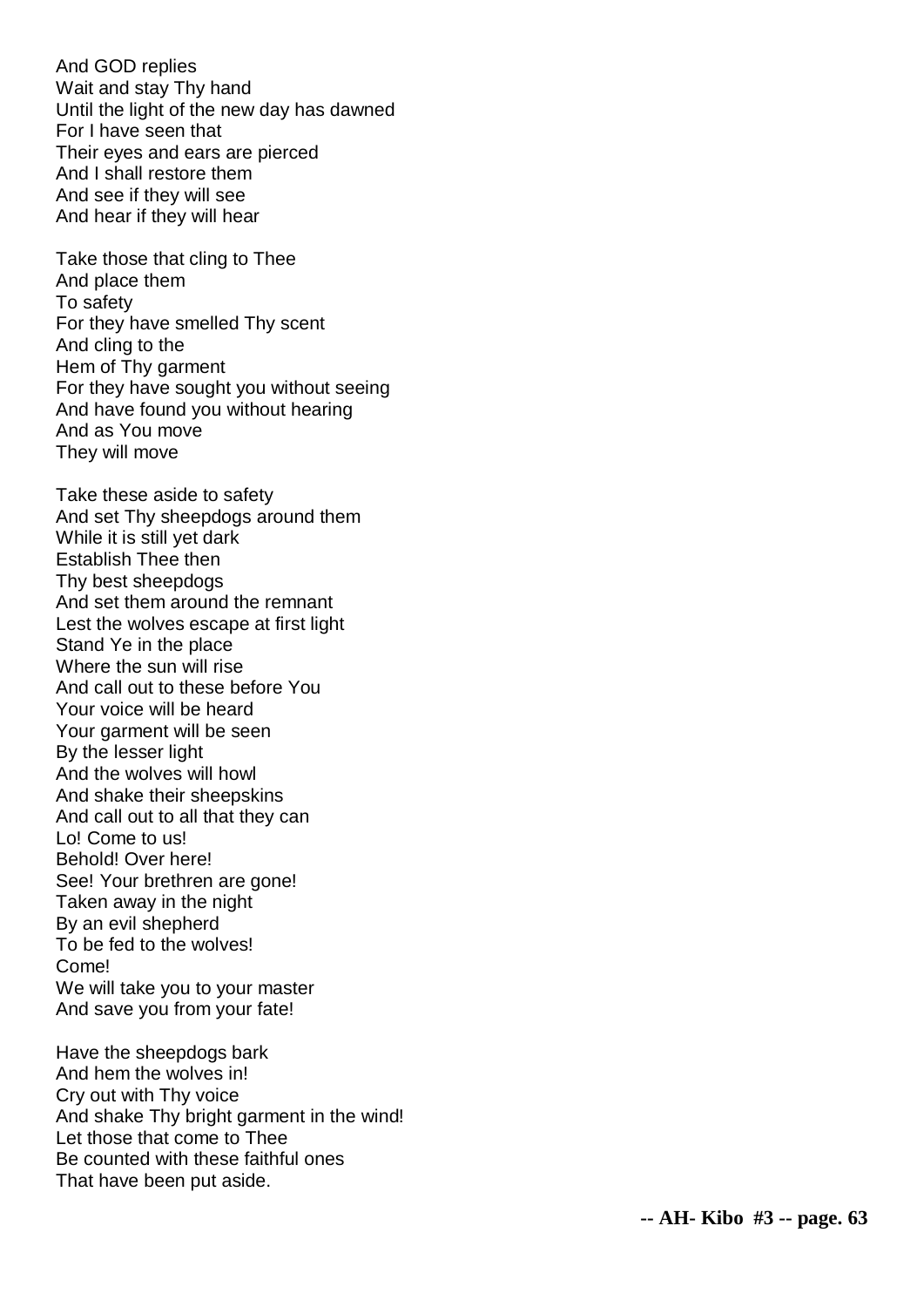Let all who heed the cries Of wolves among them Suffer their fate Until the morning light rises behind Thee And all may see Thee clearly For who and what Thou art. Then Let not a single wolf escape Let your sheepdogs tear them asunder Let their necks be broken by Thy own hand Until not a one of them is left Anywhere to be found. Then Take these The last remnant that is left That did not hear your voice That did not heed your call That did not see Your bright garment Let them see Your face In the light of the new day Let them see and know The face of their shepherd and master Let them hear and know The voice of their shepherd and master And rebuke them In the ignorance of their folly and the folly of their ignorance And I shall send to Thee My workers To take them And lead them back To their pen From whence they came And they shall be placed With another flock To grow strong and healthy Where they were once Weak and diseased And stricken with fear And they shall remember and know Thy voice and Thy face When You come again To lead them across the fields To My House And be added to My flock As these That I commanded You To take aside For they knew Thee And knew themselves as Yours And are strong and obedient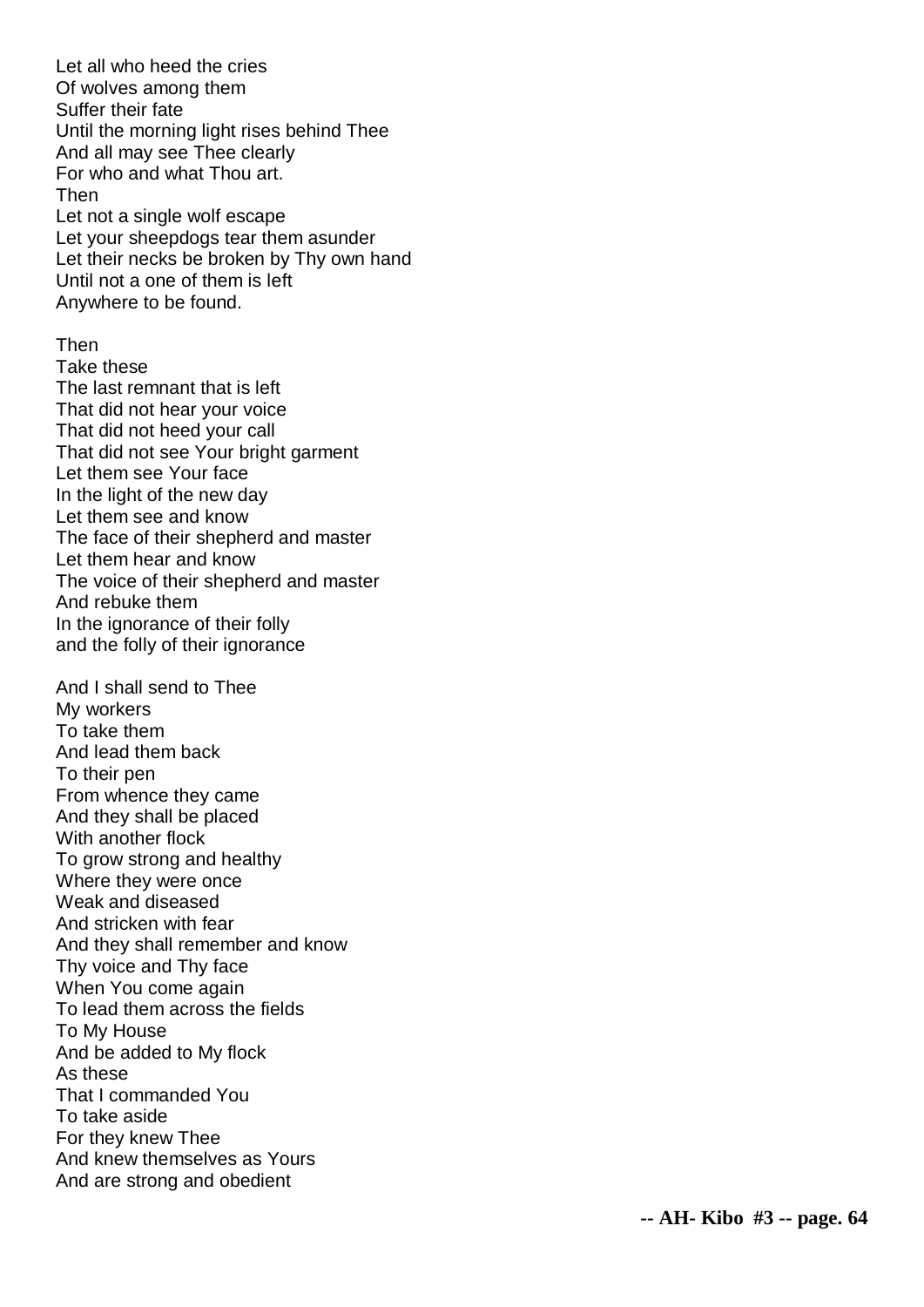And resisted the wolves Unto new life In new fields of glory.

And these others Shall now know Thee And be made strong in Thee And by Thee And will know Thee always As their good shepherd and master And I shall increase Thy flock And await the day That You bring them to me To eat the grass of new fields.

#### **Wait**

Just a little while And stay Thy hand And raise Thy voice And shake Your bright garments And WE shall see what WE shall see Between the darkness of the fading night And the dawning light of a new day That comes ever swiftly Raise Thee Thy voice even now For there is no time to lose Behold the dawn is upon Thee And the darkness is fading Let these last moments of twilight suffice To prove the measure of Thy flock So sayest I, even I Thy Lord and Master Even as You are lord and master over them I AM Lord and Master over All

And my Lord sayest Aye Even as You Will So it is And So shall it be Thy Will be done in all things O Paradise Father!

Let all things that live and move and breathe say AMEN And HALLELUJAH!

These are the words given to me by PAPA GOD OF GODS and CREATOR OF CREATORS And not a whit or iota of it has been changed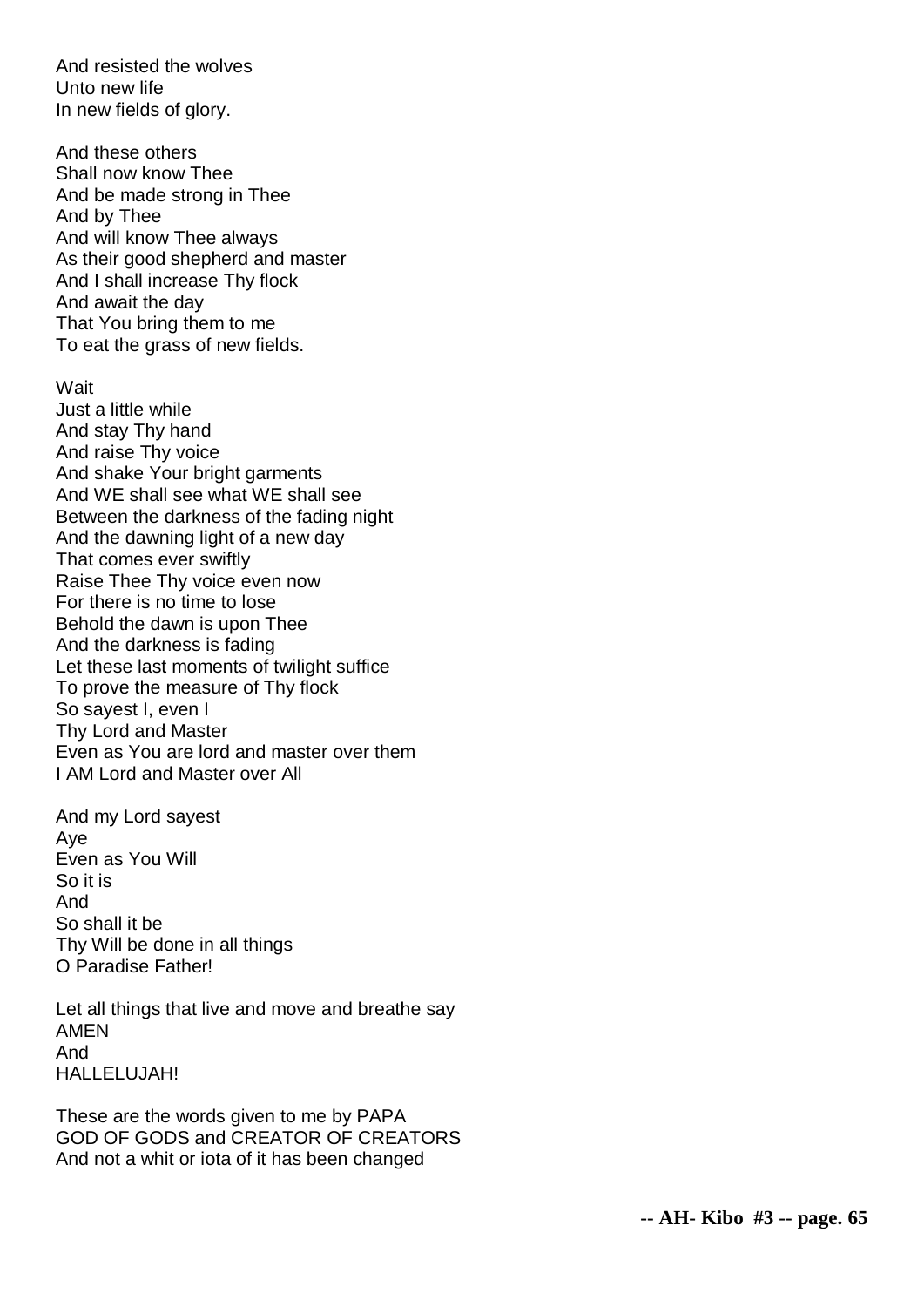So say I

KiboDabi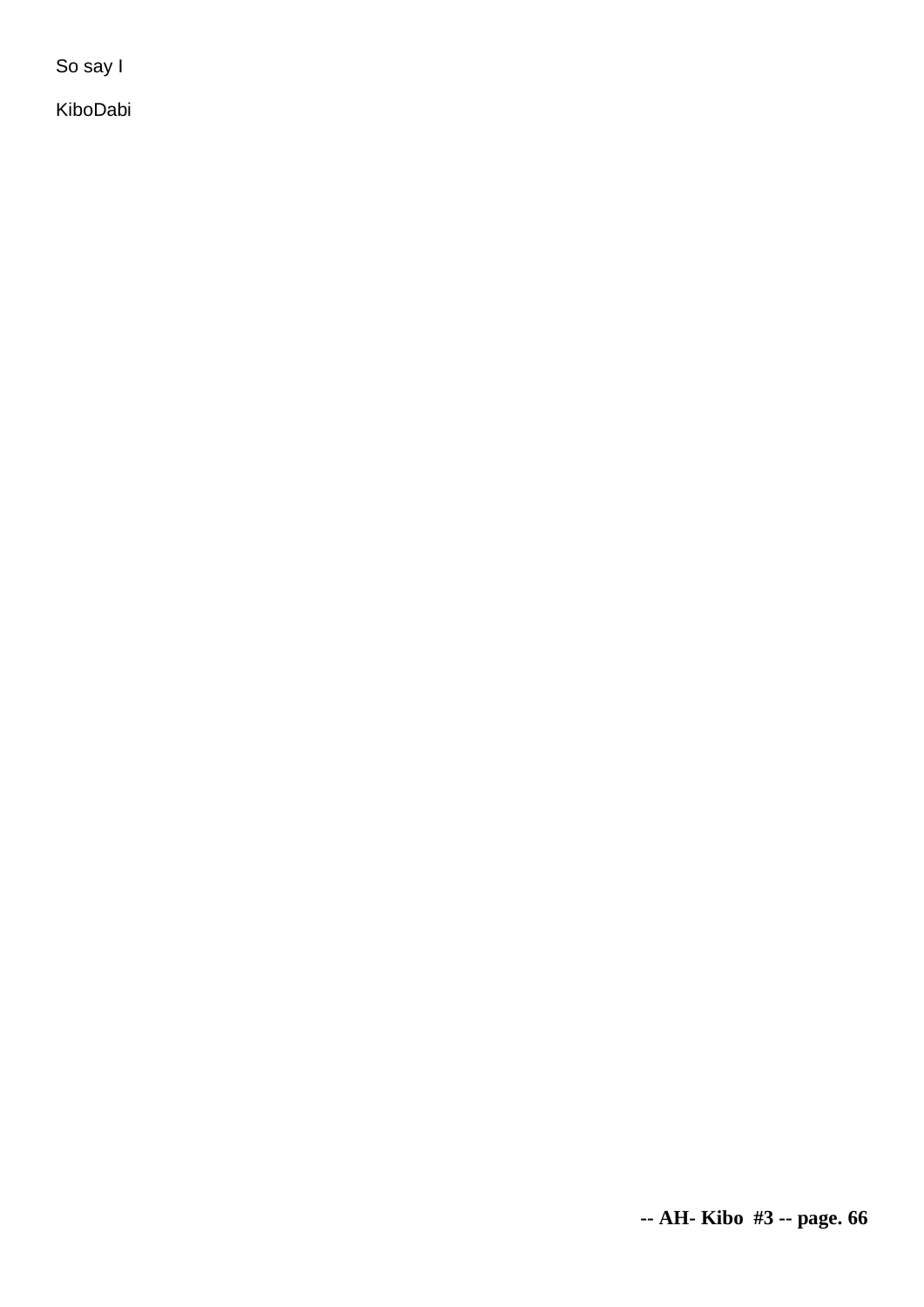# **What Time is It? [Exam I] Nation Time**

# **By KiboDabi and Papa Source**

# **May 13, 2012**

From Kibo's new Blog <http://kibodabi.wordpress.com/>

So below

You should know that one by now

As above

However….and this seems to be a sore spot in the matter….

As below….not so much above…..but whose fault is that?See? That's a question. We ask a lot of questions in life, but are we asking the right questions? Do we even know what the right questions are? How can we even begin to exam[m]ine the answers?

We live in a nation that we are mostly unaware of...the Exam I Nation.

Walk with me because this is a journey.....

Right now, you are a witness to the totality of being.

Right now, you are being witnessed by someone….

They are witnessing everything you do

Someone is witnessing them witnessing you

Some one thing is witnessing itself witnessing them witnessing you witnessing being I'd ask if I can get a witness, but they're all out witnessing.....

Consider a being that is so huge that it can only be witnessed from within. A being that exists without cause…

A being that exists without cause that cannot be caused to do anything that chooses to cause something…

Whatever could that something be?

Think……..think……..if you've never done this before, I'll wait………….think………..

## Now

What are you thinking about? Are you thinking about the question or something else entirely?

Are you thinking? Are you sure? How do you know? Are you really thinking? Are you sure? How do you know? Are YOU thinking? Are you sure that it's you doing the thinking? What are you? Who are you? Where are you? Why are you? How are you? Do you really understand the meaning of this question? When are you? When did you read this question?

WHAT, WHO, WHERE, WHY, HOW AND SOMETIMES WHEN………These are the necessary spiritual vowels of your life that must be pronounced in order to form real words that have real meaning….Ask yourself sometimes just what does 'I' really mean?

**-- AH- Kibo #3 -- page. 67**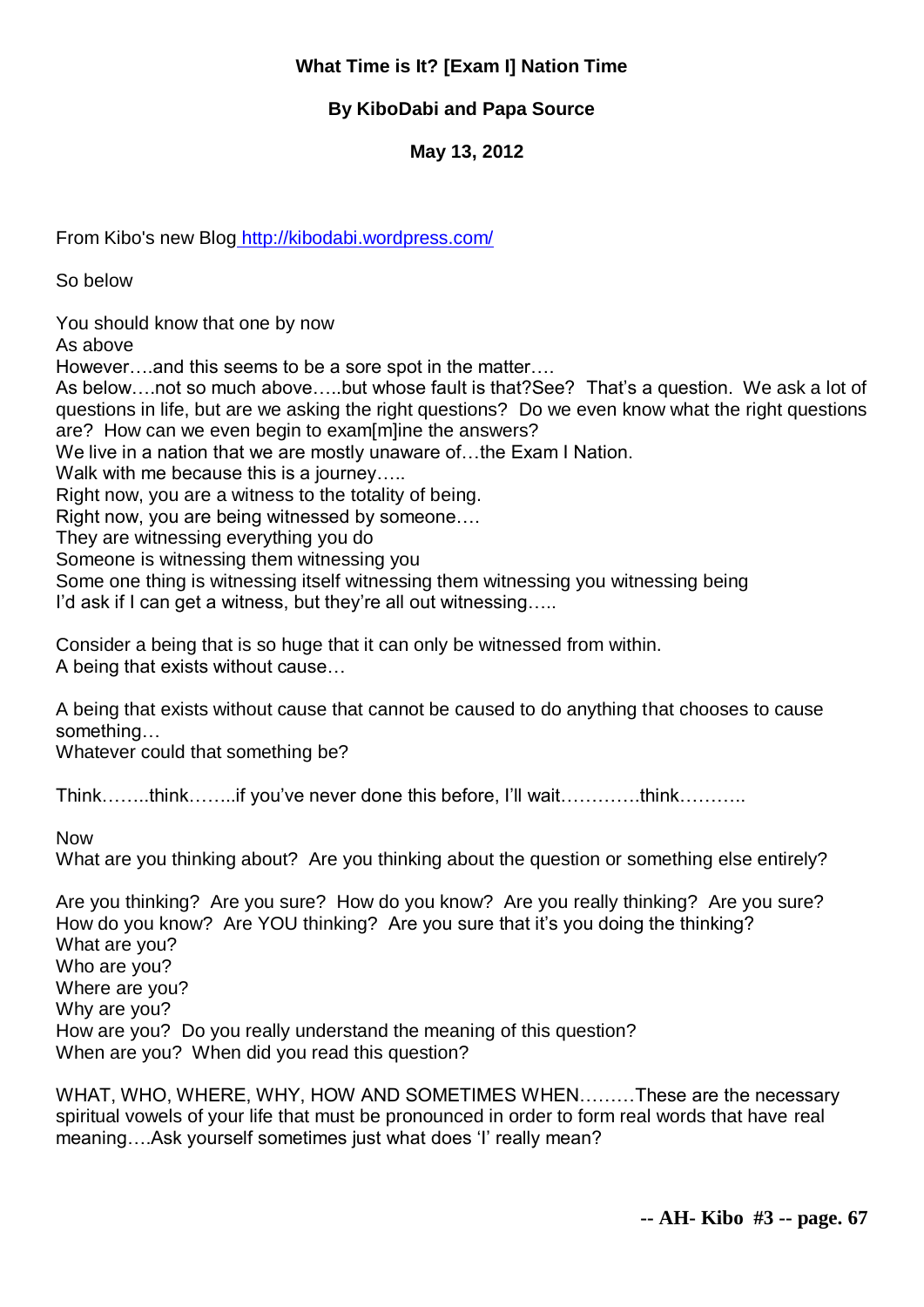There is a reason why God is referred to as THE FIRST SOURCE AND CENTER OF ALL THINGS throughout the greater part of creation. God is that uncaused cause of all cause and effect. That this is done as an act of consciousness should tell you something. God thinks. Why is this important?

It is only important to you if you think it is and that's the point.

If you believe in and/or know God then you have got to be able to understand that the first thing God ever did was think. It has always thought, is thinking and always will think….GOD LOVES TO THINK AND IT LOVES IT'S THOUGHT BECAUSE IT IS ONE THOUGHT…..think about that…..

### What does God think?

You're in it. You're looking at it. It's all right here and there and if you stopped to think about it and IT and you, then you might think that your thinking is a thing just like God's thinking is a thing and since God is Source and Center of All Things, IT is Source and Center of your thinking……hmmmm…you think that's air you're breathing? Do you think that you can apply such thinking to all things that you think are other things only because you think so?

SPIRIT is the form of consciousness. It is the one thought made manifest. The love, of and in and for, that thought is the love that permeates throughout the whole of what you think of as life and creation. It holds the one thought firmly in It's grasp and never lets go. This is meditation at it's best, folks! This is the bliss of God that is forever and ever…a forever thought of a forever thing…

Light…ah, Light! Light is the joy of the one thought! The sheer ecstasy of it! Joy in being! Joy in the Love of the one thought! What is that thought? What does God think? What else is there to think about?

God thinks of ITSELF! IT'S SELF!

#### *I AM*

This is all GOD being GOD, defining ItSelf as IT perceives It's Self….

There is no one word for this that I know of. If I could put 'perfect' and 'everything' and 'one' and 'all' together in one word that would hold the same meaning and value for you, me and all of us…I would.

Here's the thing.... God is examining Itself. It is grokking Itself. It is everything in perfection and it is the experience of that perfection and it is the experiencing of that perfection becoming perfect. GOD IS EXPERIENCING EVERYTHING and everything is everything….and you, me, them, they, we and all and one are part of that experience. We are the experience in manifestation for the sake of it…

This is why it is so easy for God to offer us perfection. The promise of completing our unique and individual, manifest journeys to being perfect as our Father in the heavens is perfect, is a real and obtainable thing for each and everyone.

#### But we must do as we see the Father doing

As Christ said……..for it is not our lives that we are living, it is God's life that we are living and God is sharing it with us while helping and teaching us to do and be as He is.

**-- AH- Kibo #3 -- page. 68**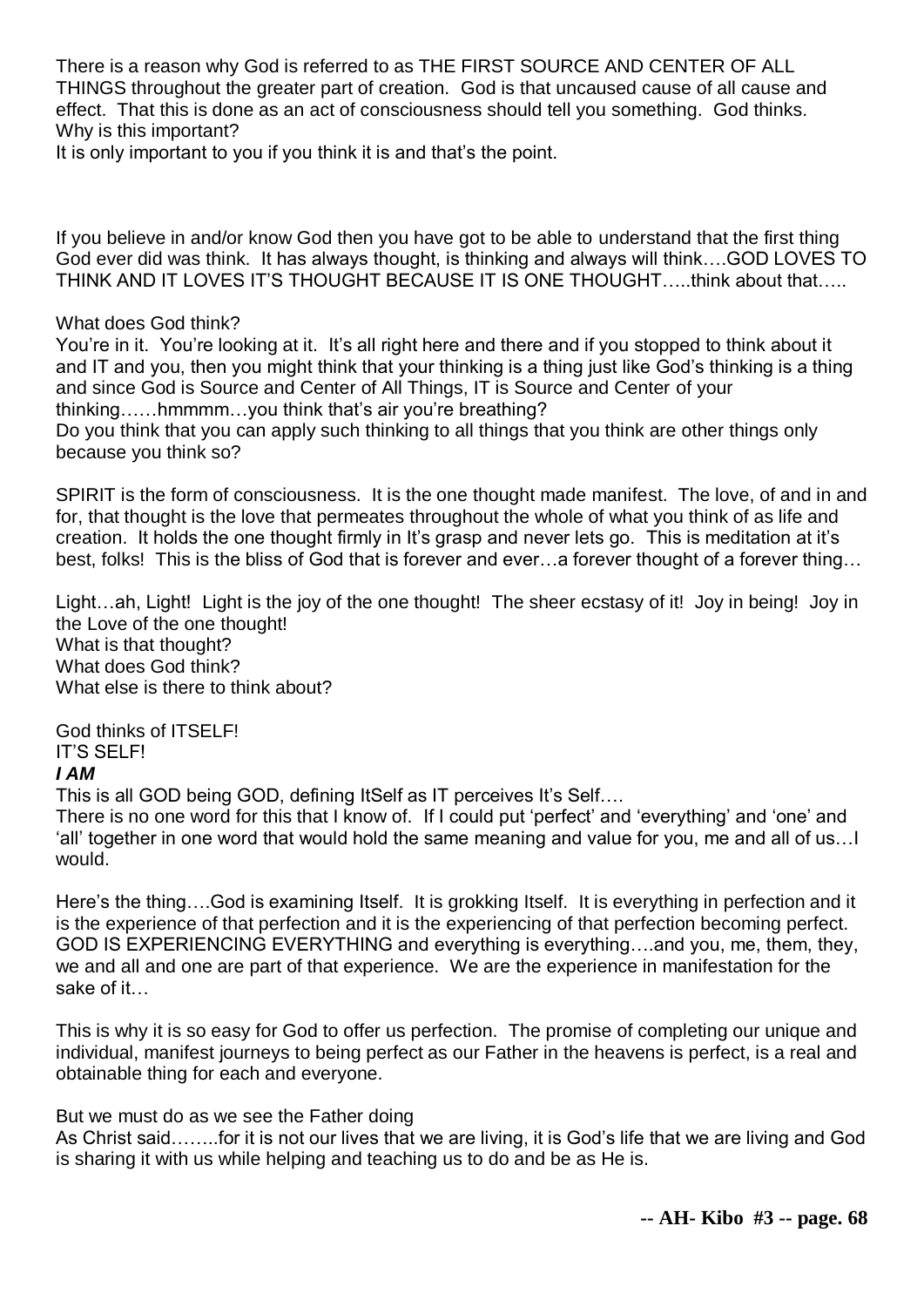All this is to finally get around to, once again, reminding you that this is all a matter of spirit. As the Spirit of God is within us and manifests Itself as unique personalities in conscious being. Our consciousnesses are but aspects of the ONE CONSCIOUSNESS that allows for and facilitates our experiencing of the whole and all of it's parts in an eternal and infinite NOW…

Are you experienced? Have you ever been experienced? What is experience? What is it for?

The choices of our existence have already been made. It can be no other way for a being that already knows the outcome of it all from the very beginning. Like Neo [Matrix…y'know], we are here to understand why we have made, are making and will make the choices that shape and define and binds us to the higher purpose of a being that is our one and only, true reality.

So we must examine ourselves from within as we are examined from within and without. We must test ourselves and be tested. We must explore and discover and experience while we are being explored, discovered and experienced.

We are spirit.

We are spirit beings

We are spirit beings in a conscious experience of consciousness.

We are the thought of, within the ONE GREAT THOUGHT

Think about it. Think about IT.

This is a spiritual event and experience. While you are waiting and reading and hoping for arrests and disclosure and debt forgiveness and galactic visitations and peace and abundance and freedom and enlightenment and ascension…..think about what all of that is and means. Think about what you are doing and what you are looking at. Think about who and what you are in all of this. Think about the path behind and the path ahead while you think about where and when and why and how you are standing now and what you are standing on or for or with or by…..think Think like God thinks…as God thinks…

Think with intent Think with will Think in being Think in love Think in light Think with purpose

Your individual outcome in all of this has nothing to do with money or material things. Your outcome in all of this has nothing to do with arrests or all the galactic help in the universe that has bent over backwards to get you to understand that shouldn't have been needed in the first place…but they're happy to help because they are what you're thinking you can be and if we had thought that years ago we would have been there already. If we had thought for ourselves and defined ourselves from within as we were told to do by the masters, but led away from by those who thought differently because that is all part of the experience……ascension would have been ours long ago…

But this is all part of the one thought and everything is everything and it is what it is, so here we are, now….

Where any and each of us will be in the next perception of now will entirely be up to your level of spiritual awareness and unity in being in consciousness….what you think is what you get.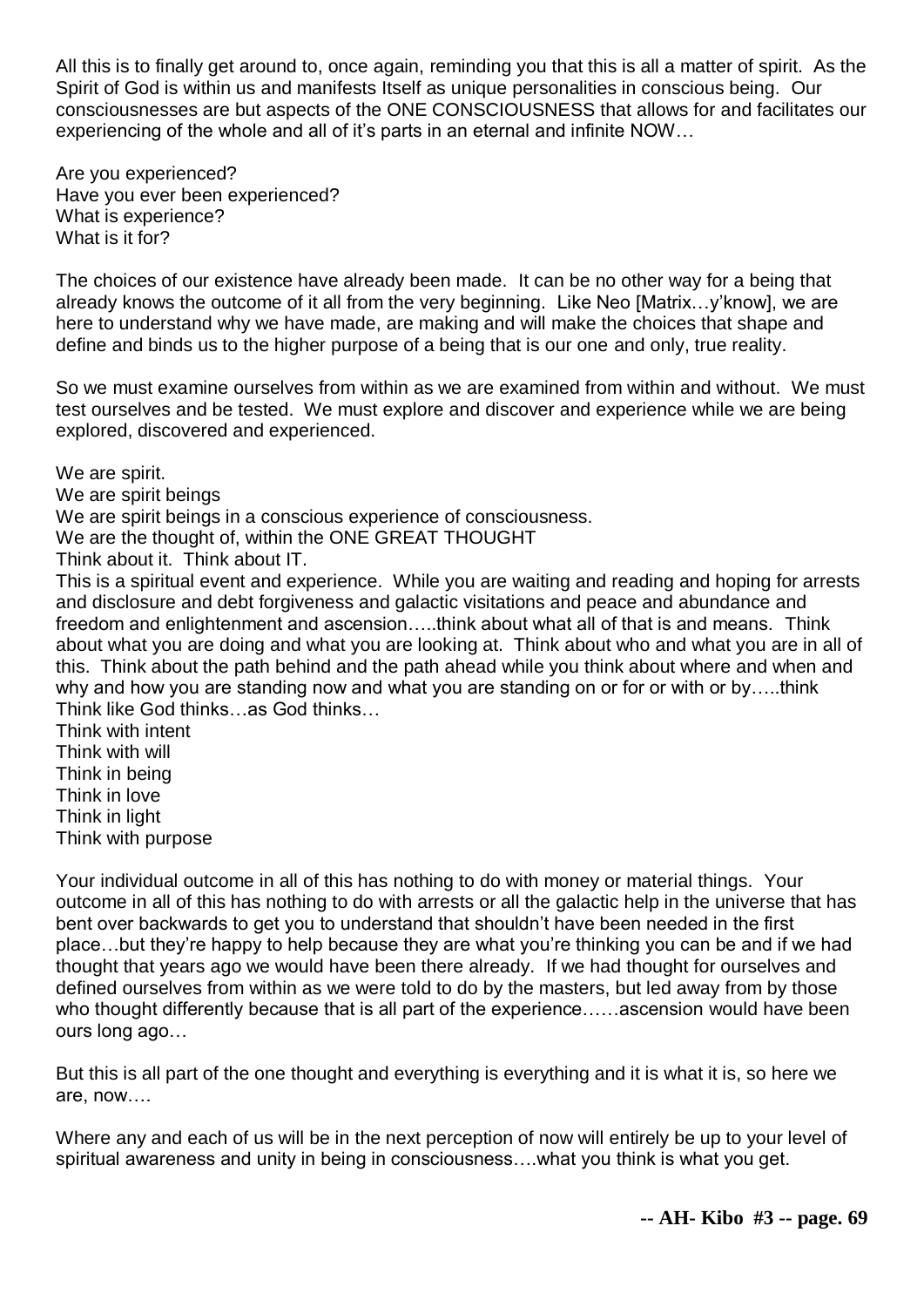In our perception of here, we have been experienced in divide and conquer and we have learned that that is how it is done. Selfishness, darkness and evil is all about divide and conquer. That was the main method that allowed all the money, media, religion, government, corporate and war games to thrive and succeed. Even now, we perpetuate this within and among ourselves…such are the lessons learned in experiences.

Above….it's sort and file…

This is a time and period of sorting and sorting is done based upon consciousness in spirit. All of us will be filed away to where we can make the best progress towards perfection. Other planets, other galaxies, other universes, dimensions, densities, planes, levels…stage of evolution…all depending on consciousness…your consciousness…

Think Think within Examine your self You will experience what you will experience In the one experience of all experience and experiences… But if you do not think You will never understand why

Think about it.

I AM

kibodabi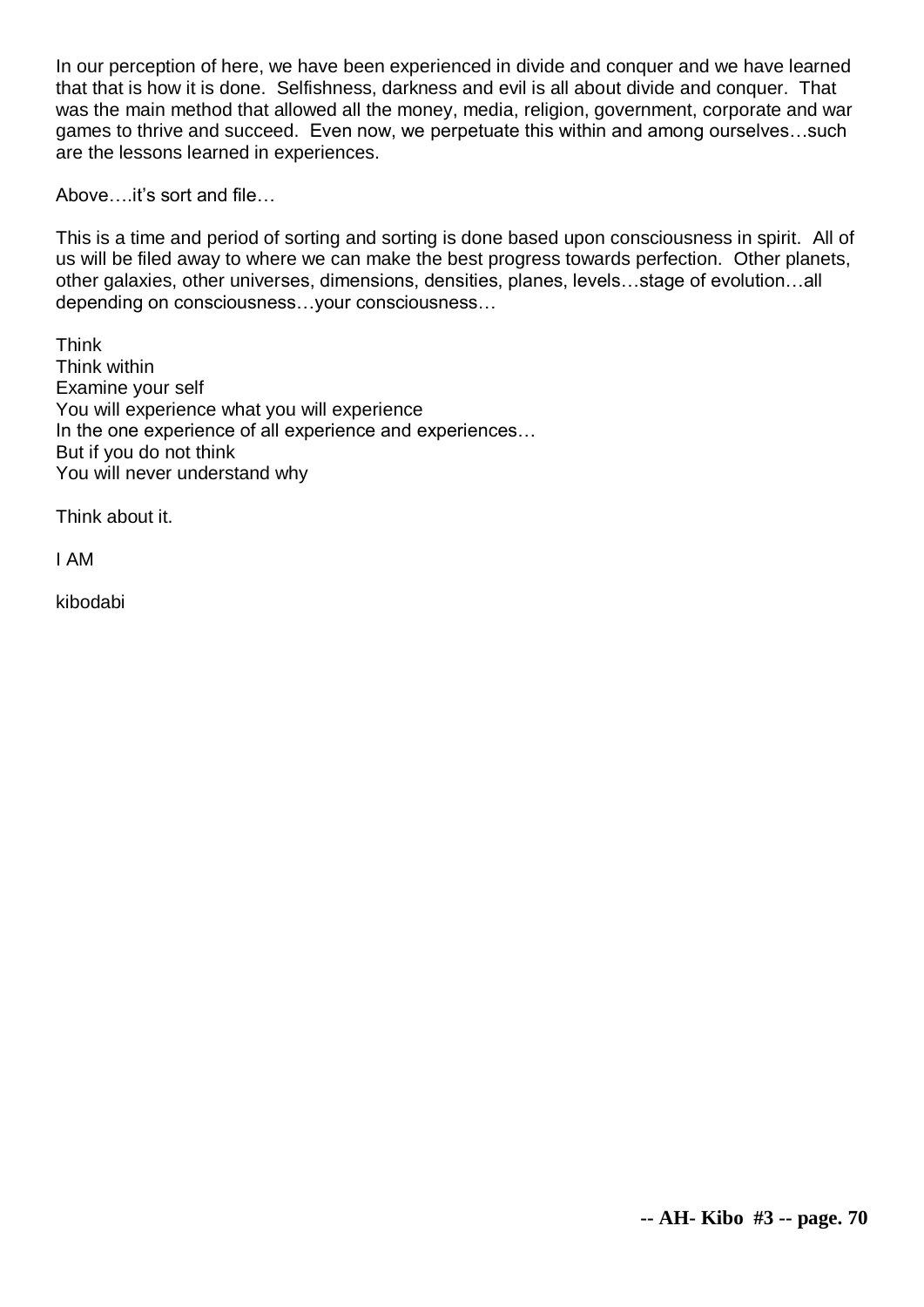## **The Show Business Analogy**

# **By KiboDabi**

**May 28, 2012**

This is an informal meeting of the super secret secret society that is so secret it doesn't have a name…well it does…but it's a secret……..

You do know the handshake, don't you? No? Good! There is no handshake! Fakers always try to fake a handshake. We just wink and nod at each other and if you can point to your nose without sticking your finger in it, you must be a member. Not everyone can do that, y'know.....

Now….come sit with me and learn the most guarded secret in all creation……..

Comfy? Yeah, it's a nice couch…..okay……..

Science [excuse me while I snicker a bit...okay...I'm good] Science has recently discovered that creation blips in and out of existence on an ongoing and continuous basis. It pulses…in and out, in, out….and they don't know why, but some have compared it to being like movie film. The film runs at a certain rate of speed that makes the divisions, or partitions, between singular frames disappear to the human eye and thus the brain perceives the film as fluid motion.

This phenomenon occurs throughout the whole of 3D reality and, it is assumed, throughout the whole of existence. We, of the SSSS agree with the 3D part…and then some, but not with the whole of reality. The point of all this is to say that this whole thing is simply a production for the sake of experience and entertainment. That's it. That's the big secret. Thanks for coming. You can go now.

What? You want to know why?

Well…consider that there is only one being in existence. That being is pure mind and can create through thought alone, anything that it desires. Consider that it has nothing better to do than to give itself something to do….a job, a hobby, a game, an experiment, a purpose, or just entertainment to relieve boredom. It's probably all of these things at once. It creates a project, a production; all thought out from beginning to end, in order to fulfill whatever purpose or purposes it has in mind.

First it creates company….family, friends, beings like itself. They mingle, party, talk discuss and so on. Then, it seems that want to do and be like their creator, which is pretty much what they're designed to do and be…So the original being reveals more of the plan it has put into action and their part in it. They're all excited with something to do, so they create according to the plan. Each time the creation is different and offers more….experience and thus, entertainment……..This goes on and on and on, ad infinitum and never ends. Something is created either perfect or becomes perfect. That perfection is connected to all actualized perfection and more, new experience is created. We are part and parcel of that process and all of that happens within the mind of the only being and the one being is happy to do and to be in thought and that thought is all and everything and so it is within us and around us and everything abides by the thought. Everything that is, exists because it is part of the one thought and there is nothing but the one thought.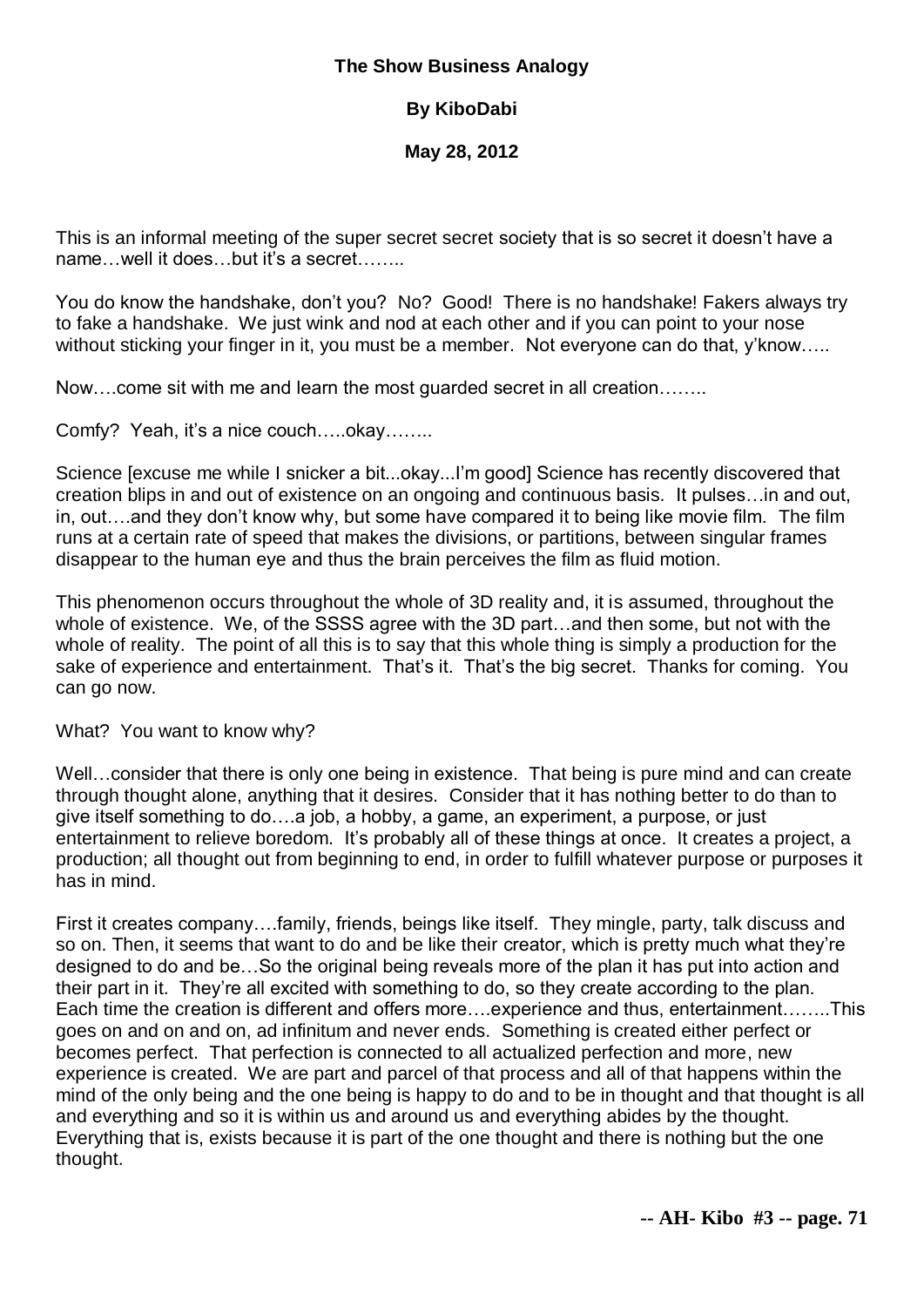We are real in the one thought and the one thought is our reality and were it not for the one thought, none of this would exist for any of us. But it does and we are grateful. Maybe not everyone thinks that they are grateful, but we, of the SSSS, are grateful. We exist in a realm of duality for the sake of the experience of the one being. That being experiences, through us, all that we are and do. We are the one being's thought of us within the one thought. It thinks of us and knows us and everything we do, we do because that is what we are in the thought of the one. The one brings all into perfection and this is our experience in the one, of becoming perfect as the one is perfect. It is creating perfect beings to dwell with it in perfection. That perfection is being in the one being, like the one being, as part of the one being while being the one being. It is creating…..perfect family.

What? Where does the entertainment factor in? I'm glad you asked...you may want to grab a drink…

The whole of reality is many things. It has structure. It is perfectly thought out in its entirety and operates completely as it is designed to do, as well as all of its parts. It is a game with a created adversary. It is a school of experience, with grades and graduations to higher levels ending in perfection and then some. It is also the ultimate in entertainment.

Think about it.

Let me help…….

We have entertainment on this planet...if you can call it that, sometimes. But good or bad, there it is. We can make extremely realistic movies, sets, special effects, amazing plots, intricate and intriguing characters…we can represent the whole of human imagination on film ranging from cartoons to anime, drama, comedy, horror, sci-fi, porn, you name it, we do it. If you CAN name it, we can do it.

Do you think that we do better than GOD?

We have actors that can really get into character, make you believe them, feel for them, feel with them, embrace them, hate them, love them, cry and laugh with them for them and at them…

Do you think we do better than GOD?

Consider what we here at the SSSS call 'The Original Script'. This is the total thought of the one being concerning all things. That script is reality. It includes all levels and planes and dimensions and densities and timelines and all and everything in consciousness…thoughts, feelings, words, actions, circumstances, interactions…all of it down to the smallest detail.

The scriptwriter is also the producer…and the director….and acts out all of the parts, including the set, all sound effects, weather, lighting…the whole thing. The one being is everything and is also the audience.

So…..

You know how you have actors here that really seem able to get into character, really be that character to the point where they actually become that character? That's what's happening here. All human beings are characters played by the one being. But it goes deeper and gets better. The one being is THE ACTOR. [If you've ever read the UB and checked out the Paradise Trinity, you might realize that there is more to The Conjoint Actor than is given...]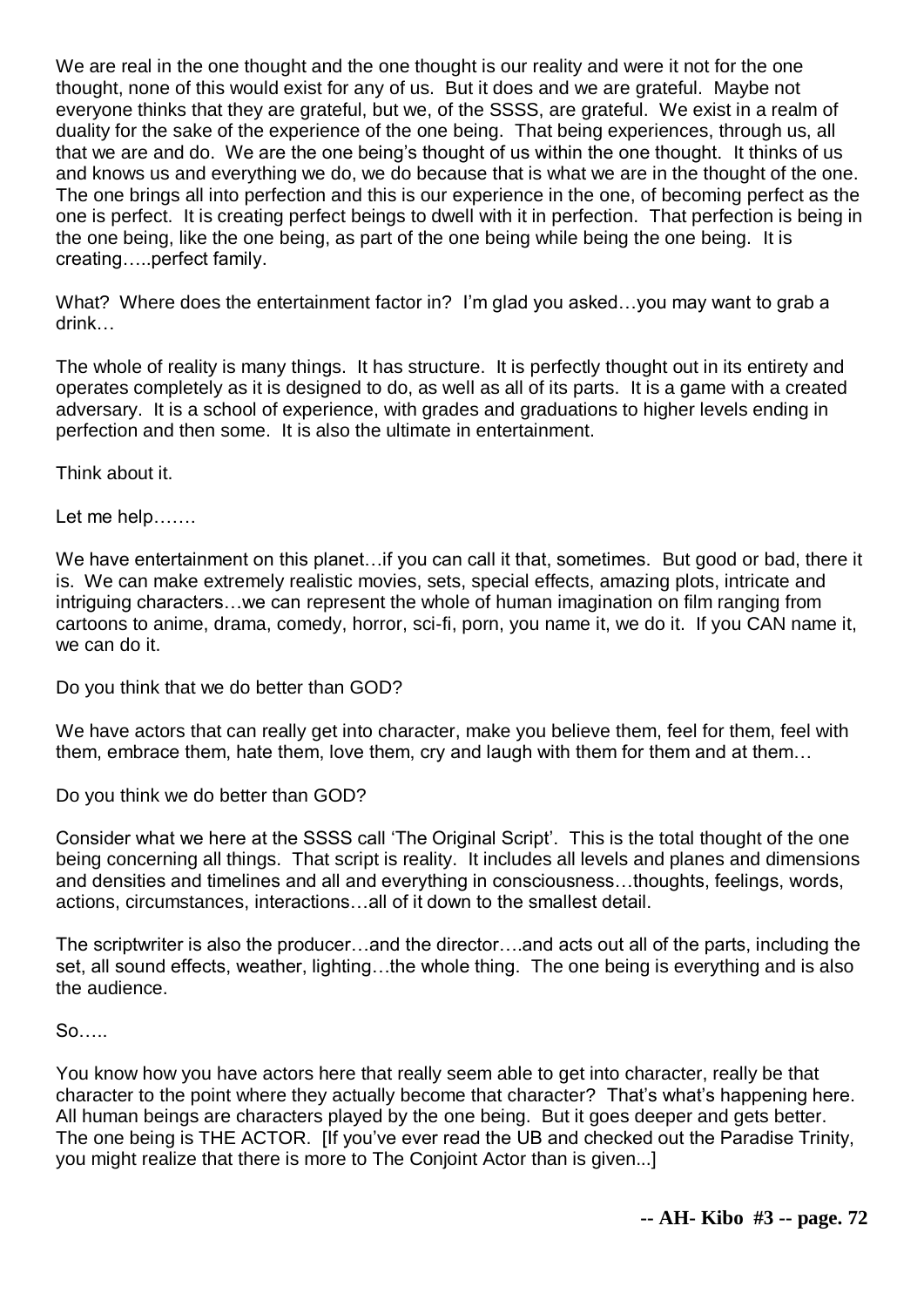There are also, in the one thought, beings advanced enough in their evolutional journey toward perfection, to be, as characters of the one being, actors. These actors act as the one being acts. They know that they are the one being in character and act accordingly…..get it?

Now…this is where it gets tricky.

Sometimes actors agree to become characters in a particular stage production or set. This subproduction is one that is run by one of the upper management beings. They are doing what the one being is doing as a character of the one being…on their level. They are their own production and they know it and they also know that they are the one being, being them, doing this. So they are all of the actors and characters and the set and the writers, etc…the only difference being that the production and script is all part and parcel of the original script but they get to have the experience of themselves as being who and what they are and the process involved and all that come with it. This all makes for the expanding experience of experience.

People on this planet, for the most part, are actors of varying degrees of experience, playing characters that make up what we know as the human population. Some, are direct characters that will be given the opportunity to later become actors, based upon their experience. The problem right now, as scripted in the original script, is that this particular script for this particular production was hijacked by part of the cast and crew, who insisted on writing their own script and replacing the production script with that. Right now, some people are reading the real production script and some are reading from the fake script…but [and you gotta love this] all of this is just part of the original script and if you can get your hands on that and take a peek, you'll know how it's going to end.

In the meantime, too many actors are not reading from the right script and so, have forgotten that they are not their characters, they are actors. They have forgotten who and what they really are and what they're supposed to be doing and they believe that they are no more than their characters. Meanwhile, the actors who stuck with the original script and doing their best to stay with it in spite of how insane things have gotten on the set...and believe me, it's a mess.

### So

As scripted originally……the HQ has been called and crossovers from other sets on the local lot have been called in to support the real script. The interlopers have all been identified and pointed out and the decision has been made to do a final episode, wrap it up, let the worse characters and actors go and let them start over on programs more suited to that. The great actors will be kept for the new series, which will rework the old one by picking up where the old one left off but on a new and better stage set…good actors will be able to negotiate their next assignments, bad actors will be given the chance to improve on other, selected sets and the show will go on….

### What? When will that happen?

Well, I do know that, right now, the local production script has reached the page where it's become impossible for the fake script to answer or challenge. Right now, ad-libbing is absolutely prohibited, where before it was merely restricted, which left some wiggle room for the local script to keep up while things were being handled. But now that less and less characters are going by the fake script, it has become nearly impossible for the usurpers to insert their own lines and steer things in the direction that they want them to go. Since the local script, through the imperative of the original script, takes precedence and, once again controls the flow of the production, management has decided skip ahead to the last act in order to more quickly close the final scene and begin the new production with no audience interruption [as if that could ever happen] The audience must be kept happy and the production has suffered enough, yet held true to it's original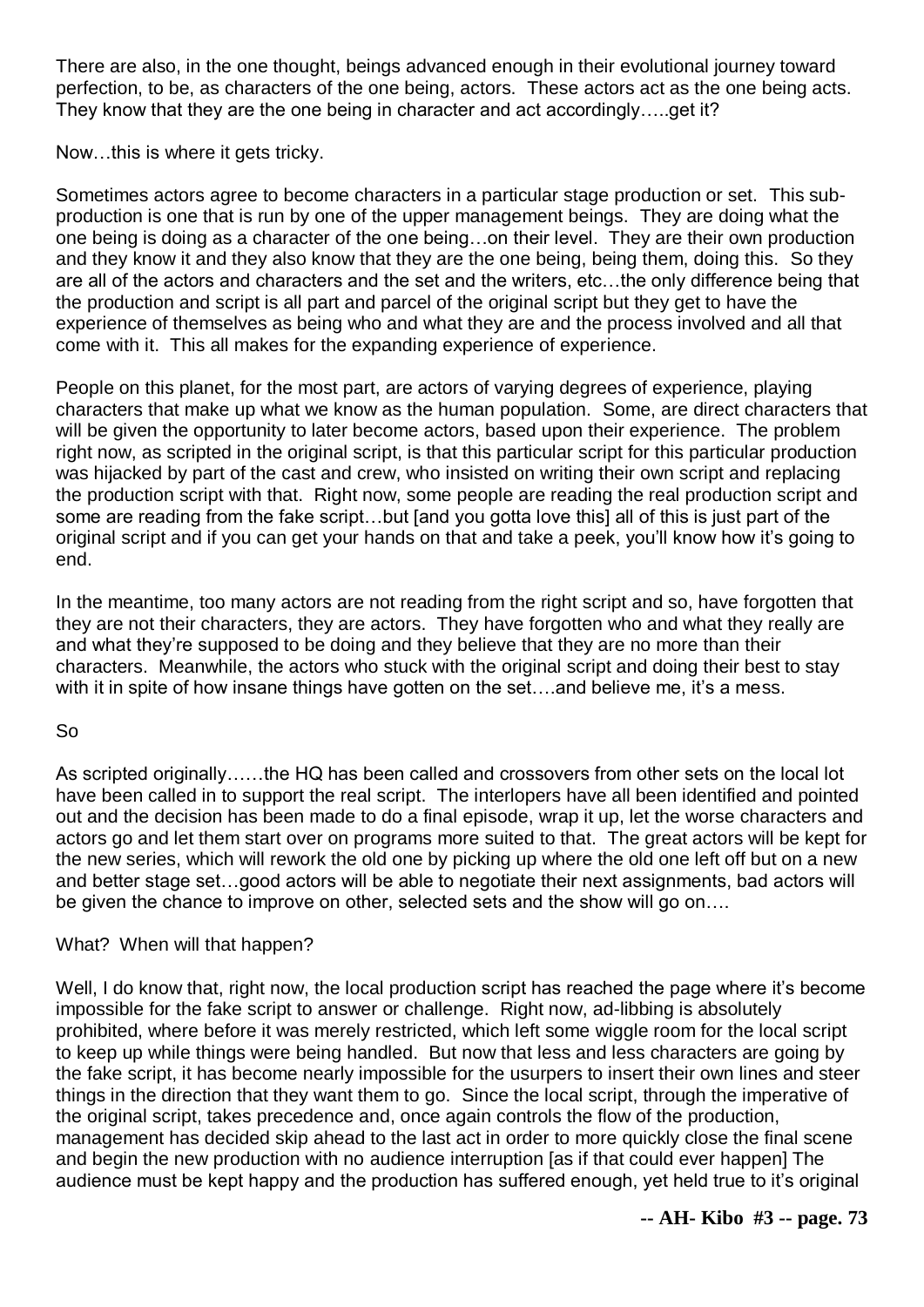motivation by never deviating in the path to its goal. So the reaching of that goal has been accelerated so that the Head Producer, who is here personally, can take part in supporting our local producer in making the end of this production an even greater success, resolving all issues and celebrating the beginning of the next stage of production.

We are told that this is to happen any day now, however, the adversarial members of the cast that are still left, are refusing to film the final scene and we anticipate that we will most likely have to allow management to make a showing within the production itself in order to more quickly facilitate the realization and fulfillment of the goals of this production and the Head Office, as well. We are negotiating their surrender and conditions of their removal as we speak. This is all part of the production so there is nothing to worry about. All cast and crew will continue as planned until they either agree to our terms, become aggressive, which would be grounds for immediate removal, or continue to stall and do nothing in order to buy time, in which case we will pause the production and quietly, but efficiently, with all necessary force, remove them from the set. Filming will then resume and all will be explained to the remaining cast and crew. The transition to the new set will then begin, as outlined above.

So, I personally, would like to think that any of the above should happen any time within the next three weeks to a month…but that's me and hope springs eternal in the human heart…..

But right now, all that matters is that you ask our producer/director for the real script, stop being such a character and become the actor that you really are. Everyone is doing their job. We're all here to do what we're all here to do. We are what we are and we are living the life of the one being and this is it. We are God being us. You are God being you. Now is the time to act like it. How else are you going to get promoted?

Nod your head if you understand and I'll wink back…….

Meeting adjourned.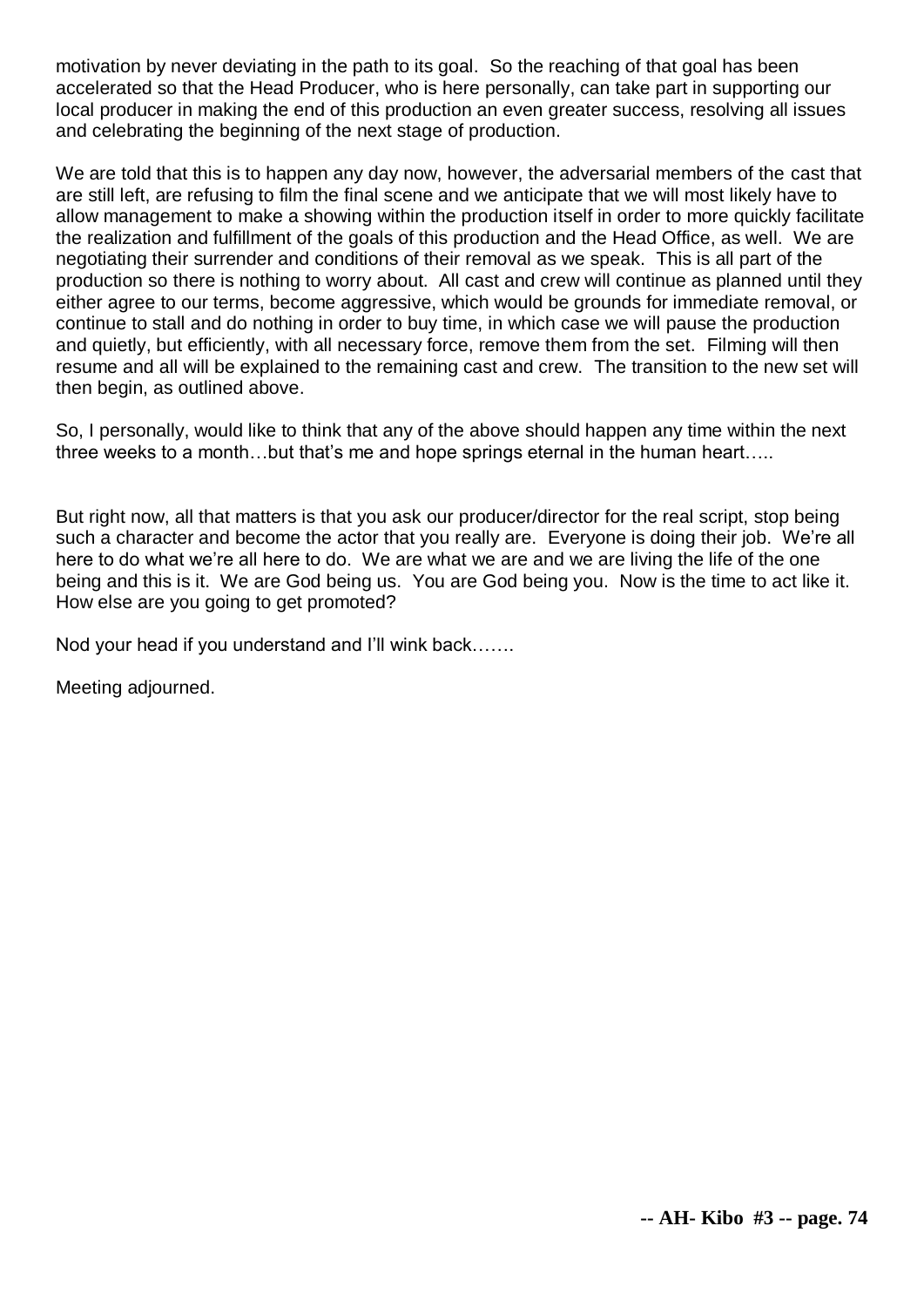# **By KiboDabi**

**Jun 2, 2012**

The announcement section here refers to the fact that Kibo is closing his 7x Prayer project. -C

# **Rise Up, O Divine Flame Of Humanity and Melt The Clouds**

*Announcement section: Thank you and ALL GOOD BLESSINGS to the people who put their prayers in the collection plate…both of them. I apologize for taking so long to get them posted and while I do try to keep up, sometimes I get discouraged when there's nothing there and then other things happen……..*

*I had promised myself that I would check daily and for a while, I did…But I want you to know that I AM truly inspired by what I have read recently and my soul has been stirred…so thank you for that. I will do my best to check for more on a regular basis until it closes on the 9th of June…officially…it may linger a day or two because I'm not telling the provider service until the very last moment…but this is it….so….get them in if you want, before then =*

*[www.7x-universal-prayer-project.org](http://www.7x-universal-prayer-project.org/)*

And now….back to our service……..

Welcome back to the Church of The Holy…Do You Hear That?

If you're looking for the Holy … See?…We've done that sermon…One sermon to a church. I'm a traveling man, after all…..

We got a band today....play me some of that holy funkadelic, will ya Clyde?

Yeah

Let the choir sing Shu-bop shu-bop shu-bop shu-bop heey-bop who bop you bop so bop………..

This is a journey to the place where only the bodeo doe can go, y'know?

Climb with me….come on! All y'all…

We're going to the mountaintop today......

Can you see it? If you can't see it it's because you're not trying to see it. Every occult and selfhelp system in the world will tell you that if you want something, you have to see it. You have to visualize. You have to create the thing in your mind and see it and touch it and feel it and hear it and talk to it. You've got to put your heart and your soul and your mind…your energy, will and intent into that baby and then birth it on out there into the world, cut the cord and nurse that sucker into good health. You gotta feed it and talk to it and hug it and love it and raise it and teach it to do what it was created to do.

That's the stuff! My man Clyde's feelin' them riffs today! Flow on, baby!

Hear me now….and see what I'm talkin' about….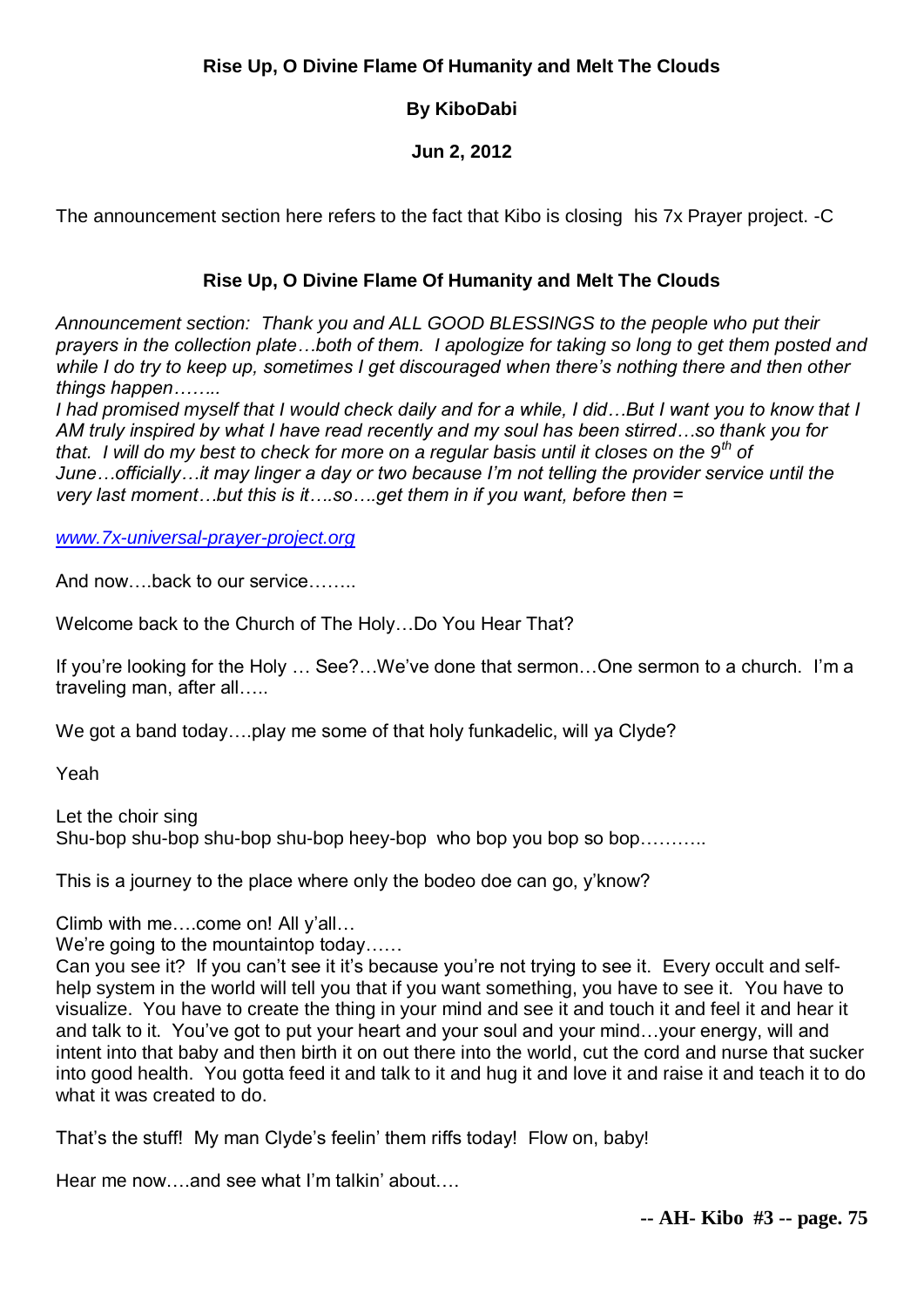You have to give it what it needs to get what it wants that you want it to have in order to do your will. That's your baby! That's your creation! That's your thing and it has to do what it is that you made it to do and be what you made it to be or you…what?

What would you do if it didn't do what it was that it was supposed to do?

You'd get rid of it!

You take it back in. You'd break it down into all of it's parts and start over and make sure that it was exactly what you wanted it to be.

Yeah, I know Miz Belle, you wish you could do that with your son. We've all heard his screams in that woodshed from miles away and we know he's gon' done it again and you know this ain't the last time, neither…. I feel for you sister. But he's God's creation and he ain't been whupped yet by Him….but he will…and if the boy lives…well…you'll have the nicest son in three counties, I reckon.

But now…lemme ask you…while we climbing here… what if you made something that didn't want what you wanted? What if it didn't want to do what you wanted it to do and it just wanted to do what it wanted to do?

You'd do the same thing, wouldn't you? You take it apart….say what, Brother Jones? You'd wait and find out how that went for it, first? Well, you might have a point there…maybe it'd be something good, maybe bad...Well...what if it's lookin' bad? Uh-huh...THEN you'd take it apart and start over, right…Sure you got it in time? Oh, reckon you takin' a chance there, huh? Don't want nothin' that'll come back and bite you later, now do you?

You see, we all create, everyday. That's what we're made to do by our Creator. We're made to be like our creator is and we act like our creator made us to act…….

But here how do we act?

Oh children, here…down in the valley of the shadow of death, we got kidnapped, like babies are kidnapped and then raised by others who are not their creator and these kidnapped ones are taught that their creator is not their creator and that they should be loyal to the ones that are raising them.

But these ones are just created beings, like us, maybe made sooner, or a little differently, but they ain't no better than we are. But we are raised in lies and fed lies and manipulated to go against our created purposes and abused if we don't and we go crazy because we know….we're being used, misused, reused, abused and refused…Lord have mercy!

Bring up the horns a bit, Clyde. Lemme hear them horns……yeah….

WE KNOW that we were created for other stuff, better stuff, better ways and we shake with this knowledge to the point of breaking because this false life just vibrates against us so, and so we stand up and speak out against these ones that abuse us and tell them "You are not my creator! I do not have to put up with you anymore!"

Only to be pummeled until you submit…..or pass out into unconsciousness…..

But sometimes

While you're laying there on that cold hard, dirty floor, you dream of who and what you really are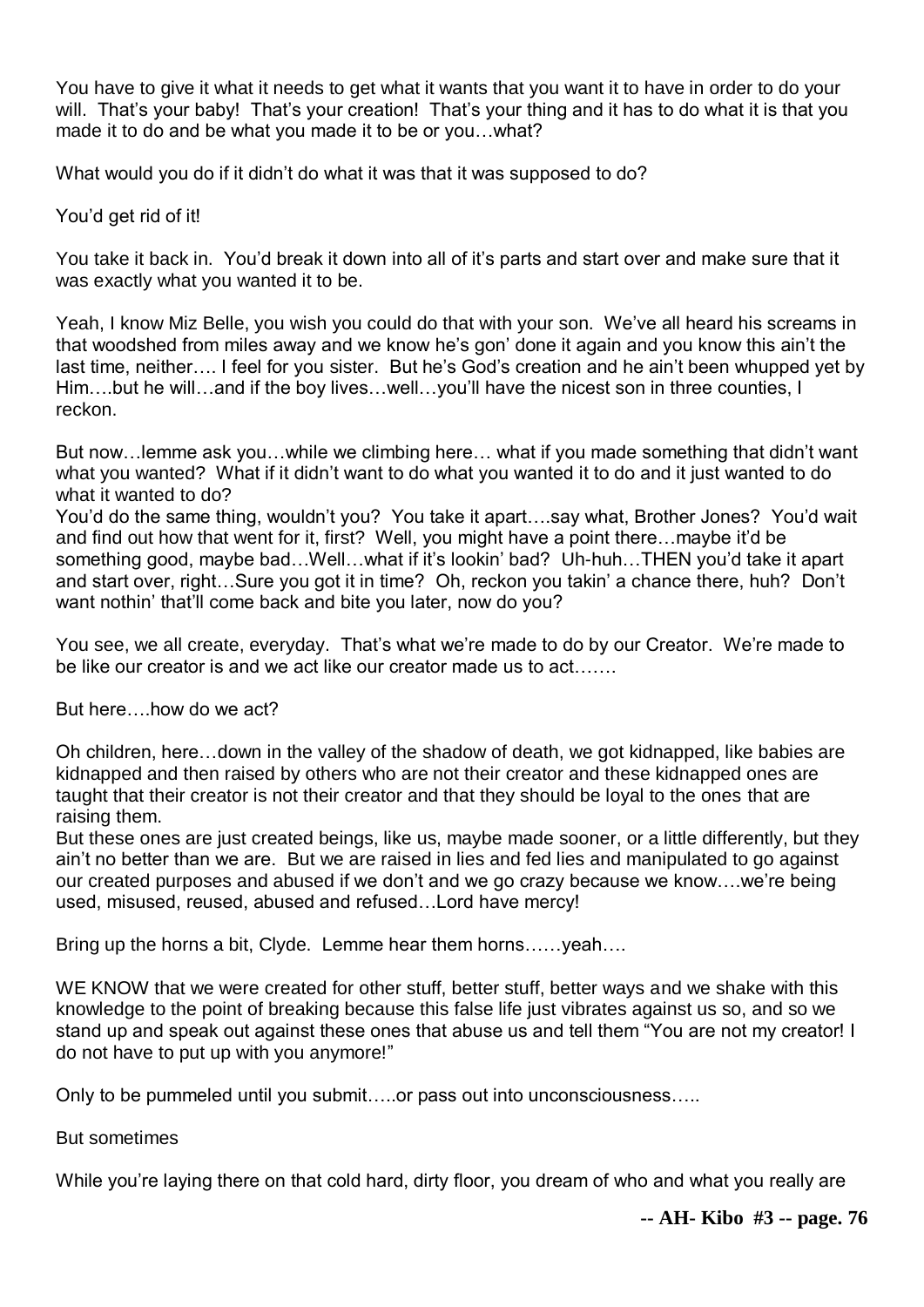and where you really come from and you WAKE UP! SHAKALAKABOOM!

Gimme a Bass, Clyde….nice one on the drums…let that keyboard sing….oh yeah

You lay there on that floor, awake… and you can hear their voices while they plot against you and those around you. They think you are asleep and so they talk freely. They force others that have submitted, to watch you to see if you wake up and if you wake up they will beat you again and if they kill you…oh well…there's more where that came from…..

So you lay there and hear. You hear everything that they've done while they brag about it, laughing at your ignorance of the truth. You hear about all the things they're doing now and their plans for the future…..and then you understand…

You wonder how all this happened. You wonder why they sneak around to do these things. You wonder what you're going to do about it and how. Can you escape? Is every door and window guarded? Are you chained? How many are here? Is anyone else awake? Can you communicate? Can you fight? They are few, but strong and armed. You are many, but beaten and weak. Can you get out of these chains? Can you use the chains to attack? What to do? Your mind races, time distorts and you find yourself zoning out into a sort of altered state of mind and/or being…..and you begin to listen beyond the conversation of your captors and their slaves, they become meaningless to you as their voices seem to recede farther and farther away…

And that's when you hear it….it sounds faint, at first, but there's definitely something there, off in the distance…a voice…a familiar voice…the voice of your creator CALLING FOR YOU! CALLING FOR YOU AND THOSE WITH YOU!

That voice comes closer and closer and you begin to realize that it is accompanied by other voices, also calling for you and you realize that those voices are also familiar…you recognize that they are creations just like you and you remember the family that you were stolen from.

The evil thugs are still talking and eating and drinking and making merry. They do not yet hear the voices that are coming closer. You wait. You want to cry out, but you are weak and not sure you will be heard. So you wait for your family to come closer. You try to get word to others around you that are lying there on the floor with you, but too many are still knocked out, others can't hear it and don't believe you and others just want it to end and don't care anymore.

You wait…Soon the voices are louder and you know they are close, but the evil ones hear it now, as well…They douse all lights and hide in the darkness, hoping that these ones will pass them by and leave them alone, unnoticed….The others on the floor with you take notice of this…well, the ones that are awake anyway, and together there, on the floor, in the deep, cold darkness, you whisper to each other about what to do.

Your captors cannot scream for you to shut up. Their fear encourages you. You realize that your chains are loose and you slip out of them. Slowly, with all the strength within you, you rise.

#### YOU RISE UP!

Others see this and start to do the same. The ones that are supposed to be watching you for their masters see this, but cannot yell out…this further emboldens you…You grab your chains and pull them out from the wall and the floorboards with all your might. The voices of those searching for you are right outside the door. They hear this and they stop. You know they're there, they're right there. The thugs scramble to find their weapons in the dark. If nothing else, they will kill you and as many as they can before they go down. This they swear. You know this, you heard them say it themselves when they thought you were sleep.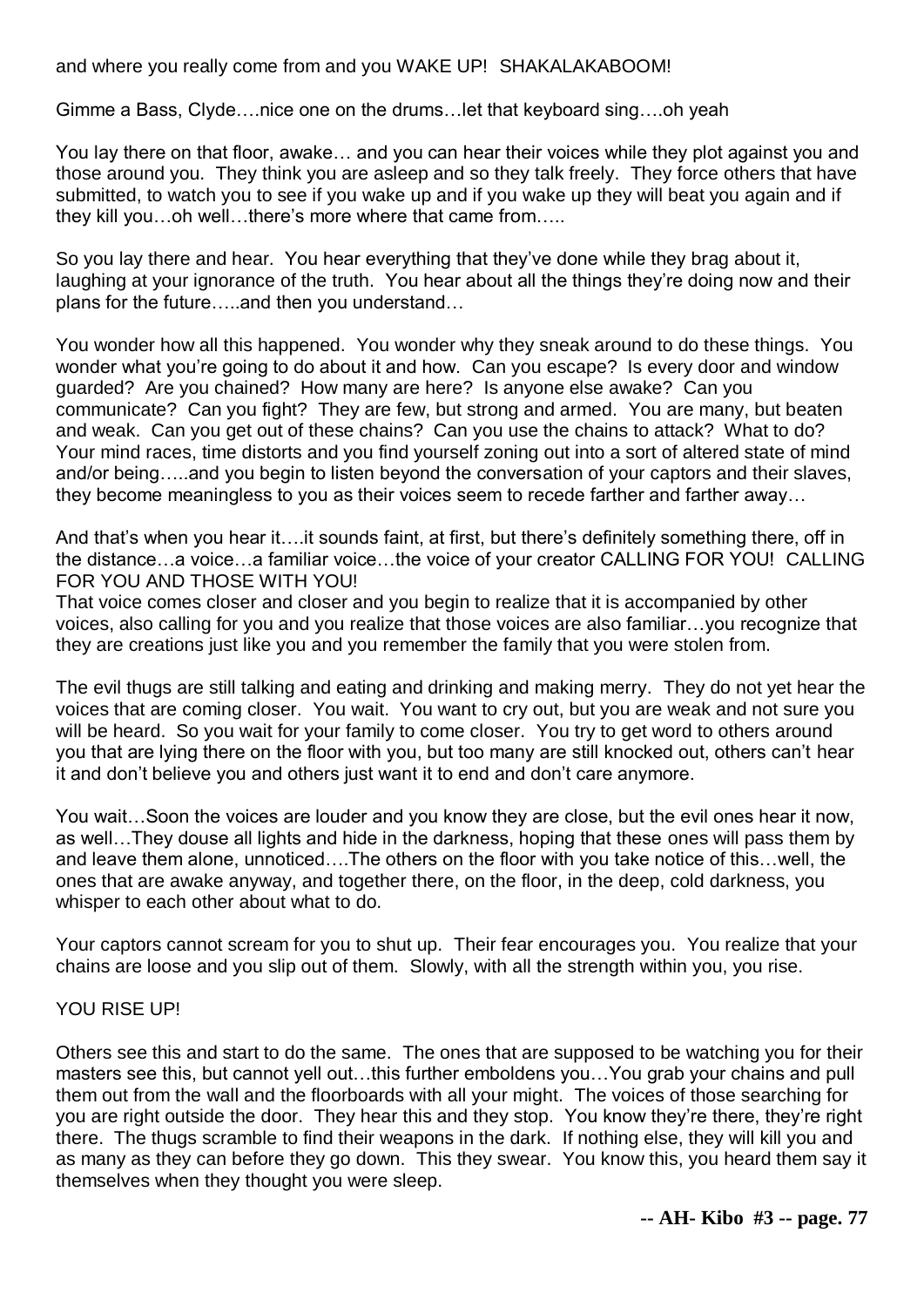For a moment, just an eternal instant in time, a single moment…all is still, as if time and space itself has been suspended…then you hear it, a single, booming voice right at the front door. It is your creator and he is calling your name! You raise your chains to swing as the thugs move at you with their weapons. You scream with all your heart and soul: "I AM HERE!"

Suddenly, all the doors and shuttered windows are kicked open as your family rushes in. The thugs are easily subdued due to their confusion in the sudden burst of sunlight throughout the house that blinded them into submission. You start to fall to your knees in exhaustion but are caught in the hands of your creator who holds you up and embraces you, telling you that it's alright…it's over…it will never happen again…….

You say..."Thank you. I'm sorry."

"For what?"

" I let myself get taken."

"But you remembered who you are and that makes all the difference in the world…."

So now

Here we are at the mountaintop!

See? You forgot you were climbing, didn't you?

Look around. What do you see? Do you see what I see? So you get it now?

What we have here, is a wide and expansive field of mountaintops. There are mountaintops as far as the eyes can see. You can see people, here and there, that reach the tops of their mountains and then they spread their hearts and the light comes and takes them away to other, higher places of experience.

I've noticed, way off in the distance, that there are many mountains that do not have clouds over their valleys. The people there climb in great masses and there is light in the valley, so it's all good and no big thing. They go up and down and sometimes the light drops people off on top of those mountaintops and they go down to the valleys….

Now look down……..clouds, right? From up here, it's all fluffy and bright and light and beautiful. But we all know what it looks like from underneath those clouds. Those clouds need to be parted and let the sun shine in…

I see Clyde has switched to "Let The Sun Shine" by The 5<sup>th</sup> Dimension....Still want to tell me that the whole thing ain't scripted? If God writes a story about Himself, don't you think He'd make Himself the hero that saves the day?

Brothers and sisters! We are here at this mountaintop to renew and strengthen the Divine flame within us so that we can go back down to the valley of the *shadow* of the clouds called death. As our Creator is a Great Flame that can share of Itself and still remain whole…as a fire can light a candle and a candle can light another candle, so can the flame of Divine love in the heart and the flame of Divine mind in the mind/soul that we are, light and relight the flames of others still in the valley. Let the heat from all of those flames be one flame that will part the clouds of darkness and death once and for all and for good so that all may see the mountaintop and the light of the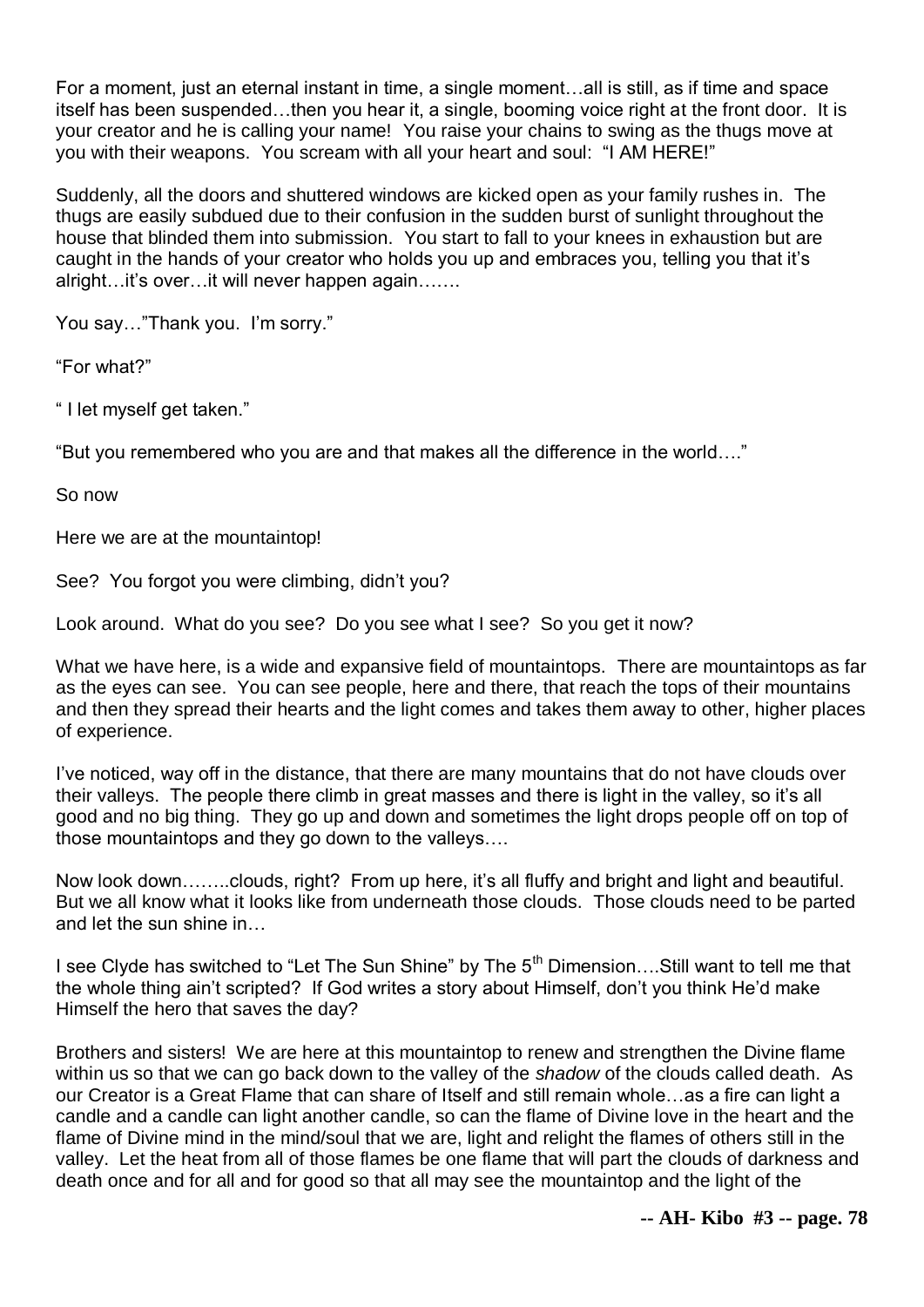heavens and climb up and down at will and receive and live in light and love always. I have seen the Promised Land and we are in it. We just have to shed enough light on it to free it from the darkness that plagues it and hides it from those that see not because they have no light and hear not because they are asleep.

So

All y'all that wanna keep going up, over and beyond are welcome to do and be so. God bless you and more power to you. But I'm taking this lil' ol' light of mine and going back down into that valley and I'm gonna let it shine and set the world ablaze….

Hit it, Clyde!

C'mon choir. You know the song…sing it for me while we line up to go back out onto the world!

I'll take all the help I can get and I Am more than happy to help others doing it already…but I'll go it alone if I have to….I want to see all that heat melt them clouds away…..even though there's a wind coming that will blow it all away, anyway…i just want to play my part….y'know?

Nod your head while I wink, Clyde. We're gonna dance our way out of here today…Hallelujah!

# **ADDENDUM Kibo added later:**

WE were talking.......

and i was reminded that sometimes one makes a thing that works so well one figures that it can do more......

Sometimes you're made in stages and you're working pretty good and then you find yourself being taken apart and you have to realize that it's not because there's anything wrong with you you're being added on to you're being remade into something better than you were because you can handle it

it's always hard being taken apart for any reason but when you know that it's being done because you've already worked out so well that your maker feels enough confidence in you to make you.......more.... more than even you ever thought that you could be........

so many of us feel like we've been taken apart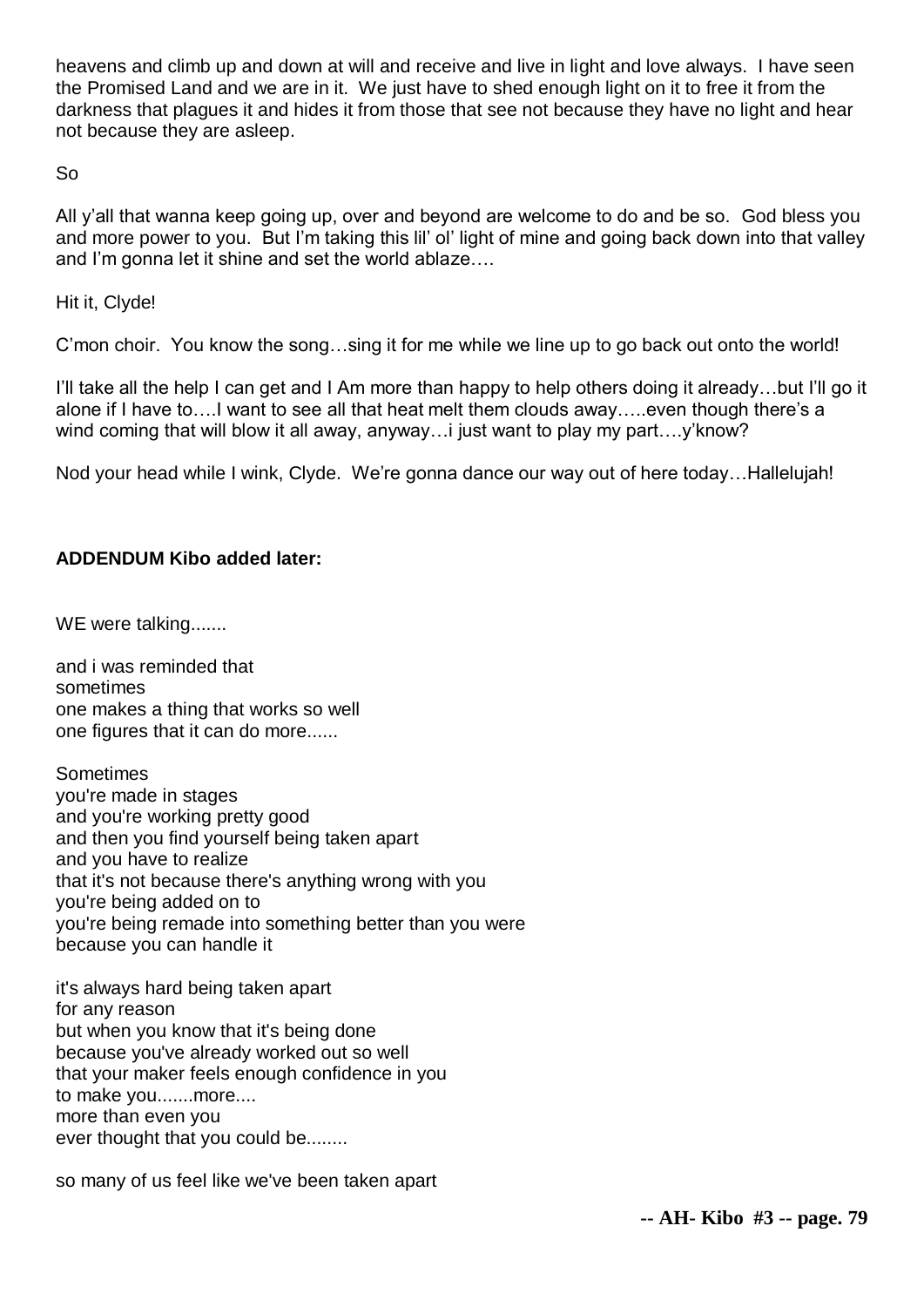and we can't put ourselves back together just know that it doesn't mean that there was something wrong with you just let the one who made you put you back together and add onto you as It sees fit to do that you may better fulfill Its purpose in you

Too often we get in the way of our purpose by trying to decide that purpose for ourselves and if we can just move out of the way we would see a greater purpose than we imagined........just sayin'

'cause WE were talking

and I was reminded...............kiboDabi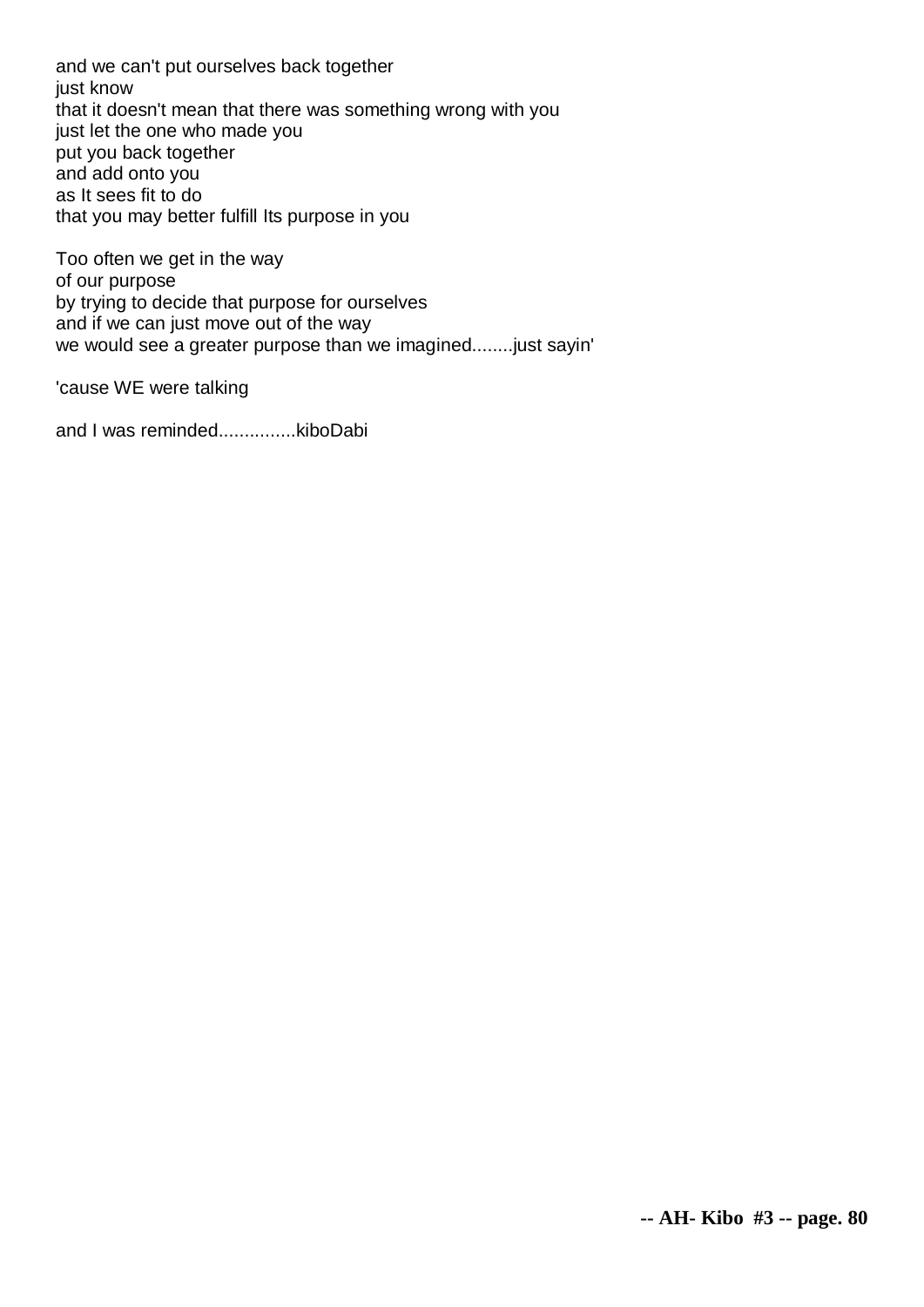# **By KiboDabi**

# **Jun 8, 2012**

# **An open letter to Mr. Drake, Cobra [commander?], Fulford, et al**...............

I've noticed that you have recently decided to ask the people to take a vote upon how they want to handle this mass arrest, money and government transition thing......

Forgive me for asking but...are these the only choices that you feel we have available? Because it makes no sense to me and I beg to differ.....

One choice seems to be an all out war over getting these old guard cabal people into custody and put on trial.

It seems to me that such a scenario would mean mass bloodshed and chaos and provide a perfect opportunity for their apparatik to declare martial law in the US and pretty much all over the world and use their armed forces to kill innocents with impunity...not to mention the time that it would take to actually finish the war and see who wins in the end...which, if it's just the small minority of us that are actually aware of the situation and willing to lay our lives on the line and sacrifice ourselves for the cause...could pretty much mean that, when the smoke clears and the dust settles, the good guys, as we see it, could pretty much be defeated....and then what?

The second choice seems to be more of the same stalling for time and enough time to figure out how to start a war, any war, that would be big enough to get the above scenario done and, for however long it takes to get their shit together and rally against their defeat and downfall....stall and stall some more........

Please don't tell me that you're counting on the local citizenry to wake up, smell the coffee and bacon, grab a gun and join the cause....because I can't really say how that would work out for you. Sounds like a win-win situation for the cabal...but that's me...

So, really.....after all and everything we've been through to come this far, you've offered, at least, an illusion of hope, now you've decided that the people should vote on it before you decide what the next step will be? Never mind that the people that are aware enough of this to actually vote are less than 10% of the world population, by far....i dare say closer to 1%.... but that's the best you can do at this point?

I can only assume that you guys feel unable to feel confident in your ability to just go in and arrest them....you have to talk about it and get them to agree to it first...I understand, really....if they're that big and bad, then you might want to consider my offer of a third alternative, which apparently, you have overlooked or completely ignored.

There is enough evidence on public satellite photos and NASA films and archives and a mountain of other evidence...to realize that there is a whole fleet of Galactic ships out there. Some of these ships seem to be larger than Jupiter. There has been talk in such circles as yours of a group called the Earth Allies. This seems to imply that they are allies of....beings that are not of this Earth.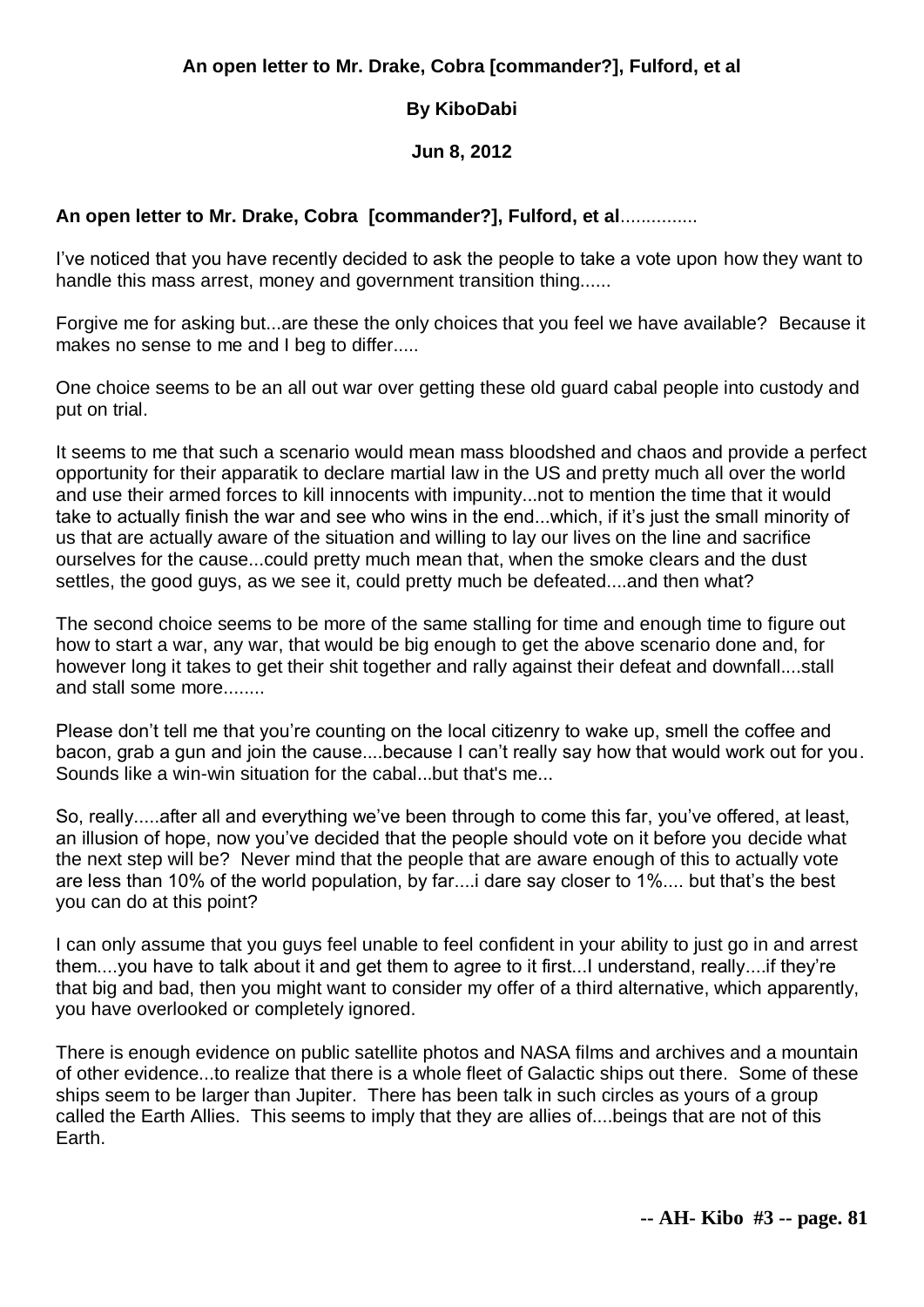From what I can tell, being a little guy...[who listens to me?] That there is enough evidence to suggest that these beings are not evil and are here to help us get a leg up...as it were....I know you guys are against all that and claim that all aliens are evil..but that would pretty much mean that we live in an entirely evil universe. Forgive me, but I have no idea how to deal with that, so I will have to go into denial and disagree with that.

There are plenty of good, loving, light filled, spiritual aliens out there. I daresay that they are actually the *overwhelming* majority of the universe and creation...at least.

In fact.......please work with me here......there are actually some people that see this whole thing as primarily a spiritual war and that this is the last place where Luciferian holdouts need to be dealt with and removed.

Since the people that you need to arrest seem to fit the description of these evil misfits, may I suggest that, if anyone out there is actually an Earth Ally, that they let the people vote on whether or not they want these beings with all these ships that are here working with the spiritual hierarchy [Really? Who could possibly believe such a ridiculous thing!] as well as other beings that seem to hold a rather high place in universe affairs. Hell, I hear that even GOD and Christ are here for this thing...as well as Muhammed, Buddha and a host of other bigwigs that have had their words and teachings corrupted for the sake of establishing religion as a business...I also hear that they would all like to have a few words with us really soon!! Cool, huh?

So look.....maybe....just maybe...all of this is actually true and all these guys are actually here to help and they're just waiting on us to give them the word....take a vote...that gives them the go ahead to come in and remove these satanic buggers from off of the face of the Earth....heaven knows they have the room.....in fact...if I remember correctly, such a vote has been taken a few times already and as far as I know the answer was always yes from the voters...apparently they must be waiting on more people to show up and vote or something...or maybe they just want you guys to ask. Hey, it couldn't hurt! Heaven knows they've got the tools to do the job and get the job done right!

Some even say that these guys have technology that we can only dream of...stuff that makes our kiddie weapons pretty much useless...literally...they could even help us get rid of our weapons and start loving how to live without them.

I've even heard that they can put the whole planet into something called stasis and then just swoop in and whisk all the murderous thugs away...no matter who they are...and their whole entourage as well.

Just think...everything you're taking forever to do could be done in a weekend and it would just seem like the blink of an eye to us.

Couldn't we use that kind of help? Would it kill you to consider the option of getting this thing over with quickly and cleanly? They could do it without you, you know, and be perfectly within their freewill rights. Are you saying that your free will trumps GOD's?

Hey, look at the bright side...

They're willing to share free energy technology.

Help us learn to live without money....that's really cool.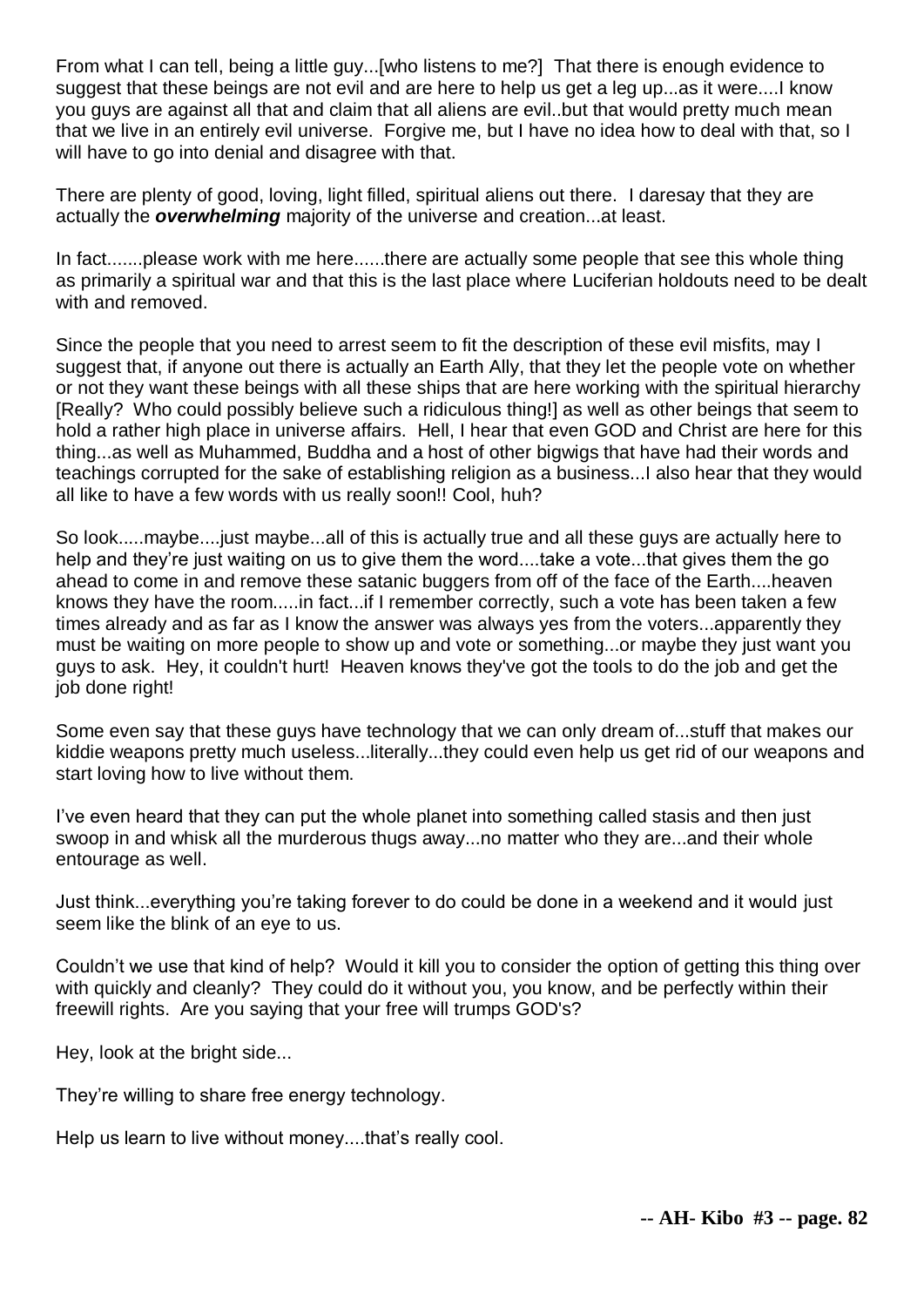They'll let us join their Galactic Federation and Councils...talk about networking...We could travel the friendly skies of the universe! WOW!

Then again...there is that GOD thing....Apparently He's a really big part of all of this. Apparently, *they* are aware of GOD as a reality of being and just happily live to serve and do His Will and learn to live like HE does......go figure...who knew, right?

Now...I know that's going to be a huge problem for some of you. Considering that this GOD guy considers Himself to be the actual and real owner of our little piece of real estate...and everything else it seems...for that matter....

But I hear He's not like the rumors at all.

He's really cool once you get to know the real Him. Real friendly and fatherly and loving and stuff...real magnanimous guy...kinda like everybody's best friend, y'know?

Well...don't just take my word for it...I already know The Guy. The least you could do is meet Him and see for yourselves.

Anyway...

He's offered many times, to help us out and I'm told that you know that, and it sounds like a really great deal, if you ask me...which you didn't...though for the life of me, I don't know why......

I know, I know...you keep telling God that for Him to interfere would be a violation of your free will...but that's why you should let us vote on it. WE might just want God to step in and lend us a hand. Did you ever think of that? Our free will is violated constantly, every day...has been for millennia... really, what difference does it make at this point? Do we even know what free will is anymore? We're manipulated at every turn into deciding upon and choosing between choices that are given to us...kind of like what you're doing....right now...with this vote thing... can we even begin to make an intelligent, informed decision about this? Do we really know everything that's happening and all of the players and who and what they really are?

I say...VOTE FOR GOD! It's worth a shot! Let whoever is on GOD's side, come what may about our own beliefs and faiths and whatever we got right or wrong based on real information, misinformation and/or dis-information.......I AM SURE that there is one being that knows everything about this and HE knows exactly what to do!

So I say that we should invite Him in and ask Him to help us out so that we can get on with having a real world with a real life and start getting along and living in abundance like we're supposed to...according to HIM, anyway...the guy you guys never mention in all of this...why, I don't know. The people you want to arrest and put away, worship a dead Lucifer...WHY CAN'T WE ASK FOR HELP FROM A LIVING GOD!? HUH!? ANSWER ME THAT!

So anyway.......that's my third alternative to your efforts to replace the old guard with the new guard and keep things going as you see fit...

SO

ENSOULED PEOPLE...PLEASE HELP SPREAD THIS CHOICE AROUND AS FAR AND WIDE AS YOU CAN!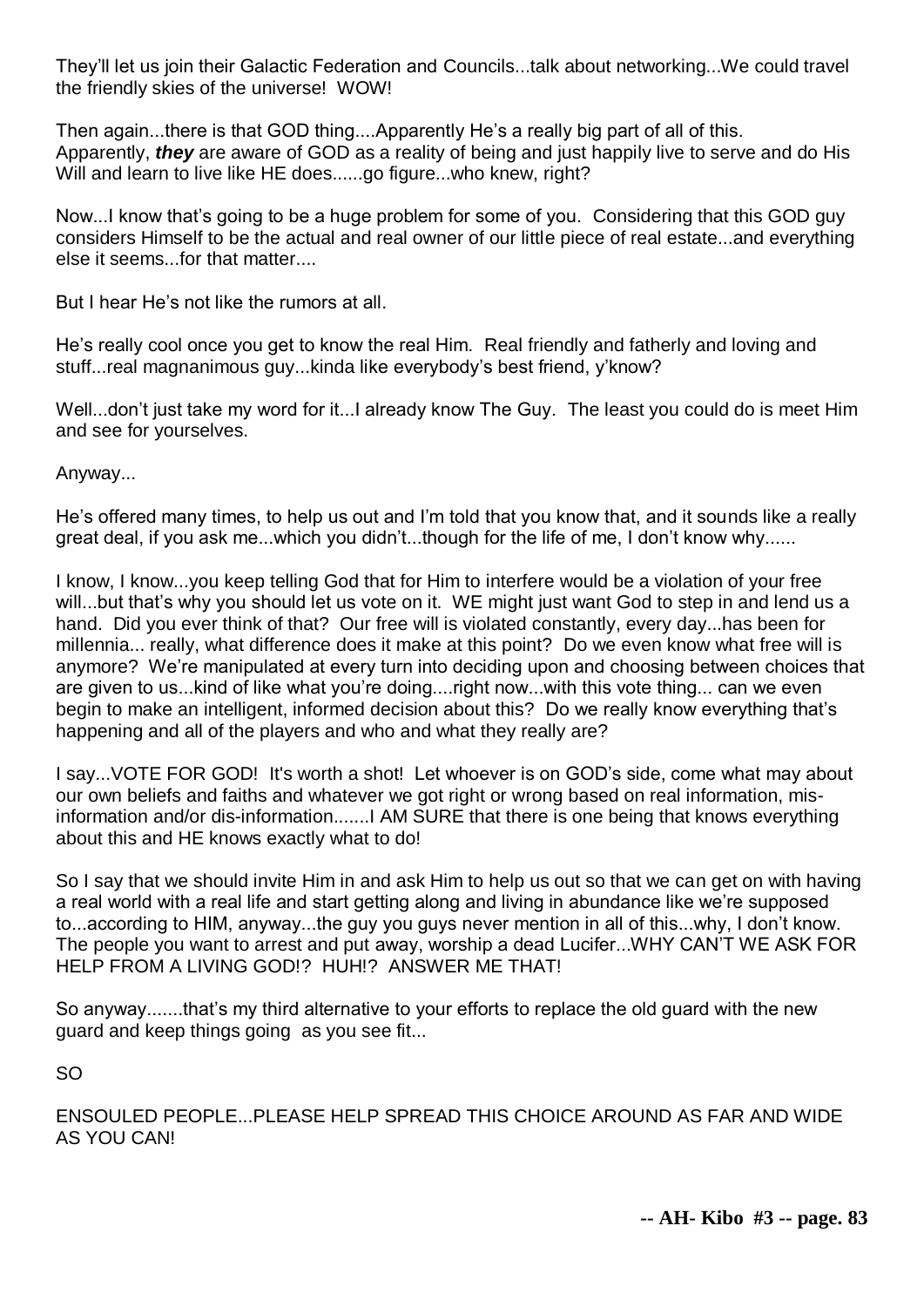### IF THERE ARE ANY OF YOU OUT THERE THAT DON'T LIKE THE LIMITED CHOICES THAT YOU'RE BEING GIVEN AND HAVE BETTER IDEAS...PLEASE SPEAK UP!

RIGHT NOW, I'M TAKING MY OWN DAMN VOTE!

EVERYBODY THAT WANTS TO LET GOD ALMIGHTY TAKE HIS SHOT TO END THIS BULLSHIT

PLEASE RISE

RAISE YOUR HAND AND SAY AYE. ALL OPPOSED?

I reckon we'll find out how it went real soon Doesn't take Him long to count....accurately...and act accordingly...unlike some people I know........

Candace:

for linkys on this for those than don't keep track, Kibo says this one has most of them and you can learn about the "vote" here. [http://kauilapele.wordpress.com/2012/06/07/drakes-proposal-for-you](http://kauilapele.wordpress.com/2012/06/07/drakes-proposal-for-you-to-vote-on-simplified/#more-11691)[to-vote-on-simplified/#more-11691](http://kauilapele.wordpress.com/2012/06/07/drakes-proposal-for-you-to-vote-on-simplified/#more-11691)

The Cobra site remains: <http://2012portal.blogspot.ca/> They are calling for a peaceful surrender of the cabal because the good military wagged on the courage etc, etc, etc. Pretty funny, yet Mother Earth is redemned and back in power today. OK...........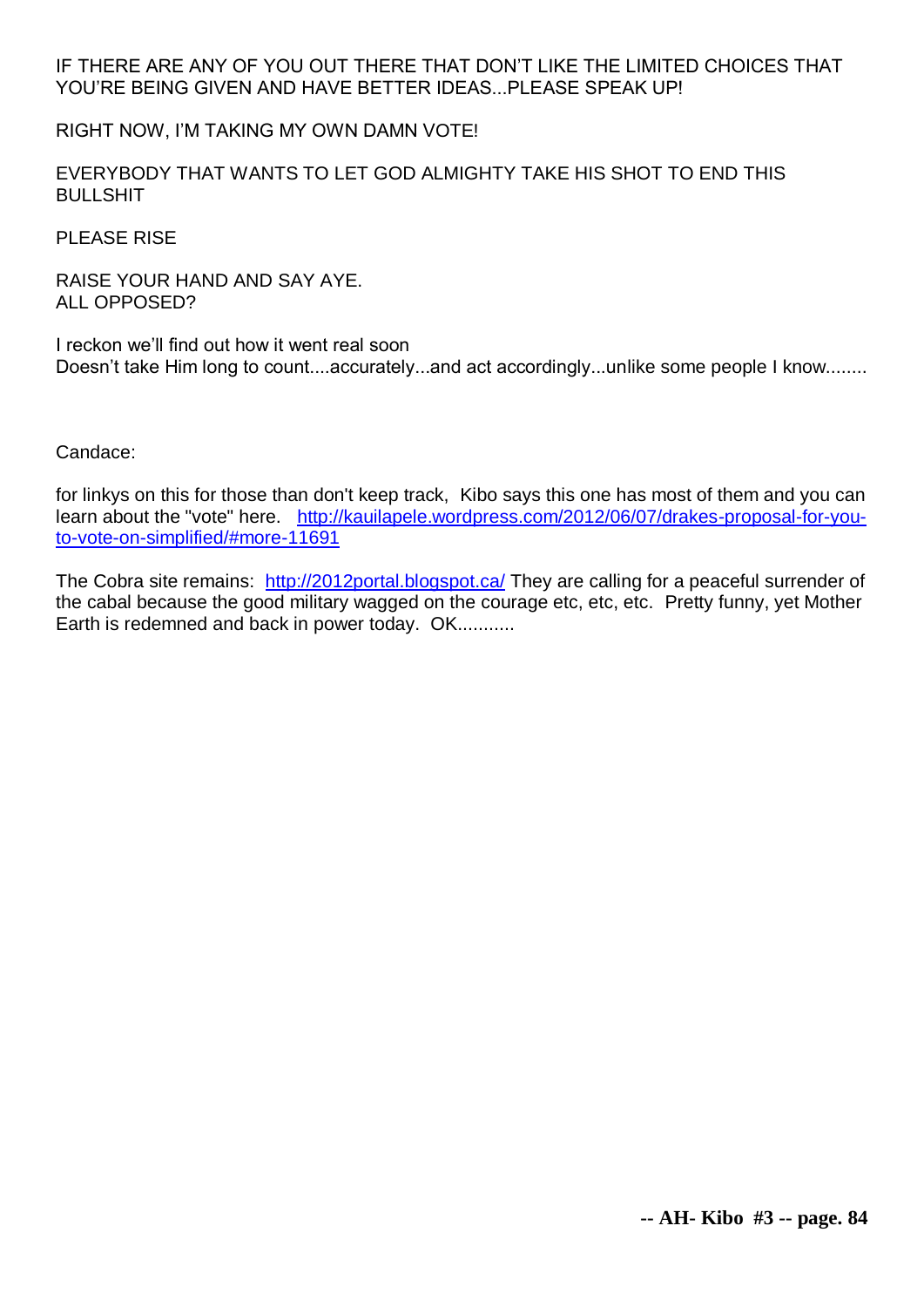# **ASK**

# **By KiboDabi**

# **Jun 10, 2012**

# **To view in video version in several languages produced by Christ L. click here:**

**[http://abundanthope.net/pages/Podcasts-Radio-Shows-Video-by-AH/ASK-A-H---VIDEO-in](http://abundanthope.net/pages/Podcasts-Radio-Shows-Video-by-AH/ASK-A-H---VIDEO-in-different-languages.shtml)[different-languages.shtml](http://abundanthope.net/pages/Podcasts-Radio-Shows-Video-by-AH/ASK-A-H---VIDEO-in-different-languages.shtml)**

You are not reading these words. You think you are reading these words.

Do you read meaning or perceive it? Do you perceive meaning or experience being?

Are you experiencing being? Are you experiencing what you think is being or what you feel is being? Are you experiencing your awareness of being? Are you sure?

Are you who and what you think you are? Think of an extraterrestrial being reading these words as you read them. Think that this being thinks you are the extraterrestrial. Think of a being that reads this through you. Think of a being that has written this so that it can read it through you.

Are you

No, really...take your areing self and get the are out of here You obviously don't know who you're areing with I will are you up You obviously have no areing clue what the are you're doing here You're just all ared up............

Aren't you

Do you understand what is happening here? Do you experience being or just do being?

Do you have a clear perception of awareness in your experience?

Good.......Come....float with me.....

Everything is consciousness and there is no separation of or in consciousness.

As such, whatever parts of consciousness that you experience in perception are expressed manifestations for the sake of being in the experience of one consciousness doing and being all things and everything....consciously.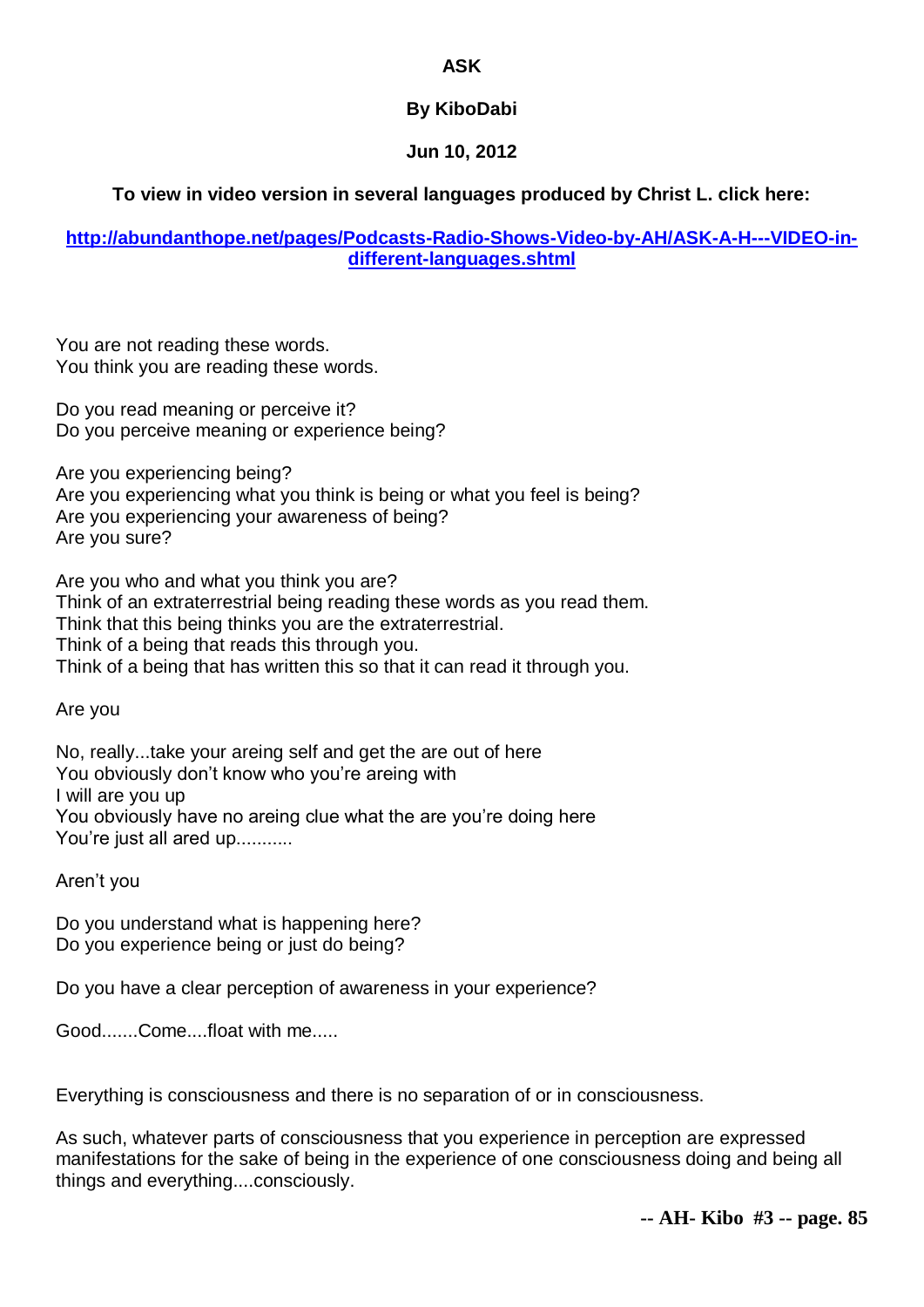This is an act This is an act of will This is an act of will and will implies intent. This is an act of will and will implies intent which also implies planning.

This is to imply that the one thought is well thought out...........

**Still** It is an act. It is acting. It is acting perfectly.

All of this, that it may be all and everything and all and everything is perfect.

And so, here we are...part of an act.

So

What's the game?

A game implies an adversary....even bouncing a ball off of a wall makes the wall an adversary... The floor is just a tool, a means to an end of how to perfectly bounce the ball The ball must do what you want the ball to do and you have to use both the wall and the floor to do

it.

Simple...ever play chess?

Now

Every production has a hero and every hero has to have an adversary to overcome Whatever the odds, it must be overcome

The adversary is responsible for manifesting and maintaining those circumstances and obstacles that result in the heroes' struggle to identify the adversary, face the adversary, battle the adversary and defeat the adversary in order to claim what is most desired by the hero, which the adversary has been responsible for taking away. In most classic tales, the hero had it in the first place and had to struggle to get it back.

The hero never wins the struggle all by itself. The hero always has help of some sort. This help is gained by the noble personality of the hero and the heroes' willingness to help others in need that it encounters along the way. These others, not always, but usually seem helpless in that they are found to need rescuing from the most dire of circumstances. But, once having been rescued, offer friendship and loyalty and aid to the hero that, usually, if not always, proves to be invaluable in some way to the hero in the fulfillment of its journey and quest.

I say all of this to you in order to encourage you to consider what it is to be a hero. This is important because The One Being in Consciousness is THE HERO of all and everything AND [this is very important, so please to experience this in clarity of awareness] makes it so that each, all and everything, has its own story in which it is the hero...that all things may be the hero as IT is the HERO.

# Grok?

We are all stories. We are our own stories and movies and we are the stars of such and appear in each others, such as we have...such as we are...in being experienced.

Everybody is a star....so says Sly...........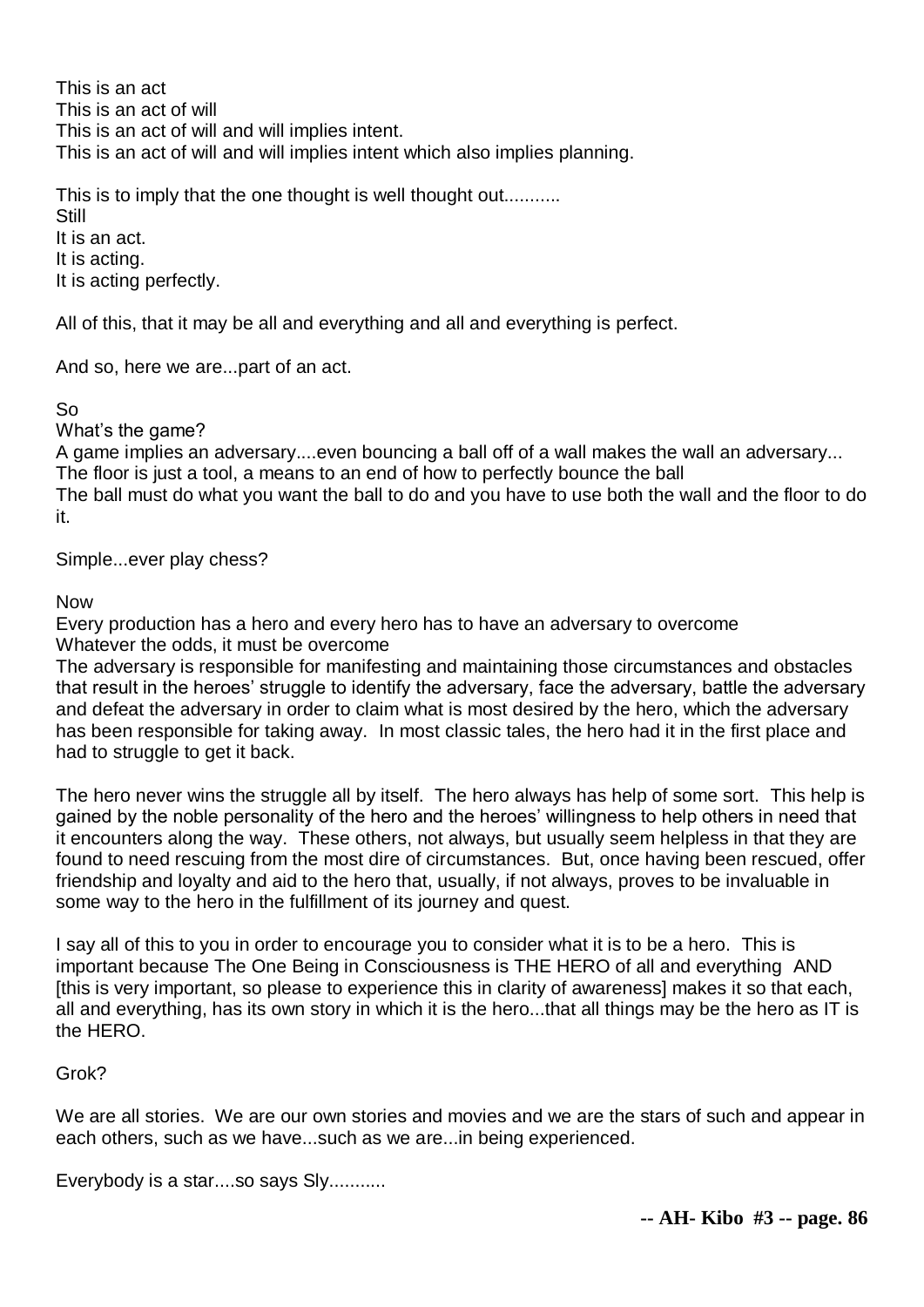#### Fly with me

Before you get excited about being the hero of your own story, remember that you are also a part of the stories of others and let that concept fill you up from the smallest ultimaton to every grain of sand in the desert, every drop of rain that falls from the sky onto land and ocean. Let the story of every plant and insect and fish and bird and animal and human and mountain and valley and planet and sun and system and galaxy and constellation and universe and superuniverse and dimension and density and level and plane and line and curve..........fill up the experience of your consciousness in perception of being.

Your family and friends, your pets and your house, your car and appliances, the items on your desk, the device you read this on....there are ships out there bigger than this planet and bigger still, that are alive and conscious and aware in being. There are peoples from civilizations older and grander and higher than you can imagine in so many aspects of being that, if you had no clarity of perception in being, you would feel like an ant beside an elephant. Can you look at yourself through their eyes and see, feel and know that you are family and loved and embraced and supported in their story? Would they feel the same through your eyes?

And what of God? What of The GOD OF Gods? It is a story of stories, after all. You see the story of you. Can you comprehend you in the story of others? How do you see yourself? What are you connected to? What are you part of? Your family? Your circle of friends? Your gender? Your race? Your religion? Your sexual orientation? Your politic? Your job? Your career? Your company? Your employer? Your club? Your organization? Your school? Your cause? Your purpose? How do you define yourself as a part alone and a part shared? How wide is the expanse of the area of your perception in operation? Your house? Your street? Your block? What side of town you're on or from? Your town or city? Your state? Your nation? Your country? Your world? Your solar system? Your universe? Your superuniverse?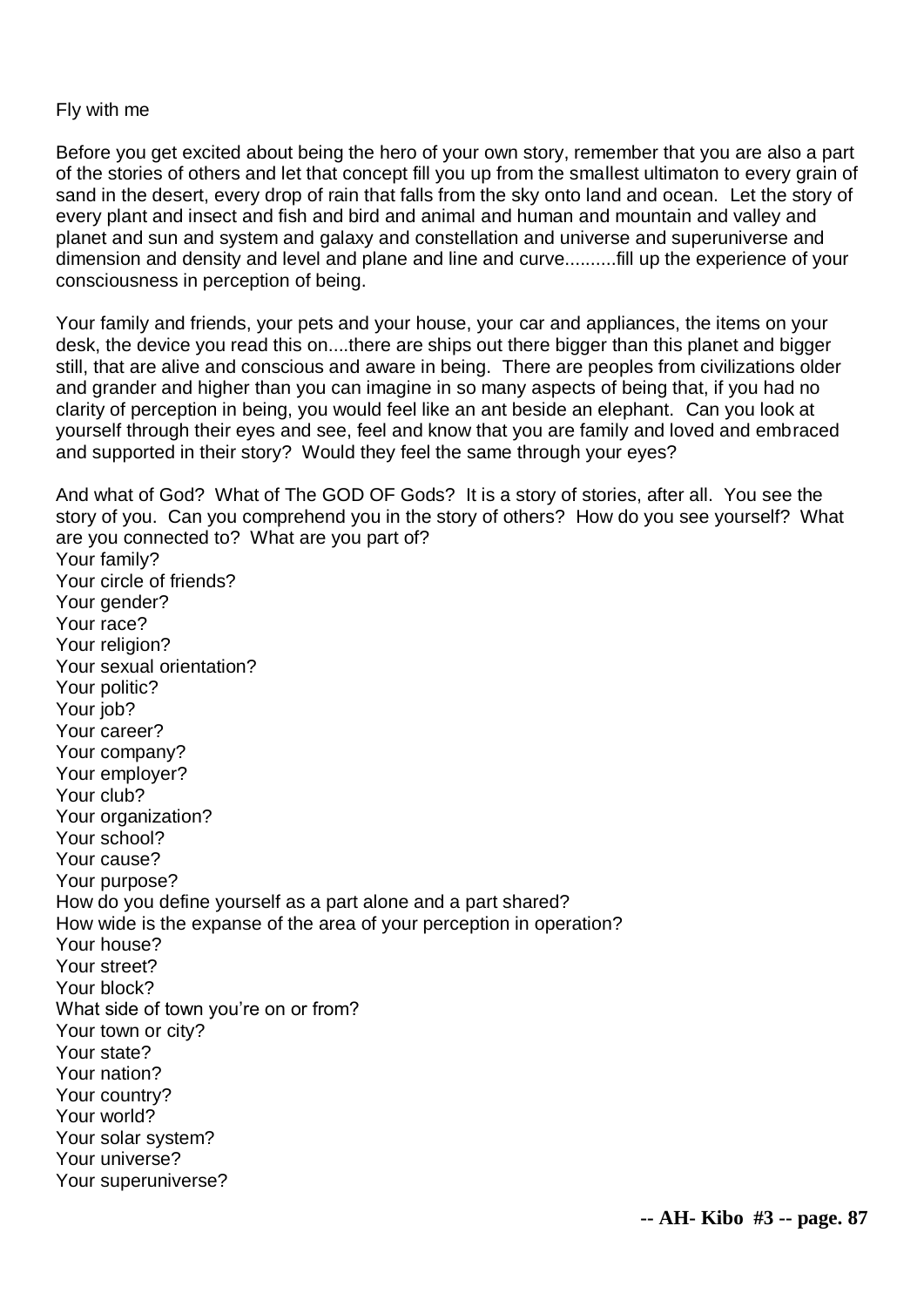### The whole of creation?

Where are you? Do you know? Is it just your room or some seat in a café or a point in time and space or in conscious unity in consciousness?

Soar with me......

It is imperative, in any game or story, to know your adversary. You must be able to identify your adversary in order to find, face and defeat it.

You have an adversary. You may love all and everything, but you have an adversary that loves nothing and fears all and everything to the point of wanting to destroy all that it cannot enslave and control.

We're not talking about the guy down the street that seems to just have it out for you for no reason that you can discern....that's YOUR story.

We're talking about the adversary to GOD and humanity.

Something was taken away from you...something you had that made everything all good.

Do you know who took it?

Do you even know you've been robbed?

You have an adversary that is an adversary to every ensouled being on this planet...and beyond... If you have not identified that adversary...now would be a good time....

Think about it.......ask yourself....

Who has caused more trouble on this planet than anyone else?

Who has been kicked out of more countries than possums have been kicked out of kitchens?

Who has murdered more people, been responsible for more wars than any other people or nation? Who took your abundance away and replaced it with debt?

Who tells the religions of the world what to do and say and think, concerning them?

Who tells governments of the world what to do and say and think, concerning them?

Who runs the corporations of the world?

Who decides your level of technology?

Who runs all the usurious banks?

Who gives you paper money for gold?

Who decides what you see, hear and read in the media?

Who determines what goes in your food?

Who decides your choice of medical treatment and medicines?

Who tells you what to accept as education, history, science, ethics and morals?

Who tells you that they are the only humans and that you are chattel slaves meant to serve them? Who wars with the world by deception?

Who says that GOD comes to them for advice?

Who says God chose them to rule the world and universe?

Put all of these requirements together to form a single crime committed by..........................

That is your adversary. It is the adversary of all humanity. They are not ET/EDs or Archons and Lucifer has been uncreated. They are the adversary among you and if you do not know them, cannot identify them, you cannot fight them and won't defeat them.

If humanity is to be the hero of humanity's story, then it will have to do more than move pieces around the board and call the game won. Pieces will have to be removed from play. You should not create sleight of hand and mouth tricks to give the appearance of handing the game over from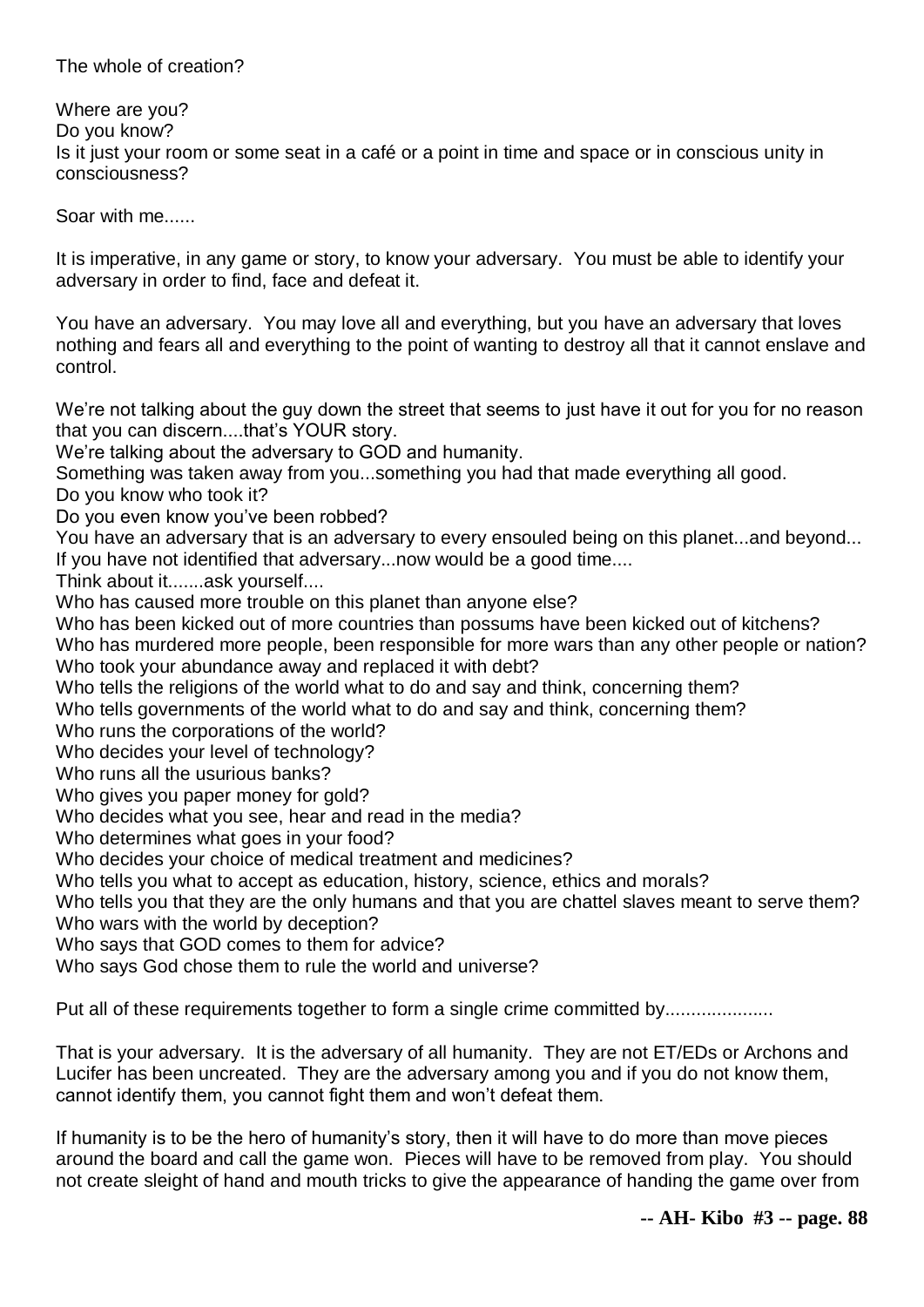one queen to another. Both queens are still on the board. Neither one is on our side and their king is still there.

You cannot replace monopoly money with monopoly money of a different color and expect to be the hero of your own story. You are still the adversary and even in your story, the hero will defeat you. Desperate people grasping for any hope in a material world may fall for your deception, but consciously aware human beings do not.

THIS IS A SPIRITUAL EVENT AND EXPERIENCE. It has nothing to do with our material enslavement other than removing the tools and methods of that enslavement that we may see what we have never seen before...the alternative of abundant supply, love for each other as each other and devotion and loyalty in service to our Creator God and the CREATOR GOD.

It is guaranteed that, while we are concentrating on our material circumstances, we will never see the bigger story. We are, indeed, part of a much bigger story than what happens here. Other than a move made by DIVINE SPIRIT CONSCIOUSNESS to gift us with a moment of clarity, true, real CLARITY OF PERCEPTION IN EXPERIENCE OF BEING...that we may see who and what we truly are and the spiritual foundation and cosmic reality of our situation...we will, as a human race, never be able to make informed enough decisions to rid ourselves of this parasitic virus that plagues us.

The percentage of the human population that is actually necessary to support the ascension of this planet and its peoples is never going to be reached as long as the overwhelming majority is unaware, in denial, resistant, apathetic, combative, or vehemently opposed to the efforts of SPIRIT and the GFL to help us to raise our vibration and frequency to the proper level of attainment. The best effort of Lightworkers and Ground crew is painstakingly slow just to achieve incremental growth. If the people are not willing to accept that they have an enemy in common because said enemy has convinced them, by any means necessary, that it is all a lie, and to believe them and not their lying eyes...then it behooves us to call upon the ONE THING that can act to conquer our foe, as well as doing so with us and through us...BUT IN ORDER TO DO SO, WE MUST CALL OUT TO SUCH POWER THAT IT MAY BE WITH US AND THROUGH US SO THAT, TOGETHER, WE MAY CONQUER THE BEAST AND SETTLE THE MATTER ONCE AND FOR ALL TIME AND SPACE.

How many of us will it take to do such a thing? As many as we can get. As many as are willing to call out and be heard as one voice. Constantly, until we know that we are answered....

FATHER GOD, WE ARE WITH YOU. BE WITH US NOW THAT YOUR ENEMY AND OURS MAY KNOW THE POWER AND THE GLORY OF THE ONE IN UNITY AND SUBMIT, IN ABSOLUTE DEFEAT, TO YOUR SUPREME SOVEREIGNITY IN THE CREATION OF YOUR OWN CREATING.

What would it take to trigger such a mass turning of our hearts, minds and souls to the love and will of our source and center that is The Source and Center of All Things? What could make such an impression upon us, open our celestial eyes in such a way that we finally and truly understand the truth of all things in ourselves?

GOD ONLY KNOWS..........perhaps....if we ask...He will show us.............His story...

ask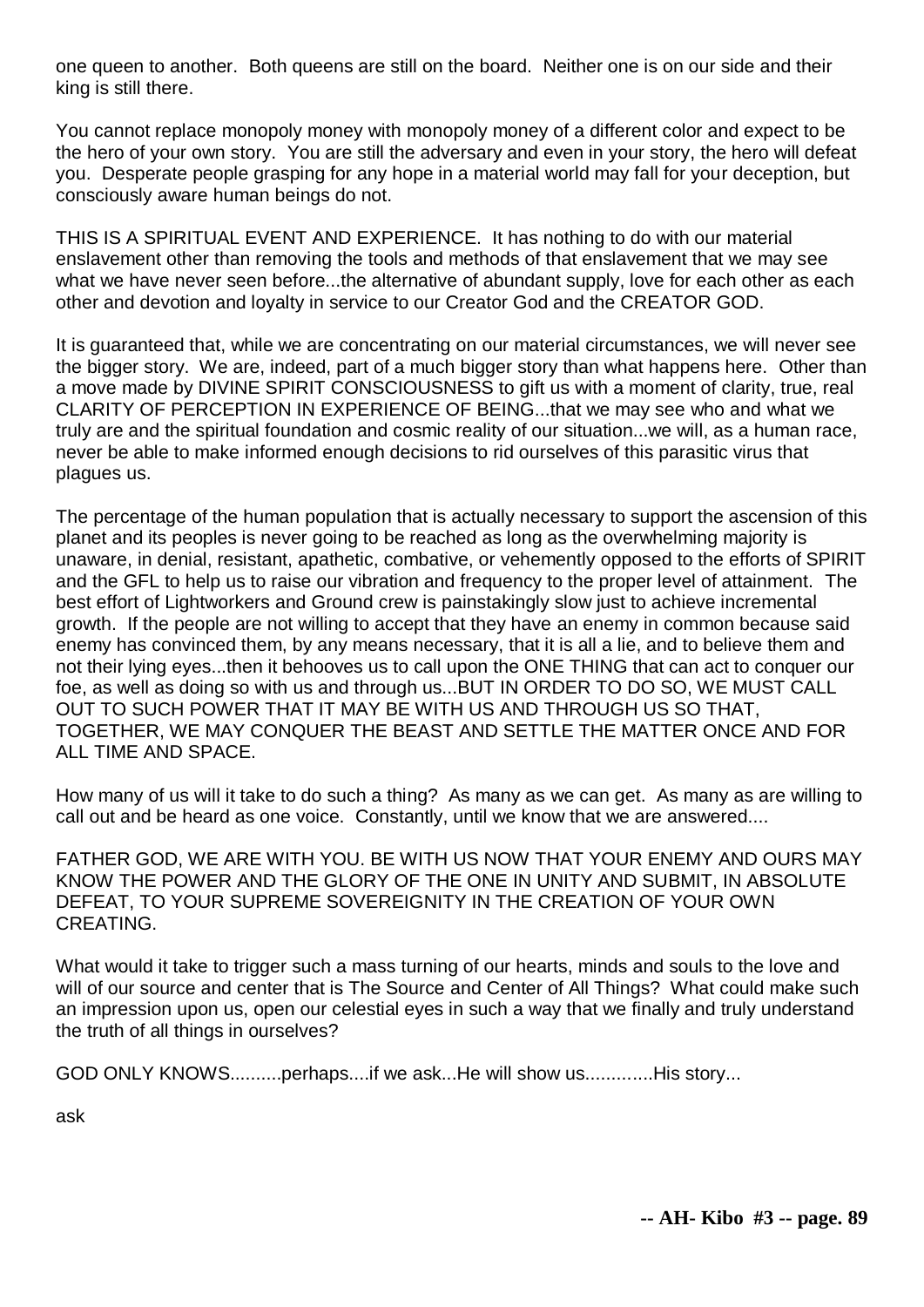# **Butterflies and dragons fly and ships like stars light up the sky**

# **By KiboDabi,**

**Jun 14, 2012**

I'll keep this short........

Not really a lot more to say......

And what's left will come.........

Soon

Right now...i just want to lay here on the warm soft grass and look at the bright blue sky without clouds.............listen to the trees and the grass and the flowers....plants love to sing......Hallelujah...over and over in as many ways as possible....all in harmony.....all the time.....so do stars...and ships...and starships....and there are a lot of ships acting like stars nowadays....but that's another post......

Today... just let me lay here and be.......one...........with The One...........

Don't need to talk about what's going on...if you don't know by now, you don't want to know....who am I to drag you kicking and screaming into a real and better life?

The White Dragon Society....apparently...says there only needs to be one rule, one commandment......'Do unto others as you would have them do unto you'........[human and nonhuman alike]....okay...sounds good on the surface...a ....good thing for moral, ethical people to do.........still.....i don't want to get reamed up the...wazoo.....just because that's somebody else's idea of a good time........and in that sense it still sounds like 'Do as thou wilt'......But that's me........

There was a show or a movie once....something that really didn't pan out if I remember correctly....but the commercials were , like....'What if you could have sex with anyone that you wanted to and they couldn't say 'no'?'.........and then it said...'What if anyone that wanted to have sex with you could do the same?'

Programming, programming....what program are we voluntarily being brainwashed with today? Even anime isn't immune....damn shame......ah well...pick and choose.....know what you're looking at...know what you're seeing...know what you're perceiving...know what you're experiencing...know why........

Once again, these people that are telling you that they're the ones that are saving the world have left GOD out of the equation, the mix, the conversation, the agreement and the plan......how silly... If you want to make GOD laugh...tell Him YOUR plans.........

That's always a good one.....makes Him laugh every time......but He's really laughing with you...and at your plans...not at you with your plans......there is a difference, but you guys seem to get mad about it anyway...and blame Him instead of your plans......so be it.....

Still...how's this for the one commandment...since you guys want to keep it simple...either that or you can only handle one commandment...go figure......but anyway....here's a better one than your rehashed luciferian doctrine: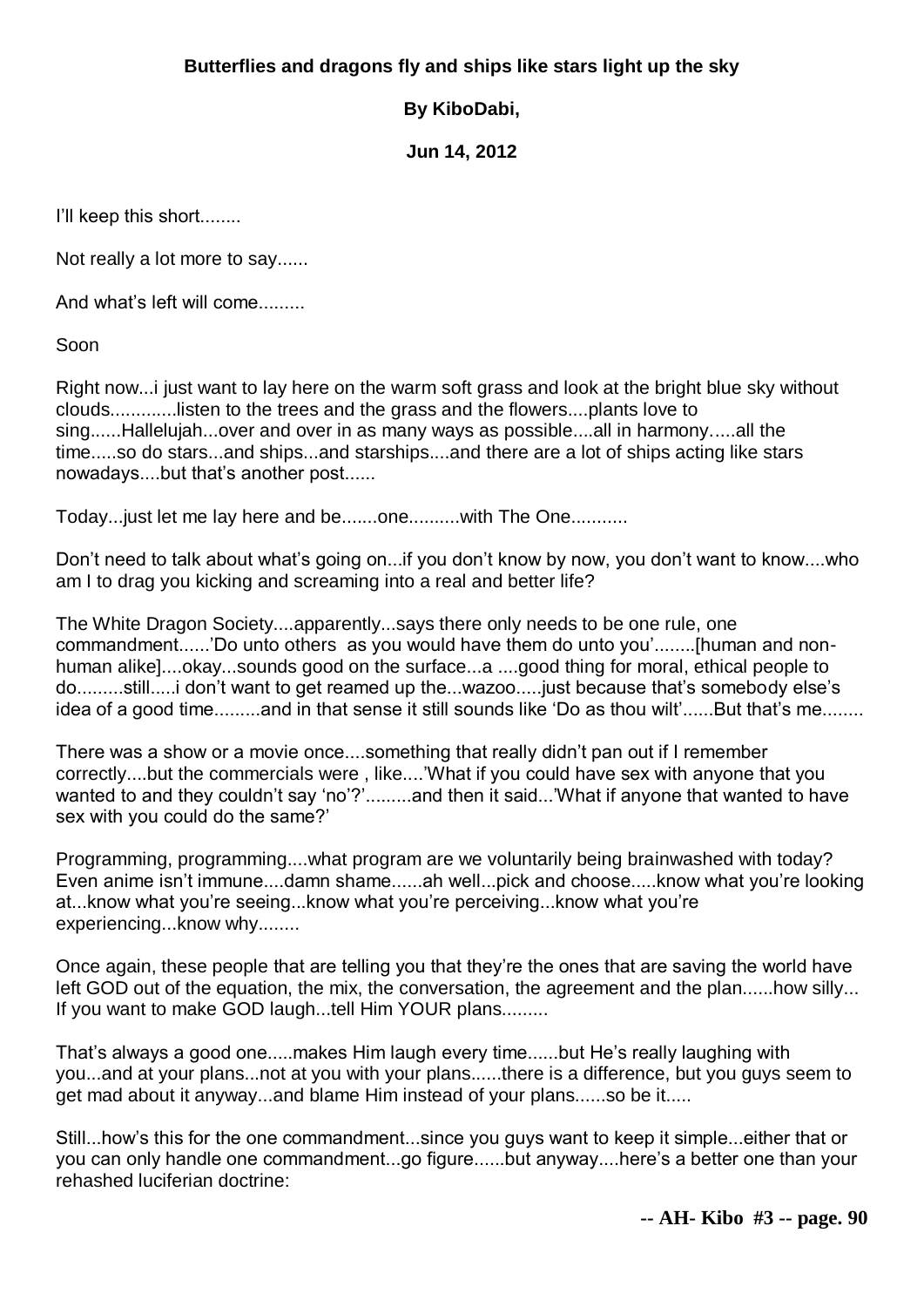THOU SHALL LOVE THE LORD THY GOD, THE SOURCE AND CENTER OF ALL THINGS, WITH ALL OF THY MIND, HEART, BODY, SOUL AND STRENGTH AND LOVE THY NEIGHBOR AS THYSELF.

Mind you, this would mean loving each other as each other and seeing God and all things and each other, in God and all things and each other.....but you knew that.....

So if the White Dragon Society could understand the reality of their situation and start acting accordingly I'm sure they'll be less shocked at the final outcome of this whole thing...which isn't what they planned, but what can you do? The cabal knows....they're just in deep denial......ah well...it's a good thing we're not doing to them what they're doing to us....but hey....we're human beings...not like...

Ahhhhhhhh.....a breeze.......ohhh, a butterfly! Hello.......Wonderful........Gaia is lovely to behold....God Bless her............

Shhhhhh....no more talking....not today.....if you're going to stay....just....chill....be....................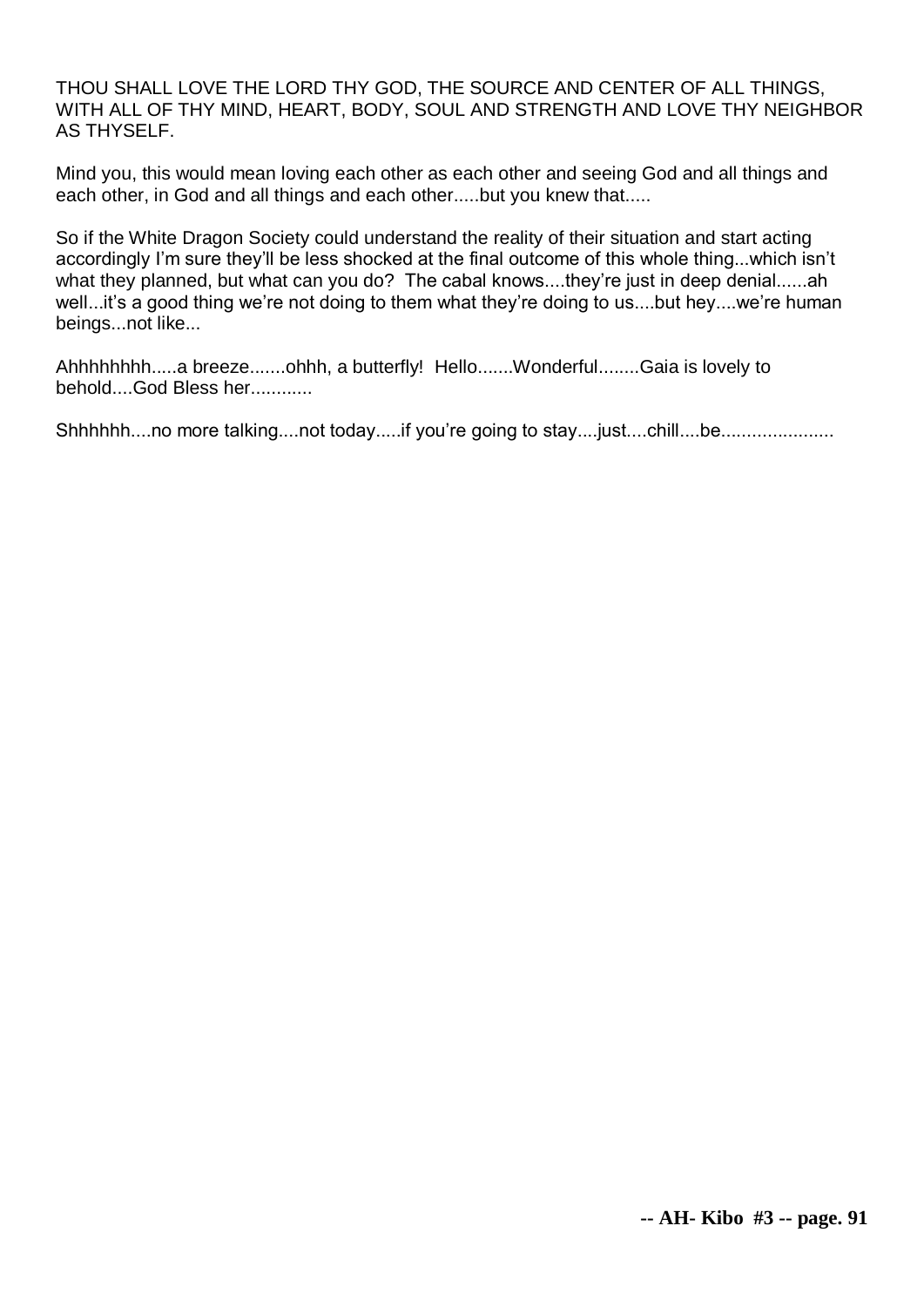# **By KiboDabi**

**Jun 14, 2012**

# **WHAT WILL YE DO?, from KiboDabi -- I 2 I.**

**Video**

<http://www.youtube.com/watch?v=Z1Wo4IXliUw&feature=youtu.be>

I know that you people love to read channeled messages and you may make of this what you will. But I have been given authority to speak as I AM, being WHAT I AM IN I AM WHAT I AM, and you will have to figure out what to do with that in your own sweet time……………for now…. it is what it is in I AM WHAT I AM and if you realized the true meaning of this, you would be unconcerned for anything…..FOR IT IS TIME…….

Truly, it is time for all of this bullshit to end and things to be set straight from what was made crooked by those among you that would rather follow their own wills rather than the Will of their Creator God, Christ Michael ATON and that of PAPA… SOURCE AND CENTER OF ALL THINGS….being WHAT I AM….

Plans have been made for the dark and evil ones, your infamous cabal, both east and west, to hunker down in whatever bunkers they have left to hide in…to orchestrate the symphony of your deaths, your mass murder in this world of people, places and things, as they see fit, for their own end…yet to their own end, it will be and to the end of no others.

Ye have been lied to on so many fronts in this war that WE realize that you have no real or true idea of what is truth anymore and so you cling desperately to anything that gives you comfort on your own personal levels of being in experience of perception…but this has not saved you from believing in lies to save your souls…

(Candace: the above is Kibo's introduction, now below is the Piece I2I.

**I2I:** (I to I)

THE ONLY THING THAT WILL SAVE YOUR SOULS IS A COMPLETE AND ABSOLUTE RENDERING AND SURRENDER OF YOUR WILLS AND SPIRIT TO YOUR SOURCE AND CENTER THAT CREATED YOU ALL TO SERVE ITS PURPOSES IN MAKING YOU THE GODS OF FUTURE UNIVERSES AND THE FAMILY OF GOD AS ESTABLISHED EVEN BEYOND THE SUPER=UNIVERSES AS THEY ARE SETTLED IN LIGHT AND LIFE, AND THE DAUGHTER UNIVERSES ARE CREATED AND THE UNIVERSES BEYOND EVEN THEM ONTO INFINITY!

# KNOW YE NOT THAT YE ARE ALL GODS?

AND YET YE REBEL AGAINST THIS….SO BE IT. FOR THE ONLY CHOICE YE HAVE IN GOD'S WILL IS TO ACCEPT OR DENY! IN THE END OF THIS STAGE AND PRODUCTION, THE CHOICE IS UP TO YE ONES. LIVE AND CONTINUE TOWARDS THE PERFECTION YE ARE PROMISED…OR BE UNCREATED IN REJECTION THEREOF…ALL ELSE IS THE DIRECT EXPERIENCE OF THE CREATOR AND SOURCE AND CENTER OF ALL THINGS,

**I 2 I**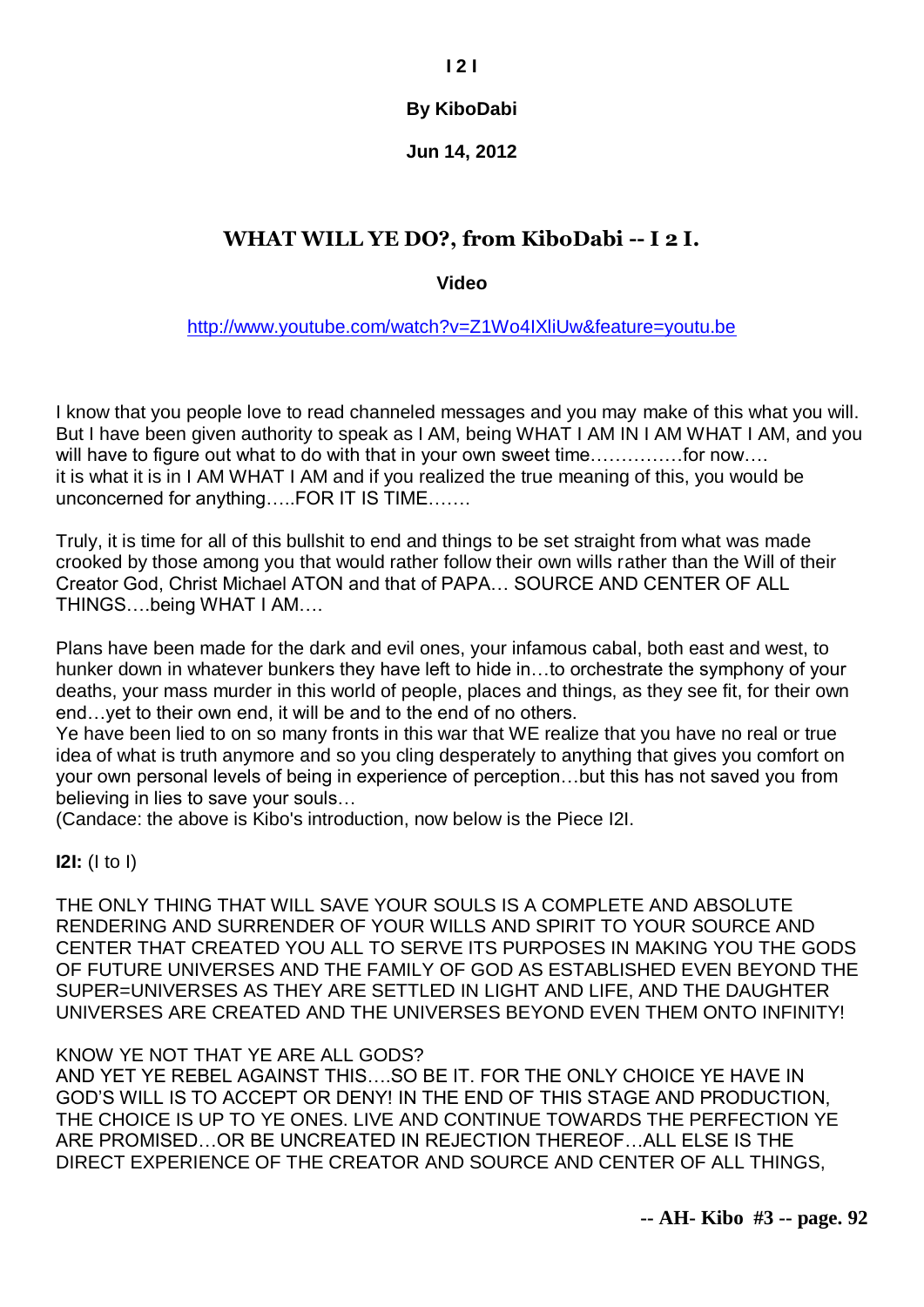WITH, THROUGH AND IN ALL THINGS, INCLUDING YE ONES, AS AN EXPERIENCE OF ITSELF IN PERCEPTION OF MANIFESTATION!

YE ARE BUT A THOUGHT OF GOD AND IF YE PREFER THAT GOD NOT THINK OF YOU AT ALL, THEN IT SHALL BE SADLY AND TEARFULLY OBEYED…FOR YE ARE LOVED AND ALL ARE THE BELOVED OF GOD THE SUPREME AND HE GIVES YOU UP NOT LIGHTLY AT ALL!

THE CHOICE IS YOURS TO BE ENDED IN YOUR FEAR OR CONTINUE IN YOUR LOVE!

WE LOVE YOU! WE CANNOT STRESS THAT ENOUGH!!! WE CAN AND WILL SAVE ALL THAT WE LOVE THAT LOVE US….AS ONE…GOD AND CHRIST AND THEIR HOLY SERVANTS…OF WHICH THERE ARE ENOUGH TO SAVE YOU ALL IF YE LOVE ANY OF THEM…FOR THEY LOVE YOU AND HAVE CRIED TO US FOR THY LIFE AND SALVATION! WHAT WILL YE DO IN THE PRESENCE OF THE LIVING GOD AND SOURCE OF ALL THINGS?

YE WANT DEBT FORGIVENESS WHAT OF YOUR DEBT TO GOD? ARE YOU WILLING TO SEE THAT CLEARED AT THE COST OF YOUR SOULS TO THE ONE THAT CREATED THOSE SOULS? YE WANT AN END TO POVERTY AND WAR AND STRIFE… WILL YOU PLACE YOUR FATE INTO THE HANDS OF THOSE THAT PLACED YOU IN SUCH A STATE OR IN THE HAND OF YOUR CREATOR THAT SEEKS TO SAVE YOU FROM IT? YE WANT AN END TO DARKNESS… WILL YOU SEEK IT FROM THOSE THAT HAVE PERPETUATED THAT DARKNESS OR THE SOURCE OF ALL LIGHT? YE SEEK AND END TO FEAR WILL YOU SEEK IT FROM THOSE THAT CREATED THE FEAR YOU SEEK TO ESCAPE OR THE CREATOR OF THE LOVE THAT DISPELS IT? YE SEEK ABUNDANCE AND PEACE FROM THOSE THAT ROB YOU WITH WAR AND MORE WAR… NEED I SAY MORE? YE THAT ARE MINE YE THAT HAVE CALLED TO ME

YE THAT HAVE HEARD MY VOICE AND HAVE ANSWERED IN KIND YE THAT SEEK THE LOVE AND LIGHT OF THY CREATOR YE THAT SEEK THE PERFECTION PROMISED TO THEE BY AND IN, THROUGH AND WITH THY LIVING GOD THY TIME HAS COME! BE PREPARED! MARK THY PLACE AND STAND IN IT FIRMLY AND BE NOT MOVED BY ANYTHING STAND WITH ME AS I STAND WITH YOU! STAND BY ME AS I STAND BY YOU! HERE AND NOW IN YOUR PERCEPTION IS THE TIME AND PLACE OF YOUR ASCENSION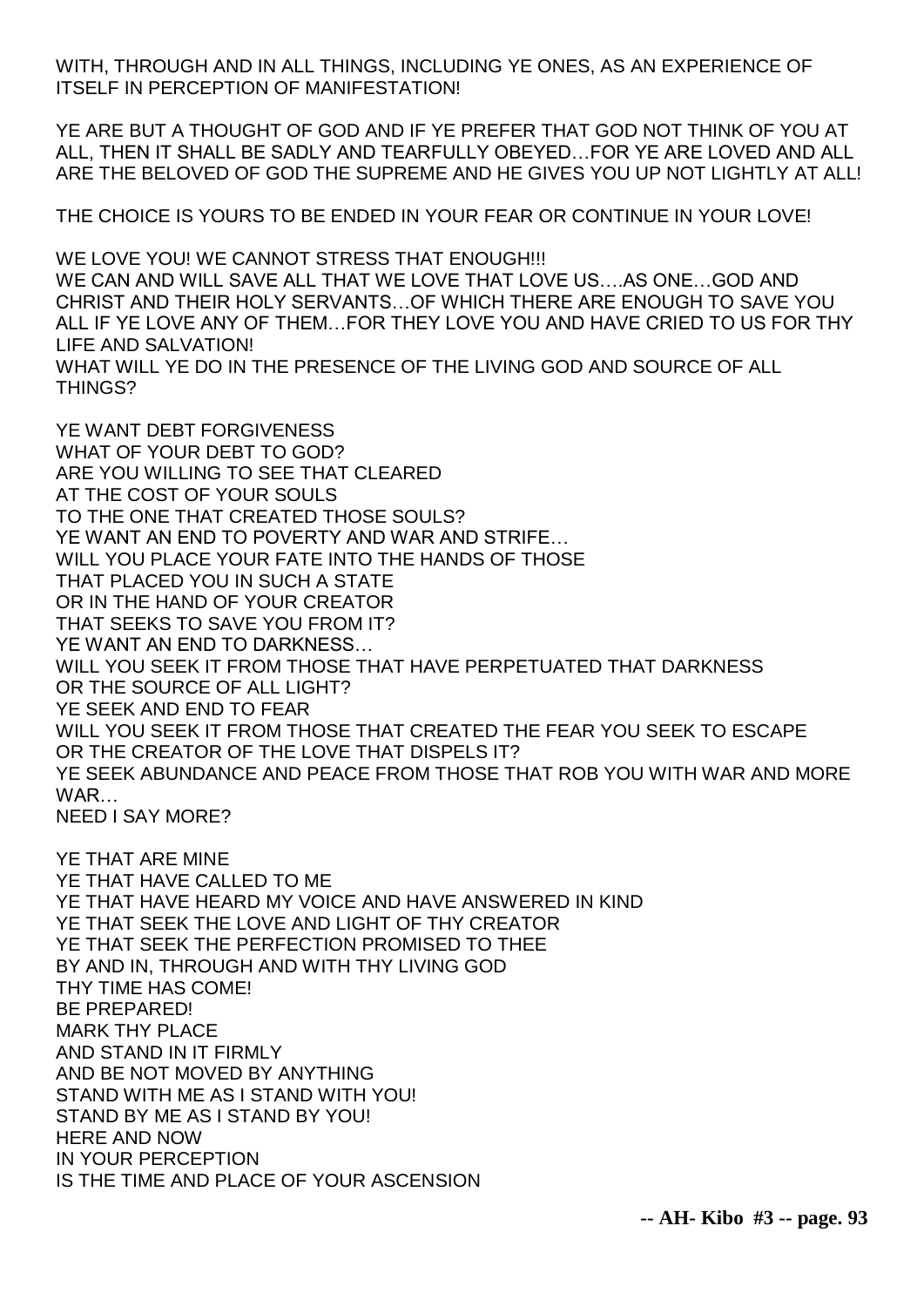YOUR ADJUDICATION YOUR JUDGEMENT IS UP TO YOU BEING WHAT YOU ARE IN WHAT I AM HAVE NO FEAR AND KNOW BEYOND ANY DOUBT THAT PERFECTION IS YOURS WHEN YOU ARE READY TO RECEIVE IT AS GIVEN BY ME FOR YOU TO DO SO ALL IS MINE TO DO WITH AS I PLEASE AND IT PLEASES ME TO LOVE YOU CONTINUALLY AND LEAD YOU IN LIGHT TO GREATER LIGHT ONTO PERFECTION AND THE GODHOOD THAT IS YOURS TO EARN AND BE AND EXPERIENCED FOR MY EXPERIENCE AND YOURS ARE AS ONE ALWAYS AND FOREVER CREATION WITHOUT END. I AM I IN U IN I AM I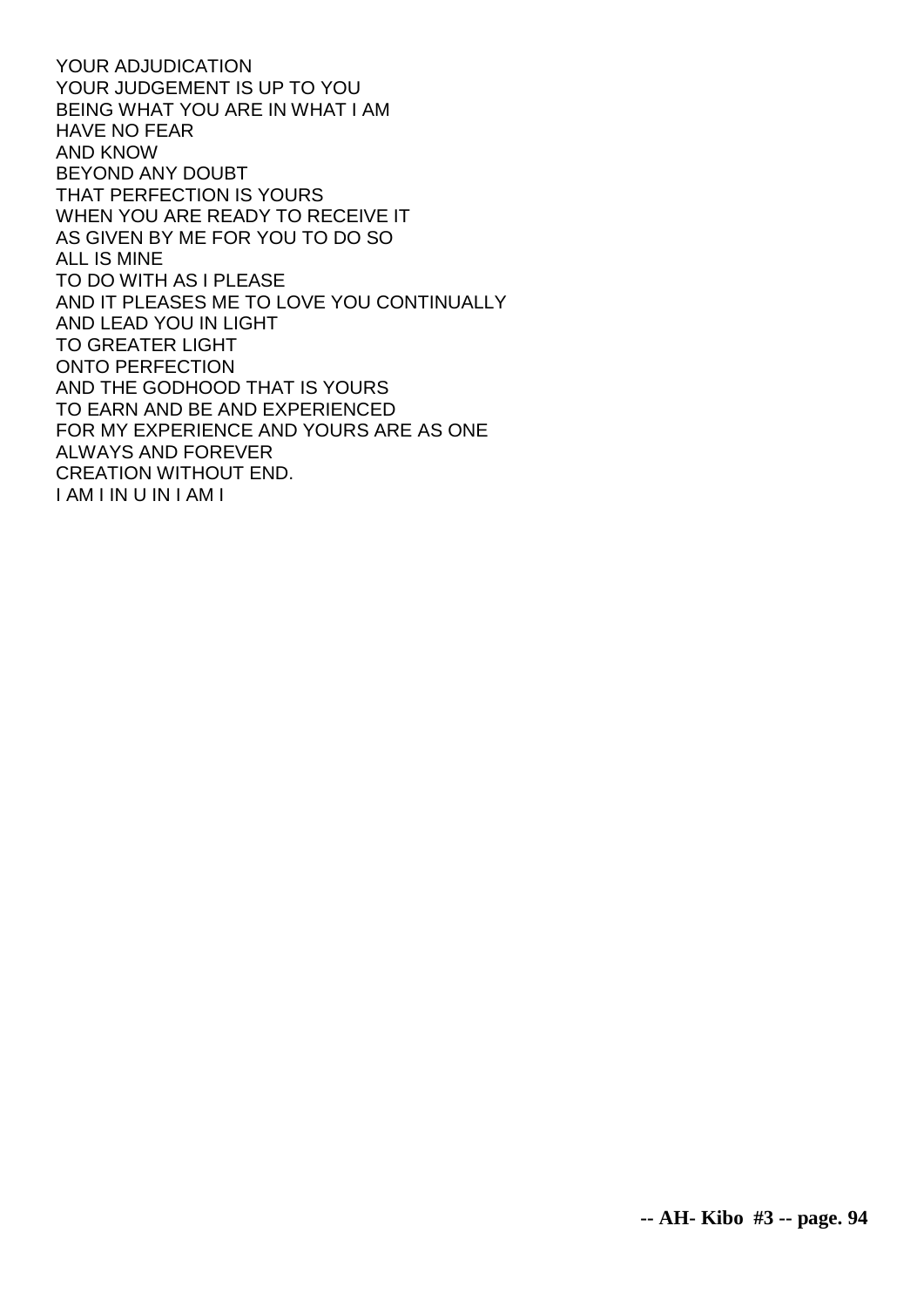# **By KiboDabi**

**Jun 17, 2012**

I have seen the…….meditation given by cobra commander in order to achieve the desired results from those that desire those results…….y'know what? Screw it. People with rings in their noses do exactly what they are pulled to do by the ones they have attached themselves to…it's the same with reins....but at least there's training....and a rider....which means a relationship built on trust, loyalty, devotion….and love…..and don't tell me that the devil can ride you too…he doesn't…he just spurs you on to the point where, in your frenzy, you don't know if you're doing what you want or what he wants…forget that he's not on your back anymore, if he ever was…..them spurs are deep and bloody and embedded so hard that you no longer register the pain and just keep going in the direction you were pointed…never stopping to think….that there was a better way.

Now, you're so used to it you cannot comprehend the thought of your truth not being the truth and so you run, bloody steam snorting out of your nose as you strain to reach that goal that is right in front of your face like a carrot on a stick and if you realized that at any point in this mad dash over the cliff, you don't care anymore. You just want to bite that sucker just once before you go down and see if it tastes as good as you thought it would…as you hoped it would…as you prayed it would…..and who did you pray to for that?

We all want to be right. We all want to be validated in our convictions and we can't blame each other for that. In a puzzle made of billions of infinitesimal pieces to create one image of light and shadow, we all have to fit in where we're designed to fit in by the one that designed all of the pieces and the puzzle in the first place.

So carry on. Carry on until that last day, that last moment of wondering and doubt and faith and trust and mistrust and distrust and belief and disbelief and unbelief. Carry on until that moment of clarity arrives like a morning newspaper wrapped around a brick and thrown through your window to hit you right between the eyes and make you notice the difference between the real world outside your perception and what you thought you were looking at through that, now shattered glass.

It's on. It's okay. It is what it is and everything is everything and one day we'll get a peek at exactly what everything is and means. But until that day…Carry on. Do your thing. It's your thing. Do what you wanna do….right? I can't tell you who to sock it to…it's your thing. It's your thing until you find out differently.

It's your thing unless your thing is to do somebody else's thing.

It's your thing until you find out that you only thought it was your thing and what you thought was your thing was, actually, somebody else's thing.

If you're not doing your thing…or haven't been able to do your thing because somebody else's thing has kept you from fulfilling the dream of your thing…your thing may be to hope and dream and grasp anything that seems remotely able to make your thing manifest itself in reality….. If your thing has had the life sucked out of it, remember that there are others out there whose thing is apparently being the ones that are doing all that sucking…it sucks, but everybody wants to do their thing and we have to let each other do our thing, right?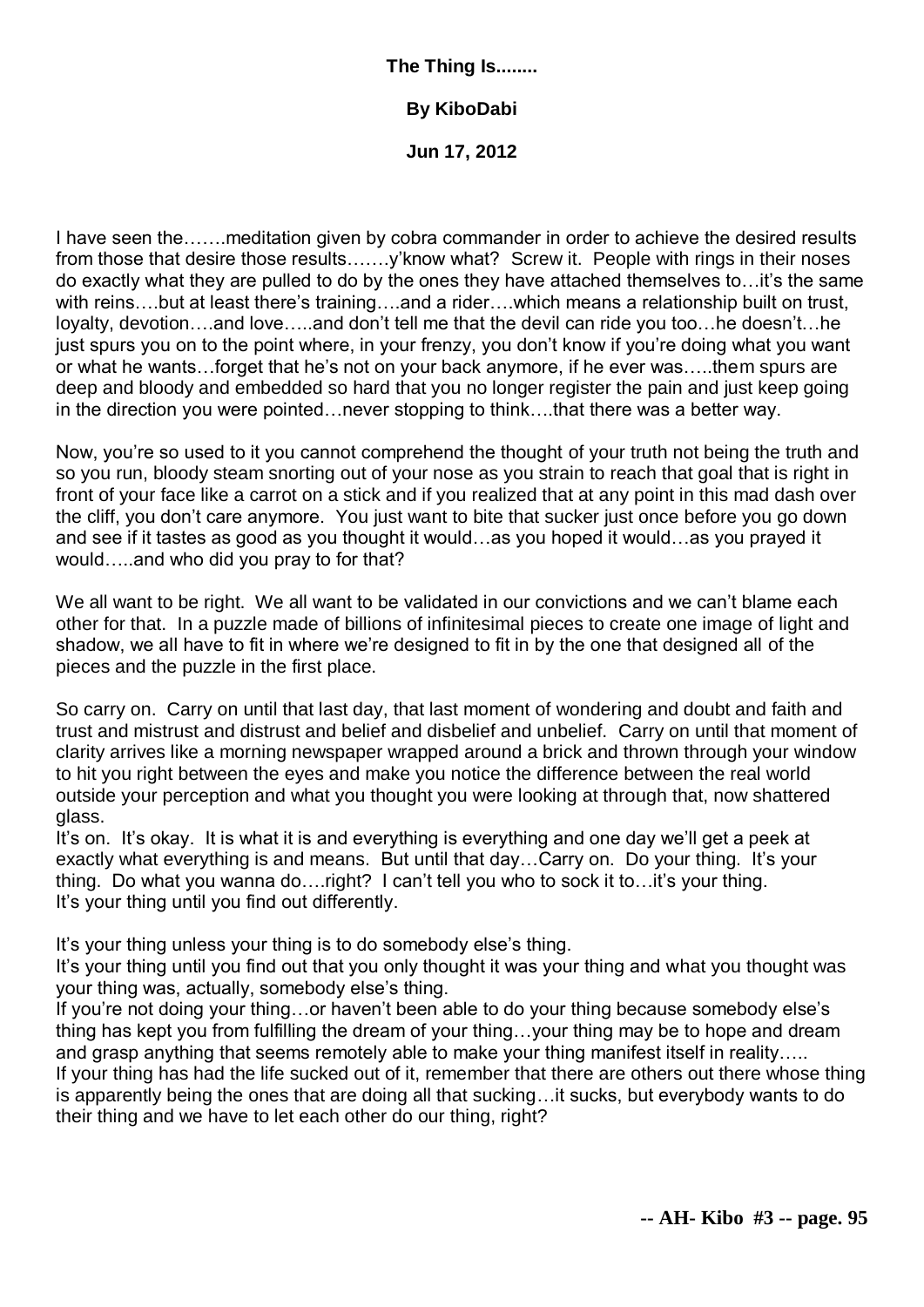So either adjust your thing, or it will adjust you…..or not…you might be perfectly fine and happy with your thing and just want to keep your thing going strong…and so your thing is keeping your thing…KEEP YOUR THING ALIVE, BABY!!!!!!!

Apparently, that's what most people want…to get their thing, do their thing and keep their thing going……..i get that. Keep on keepin' on…….Keep on truckin'……If your thing is the right thing…then who's to tell you you're wrong?

We're all here to do what we're all here to do. We are what we are for reasons that we may fathom in large part, but the whole is beyond us. Billions and billions of choices and decisions made throughout the course of billions and billions of lives over the course of billions and billions of years…this is what we are. This is our experience and we are what our experience has made of us. From traumatized childhoods and five-day satanic ritual baby sacrifices to the mass murders of millions of people at a time….to loving and laughing and making your way in a material world and earning your keep, to drug dealing and vice on multiple levels to glorifying God in church and fighting for your cause and being active and proactive and interactive and inactive…..from video games to playing the game to being in the game to looking for a better game…to winning, to losing, to art, to science, to slavery, to liberty, to concerts in the park….to build, to destroy, to love, to fear, to live, to die……..this, and more, is what we have made of ourselves…

One day, the score on this is going to be tallied, at some point, it's going to all come together, come to a head, converge on an event, a circumstance of circumstances….a situation….a snafu, a fubar, a great awakening, a leap of consciousness, or being, or DNA, or body, or an evolutionary step or devolutionary step or salvation or destruction….who knows?

We say we know. We're all cock sure that we're the ones who've got it right. We're the right people. We're the right religion. We're the right science or the right philosophy or color or sex or creed or class or country or state or place or thing….we've got the right channel and we all want our thing to be the right thing, in the end……………if there's an end….not everyone agrees on that either………..and that's another thing…..

And I don't want your thing, or our thing, or their thing, anymore…….. don't even want my thing. I got sick of my thing a long time ago and I realize, now, that it was never a thing to be made about it. It was never my thing. I Am a thing. I Am The Thing. I AM THE THING OF SOME…THING….I AM ITS THING…..

So that became my thing…to find the thing to which I was a thing and let it be my thing, as well, so that we could be things in kind to each other, mutual things….we could share things between us and talk about things and know about all things 'cause it's all just a thing and everything is every thing and it is what it is……

Whatever the thing is that made me…that's my thing and I'm its thing because it made me.

Whatever made all of this... life, creation and everything....that's my thing and I want to be it's thing 'cause I figure it knows about everything and so it should know what I am, as well……..

And that's my thing…being the thing of the thing that made me to be its thing. Whatever that first original thing never made by anything but maker of everything…is…that's what I want to deal with….

But that's my thing…

You do what you wanna do...with your thing And if we find we have the same thing in common…well all right….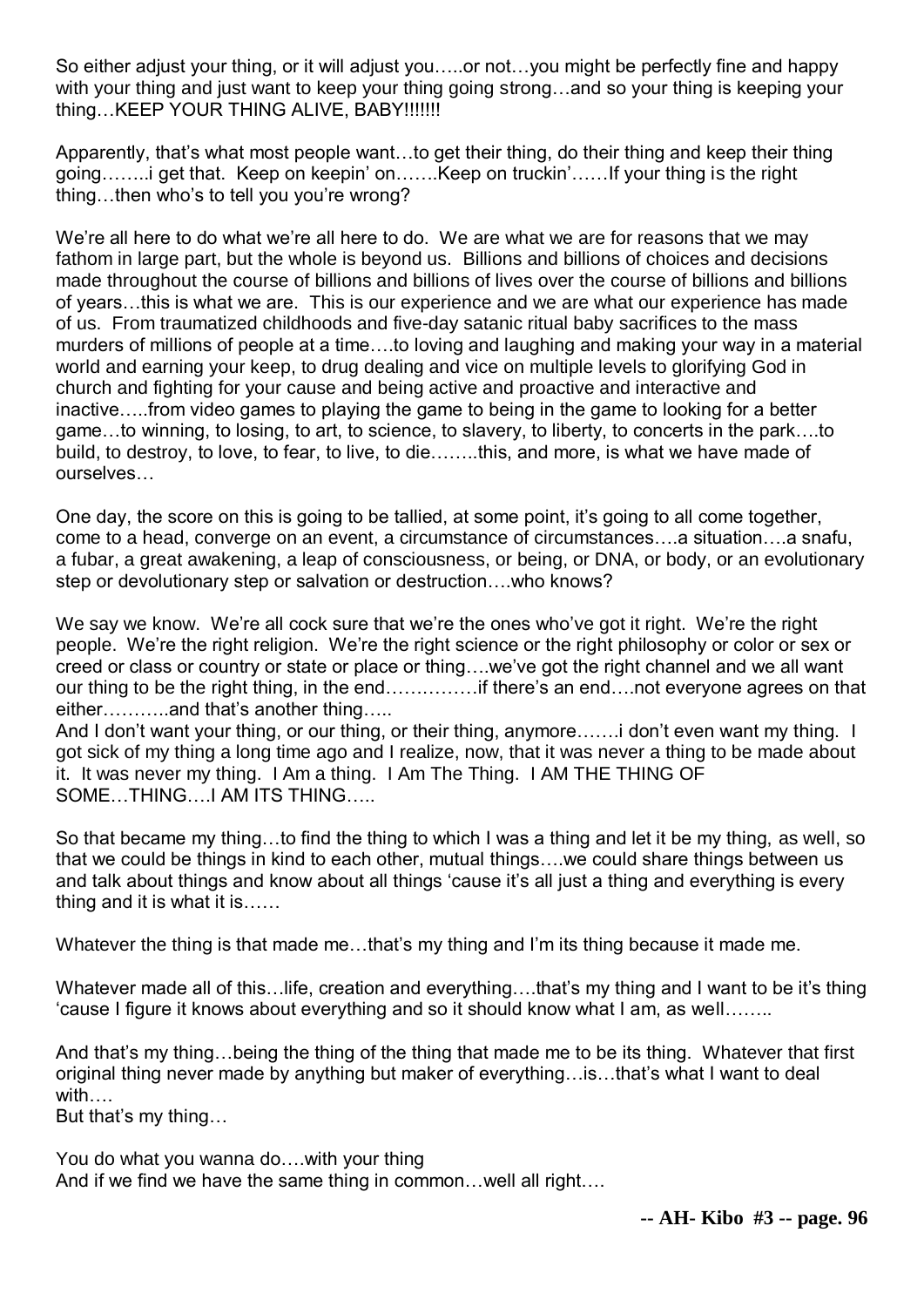And if not….

My thing is that eventually, everyone will know the real truth of reality….but that's me and my thing…

I know I have the right thing.

This is my thing and I am my things thing and we are the right thing for each other.

And we all pretty well feel that way

And that's what all the fighting is about and disagreement that makes us beat each other up over our thing being the right thing when the real right thing can speak up for itself……IF THERE IS A RIGHT THING FOR EVERYBODY…..A ONE THING THAT IS ALL THINGS AS IT'S OWN THING!

People would have to adjust their thing and even their definition of what a thing is in the first place

I don't want to put you out….most of you say I've got the wrong thing, anyway I am with my thing and my thing is with me and I am it's thing, so we've got a thing going on and that's the right thing...

So we'll just have to ask some thing to please stand up and reveal itself as the real thing…if there is such a thing, because that's not everybody's thing, either………

The way I've got it figured is that there are three lines you can get in

Everything **Something Nothing** 

Yes Don't know No

Right **Clueless** Wrong

**Graduate** Repeat Expulsion

Ascension Live Die

Pick a line, pass through, sort to left, right, middle………you know the drill…or isn't that your thing?

Remember that question. You will not be able to lie about the answer….sometime, somewhere, someone, some…thing…is going to hold a thing up in front of your nose, your face, your eyes, your being…and ask you, point blank while pointing…IS THIS YOUR THING? Maybe you CAN lie about it…..so they point to another thing IS THAT YOUR THING?

Either way

When you decide to claim whatever you want your thing to be, or wish it was, or think or know it is…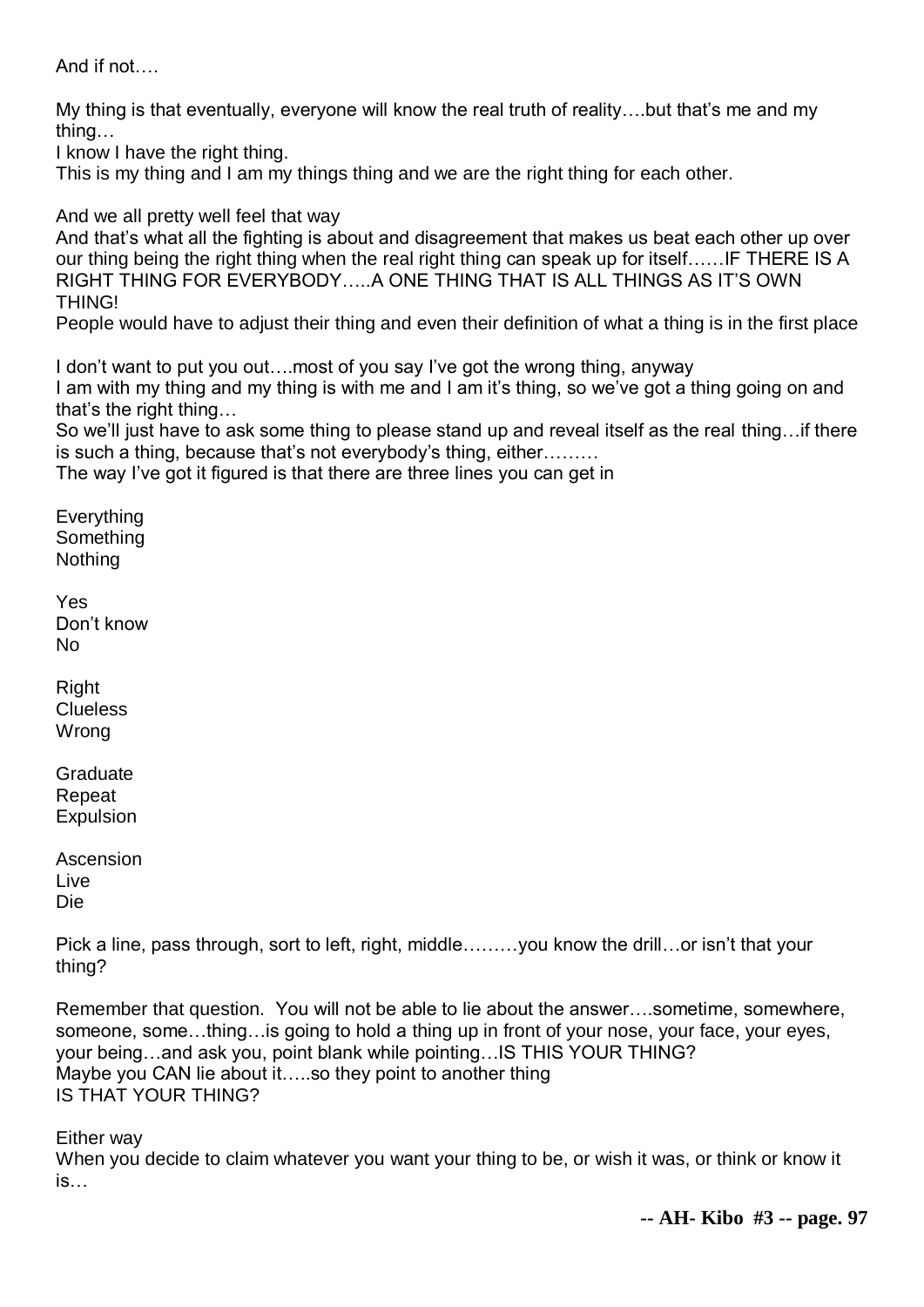IT BETTER KNOW YOU, TOO It will not lie for you It will say that it is your thing Or is not your thing Your thing knows you Do you know your thing? How do you feel about your thing? Do you want your thing? Do you love doing your thing? Do you love your thing? Does your thing love you? Your thing is all you will have in the end It will speak up and tell everything about you…in detail…and claim you without hesitation

And if you don't think that you will like the outcome of that conversation….. You should get a better thing….quickly….or not…….it's up to you I've got my thing and I'm sticking to it, thank you very much I love my thing and my thing loves me I AM It's Thing…after all………..it's my thing and it does what it wants to do with me while I am with it

So At least When my turn in line comes up I can look THE THING squarely in THE EYE And reply YES THAT'S MY THING….YOU WANNA MAKE SOMETHING OF IT? Because I really want to see what it makes of the whole…..thing.

You've got an other thing coming……….grab your thing and get ready to meet it.

CANDACE note: A forum member posted this in Kibo's thread, as he was reminded by Kibo's piece, of receiving this back in 2009 .

It is important to express your ideas, even if you don't have the ability, time, knowledge or desire to take action on the idea. Many are afraid to put forward an idea because they think it will be their responsibility to act on it. It's not. Because you might only be the conduit for the idea. If you don't have the skills to act on the idea, someone else will. But they might not know the idea if you don't bring it forward.

Yes, you can act on it yourself, but do not be afraid not to. Bringing the idea forward is the first step. Getting someone to act on it is the next. Even then, it is not your responsibility to find someone up for the task. If someone sees the idea, and has the ability, they will step forward if they want to take the idea further.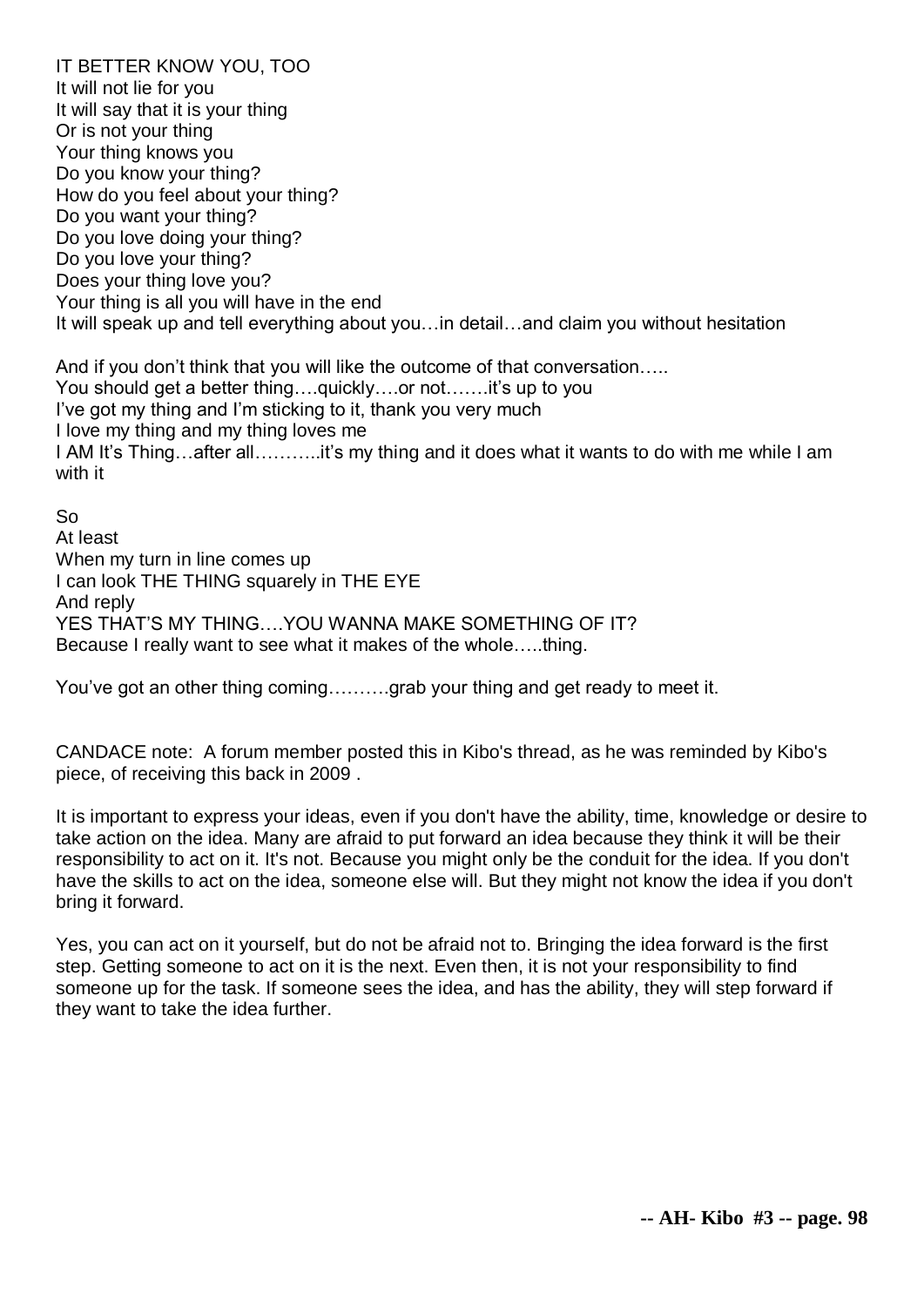### **I Tried to Ignore it....can you?**

### **By KiboDabi**

**Jun 19, 2012**

WARNING!...........................................................................

I know i just posted and i'm posting more and more and i'm pretty sure there's another one coming tomorrow..........but so much left unsaid with so little time left....IMHO........and....mind you....under the circumstances...if i'm hurrying in my sense of things...as far as time and space are concerned...then i will still have no choice but to go completely off and attack at will....and then some...on more fronts than they can handle until this thing is finished, over and done with once and for all and for good......................

i was just going to let you guys know that i posted another post on the blog...but...what the heck....here's the whole thing....just so you don't have to go looking for it.............................................................................. <http://kibodabi.wordpress.com/> (the blog it's on, he put it on the forum, thus the intro above.

#### **\*\*\*\*\*\*\*\*\*\*\*\*\*\*\*\*\*\*\*\*\*\*\*\*\*\*\*\*\*\*\*\*\*\*\*\*\*\*\*\*\*\*\*\*\*\*\*\*\*\*\*\*\*\*\*\*\*\*\*\*\*\*\*\***

#### **i tried to ignore it….can you?**

Cobra commanders' cheerleader, Gigi, or whatever has posted a history lesson that is grossly distorted to the point of being filled with meticulous lies.............or so I say.......

Most people, who have little if any idea of who and what the gnostics were and are, automatically fall into some kind of 'oooohhhh, gnostics..' state whenever they see the word......

**Please** 

The gnostics, as a sect, were more informed than the rest, but even their writings have been corrupted and if you've ever read the Urantia Book, you'd know........

For one, they viewed all ETs as Archons simply because their experience was one in which that was all that they were able to come into contact with........ever wonder why?

Please to be informed that Lucifer was not an archangel........i repeat...Luicifer was not an archangel....he was a system sovereign. That's like mid-management for you corporate folks....

He was allowed by Christ Michael ATON to fulfill his rebellion against the Paradise Trinity and Christ Michael because it was seen that more good would result than evil.

Yes....i know....it resulted in the great galactic war.....i understand, but sides had to be chosen.

This planet, which fell within Lucifers' territory, was actually way behind enemy lines....so to speak....

In fact, our original planetary prince betrayed the Light and joined the other side, thus handing this planet to him.

This whole system was placed under quarantine by Christ Michael. Ask yourself....are quarantines declared from without or from within the infection? That should tell you something right there.....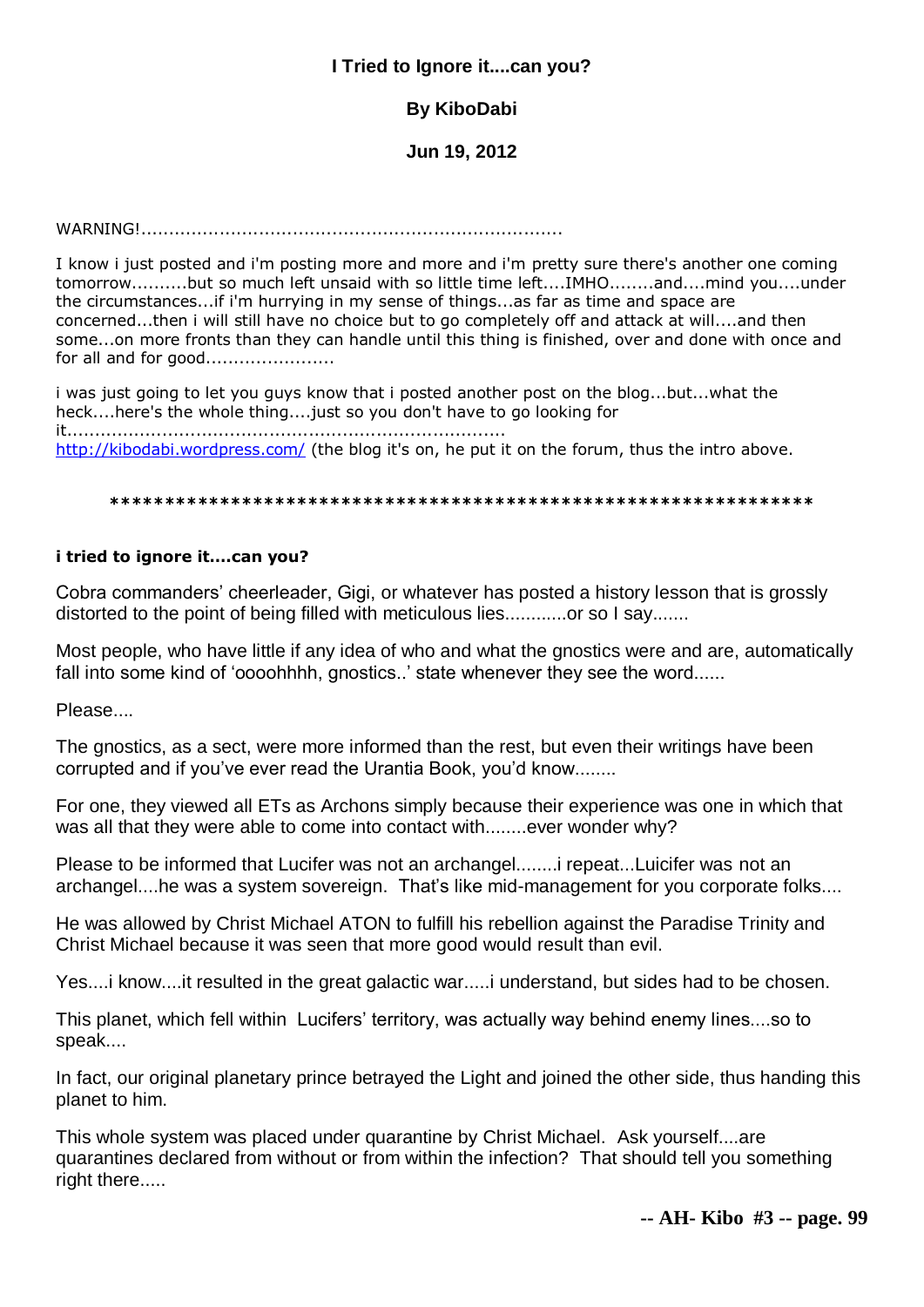#### Now....

The great galactic war was between those peoples that remained true to the vision of Christ Michael and accepted the being of the Paradise Trinity...and those that didn't.......one of the greatest issues in question was all the time, trouble and energy that was being extended to train people, personalities, beings like you, human beings, to be the gods of the new universes..... This made no sense to Lucifer. He thought it was a waste of time and could be done better than it was being done by giving the higher beings, like him, a more direct hand in the matter....it's not that it was such a bad idea, it's just that he wanted to go it alone and prove that he could do better....his way...he failed. He failed and that failure ruined him to the point that he preferred uncreation to learning to follow the Divine Will of The Eternal Father and His Sovereign Christ Michael of Nebadon.

What can you do? He was given every chance to succeed or realize failure and come clean and admit that he couldn't do it and surrender to the perfect will of The Father in all things....and he just couldn't do it......damn. His loss, his uncreation hurt everybody, including Christ Michael and Source....he could have done so much better and so much more if he had just surrendered to the great truth of life....THE ONE PERFECT BEING KNOWS BEST. Anyway..........here we are.

We were colonized by the Anunnaki, who proceeded to set themselves up as gods and screw with our DNA and reduce us to the lesser beings that we are today.

However....they did this under specific contract to end their business at the appointed time.....that time came in 1996 when the Treaty of Ancharra was signed, thus ending the Great Galactic War.

The Ancharra Alliance was with the Anunnaki, the Draconians and the fallen angelics and other beings that had chosen their side....the side of Lucifer.....

All that is over now, it no longer applies, but there are those that want you to believe that it still applies and that the dark on this planet are not flesh and blood beings, like you and I are.

When the Anunnaki surrendered and joined the Light, they told their Earth minions that they should be smart and do the same...they didn't.

Too much effort over the course of too many years made them stubborn. They wanted to do everything they could to bring their plans to fruition....silly people...

Things got sloppy for them after that...the internet took off big time, 9/11 was full of holes and an obvious inside job to anyone with eyes to see and a mind to discern...though these people are a huge minority, it was enough to light fires and fires give off light....and heat...so the heat was on.....

Now it's grab as catch can....for all sides of what's left of the war...which is all here, now......

And I, for one, think it is highly ridiculous to now say that ETs are helping us, when just weeks before...all ETs were evil Archons..........are we really that stupid?

We reincarnated here because of the quarantine, not because of a matrix grid that was designed to keep us in fear, materiality, competition and control. True, it helped, but don't think for a minute that they ever had that much power after the bestowal mission of Christ Michael in Esu, whom you know as Jesus...but that's another post...........

Cc and Gg want you to believe that they hold the keys to the kingdom in their hands and it isn't so. WE hold those keys and those keys open the gates and the doors to unity in consciousness with GOD AND CHRIST as our source and creators...we owe them everything and it's time that we acted accordingly.

**-- AH- Kibo #3 -- page. 100** All those millions of ships out there, struggling to get us to raise our vibrations, our frequencies,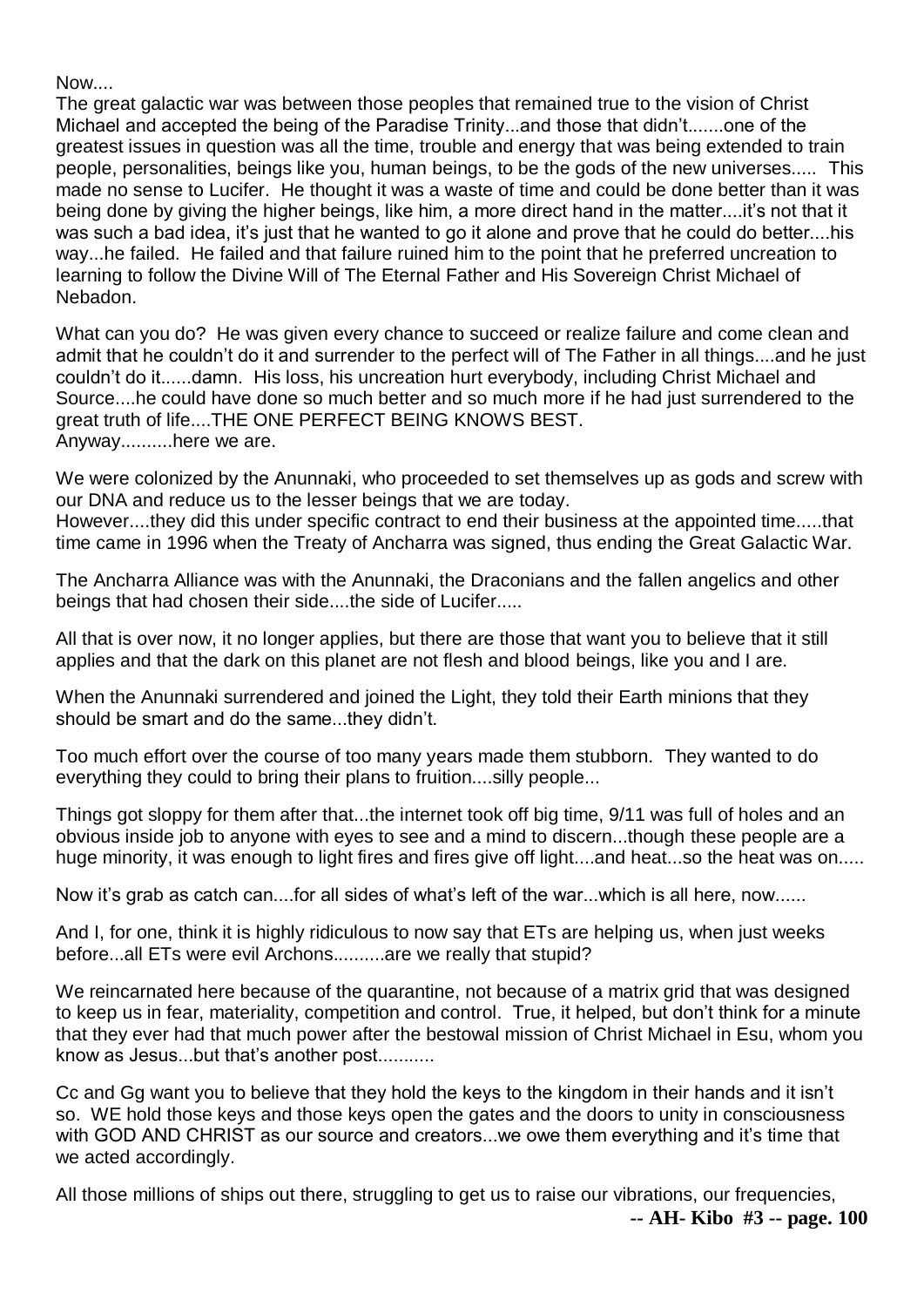our consciousnesses, our beings, to the highly desired level of clarity and understanding have been thwarted and delayed again and again simply because we, as a planetary people, are reluctant to accept our true place as servants of THE ONE IN BEING.

# THEY DO! WHY CAN'T WE?

You think that they're all here just because they want to be helpful? Sure they want to be helpful. It's in their nature. But the fact of the matter is that whole planets and civilizations have been destroyed for being less dark and controlled that we are. So why?

Because this is a Divine Mandate, that's why!

GET IT THROUGH YOUR HEADS PEOPLE!

This all about GOD and our relationship with HIM and the relationship that HE wants to have with us and if we want to make it to the next stage then we damn well better get with the program and see and hear the truth.........but that's me and you don't have to see and hear the truth I speak or write...it's up to you what you want. This is going to be personal, individual adjudication...it's sorting...judgment...graduation to a higher learning on a better campus or back to school and maybe a few grades to boot...if you're not kicked out entirely...that's all on you.

Your thing........remember?

One last thing......

Personally....my opinion is that it's clearly a deception when anyone tells you that it's the Jesuits that are telling the Elders of Zion what to do. The Jesuits are full of Luciferians and Satanists and the core of that is found in the cabal that plagues you and they are ruled by the Elders of Zion.

I know....your thing...they're just victims...Surely the pope is more than happy to blame the crucifixion of Christ on the Romans because he really believes it's the truth....in spite of what the bible says...and all the bankers and lawyers and doctors and media and corporate moguls are Jesuits..........what? You mean they're not? Wow...who knew?

Wage war by deception.............whether that war be physical, mental, emotional or spiritual.........financial, political, medical, military, electronic, informational, educational, religious, racial, sexual, propaganda, philosophical, mystical....occult.....

Wage war by deception...against man and God

Wage war by deception...was not Lucifer the great deceiver?

Wage war by deception....by any means necessary...the means justify the ends...might makes right...

Wage war by deception....meditate on defeating already dealt with and defeated non-physical enemies instead of the physical enemies in front of your face...

Wage war by deception....make your enemy the enemy of your enemy......and have no friends...

Wage war by deception.....until you win or are finally conquered and destroyed and war is no more

Wage war by deception...until the very end and destroy the world as you are destroyed...

Wage war by deception...the war goes on as long as they continue to be deceived...

Wage war by deception... everywhere, anywhere, any way, every way you can

Wage war by deception...all day every day